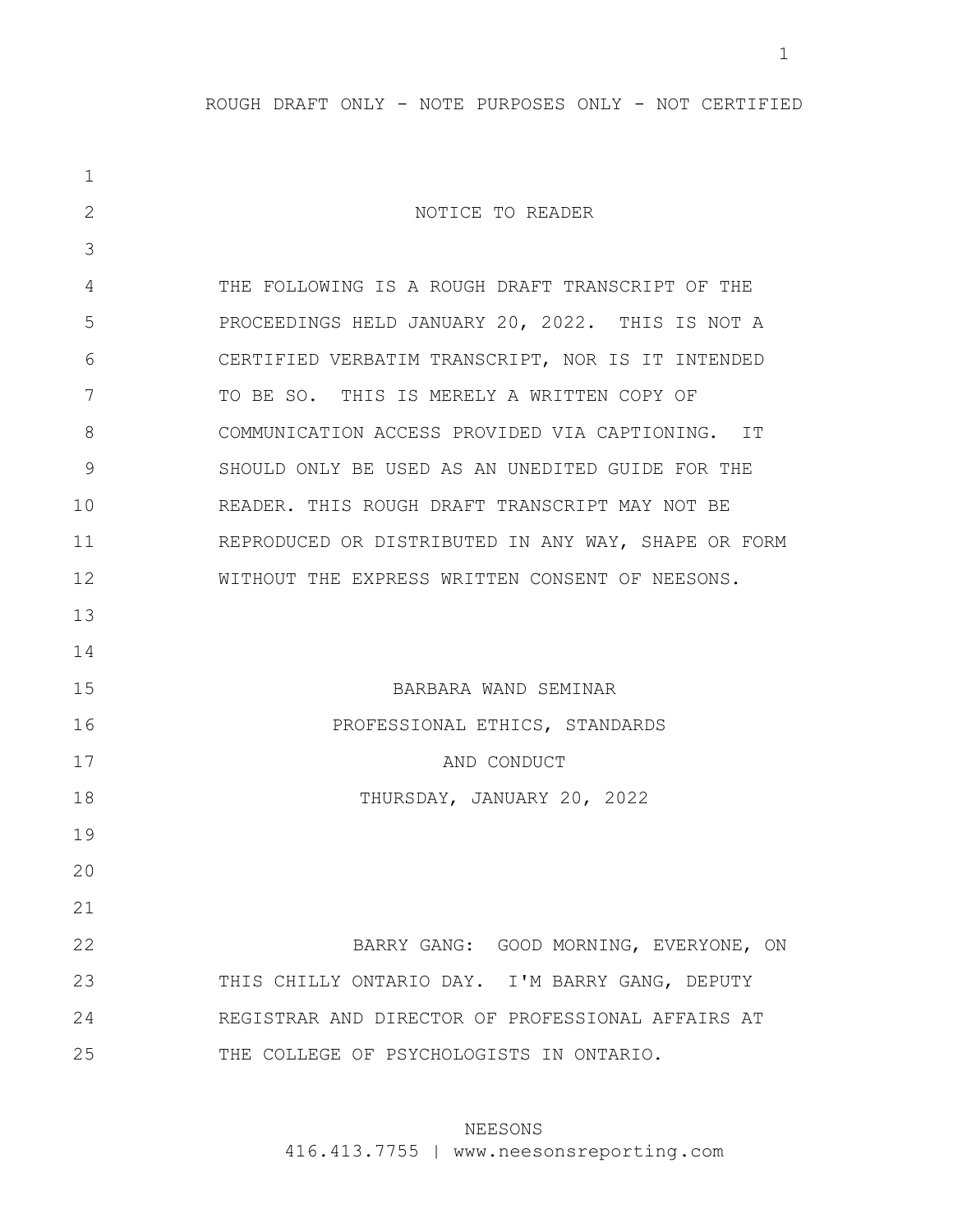1 2 3 4 5 6 7 THE BARBARA WAND SEMINARS IN PROFESSIONAL ETHICS, STANDARDS, AND CONDUCT WERE STARTED YEARS AGO TO CELEBRATE THE CONTRIBUTIONS OF BARBARA WAND IN ONTARIO, THE "BARBARA WAND" AS MANY HAVE COME TO CALL THE EVENT. THIS EVENT WAS ESTABLISHED IN DECEMBER 1991, ABOUT 30 YEARS AGO TO HONOUR DR. WAND.

8 9 10 11 12 13 DR. WAND WAS THE REGISTRAR OF THE COLLEGE'S PRECURSOR, THE ONTARIO BOARD OF EXAMINERS IN PSYCHOLOGY, FROM 1976 TO 1991. THE SEMINAR WHICH, WAS THEN AN ANNUAL EVENT, WAS NAMED IN HONOUR OF HER CONTRIBUTIONS TO THE REGULATION OF THE PROFESSION.

14 15 16 17 18 19 20 THE BARBARA WAND IS NORMALLY A TWICE YEARLY EVENT, NORMALLY IN DIFFERENT PARTS OF THE PROVINCE AS WELL AS ONLINE. UNFORTUNATELY AS WE ALL KNOW, THINGS HAVEN'T BEEN NORMAL FOR A COUPLE OF YEARS NOW, AND WE WILL PROBABLY HAVE TO STOP USING THAT WORD IN THE WAY WE USUALLY DO IT AFTER THE PANDEMIC.

21 22 23 24 WE HOPE TO START MEETING MEMBERS IN PERSON AGAIN AS SOON AS WE CAN IN DIFFERENT PARTS OF THE PROVINCE, AND WE WILL KEEP HOPING FOR THE NEXT ONE.

25

WITH ABOUT 2,000 DIFFERENT DEVICES

# NEESONS

416.413.7755 | www.neesonsreporting.com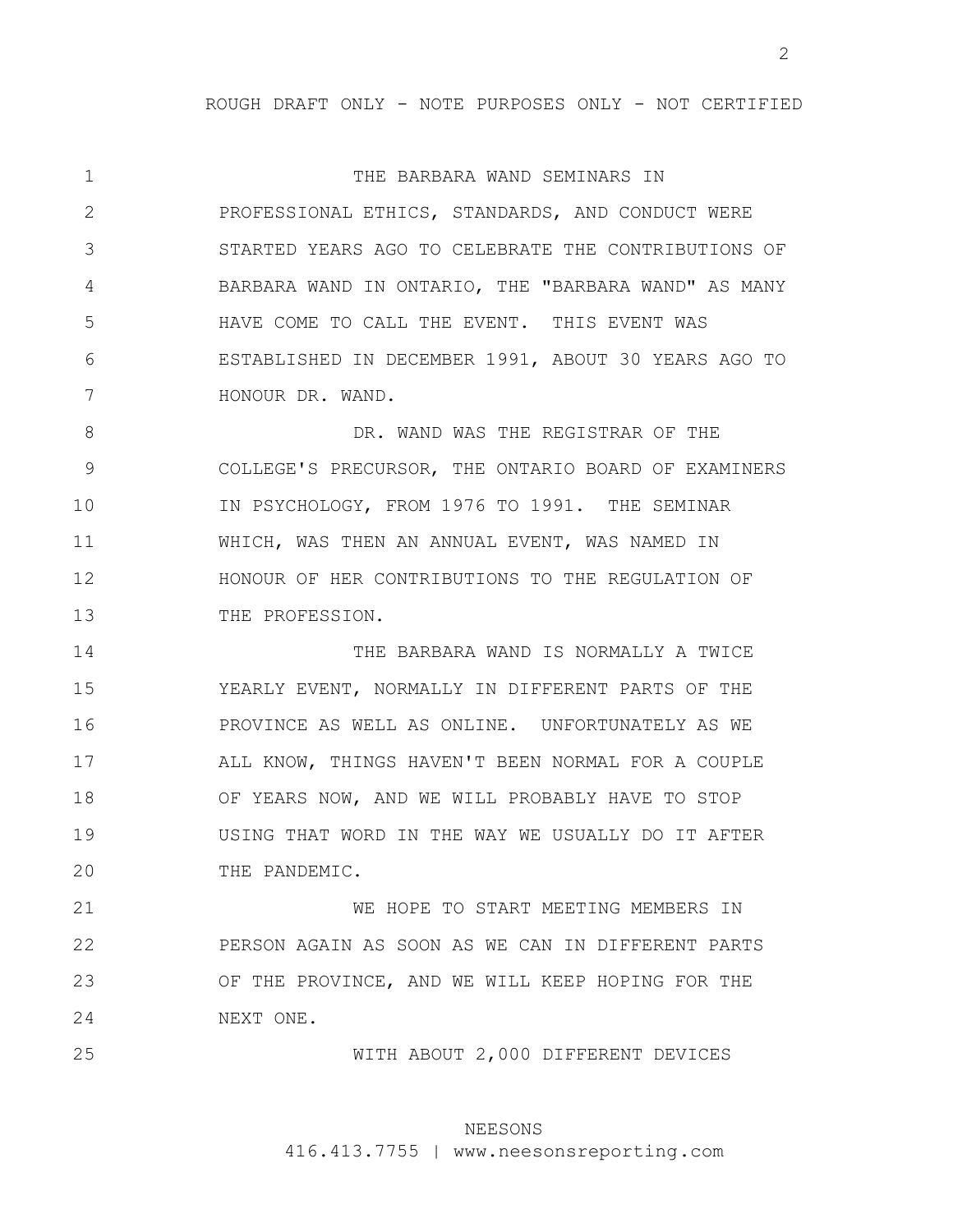1 2 3 4 5 6 7 8 9 10 11 CONNECTING TO THE SEMINAR TODAY, IT'S CERTAIN THAT THERE WILL BE A FEW GLITCHES, AND SOME OF YOU WILL NEED SOME PROFESSIONAL SUPPORT. AS YOU KNOW FROM YOUR CONFIRMATION E-MAIL, TECHNICAL SUPPORT IS AVAILABLE BY E-MAIL AT SUPPORT@SMPAV.CA. RATHER THAN JOINING THE QUEUE TO HAVE YOUR QUESTIONS ANSWERED, YOU MIGHT WANT TO LOOK AT SOLUTIONS FROM COMMON PROBLEMS WE FOUND AT PAST EVENTS. YOU CAN RELOAD THE WEBCAST, REFRESH YOUR BROWSER, AND WORST CASE SCENARIO, ALL OF THE PROCEEDINGS WILL BE AVAILABLE ON OUR WEBSITE WITHIN ABOUT 10 DAYS.

12 13 14 15 16 17 18 19 20 WE HAVE LEARNED THE HARD WAY THAT TAKING LIVE QUESTIONS THROUGHOUT A PRESENTATION WITH SUCH A LARGE GROUP IS REALLY DIFFICULT, AND WE'RE ASKING THAT YOU SEND IN ANY QUESTIONS YOU HAVE DURING THE PRESENTATION BY USING THE Q&A BUTTON AT THE BOTTOM OF THE SCREEN. PLEASE DON'T TRY THE CHAT BUTTON, WE HAVE DISABLED IT. WE WILL ANSWER AS MANY QUESTIONS WE HAVE TIME FOR, BUT IT IS NOT LIKELY WE WILL GET THROUGH THEM ALL.

21 22 23 24 25 IF YOU HAVE UNANSWERED QUESTIONS AT THE END OF THE PRESENTATION, PLEASE E-MAIL US AT BWSQUESTIONS@CPO.ON.CA. YOU KNOW HOW TO FIND THE RESOURCES FROM THE CONFIRMATION E-MAIL, BUT IF NOT, PRESENTATION MATERIALS CAN BE FOUND ON YOUR

### NEESONS

416.413.7755 | www.neesonsreporting.com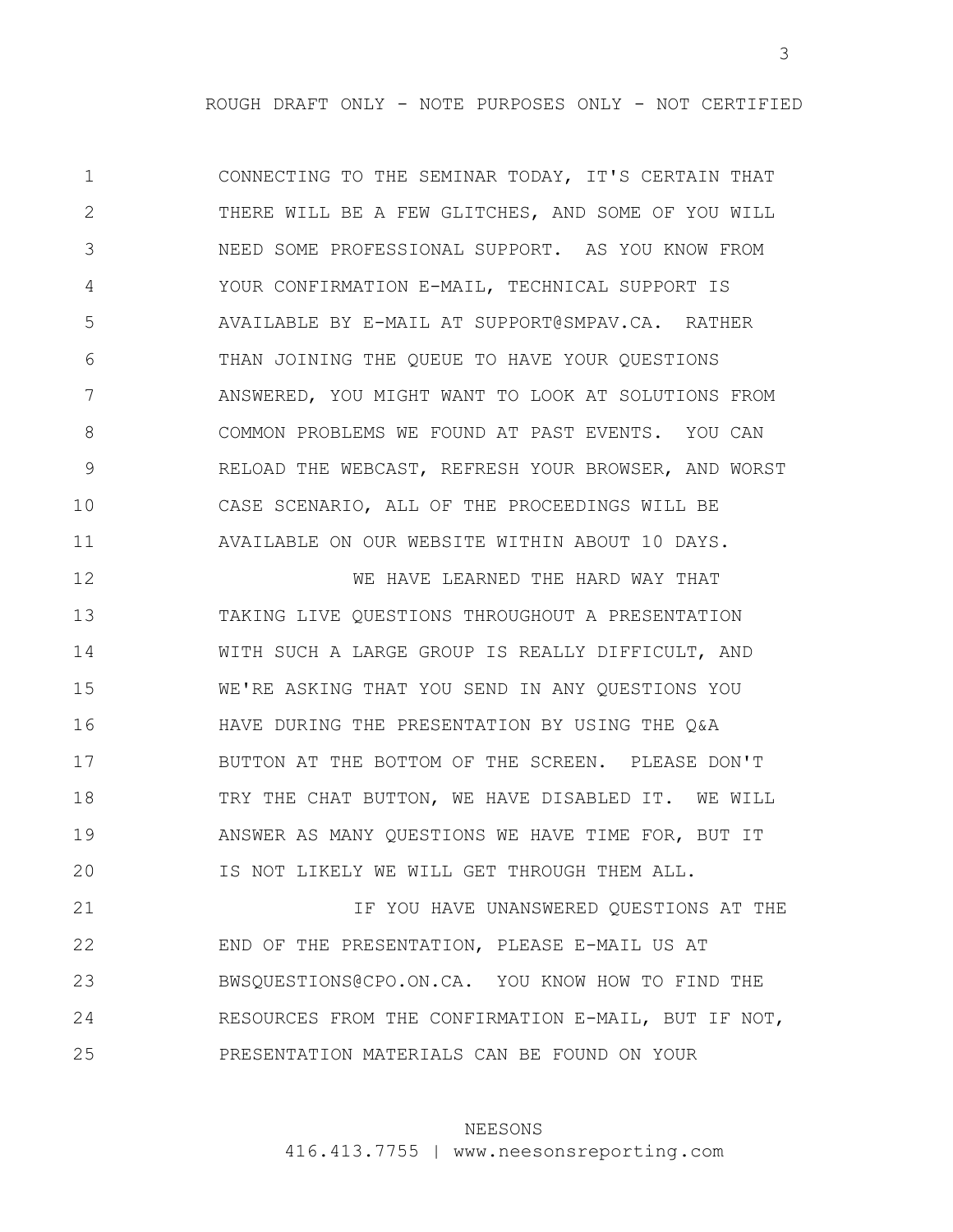1 2 CONFIRMATION E-MAIL AND ON THE COLLEGE WEBSITE AT THE BARBARA WAND SEMINAR.

3 4 5 6 YOU CAN GET CLOSED CAPTIONING BY CLICKING THE BUTTON ON THE BOTTOM OF THE SCREEN. WE WILL HAVE A TRANSCRIPT OF THE PRESENTATION AND RECORDING OF THE SEMINAR IN ABOUT TWO WEEKS.

7 8 9 10 11 12 ANOTHER THING WE GET LOTS OF QUESTIONS ABOUT IS CPD CREDITS. AS MANY OF YOU ALREADY KNOW, YOU CAN CLAIM ONE CREDIT PER HOUR, SO A TOTAL OF THREE IF YOU LISTEN TO THE WHOLE SEMINAR, FOR ACKNOWLEDGE ACQUISITION, EITHER TODAY OR IF YOU'RE LISTENING TO THE ARCHIVED VERSION.

13 14 15 16 17 IN ADDITION, YOU CAN GET AN EXTRA CREDIT IN CATEGORY A8 NOW OR LATER OR EVEN IF YOU JUST DISCUSS THE PRESENTATION WITH YOUR COLLEAGUES BECAUSE OF THE RECOGNIZED VALUE OF PROFESSIONAL INTERACTION.

18 19 20 21 22 23 PLEASE SAVE YOUR DOCUMENTATION OF YOUR PARTICIPATION TODAY FOR THE PURPOSES OF THE CPD PROGRAM. YOU CAN EITHER USE YOUR E-MAIL CONFIRMATION OR IF YOU ARE WATCHING WITH A GROUP, ANY KIND OF CORRESPONDENCE ABOUT THE WATCHING OF THIS TOGETHER.

24 25 TO MINIMIZE TRANSITIONS THIS MORNING, WE WILL INTRODUCE ALL OF THE SPEAKERS NOW. THE

### NEESONS

416.413.7755 | www.neesonsreporting.com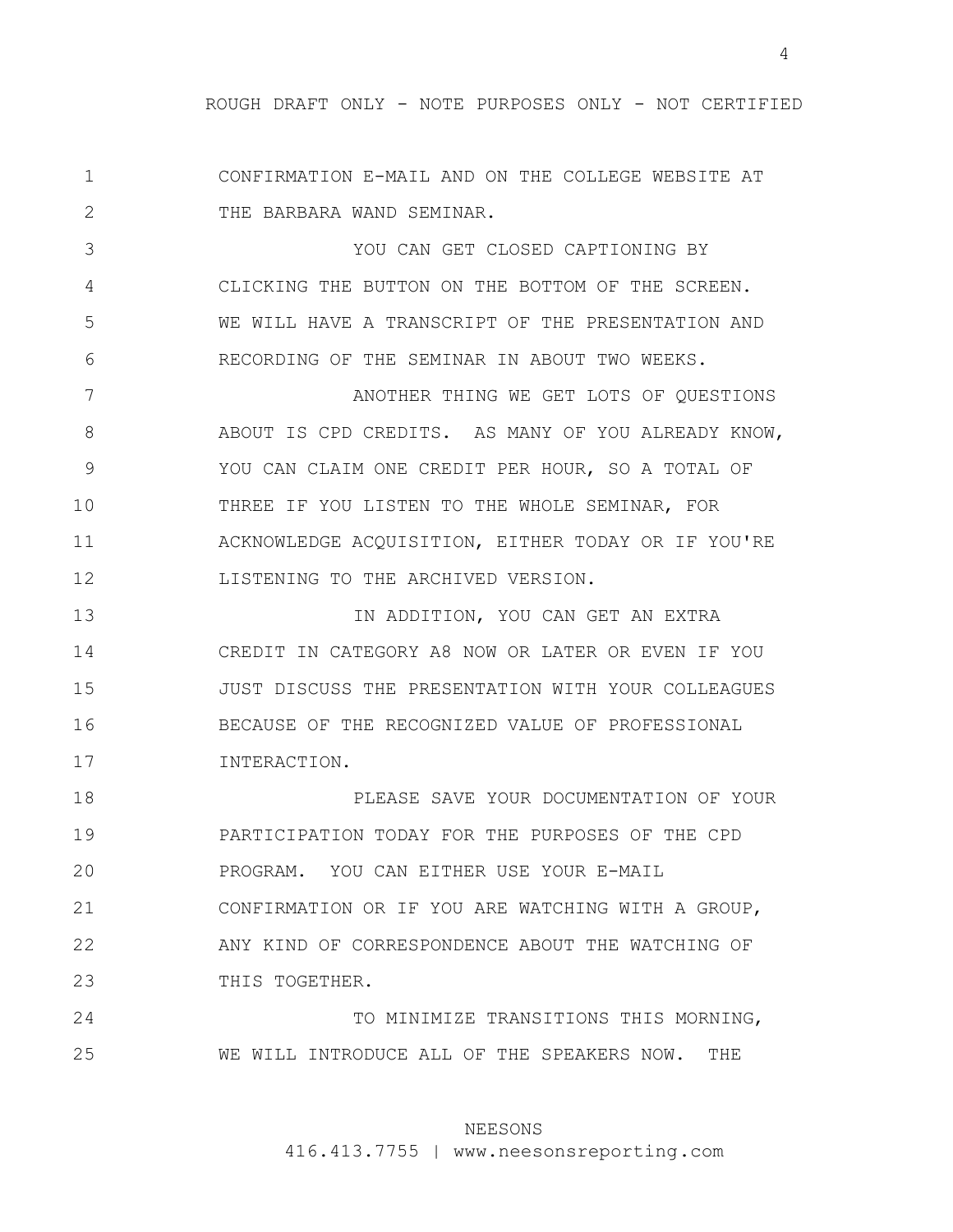1 2 3 4 5 6 7 8 9 10 11 12 13 14 15 16 17 18 19 FIRST PERSON YOU WILL HEAR FROM IS DR. WANDA TOWERS, THE PRESIDENT OF THE COLLEGE, WHO WILL FORMALLY AND MORE FULLY START THE SEMINAR. THEN WE WILL HEAR FROM RICK MORRIS, REGISTRAR AND EXECUTIVE DIRECTOR. HIS TRICKY ISSUES ARE THE FEATURE EVERYONE ALWAYS WANTS MORE OF. HE HAS WORKED IN CHILDREN'S MENTAL HEALTH FOR MANY YEARS BEFORE COMING TO THE COLLEGE BOTH IN DIRECT SERVICE AND IN SENIOR CLINICAL AND ADMINISTRATIVE POSITIONS. HE FREQUENTLY MAKES PRESENTATIONS TO MEMBER AND NONMEMBER GROUPS TO ONTARIO AND BEYOND ON A VARIETY OF PROFESSIONAL PRACTICE TOPICS. HE'S THE FORMER CHAIR OF ACPRO, THE ASSOCIATION OF CANADIAN PSYCHOLOGY REGULATORY ORGANIZATIONS, WHICH IS OUR NATIONAL ORGANIZATION. HE'S ALSO SERVED ON MANY COMMITTEES FOR THE INTERNATIONAL ASSOCIATION OF STATE AND PROVINCIAL PSYCHOLOGY BOARDS, ASPPB, AND IS A FELLOW OF THAT ORGANIZATION.

20 21 22 HE'S ALSO THE RECIPIENT OF THE ONTARIO PSYCHOLOGICAL ASSOCIATION BARBARA WAND AWARD FOR EXCELLENCE IN ETHIC AND STANDARDS.

23 24 25 THERE WILL BE A 10 MINUTE BREAK AFTER RICK. I WILL BE UP AFTER THAT TALKING ABOUT NAVIGATING ETHICAL CHALLENGES.

#### NEESONS

416.413.7755 | www.neesonsreporting.com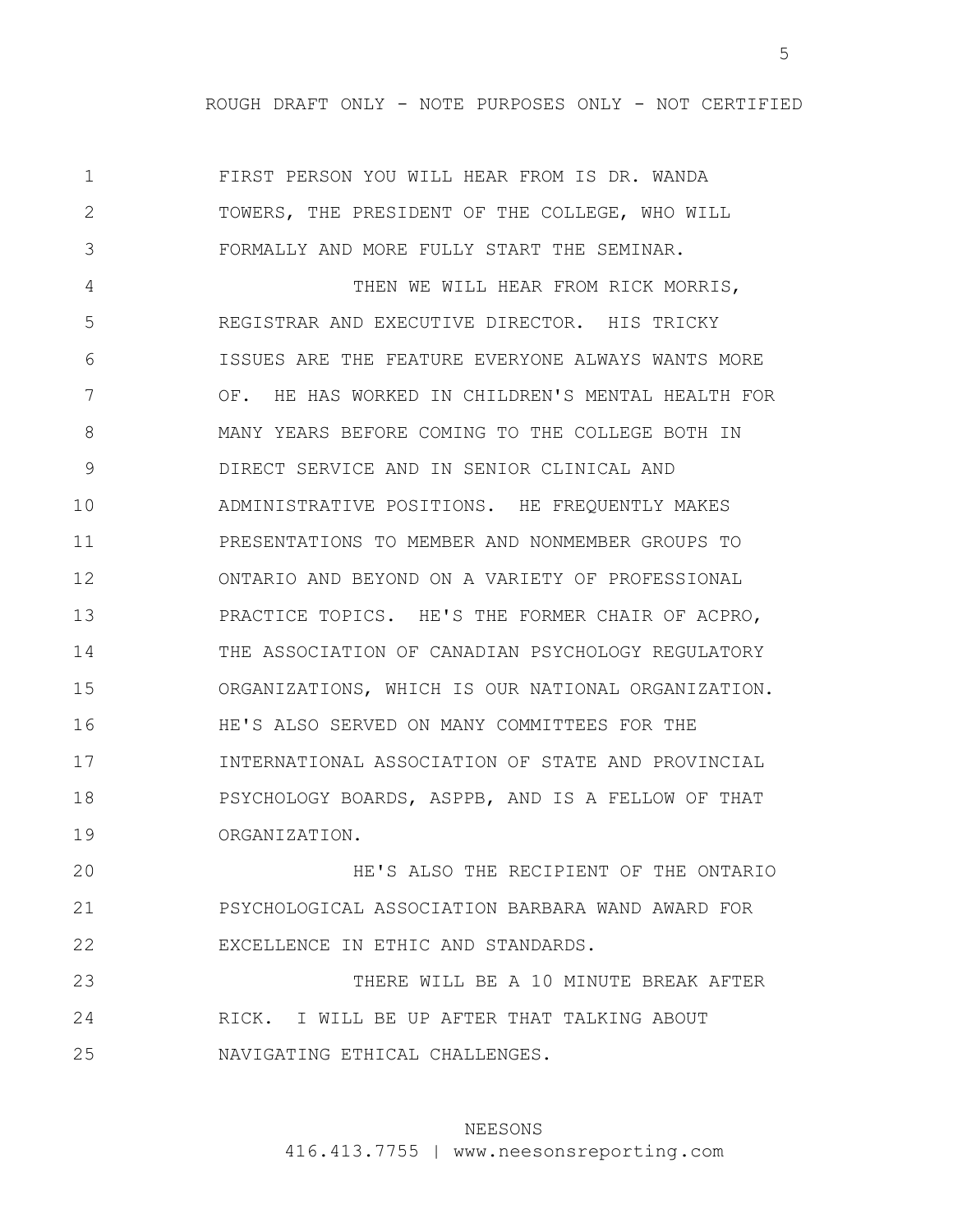1 2 3 4 5 6 7 8 9 10 11 12 13 14 15 16 17 18 19 20 21 22 23 24 BEFORE I BECAME THE DIRECTOR A COUPLE YEARS AGO, I WAS THE DIRECTOR OF INVESTIGATIONS AND HEARINGS AND BEFORE THAT I WORKED PRIMARILY WITH CHILDREN AND FAMILIES BOTH IN DIRECT SERVICE AND MANAGEMENT. FINALLY, LAST BUT NOT LEAST, ZIMRA YETNIKOFF THE CURRENT DIRECTOR OF INVESTIGATION AND HEARINGS WILL TALK ABOUT LESSONS LEARNED THROUGH THE COMPLAINTS PROCESS. SHE OVERSEES THE COMPLAINTS AND FITNESS TO PRACTICE PART OF THE COLLEGE AND BEFORE THIS, SHE WAS AN INVESTIGATIONS CASE MANAGEMENT RESPONSIBLE FOR INVESTIGATING CASES OF MISCONDUCT, INCOMPETENCE AND INCAPACITY. BEFORE JOINING THE COLLEGE IN 2009, SHE WORKED AS LEGAL COUNCIL WITH THE SPECIAL INVESTIGATIONS UNIT AT THE MINISTRY OF THE ATTORNEY GENERAL OF ONTARIO. SO NOW I'D LIKE TO INTRODUCE DR. WANDA TOWERS, PRESIDENT OF THE COLLEGE. WANDA TOWERS: GOOD MORNING, EVERYONE. I'D LIKE TO START BY THANKING BARRY GANG FOR ORGANIZING TODAY'S SEMINAR. I'M PLEASED THAT WE ARE ALL HERE AND PRESENT AND, YOU KNOW, AS WE BEGIN THE SEMINAR TODAY, IN MY ROLE AS PRESIDENT OF THE

25 COLLEGE COUNCIL, I'M SPEAKING ON BEHALF OF COUNCIL

### NEESONS

416.413.7755 | www.neesonsreporting.com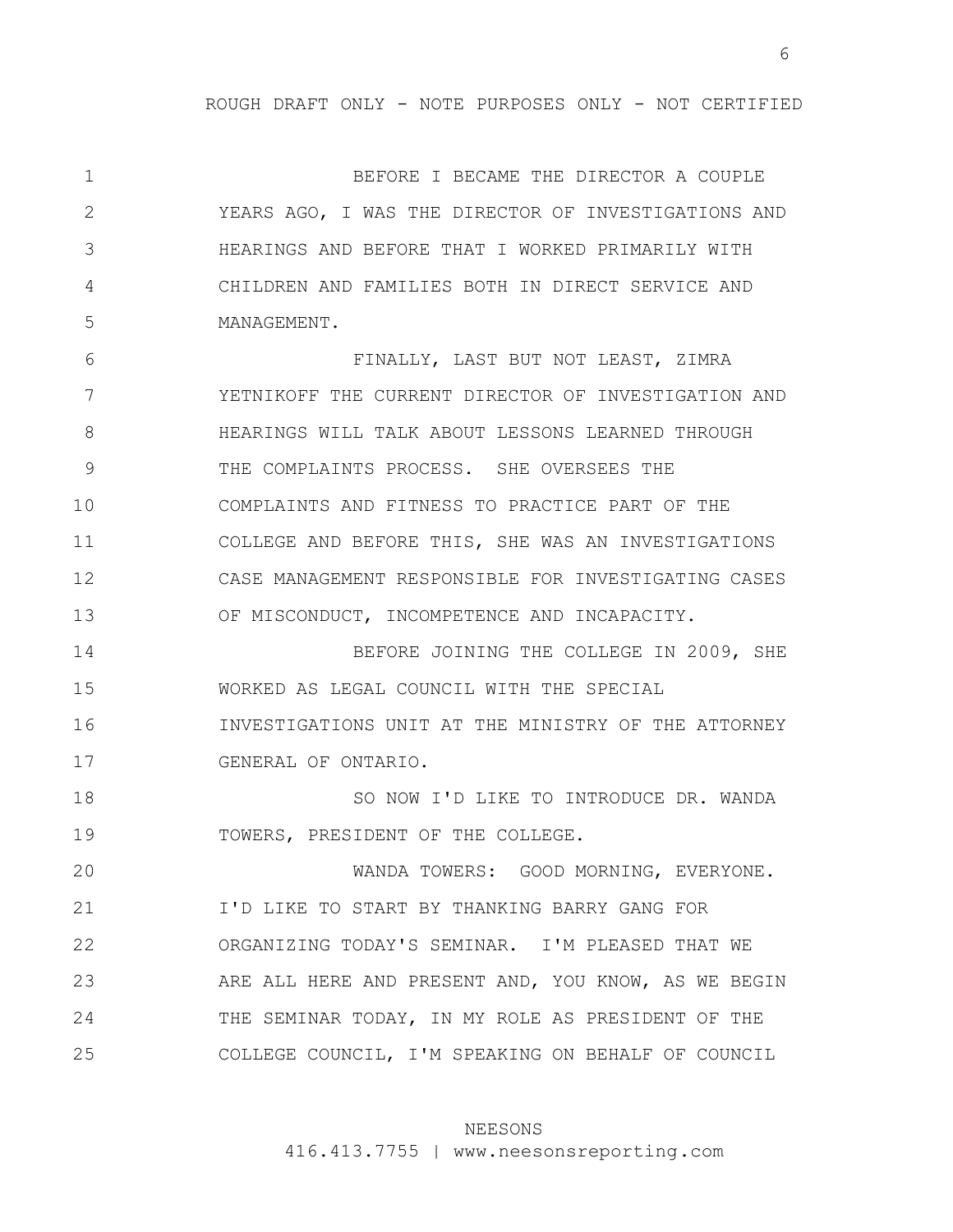1 2 3 4 5 6 7 8 WHO MADE A COMMITMENT IN 2021 TO BE A PARTICIPANT IN SOME OF THE NECESSARY RECONCILIATION WORK WITH INDIGENOUS PEOPLE THAT WE IDENTIFIED, AND IT IS A SMALL STEP I HOPE WILL BE ONE OF MANY, BUT COUNCIL BELIEVES IT IS IMPORTANT TO BEGIN THE PRACTICE OF ACKNOWLEDGING THE HISTORY OF THE LANDS AND PEOPLE ON WHICH THE COLLEGE IS LOCATED AND AT THE START OF COUNCIL MEETING AND THIS BARBARA WAND SEMINAR.

9 10 11 12 13 14 15 16 17 18 19 20 21 SO TODAY I'M GOING TO DO THIS FOR THE FIRST TIME AT THIS SEMINAR, AND I WANT TO RECOGNIZE WITH APPRECIATION THE RELATIONSHIP THAT INDIGENOUS PEOPLE HAVE HAD WITH THE LAND WHERE THE COLLEGE IS LOCATED AND HONOUR THEM AS STEWARDS OF IT. THEY HAVE LIVED, WORKED AND CARED FOR THE LAND ACROSS TIME WITH THIS LAND ACKNOWLEDGEMENT. I WOULD LIKE TO ACKNOWLEDGE WITH RESPECT THAT THE LAND ON WHICH THE COLLEGE OFFICES ARE LOCATED IS THE TRADITIONAL TERRITORY OF MANY NATIONS INCLUDING THE MISSISSAUGAS OF THE CREDIT, THE ANISHINAABE, THE CHIPPEWA, THE HAUDENOSAUNEE, AND THE WENDAT PEOPLES.

22 23 24 25 THESE LANDS ARE NOW HOME TO MANY DIVERSE FIRST NATION, INUIT AND MÉTIS PEOPLE. WE ALSO RECOGNIZE THAT THE MEETING PLACE OF TORONTO TRADITIONALLY KNOWN AS TKRONTO IS COVERED BY TREATY

# NEESONS

416.413.7755 | www.neesonsreporting.com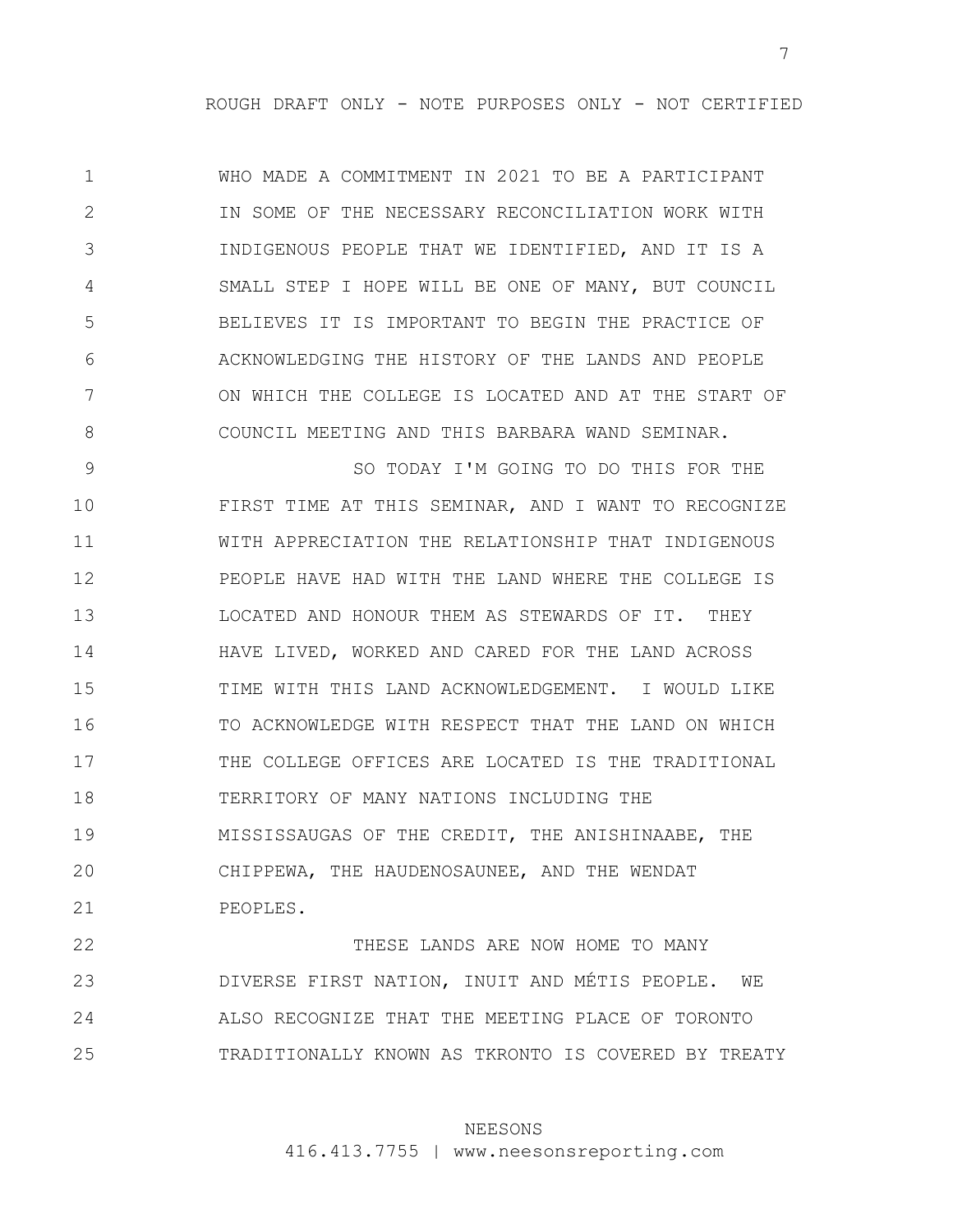1 2 13 OF THE MISSISSAUGAS OF THE CREDIT AND IS IN THE LANDS OF THE DISH WITH ONE SPOON COVENANT.

3 4 5 6 7 AS A GROUP, WE'RE MEETING VIRTUALLY AND THOSE OF YOU ATTENDING TODAY ARE LOCATED ACROSS THE PROVINCE, SO I RECOGNIZE THAT EACH OF US MIGHT BE MEETING FROM OTHER LANDS UPON WHICH THE INDIGENOUS COMMUNITIES HAVE A TRADITIONAL KINSHIP.

8 9 10 11 12 13 14 I WOULD ALSO LIKE TO OFFER EACH OF YOU A WARM WELCOME TO THE JANUARY 2022 BARBARA WAND SEMINAR. AND I HOPE THE WARMTH OF MY WELCOME OFF SETS THE COLD AND BLUSTERY WINTER WEEK WE HAVE EXPERIENCED AND THAT YOU ARE ALL SAFELY ENTRENCHED IN FRONT OF YOUR VERY FAMILIAR COMPUTER MONITORS TO WATCH AND LEARN TODAY.

15 16 17 MANY OF YOU ARE JOINING TOGETHER IN SOME MANNER WITH COLLEAGUES TO HEAR AND DISCUSS THE MATERIAL TODAY, WHICH IS A GREAT WAY TO LEARN.

18 19 20 21 AND I ENCOURAGE THOSE OF YOU WHO ARE WATCHING ON YOUR OWN TO, YOU KNOW, FIND A COLLEAGUE TO CHAT WITH. IN THE NEAR FUTURE, TO DISCUSS TAKE AWAYS FOR TODAY'S SESSION.

22 23 24 THANK YOU FOR TAKING THE TIME TO ATTEND AND I ANTICIPATE IT WILL BE AN INTERESTING AND INFORMATIVE MORNING.

25

WE HAVE COME TO VIEW BARBARA WAND

### NEESONS

416.413.7755 | www.neesonsreporting.com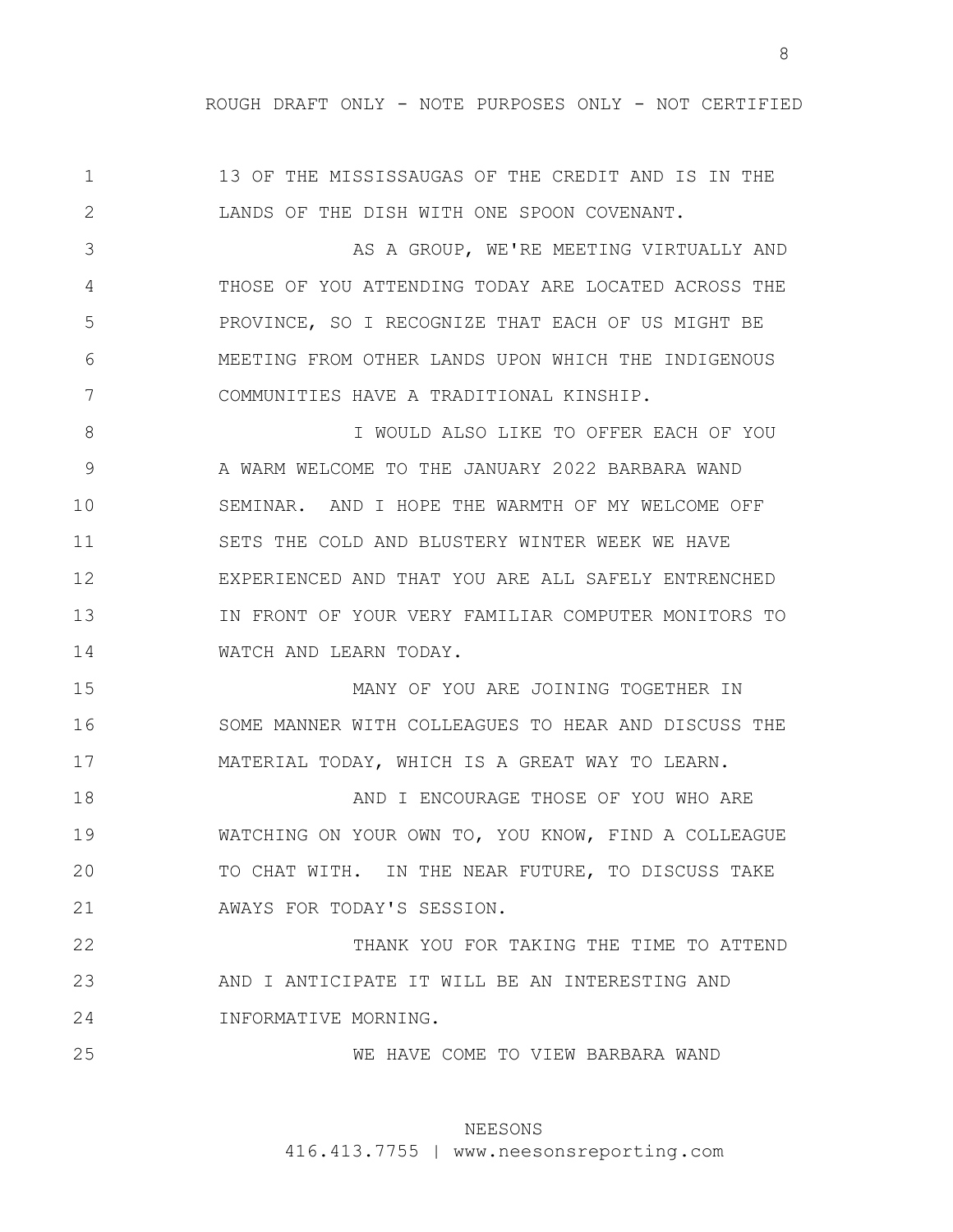1 2 3 4 5 6 7 8 9 10 11 12 13 14 15 16 17 18 19 20 21 22 23 24 25 SEMINAR AS AN IMPORTANT CALENDAR EVENT FOR OUR PROFESSION AND I'M CONFIDENT EACH OF YOU WILL CONSIDER HOW TO APPLY WHAT YOU LEARNED TODAY IN YOUR PROFESSIONAL PRACTICE PROVIDING THE MUCH NEEDED PSYCHOLOGICAL SERVICES TO THE PUBLIC IN ONTARIO. EACH MEMBER OF THE PUBLIC WE SERVE BENEFITS WHEN WE, AS PROFESSIONALS, LEARN HOW TO NAVIGATE TRICKY PROFESSIONAL PRACTICE ISSUES AND APPLY ETHICAL DECISION MAKING IN OUR WORK SETTINGS. I'M SURE YOU'RE ALL LOOKING FORWARD AS I AM TO HEARING OUR NEXT SPEAKER, DR. RICK MORRIS, REGISTRAR AND EXECUTIVE DIRECTOR AT THE COLLEGE DISCUSS TRICKY ISSUES AS HE TACKLES QUESTIONS WE ALL SEEM TO HAVE IN OUR PROFESSIONAL PRACTICE. IT IS MY PLEASURE NOW TO TURN THE MICROPHONE OVER TO HIM. RICK MORRIS: THANKS, WANDA. AND GOOD MORNING, EVERYONE. I HOPE THAT EVERYONE HAS BEEN HEALTHY AND THAT YOU AND YOUR FAMILIES ARE ALL KEEPING WELL DURING THIS DIFFICULT TIME. IN THE HANDOUT, THERE ARE 10 SCENARIOS OF TRICKY ISSUES. IN PREPARING FOR TODAY, I REVIEWED THE QUESTIONS THAT HAD COME TO OUR PRACTICES BY SERVICE OVER THE PAST COUPLE OF

### NEESONS

416.413.7755 | www.neesonsreporting.com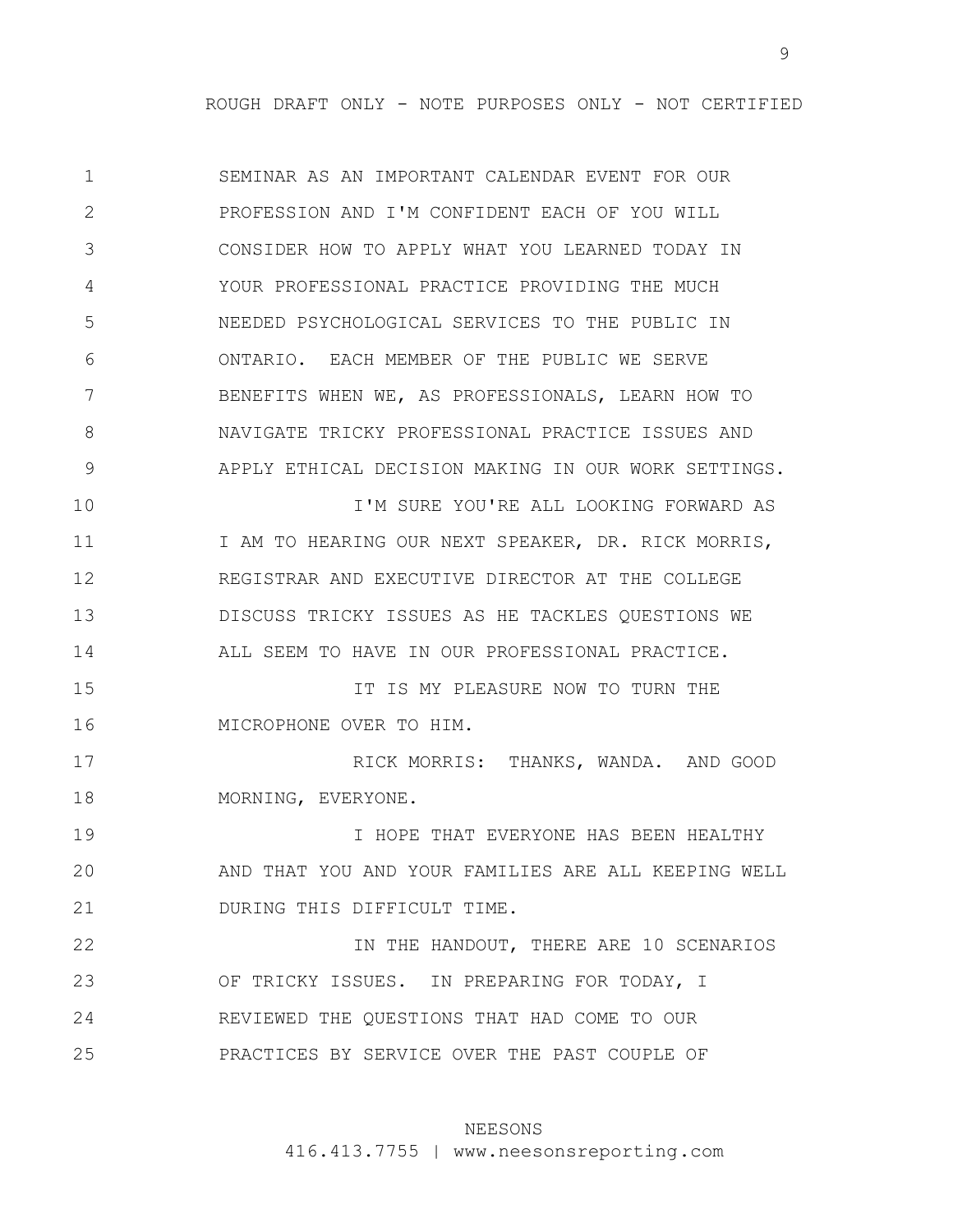10

1 2 3 4 5 6 7 8 9 10 11 12 13 14 15 16 17 18 19 20 21 22 23 24 25 MONTHS, AND I TRIED TO CHOOSE THEMES WHICH APPEARED WITH SOME FREQUENCY AND WHICH WERE SOMEWHAT GENERAL IN NATURE, RATHER THAN SPECIFIC TO A PARTICULAR CLIENT AREA OF PRACTICE OR WORK SETTING. I'M NOT SURE IF THERE WILL BE TIME TO DISCUSS ALL OF THOSE IN THE HANDOUT, BUT IF NOT, I WILL POST A DISCUSSION OF WHATEVER WE DON'T GET TO IN THE NEXT HEADLINES. I PLAN TO LEAVE A BIT OF TIME AT THE END OF MY PRESENTATION FOR A FEW QUESTIONS FROM THE Q&A BOX AT THE BOTTOM OF YOUR SCREEN IF THERE ARE ANY. AS YOU KNOW, IF YOU HAVE ATTENDED ONE OF MY TRICKY ISSUE PRESENTATIONS IN PERSON OR IN A SMALL ZOOM GROUP, IT CERTAINLY WORKS BETTER AS AN INTERACTIVE SESSION. UNFORTUNATELY, THE LAST COUPLE OF BARBARA WAND SEMINARS HAD TO BE VIRTUAL AND THE GROUP IS FAR TOO LARGE TO PERMIT MUCH, IF ANY, INTERACTION. SO TODAY I WANT TO TRY SOMETHING A DIFFERENT. WHILE THERE'S STILL MULTIPLE CHOICE AND TRUE FALSE QUESTIONS, WE'RE GOING TO LET YOU USE THE POLL FUNCTION TO ANSWER EACH QUESTION. WE WILL THEN TAKE A LOOK AT THE POLL RESULTS AND DISCUSS

#### NEESONS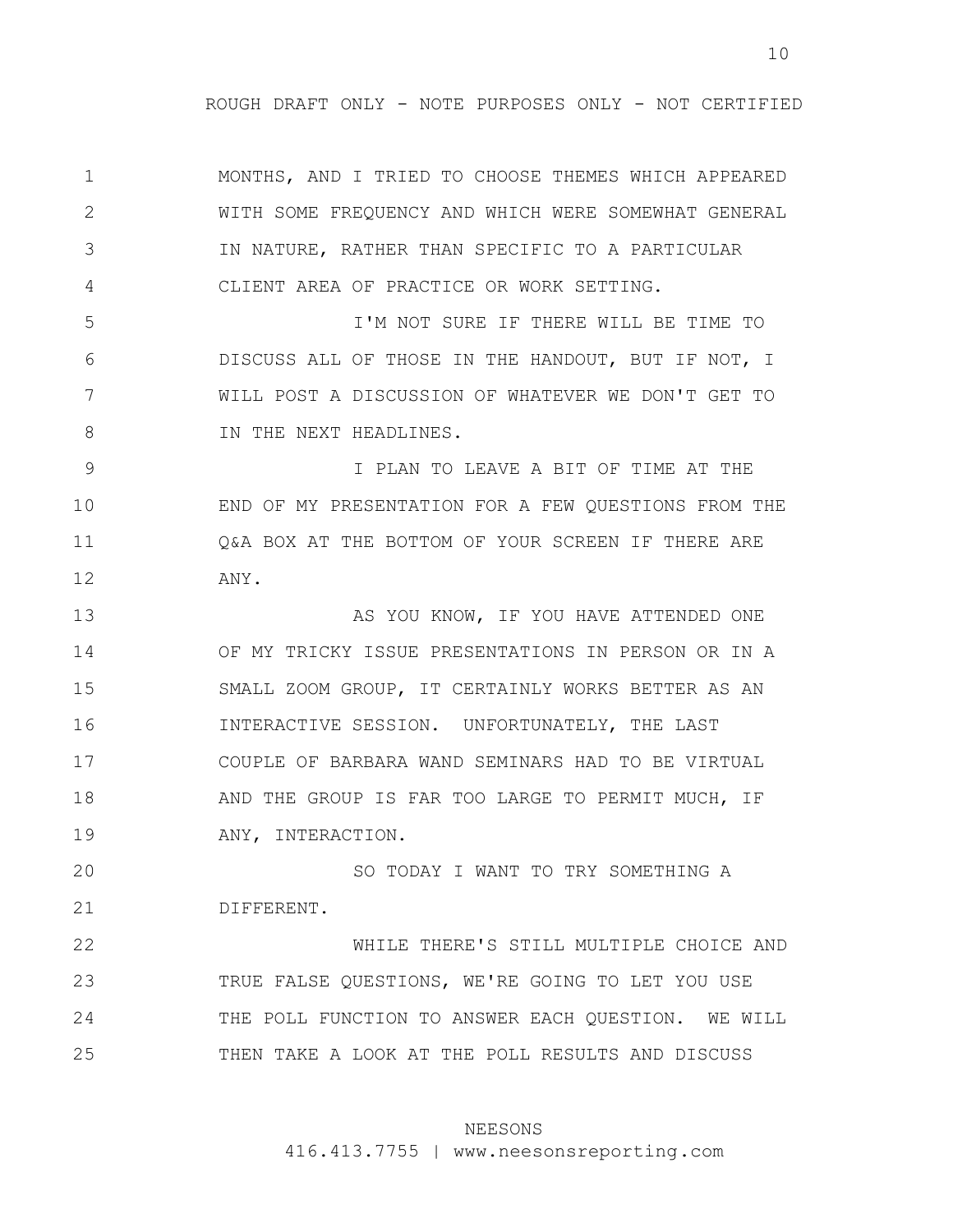1 2 3 4 5 6 7 8 9 10 11 12 13 14 15 16 17 18 19 20 21 22 23 24 25 EACH SCENARIO BEFORE YOU MOVE ON TO THE NEXT. ONCE THE POLL IS OPEN, PLEASE RESPOND PROMPTLY AS WE WILL BE CLOSING THE POLL WHEN IT LOOKS LIKE A LARGE PERCENTAGE OF YOU HAVE ANSWERED. IF YOU'RE WATCHING IN A GROUP, THIS MEANS YOU'LL NEED TO QUICKLY GET A CONSENSUS AMONG THE PEOPLE YOU'RE WITH. ONE MORE THING, IF THIS IS SET UP THE WAY I HOPE IT IS, YOU SHOULD BE ABLE TO CHOOSE MORE THAN ONE OF THE MULTIPLE CHOICE ANSWERS AS IN SOME CASES, THERE MAY BE MORE THAN ONE OKAY RESPONSE. SO WITH THAT, LET'S GET STARTED AND SEE HOW THIS WORKS. NEXT SLIDE PLEASE. SO THE FIRST SCENARIO. YOU HAVE BEEN SEEING A YOUNG... (READS SLIDE). LET'S LOOK AT THE OPTIONS. NEXT SLIDE PLEASE. SO, SINCE YOU'RE SEEING THE CLIENT BASED ON PARENT'S CONSENT...(READS SLIDE). THOSE WERE THE 5 CONSIDERATIONS I CAME UP WITH. WHAT I WOULD NOW LIKE YOU TO DO WHEN WE PUT THE POLL UP IS TO CHOOSE WHICH OF THE FIVE OPTIONS, ALTHOUGH THEY CAN'T ALL BE RIGHT, YOU THINK IS THE BEST OR THINGS YOU WOULD CONSIDER IN LOOK AT THIS SITUATION?

# NEESONS

416.413.7755 | www.neesonsreporting.com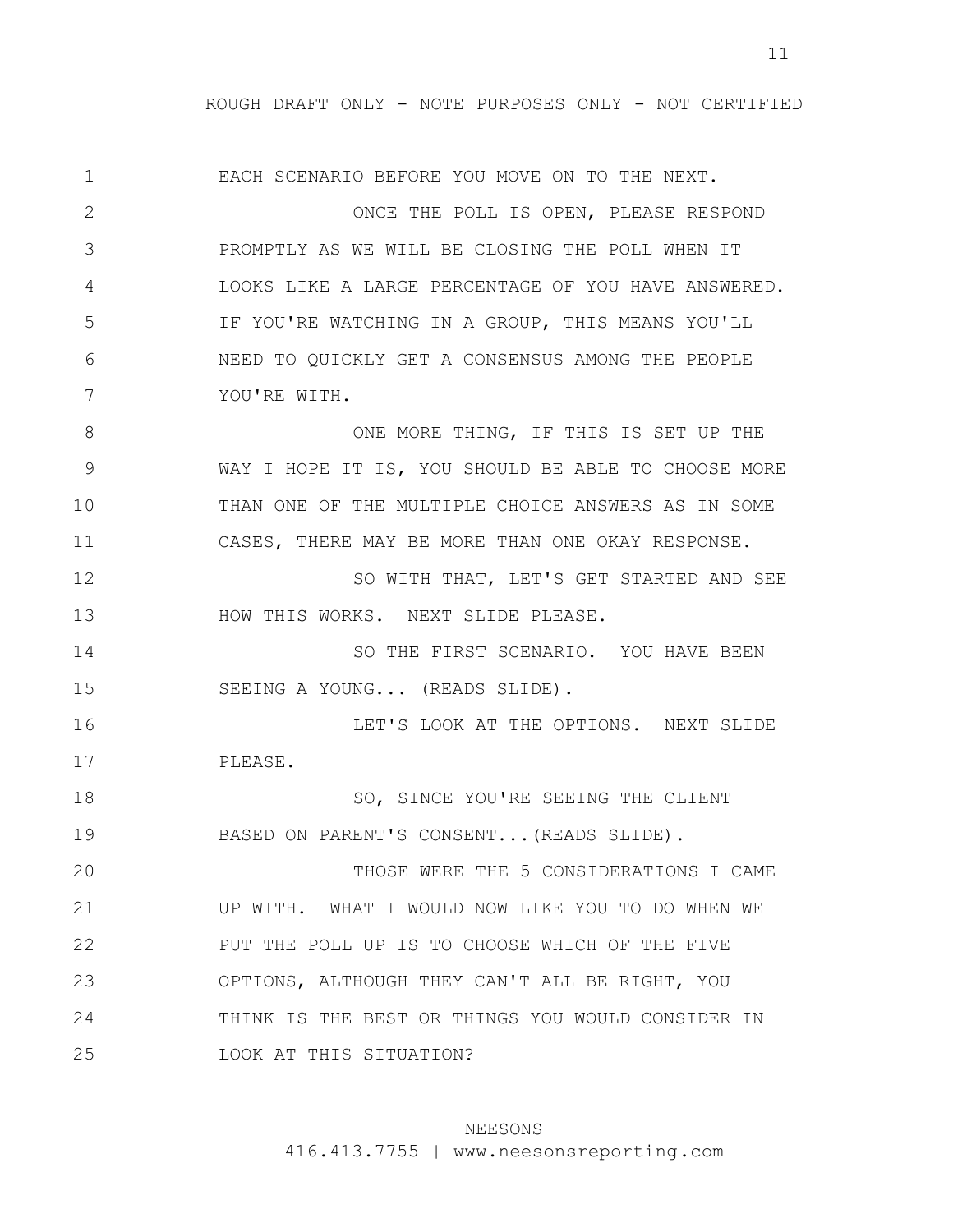1 2 3 4 5 6 7 8 9 10 11 12 13 14 15 16 17 18 19 20 21 22 23 24 25 THE POLL IS UP THERE. AND I'VE TRIED TO PUT ENOUGH OF THE DESCRIPTION BESIDE EACH ONE SO THAT YOU CAN SEE WHAT THEY ARE. I ALSO WANT TO POINT OUT THAT YOU CAN, WITH YOUR MOUSE, MOVE THE POLL OUT OF THE WAY OR UP AND DOWN SO YOU CAN CONTINUE TO SEE THE COMPLETE SLIDE. WE WILL JUST WAIT FOR A COUPLE MINUTES UNTIL WE HAVE A MAJORITY OF PEOPLE VOTING. WE'RE ABOUT TO MOVE TO THE RESULTS. THERE'S THE RESULTS. AS YOU CAN SEE, THE MAJORITY OF YOU CHOOSE EITHER NUMBER TWO AND/OR NUMBER THREE. THOSE TWO WOULD CERTAINLY BE THE OPTIONS OR THE CONSIDERATIONS THAT I MIGHT HAVE ALSO CHOSEN. THE FIRST ONE IN THIS SCENARIO, IF WE CONSIDER THAT THE 15 YEAR OLD IS CAPABLE, THEN, AS WE SAID IN NUMBER THREE, THE THERAPY WOULD NOT NECESSARILY BE OVER JUST BECAUSE THE PARENTS WITH DREW THEIR CONSENT. IF WE WERE TALKING ABOUT A MUCH YOUNGER CHILD OR IF WE'RE TALKING ABOUT AN INCAPABLE ADOLESCENT, SOMEBODY YOU DEEM TO BE INCAPABLE, THEN NUMBER ONE COULD READILY BE THE ANSWER BECAUSE WE COULDN'T CONTINUE UNLESS WE HAD THE CONSENT OF THE CAPABLE PERSON PROVIDING THAT. AS YOU NOTED, NUMBER TWO IS CORRECT IN

# NEESONS

416.413.7755 | www.neesonsreporting.com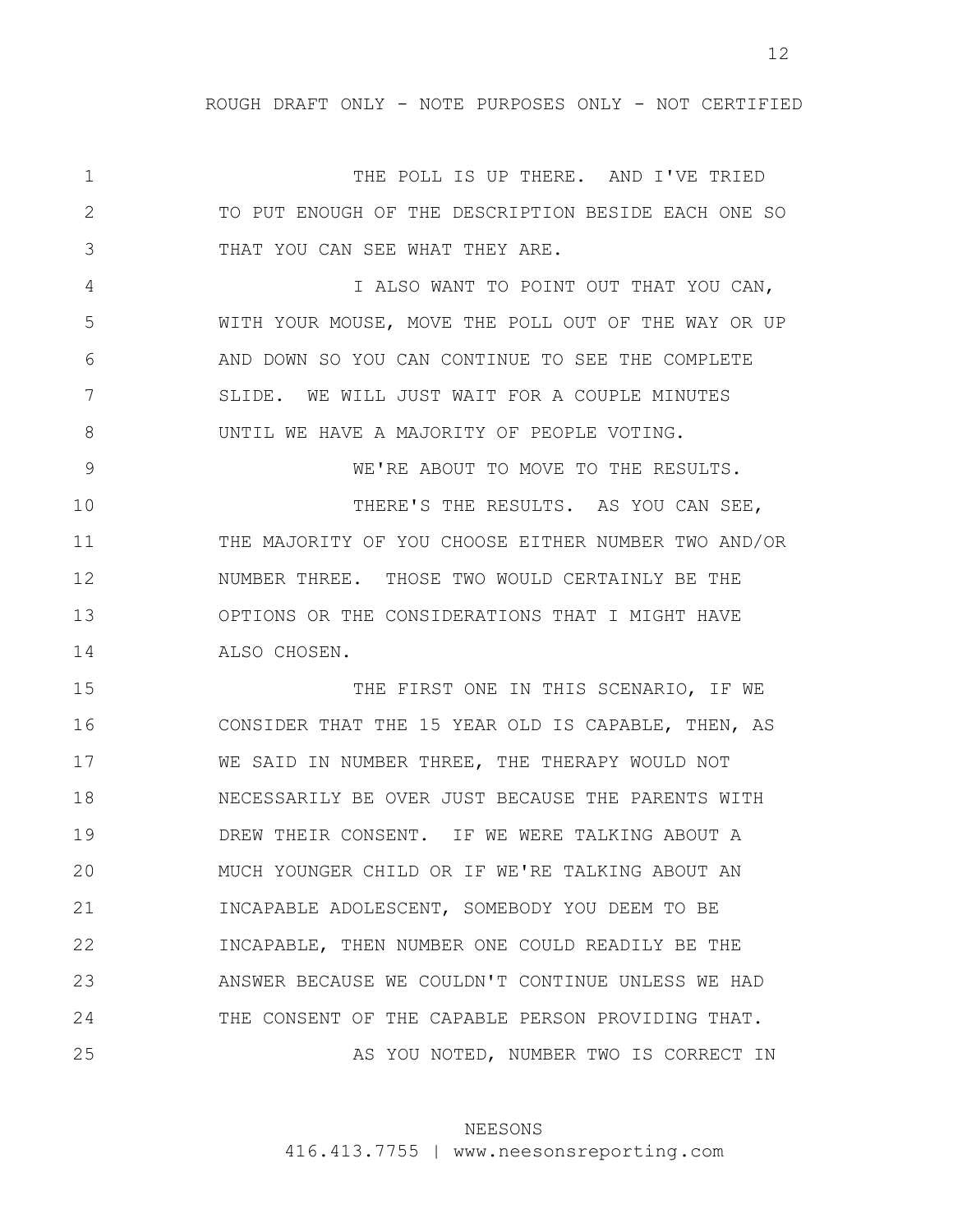1 2 3 4 THAT ALTHOUGH PHIPA DOES PROVIDE FOR PARENTS TO VIEW THE FILE OR RECEIVE A COPY OF THE FILE OF CHILDREN UNDER 16, IF THE CHILD DOESN'T WANT THAT, THE WISHES OF THE CHILD PREVAIL.

5 6 7 8 9 AS I SAID BEFORE DISCUSSING NUMBER ONE, CERTAINLY IF YOU JUDGE THE CHILD TO BE CAPABLE, THEN HE CAN CONSENT FOR HIMSELF AND THERE'S NO AGE ON CONSENT. SO EVEN THOUGH HE'S UNDER 16, THAT'S FINE, IF YOU JUDGE HIM TO BE CAPABLE.

10 11 12 13 14 15 16 17 18 19 20 21 22 23 NUMBER FOUR IS AN INTERESTING ONE. THIS IS NOT ACTUALLY ACCURATE OR CORRECT IN TERMS OF THE 77 PEOPLE WHO CHOSE THIS ONE. ONCE YOU DETERMINE THAT THE ADOLESCENT IS RESPONSIBLE FOR OR HAS CONTROL OVER HIS INFORMATION, IT WILL RELATE TO ALL THE INFORMATION IN THE FILE IN THE SAME WAY AS IF YOU WERE TALKING ABOUT AN ADULT AND SOME OF THE INFORMATION IN THE FILE WAS RECEIVED FROM WHEN THEY WERE A CHILD, IT WOULD CERTAINLY BE THAT ADULT CLIENT'S CONTROL -- ADULT CLIENT WHO WOULD DECIDE WHETHER OR NOT TO RELEASE OR NOT RELEASE THE INFORMATION, REGARDLESS OF WHO CONSENTED WHEN THAT ADULT CHILD -- ADULT INDIVIDUAL WAS THE CLIENT OR WHEN THE INFORMATION WAS GATHERED.

24 25 AND THEN THE LAST ONE, FROM A PRACTICAL POINT OF VIEW, IT MAY BE TRUE THAT THE CLIENT MAY

### NEESONS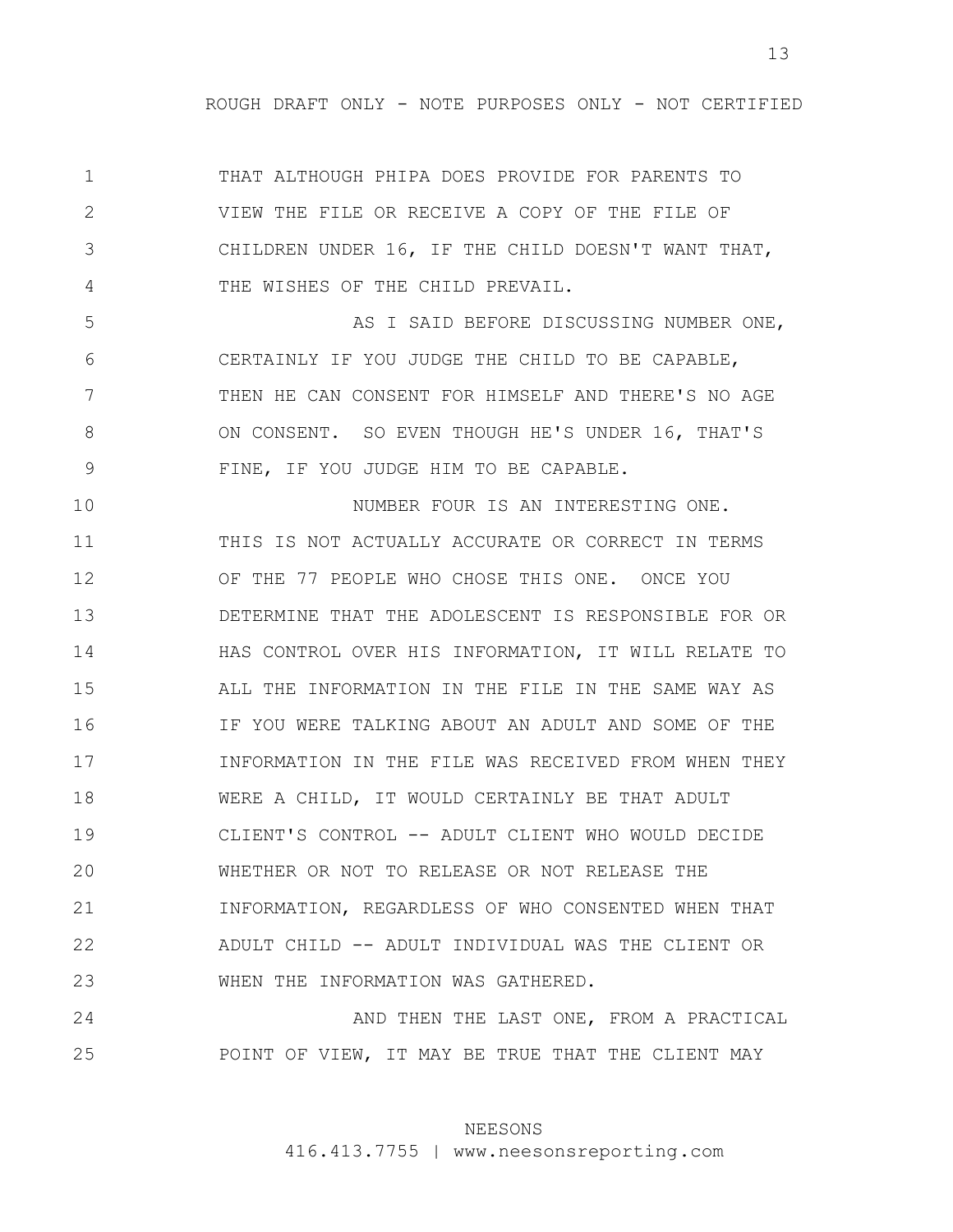1 2 3 4 5 6 7 8 9 10 11 12 13 14 15 16 17 18 19 20 21 22 23 24 25 BE UNABLE TO PAY FOR YOUR SERVICES, BUT YOU HAVE TO KEEP IN MIND THAT IF IT'S A CAPABLE INDIVIDUAL, WE CAN'T JUST CANCEL THE THERAPY AND DROP HIM COLD TURKEY, THAT WE WOULD HAVE TO TAKE STEPS TO TERMINATE PROPERLY, REASONABLE NOTICE AND SOME OF THOSE THINGS THAT ARE SET OUT IN THE PROFESSIONAL MISCONDUCT REGULATION REGARDING THE TERMINATION OF CLIENTS. SO FOR THE MOST PART, THAT WAS ANSWERED BY MOST OF YOU IN THE WAY THAT I WOULD HAVE ANSWERED IT, AND THAT POLL FORMAT SEEMED TO WORK REASONABLY WELL. SO LET'S GO ON TO THE NEXT ONE. CALLING THIS ONE MISSING PERSON OBLIGATION. THE POLICE ARE INVESTIGATING A MISSING PERSON CASE...(READS SLIDE SCENARIO 2). SO LET'S SEE WHAT YOU THINK THERE. THERE'S 3 OPTIONS. ONE, TWO AND/OR THREE. LET'S VOTE ON THIS ONE. THE RESULTS SHOULD BE COMING UP MOMENTARILY. THERE THEY ARE, AND I CERTAINLY AGREE WITH THE MAJORITY OF YOU, THAT OUR OBLIGATION WOULD BE TO COMPLY WITH A PRODUCTION OF RECORDS ORDER OR TO PROVIDE THE INFORMATION SET OUT IN THE URGENT

### NEESONS

416.413.7755 | www.neesonsreporting.com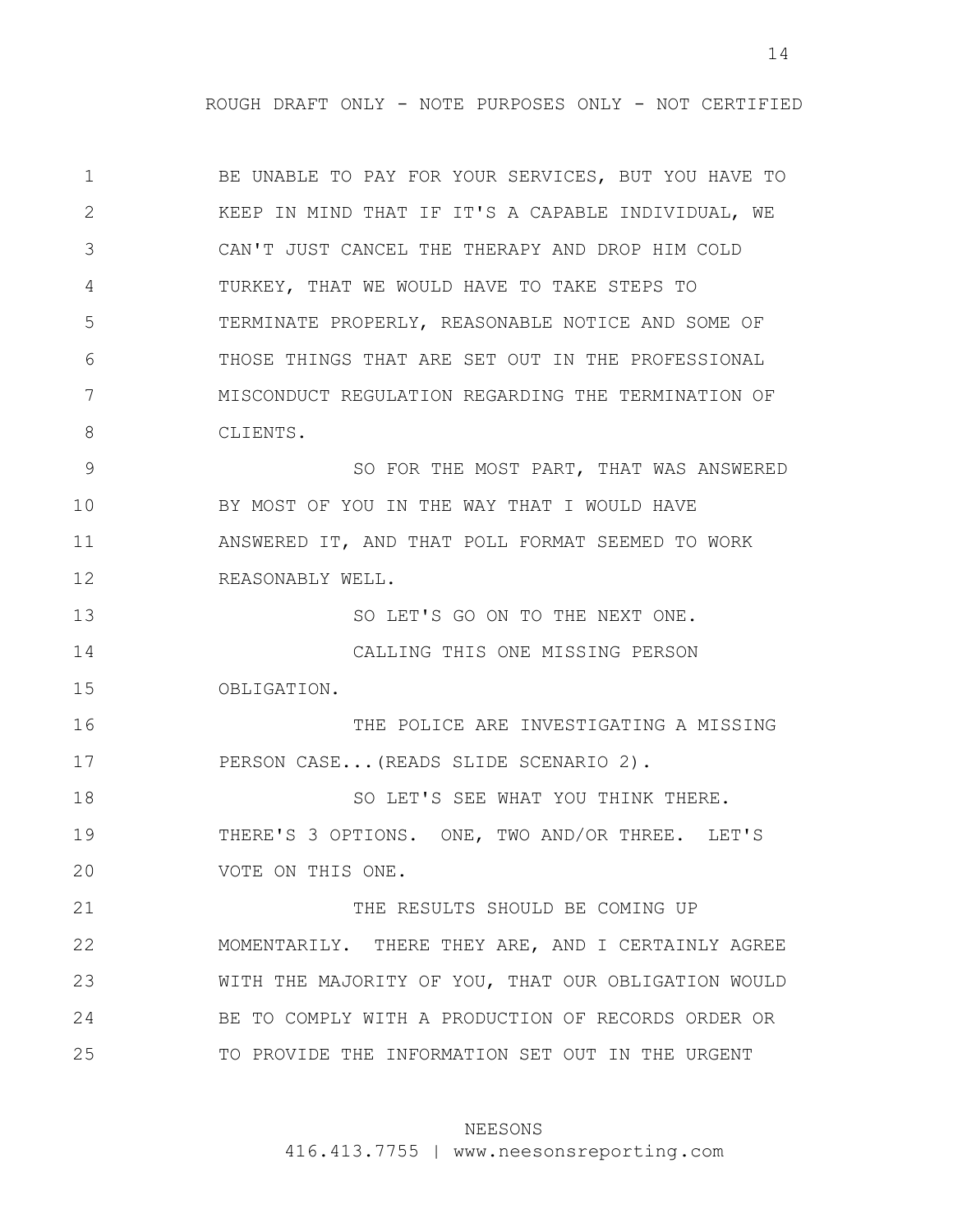1 2 3 4 5 6 7 8 9 10 11 12 13 14 15 16 17 DEMAND FOR RECORDS FORM PROVIDED BY THE OFFICER. IT'S NOT APPROPRIATE TO PROVIDE THE INFORMATION TO THE OFFICER JUST BECAUSE THEY ASKED FOR IT. THERE ARE, AS NOTED IN TWO AND THREE, THERE ARE LEGAL VEHICLES BY WHICH THE OFFICER CAN OBTAIN, WHICH WOULD THEN REQUIRE YOU TO BREACH CONFIDENTIALITY AND PROVIDE THE INFORMATION SPECIFIED. AND THAT'S WHY IT'S NOT GOOD ENOUGH FOR YOU TO JUST ACCEPT THE REQUEST OF THE OFFICER IN PERSON. THERE'S NO AUTHORITY FOR YOU TO BREACH CONFIDENTIALITY AND PROVIDE THE INFORMATION JUST WITH THE VERBAL REQUEST. BUT IF THERE'S A PRODUCTION OF RECORDS ORDER, LIKE ANY KIND OF -- ANY TYPE OF A COURT ORDER, THAT'S CERTAINLY SOMETHING ONE SHOULD COMPLY WITH. AND AS WELL -- AND THIS IS THE NEW FORM THAT CAME OUT IN THE MISSING PERSON ACT OF 2018, AN

18 19 20 OFFICER CAN PROVIDE AN URGENT DEMAND FOR RECORDS FORM, AND THE OBLIGATION WOULD BE TO PROVIDE THE INFORMATION SET OUT IN THAT FORM.

21 22 23 24 25 IF YOU WANT TO TAKE A LOOK AT THAT FORM, YOU CAN SEE IT ON THE MINISTRY WEBSITE IF YOU GOOGLE URGENT DEMAND FOR RECORDS. IT WILL TAKE YOU -- I BELIEVE THE FIRST THING YOU'LL SEE IS A PDF OR THE ABILITY TO GET A PDF OF THAT FORM AND

### NEESONS

416.413.7755 | www.neesonsreporting.com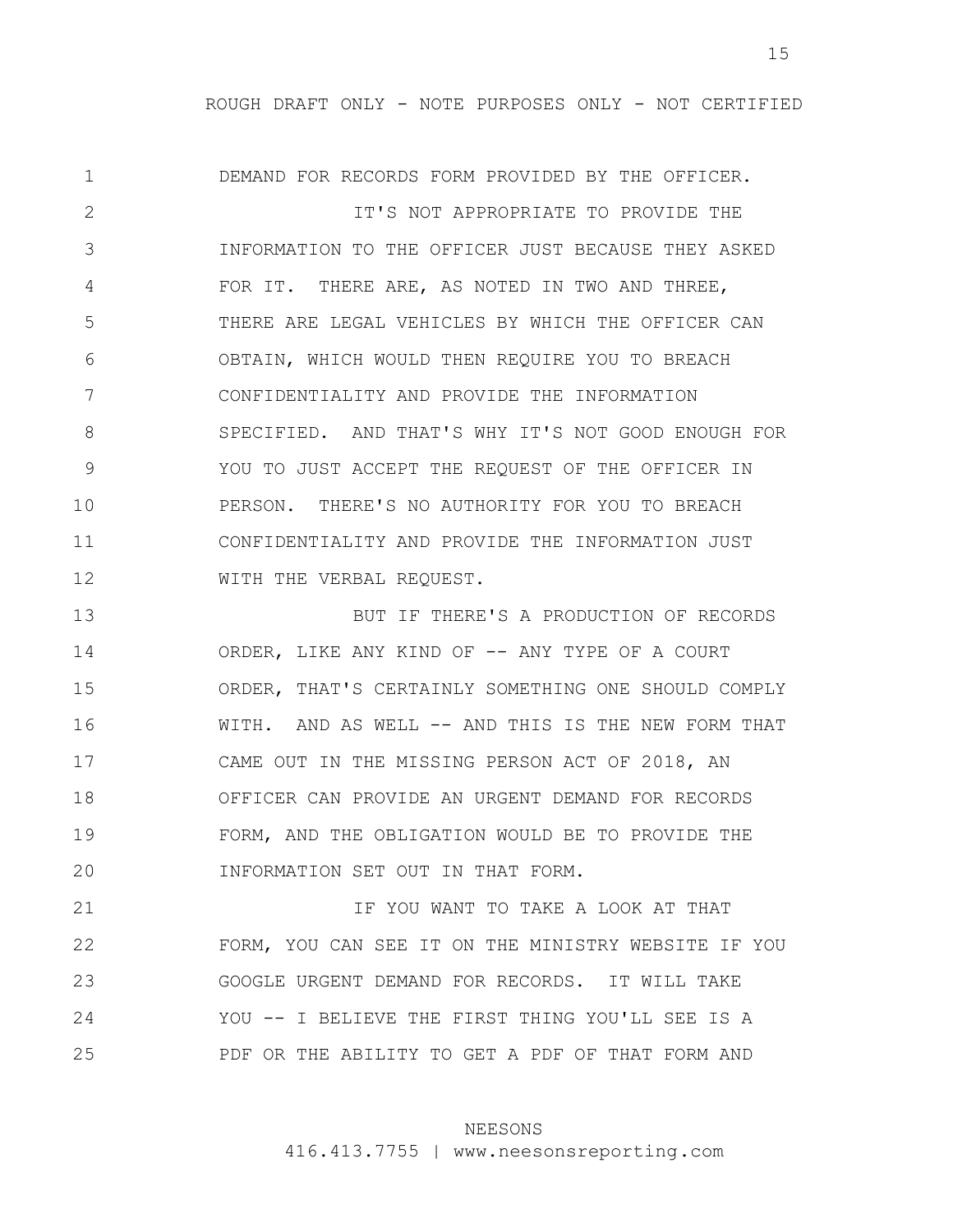1 2 3 4 5 6 7 8 9 10 11 12 13 14 15 16 17 18 19 20 21 22 23 24 25 YOU CAN SEE WHAT IT LOOKS LIKE. OKAY. SO LET'S GO ON TO NUMBER 3. AND THIS ONE RELATES TO THE DUTY OR AUTHORITY TO OFFSET HARM. YOUR 20 SOMETHING YEAR OLD CLIENT...(READS SLIDE). SO IF YOU HAVE GOT THE SCENARIO, WE CAN GO ON TO POSSIBLE RESPONSES TO THIS SCENARIO. NEXT SLIDE PLEASE. SINCE YOUR CLIENT TOLD YOU ABOUT THIS, ASSUMING HE WAS PROTECTED BY CONFIDENTIALITY...(READS SLIDE). SO LET'S BRING UP THE POLL. AS I SAY, YOU CAN KEEP IT OFF TO THE SIDE SO YOU CAN CONTINUE TO SEE THE FULL STATEMENTS. PLEASE INDICATE WHICH OF THOSE YOU THINK APPLIES TO THIS SITUATION. COUPLE MORE SECONDS. OKAY THE RESULTS ARE COMING UP. ALL RIGHT SO WE HAVE -- OOPS. THE RESULTS ARE GONE. CAN WE TRY THE RESULTS AGAIN? THAT LOOKS DIFFERENT FROM THE FIRST TIME. DO WE HAVE TO DO THE POLL AGAIN? MAYBE WE HAVE TO. TECHNICAL PROBLEM. WOULD YOU MIND VOTING AGAIN, PLEASE, FOR WHETHER YOU THINK IT IS 1, 2, 3, 4 AND/OR 5. LET'S SEE. ALL RIGHT THAT LOOKS MORE LIKE WE HAD BEFORE.

#### NEESONS

416.413.7755 | www.neesonsreporting.com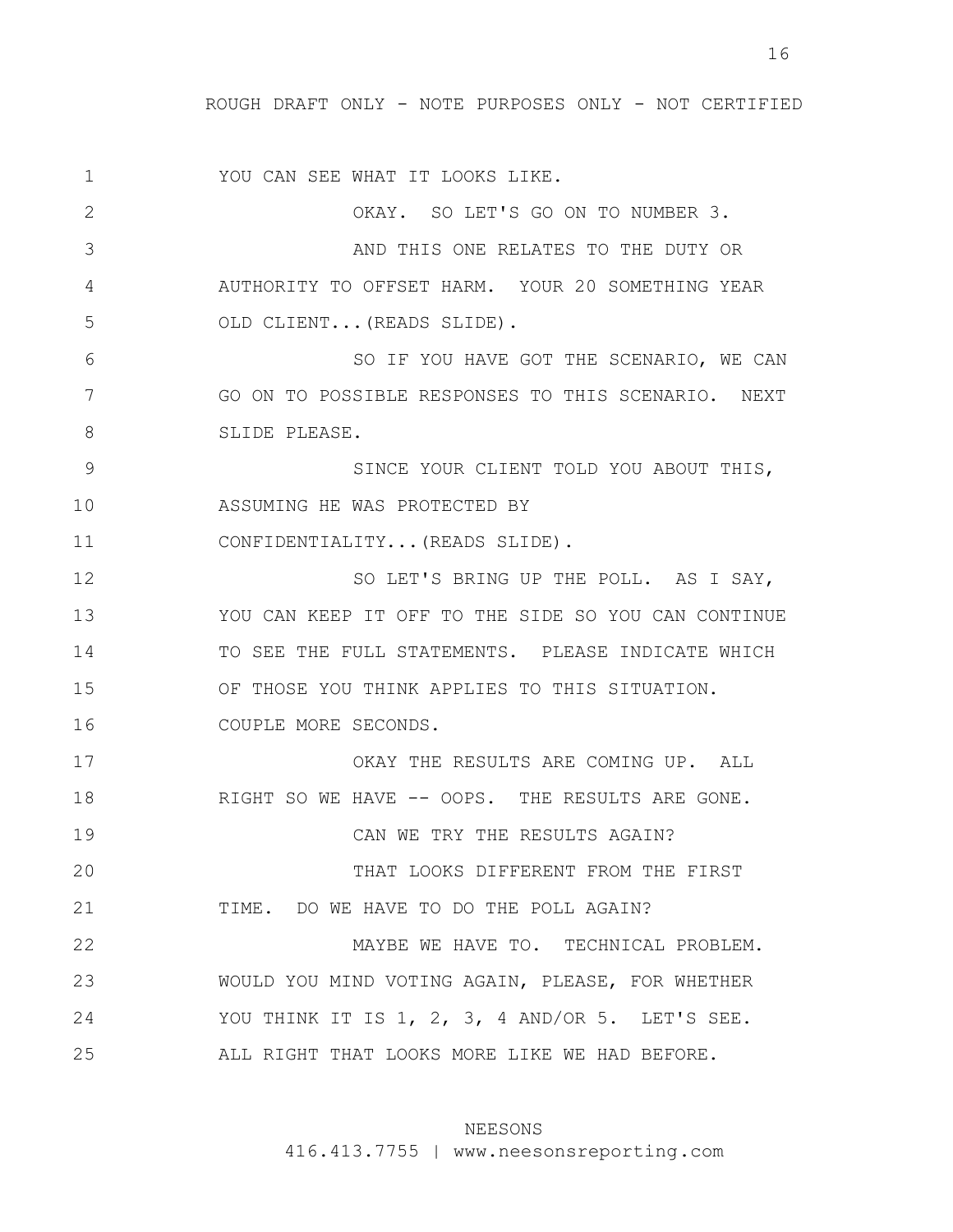1 2 3 4 5 6 ALL RIGHT, AND THE ANSWER THAT WORKS FOR ME AND SEEMS TO WORK FOR THE MAJORITY OF YOU WHO VOTED IS NUMBER TWO, AND THAT IS THAT ONE MAY TAKE SOME ACTION WHICH COULD INVOLVE BREACHING CONFIDENTIALITY TO OFFSET HARM IF YOU FEEL IT'S NECESSARY.

7 8 EACH OF THE OTHERS, 1, 3, 4 AND 5 HAVE SOME KIND OF A PROBLEM IN IT.

9 10 11 12 13 14 15 16 17 18 19 20 21 22 LOOKING AT THE FIRST ONE, THIS WOULD BE CONTRARY TO NUMBER 2. THIS WOULD SUGGEST THAT REGARDLESS OF HOW SERIOUS OF A CONCERN YOU MIGHT HAVE ABOUT THE SITUATION, CONFIDENTIALITY OVERRIDES THAT CONCERN 100% AND YOU CAN'T DO ANYTHING. AND THAT CERTAINLY IS NOT TRUE. IT IS UNFORTUNATE IF THE CLIENT THOUGHT HIS CONVERSATION WITH YOU REGARDING HARM WAS PROTECTED BY CONFIDENTIALITY AND THAT MAY HAVE ASKING TO DO WITH HIS LACK OF UNDERSTANDING OF THE LIMITS OF THE BEGINNING OF YOUR SESSIONS WITH HIM, BUT REGARDLESS OF THAT, CONFIDENTIALITY DOES NOT OVERRIDE YOUR ABILITY TO TAKE SOME ACTION IN THE SITUATION, IF YOU FEEL A NEED TO.

23 24 AS WE SAID, NUMBER TWO IS AN APPROPRIATE ANSWER.

25

NUMBER THREE, IN OUR LEGISLATION,

# NEESONS

416.413.7755 | www.neesonsreporting.com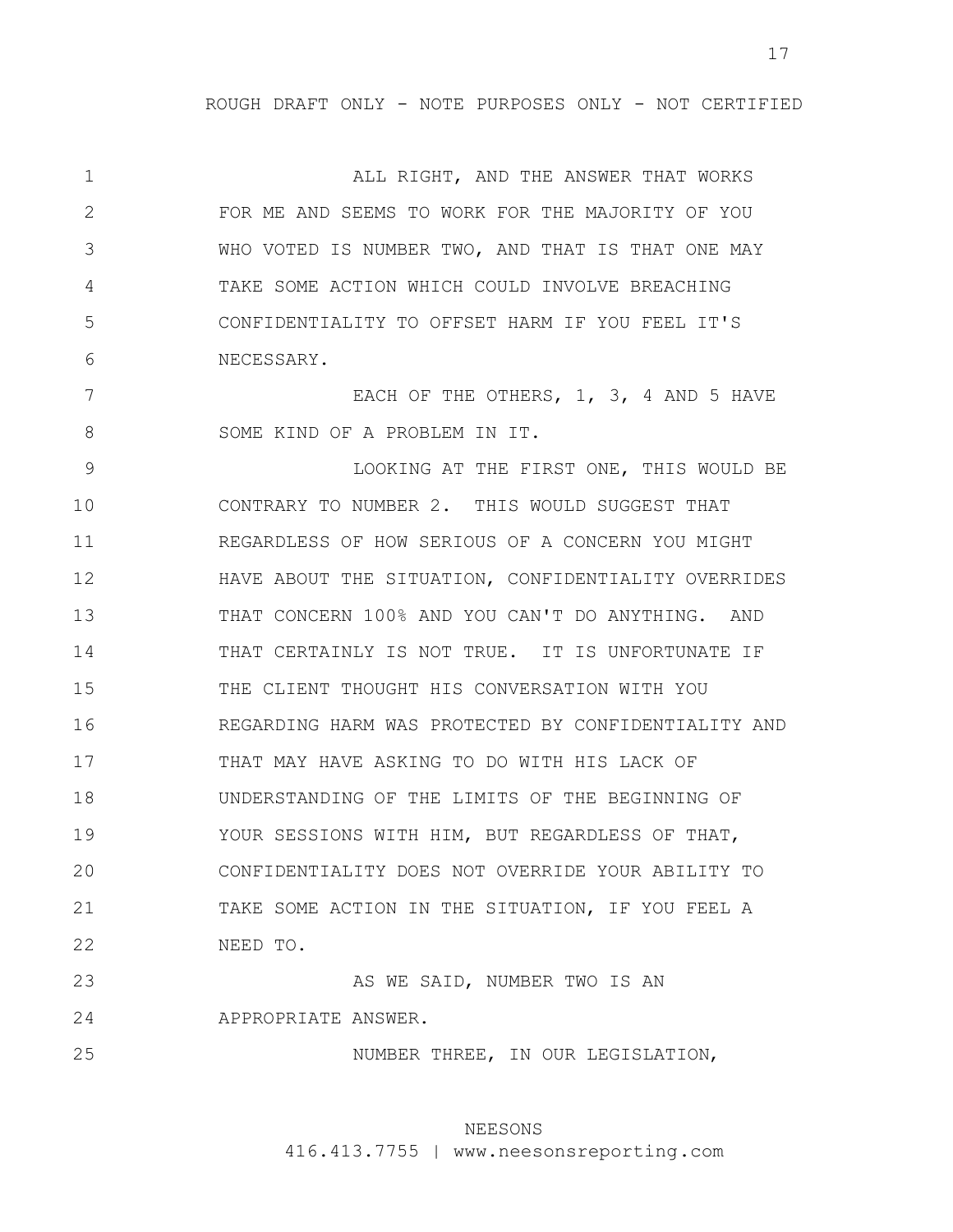1 2 3 4 5 6 7 8 9 10 11 12 13 14 15 16 17 18 19 20 21 22 23 24 25 THERE'S NO REFERENCE TO IMMINENT HARM. IN SOME OF THE AMERICAN JURISDICTIONS WHERE THEY HAVE DUTY TO PERFORM LEGISLATION, THERE'S A REQUIREMENT THAT THE INFORMATION YOU HAVE SUGGEST THAT THE HARM IS IMMINENT AND SUGGESTS THAT ONE HAS AN IDENTIFIABLE VICTIM. OUR LEGISLATION IN ONTARIO DOESN'T HAVE THAT AS A CRITERIA. IT SAYS BASICALLY THAT IF YOU BELIEVE ON REASONABLE GROUNDS THAT DISCLOSURE IS NECESSARY TO OFFSET HARM, THEN YOU MAY PREVENT -- TAKE ACTION. YOU MAY BREACH CONFIDENTIALITY TO PREVENT THAT HARM. AND IT DOESN'T SAY ANYTHING ABOUT THAT HARM HAVE TO BE IMMINENT AND IT DOESN'T SAY ANYTHING ABOUT YOU HAVING TO IDENTIFY SPECIFICALLY THE PARTICULAR INDIVIDUAL. SO OUR PERMISSION IS MUCH BROADER WITH RESPECT TO WHAT WE ARE ABLE TO CONSIDER. NUMBER FOUR, THE PROBLEM WITH NUMBER FOUR, AND I DID THIS SPECIFICALLY. NUMBER FOUR TALKS ABOUT AN OBLIGATION, A LEGISLATIVE OBLIGATION TO TAKE SOME ACTION. THIS IS NOT THE CASE IN ONTARIO. ONCE AGAIN LOOKING AT SOME AMERICAN JURISDICTIONS, THEIR DUTY TO WARN LEGISLATION IS QUITE PRESCRIPTIVE AND SAYS THAT IF YOU ARE CONCERNED ABOUT HARM, IF YOU HAVE A SERIOUS CONCERN

### NEESONS

416.413.7755 | www.neesonsreporting.com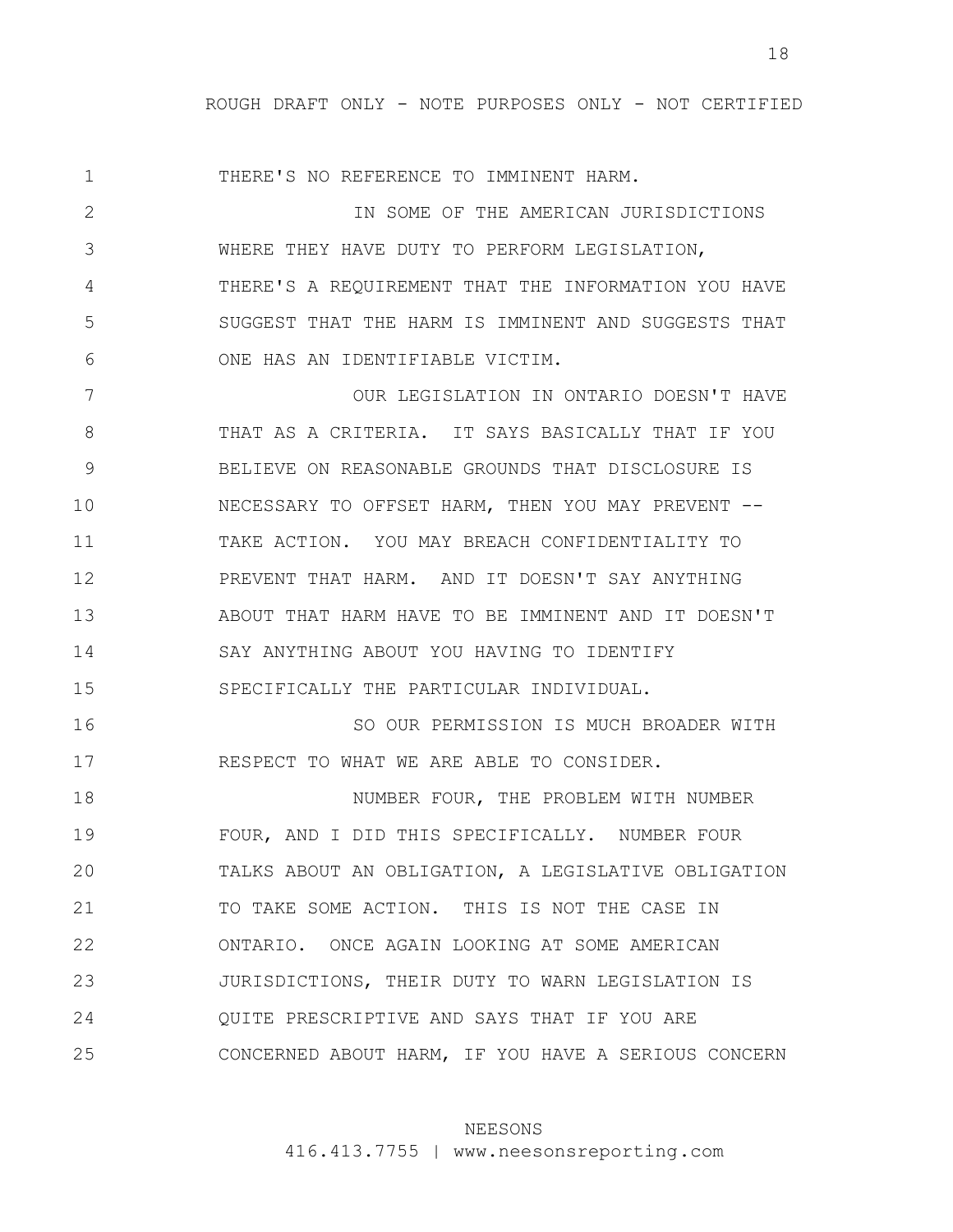1 2 3 4 5 6 7 8 9 10 11 12 13 14 15 16 17 18 19 20 21 22 23 24 25 ABOUT HARM TO OTHERS, YOU MUST TAKE SOME ACTION. IN ONTARIO WE DON'T HAVE THAT KIND OF A MUST. IT IS A MAY, AS IT POINTED OUT IN NUMBER TWO. AND SO IT REALLY BECOMES ONE'S PROFESSIONAL JUDGMENT TO DECIDE WHETHER OR NOT ACTION IS REQUIRED IN TERMS OF PREVENTING HARM TO SELF OR OTHERS. AND THAT CAN MAKE THINGS, MAKE THIS MUCH MORE DIFFICULT BECAUSE WE HAVE TO DECIDE WHAT THE BEST ACTION IS TO TAKE OR WHETHER TO TAKE ANY ACTION AT ALL. DIFFERENT FROM CHILD ABUSE REPORTING WHERE WE REALLY DON'T HAVE A DECISION TO MAKE. THE LEGISLATION IS QUITE CLEAR THAT ONE MUST REPORT. WHEN IT COMES TO THE AUTHORITY TO BREACH CONFIDENTIALITY AROUND CONCERN ABOUT HARM, IT ISN'T THAT PRESCRIPTIVE AND REQUIRES US TO MAKE A DECISION AS TO WHETHER WE'RE GOING TO DO SOMETHING. AND FINALLY, THERE'S NOTHING IN THE LEGISLATION, THIS SECTION, THAT SAYS THAT THE VICTIM OR THE CLIENT -- THE VICTIM OR THE PERPETRATOR MUST BE OUR CLIENT. IT TALKS ABOUT DISCLOSING INFORMATION IN ORDER TO ELIMINATE OR REDUCE SIGNIFICANT RISK OF SERIOUS BODILY HARM AND IT DOESN'T SPECIFY WHETHER THE PERSON WHO IS -- WHO

#### NEESONS

416.413.7755 | www.neesonsreporting.com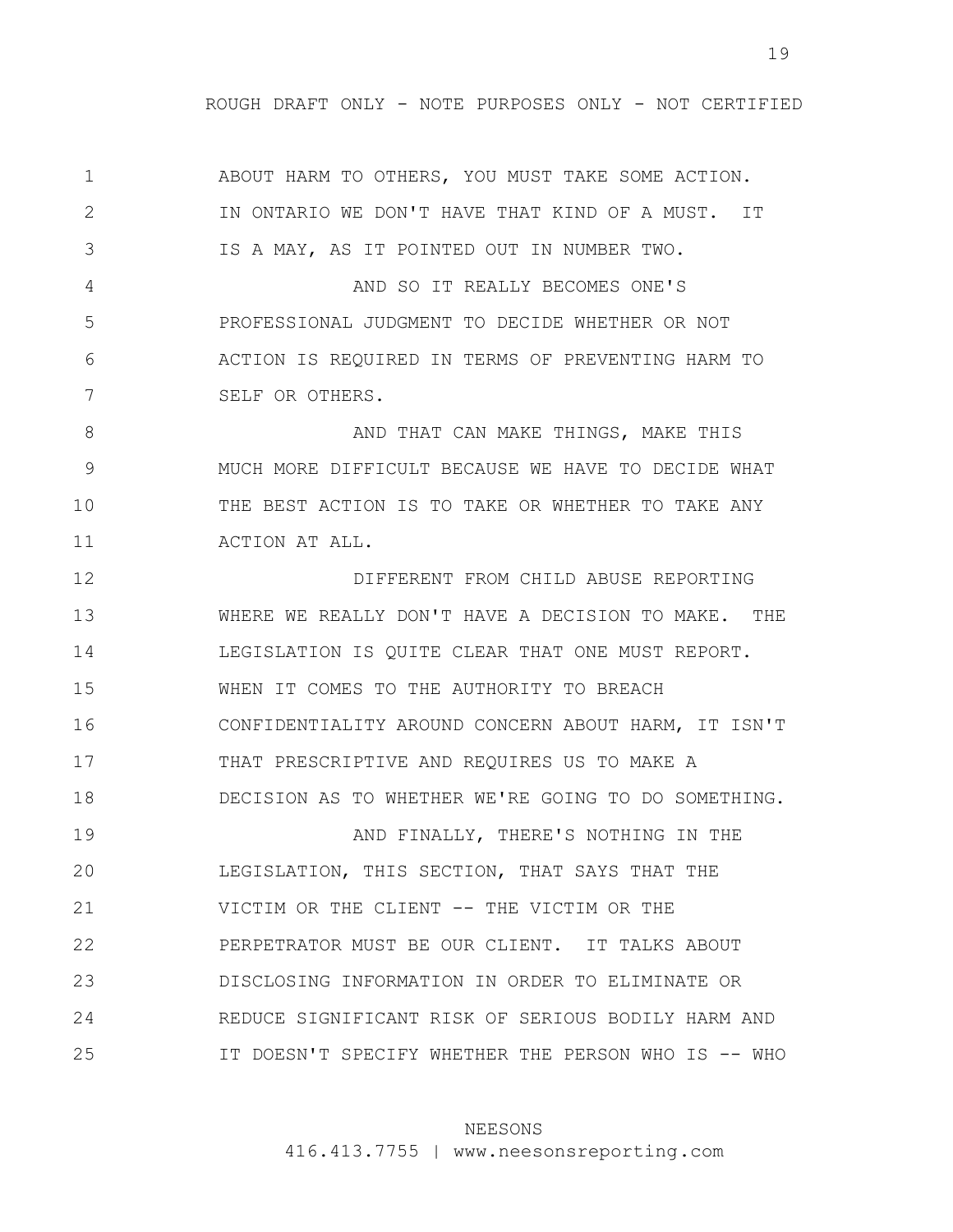20

1 2 3 4 5 6 7 8 9 10 11 12 13 14 15 16 17 18 19 20 21 22 23 24 25 MAY BE HURT IS THE CLIENT OR WHETHER THE POTENTIAL PERPETRATOR IS OUR CLIENT. SO IT RELATES TO ANY HARM THAT WE MIGHT FIND OUT ABOUT WHETHER IT INVOLVES OUR CLIENT DIRECTLY OR NOT. OKAY, LET'S MOVE ON TO THE NEXT ONE. HERE I HAVE A SERIES OF FOUR TRUE OR FALSE QUESTIONS. THEY AREN'T CONNECTED IN ANY WAY, THE FOUR THAT ARE THERE. SO WHAT I'M GOING TO ASK YOU TO DO WHEN WE DO THE POLL IS TO INDICATE TRUE OR FALSE TO EACH OF THESE. (READS NUMBER ONE). TRUE OR FALSE? NEXT ONE (READS NUMBER TWO). SO TAKING A LOOK AT EACH ONE OF THESE, WE WILL PUT THE POLL UP AND CHOOSE WHETHER OR NOT THESE ARE TRUE OR FALSE. YOU CAN SCROLL DOWN. ON MY SCREEN THE NUMBER FOUR GETS CUT OFF, BUT IF I SCROLL DOWN, I CAN SEE THE REST OF NUMBER FOUR. OR YOU CAN MAKE THE WHOLE BOX BIGGER. WE'RE JUST ABOUT READY FOR THE RESULTS OF THIS POLL ON THE TRUE/FALSE QUESTIONS. HERE ARE THE RESULTS. SO LET'S GO FROM THE TOP. THAT ONE IS ALMOST A 50 -- WELL, IT IS TWO-THIRDS ONE-THIRD IN

# NEESONS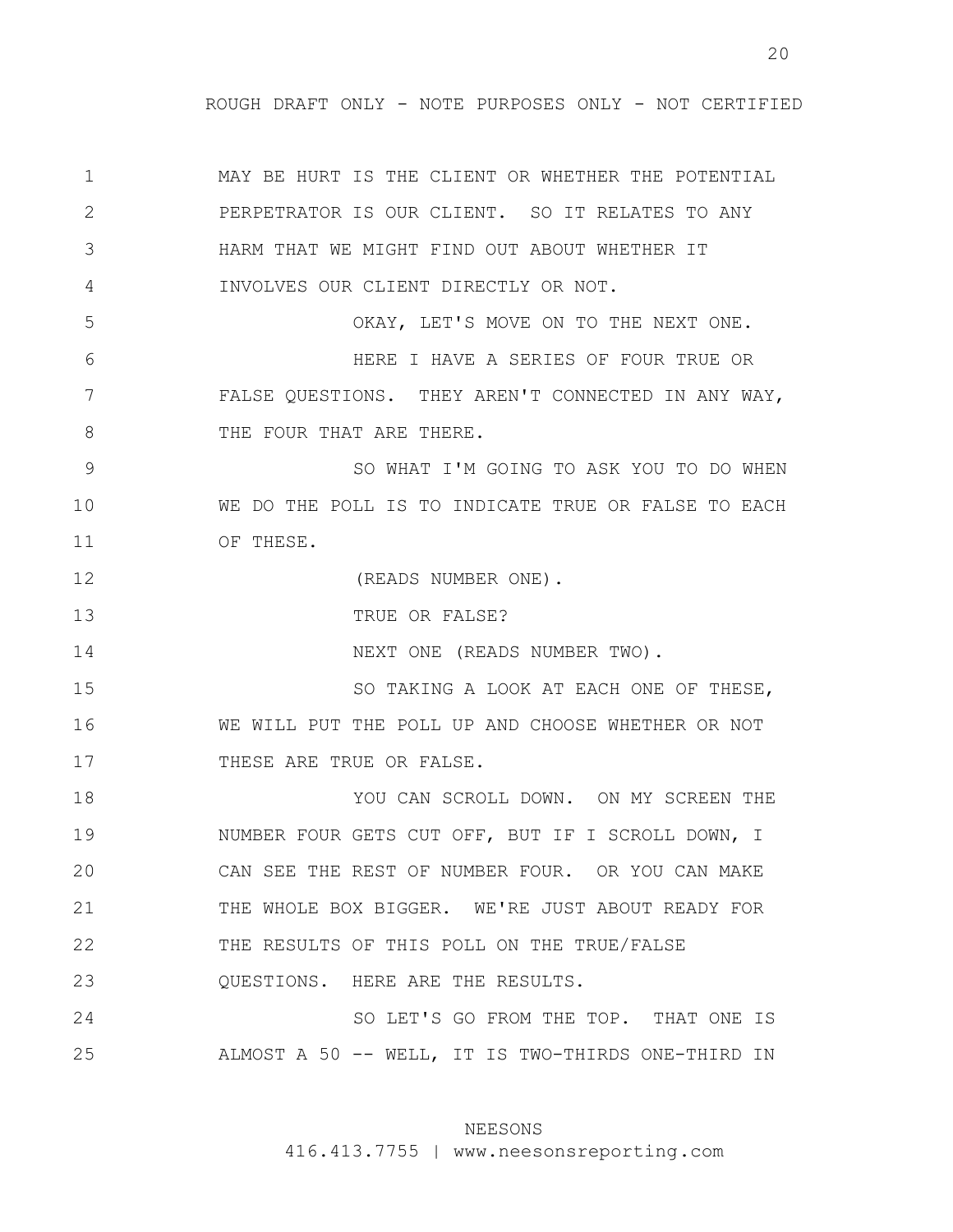21

1 TERMS OF TRUE AND FALSE.

2 3 4 5 6 7 8 9 10 11 12 13 14 15 16 17 18 19 20 21 22 23 24 THE ANSWER TO THAT, AND I THINK A LOT OF MEMBERS MIGHT HAVE MISSED THIS IN THE PROFESSIONAL MISCONDUCT IN THE BILLING SECTION, THIS IS DEFINITELY TRUE. THE ONTARIO PSYCHOLOGICAL COLLEGE DOES POST FEES. I BELIEVE THE INTENDED HOURLY FEE IS 225 DOLLARS AND THE PROFESSIONAL MISCONDUCT REG INDICATES IF ONE IS GOING TO CHARGE MORE THAN \$225 THAN ONE NEEDS TO INFORM ONE'S CLIENT THAT ONE IS CHARGING ABOVE THE SCHEDULE FEE SET FOR THE PROFESSION AND HOW MUCH THAT AMOUNT IS. SO THAT'S SOMETHING YOU MIGHT WANT TO THINK ABOUT. IF YOU'RE NOT DOING IT AND YOU DO CHARGE OVER THE SCHEDULE FEES, THEN INCORPORATE THAT INTO YOUR BEGINNING SESSION WHEN YOU'RE DISCUSSING FEES WITH YOUR CLIENT. NUMBER TWO IS DEFINITELY FALSE. WHILE I CAN UNDERSTAND WHY SOME PEOPLE MIGHT HAVE GONE WITH THE IDEA OF THIS BEING TRUE, THAT IS WANTING TO PROTECT CONFIDENTIALITY SO NOT LETTING THE SHREDDING COMPANY OR THE COMPUTER TECHNICIAN HAVE ACCESS TO YOUR FILES, ON A PRACTICAL LEVEL, THIS IS REALLY NOT SOMETHING THAT WOULD WORK. SO YES, IT IS FALSE. YOU DON'T HAVE TO

25

#### NEESONS

BE PRESENT WHILE SHRED IT SHREDS YOUR MATERIALS OR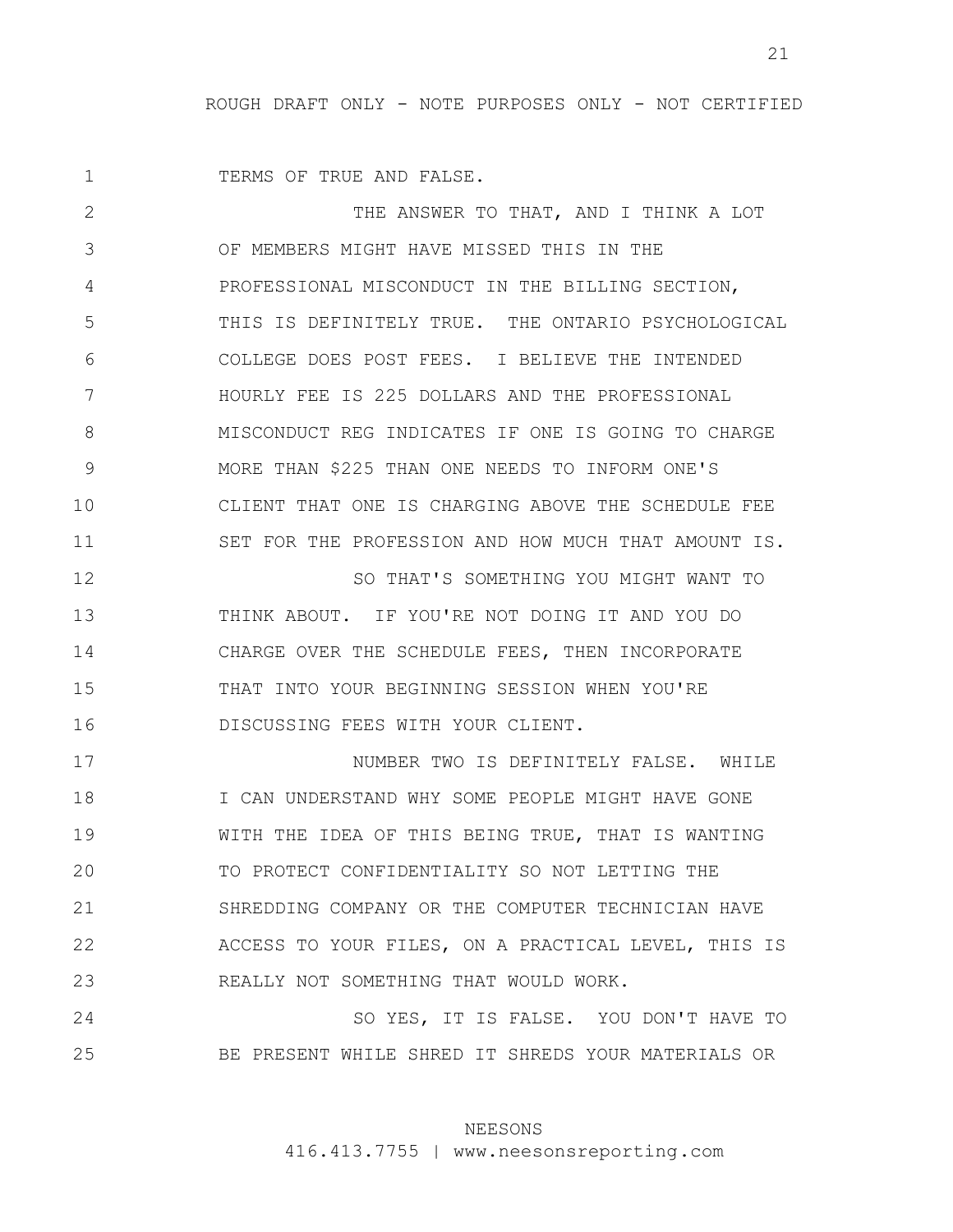1 2 3 4 5 6 7 8 9 10 11 12 13 14 15 16 17 18 19 20 21 22 23 24 25 THE COMPUTER PERSON FIXES YOUR COMPUTER. BUT ONE OF THE THINGS YOU WOULD WANT TO DO IS SPEAK WITH THEM, OR IF IT'S A LARGE COMPANY LIKE SHRED IT, WHAT KIND OF A CONFIDENTIALITY AND PRIVACY POLICY THEY HAVE. THEY SHOULD HAVE A WRITTEN POLICY AND THEIR POLICY SHOULD SATISFY YOU THAT THEY UNDERSTAND PHIPA AND THEIR RESPONSIBILITY. SO YOU CAN FEEL COMFORTABLE OR CONFIDENT THAT THE INFORMATION THAT YOU ARE PROVIDING TO THEM AND ASKING THEM TO SHRED WILL BE MAINTAINED AS CONFIDENTIAL. NUMBER THREE IS ONE THAT LOOKS LIKE MOST PEOPLE NOW KNOW ABOUT. IT'S A CHANGE TO PHIPA THAT CAME IN, OH, A FEW YEARS AGO. AND ALTHOUGH IT MAY CAUSE SOME DIFFICULTY FOR THE CLIENT, IT IS IMPORTANT THAT WE TELL THE CLIENT IF THEIR INFORMATION IS LOST, STOLEN, IF WE SEND IT ON TO THE WRONG PRACTITIONER ACCIDENTLY. THE CLIENT HAS A RIGHT TO KNOW THAT THAT INFORMATION WAS POTENTIALLY ACCESSED BY SOMEONE OTHER THAN WHOEVER WAS SUPPOSED TO GO TO. AND AT THIS TIME, WHEN TALKING ABOUT THIS, I USUALLY LIKE TO POINT OUT THAT WHEN IT COMES TO CLIENTS AND PATIENTS, IN MANY SITUATIONS,

# NEESONS

416.413.7755 | www.neesonsreporting.com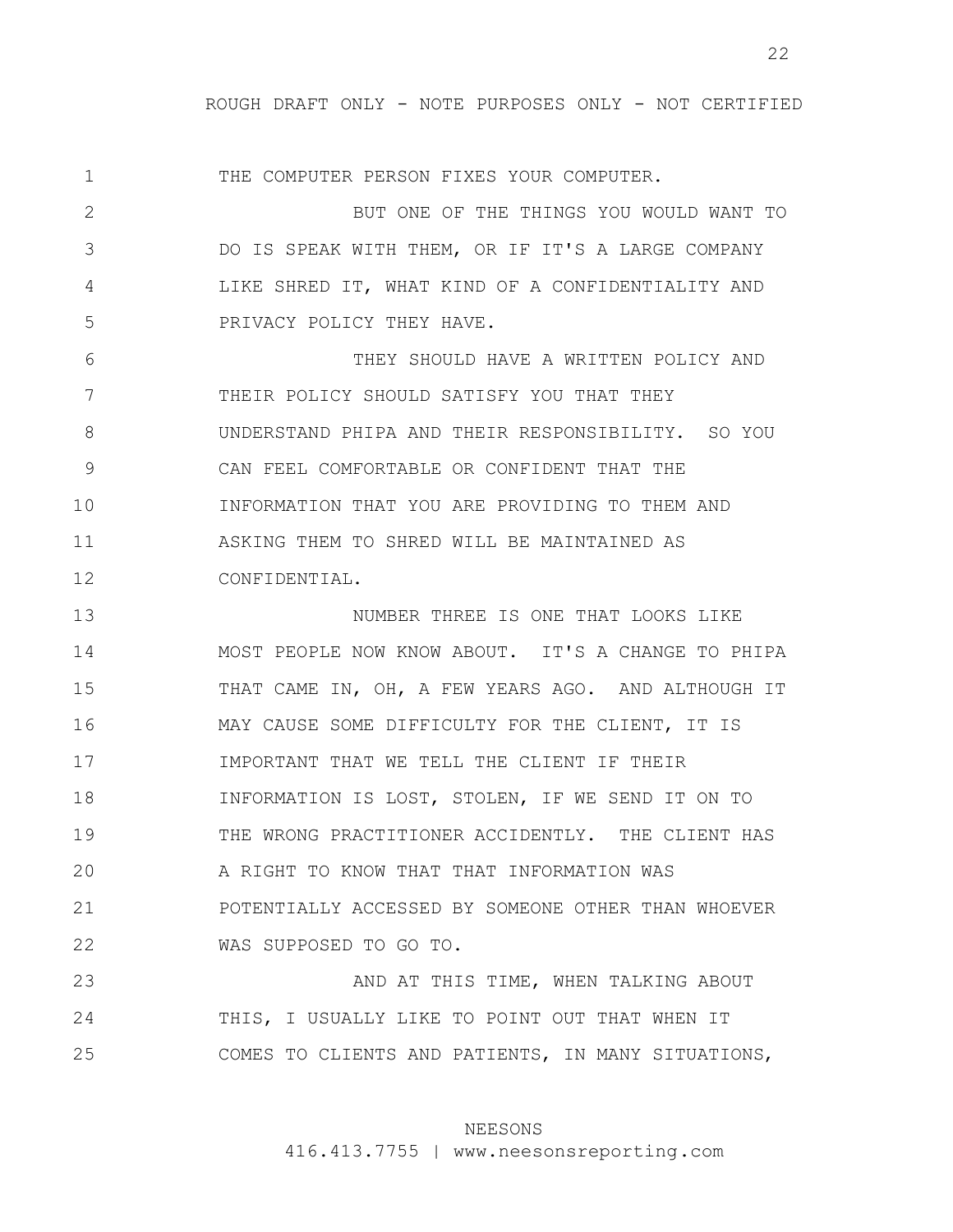23

1 2 3 4 5 6 7 8 9 10 11 12 WE BECOME THE CLIENT OR THE PATIENT. THINK OF THIS IF YOU WERE THE CLIENT OR PATIENT OF YOUR FAMILY PHYSICIAN OR CHIROPRACTOR OR OCCUPATIONAL THERAPIST OR WHATEVER OTHER HOW CAN PROFESSIONAL YOU WENT TO AND IF INADVERTENTLY THAT INFORMATION WAS SENT TO THE WRONG PRACTITIONER AS PART OF A REFERRAL OR THAT INFORMATION WAS STOLEN, I THINK YOU WOULD WANT TO KNOW ABOUT THAT. I WOULD CERTAINLY WANT TO KNOW AND THAT'S WHERE PHIPA COMES IN AND SAYS THAT WE AS THE PATIENT OR CLIENT DEFINITELY HAVE THE RIGHT TO KNOW THAT SOMETHING HAS GONE AWRY WITH OUR PERSONAL HEALTH INFORMATION.

13 14 15 16 17 18 19 20 21 22 23 24 25 THE FOURTH ONE, THIS ISN'T A REQUIREMENT, SO I GUESS THAT TRUE OR FALSE COULD BOTH BE CONSIDERED AS CORRECT ANSWERS, ALTHOUGH WE DO STRONGLY RECOMMEND -- AND I GUESS LEANING MUCH MORE TOWARDS A TRUE. WE DO STRONGLY RECOMMEND WHEN A FILE HAS REACHED ITS, THE END OF ITS REQUIRED RETENTION PERIOD AND YOU DECIDE TO SECURELY DESTROY IT, WE RECOMMEND THAT YOU KEEP SOME RECORD OF WHAT IT IS THAT YOU HAVE DESTROYED AND SO YOU WANT TO HAVE THE NAME AND DATE OF BIRTH SO YOU CAN THEN BE ABLE TO KNOW WHICH CLIENT YOU'RE TALKING ABOUT. IT SHOULD BE HELPFUL TO HAVE AN INITIAL DATE SEEN AND LAST DATE SEEN AND THE DATE IT WAS

# NEESONS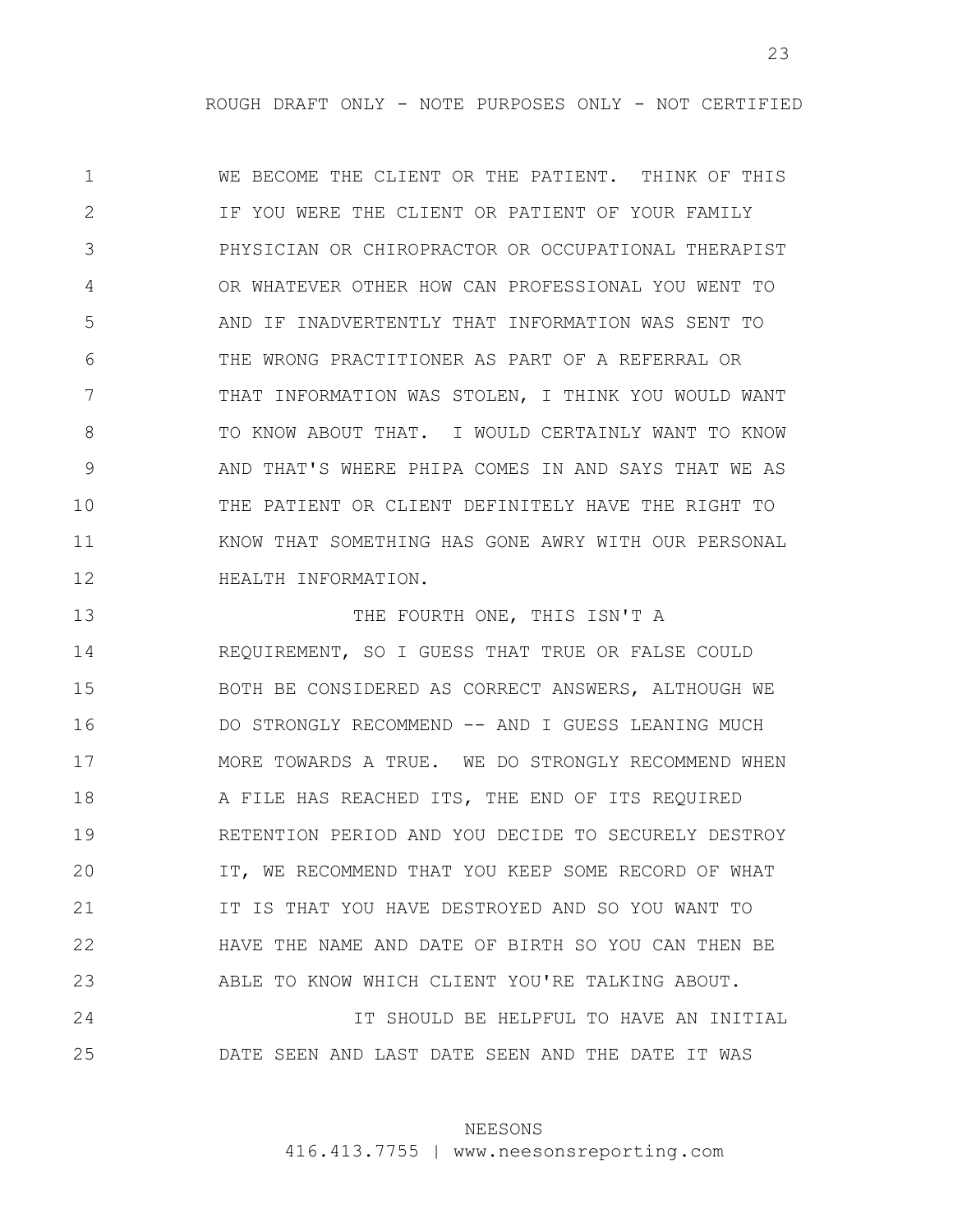24

1 2 3 4 5 6 7 8 9 10 11 12 13 14 15 16 17 18 19 20 21 22 23 24 25 SHREDDED. IN THIS WAY, IF YOU RECEIVE A REQUEST FOR INFORMATION AND CAN'T FIND THAT FILE, YOU MAY NOT REMEMBER THAT WAS A CLIENT FROM 15 YEARS AGO. BUT IF YOU CAN'T FIND THAT FILE, YOU CAN THEN LOOK AT YOUR LIST OF SHREDDED FILES AND SAY, OH OKAY. RIGHT. I REMEMBER. OR MY LIST TELLS ME YES THEY WERE A FILE, BUT THE FILE WAS SHREDDED ON THIS DATE AND THAT DATE WOULD BE FOR ADULTS 10 YEARS PAST THE DATE OF LAST CONTACT. SO WE DON'T HAVE A SPECIFIC RULE AT THE COLLEGE. IT IS NOT IN THE STANDARDS ONE MUST DO THAT. IT IS CERTAINLY A RECOMMENDED PRACTICE. OKAY. WE CAN CLOSE THE POLL RESULTS AND MOVE ON TO THE NEXT SCENARIO. NUMBER FIVE. INTER JURISDICTIONAL PRACTICE. WE GET A LOT OF QUESTIONS ABOUT INTER JURISDICTIONAL PRACTICE. DUE TO THE PANDEMIC... (READS SLIDE). LET'S IDENTIFY THE CORRECT STATEMENTS. NEXT SLIDE PLEASE. IS IT CORRECT THAT, ONE, YOU MAY PROVIDE SERVICES TO YOUR CLIENTS...(READS SLIDE). ON A DAY LIKE TODAY, YOU MAY BE CONSIDERING A TWO MONTH VACATION IN ARIZONA. OR, NUMBER TWO, IS IT TRUE YOU MAY

# NEESONS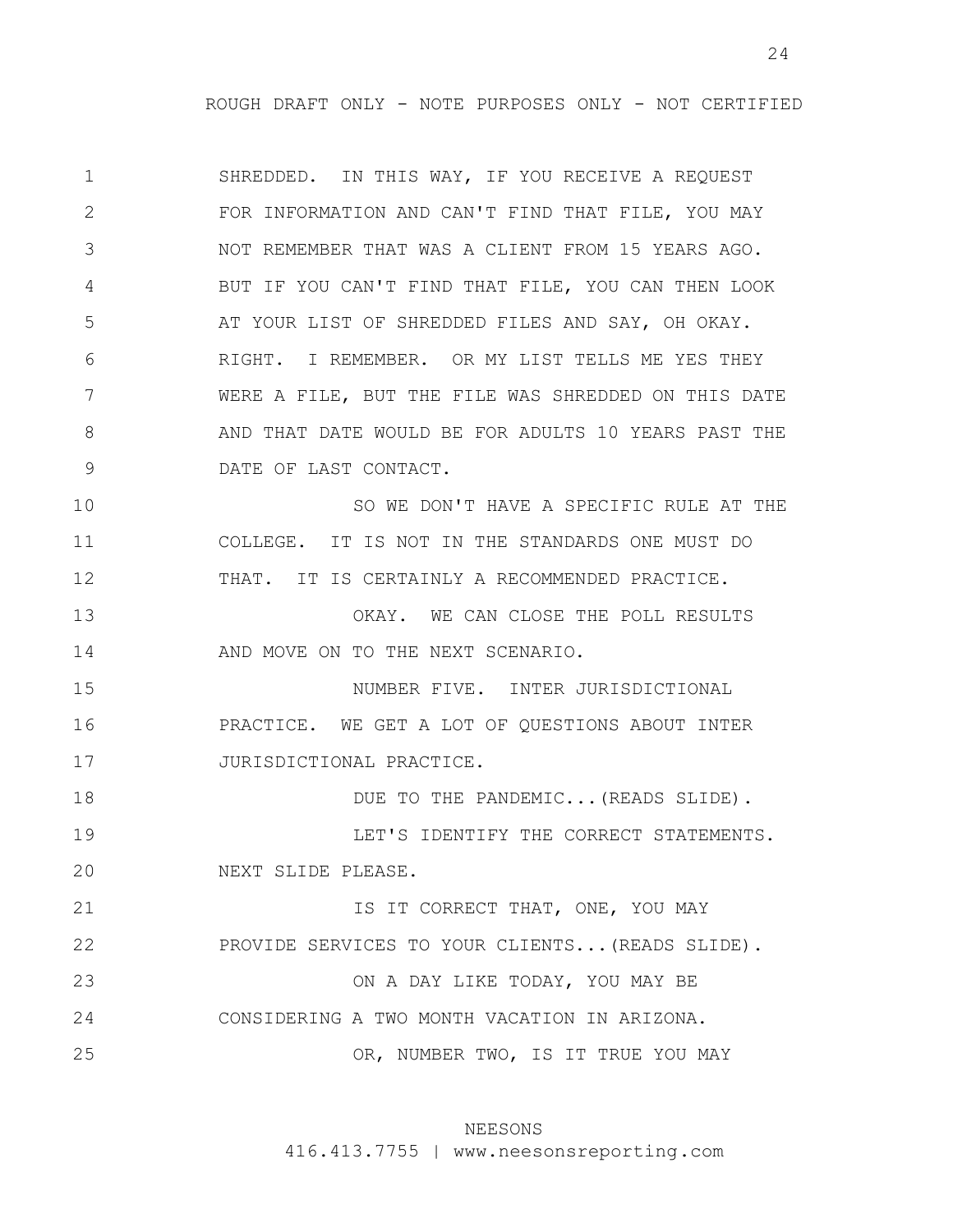1 2 PROVIDE SERVICES TO AN EXISTING ONTARIO RESIDENT CLIENT...(READS SLIDE).

3 4 5 SO THE FIRST ONE HAS YOU IN ARIZONA AND THE CLIENT IN ONTARIO. THE SECOND ONE HAS YOU IN ONTARIO AND CLIENT IS IN ARIZONA.

THE THIRD, IS IT TRUE THAT THERE'S A MUTUAL RECOGNITION AGREEMENT...(READS SLIDE).

6

7

8 9 LET'S GO TO THE POLL AND I WANT YOU TO IDENTIFY WHICH OF THOSE ARE CORRECT.

10 11 12 13 14 15 16 17 A COUPLE MORE SECONDS. AND HERE COME THE RESULTS. SO 66% OF US INDICATED THAT THE FIRST ONE IS CORRECT, AND CERTAINLY THE FIRST ONE IS CORRECT. YOU MAY PROVIDE SERVICES TO YOUR CLIENTS IN ONTARIO WHILE YOU'RE TEMPORARILY LOCATED IN ARIZONA BECAUSE YOU'RE REGISTERED IN ONTARIO, AND THAT'S WHERE YOUR CLIENTS ARE. SO YOU ARE PERMITTED TO CONTINUE TO WORK WITH THOSE CLIENTS.

18 19 20 21 22 23 24 25 HOWEVER, NUMBER TWO IS INCORRECT. IF YOUR CLIENT IS NOW SITTING IN ARIZONA FOR 6 MONTH WORK ASSIGNMENT OR ON VACATION, YOU DON'T HAVE THE AUTHORITY, BEING REGISTERED IN ONTARIO, TO NECESSARILY PRACTICE -- TO PRACTICE IN ARIZONA. ARIZONA PSYCHOLOGY BOARD MAY ALLOW YOU TO DO SO, BUT YOU CAN'T AUTOMATICALLY WORK WITH THE CLIENT IN ARIZONA JUST BECAUSE THEY WERE A CLIENT IN ONTARIO.

### NEESONS

416.413.7755 | www.neesonsreporting.com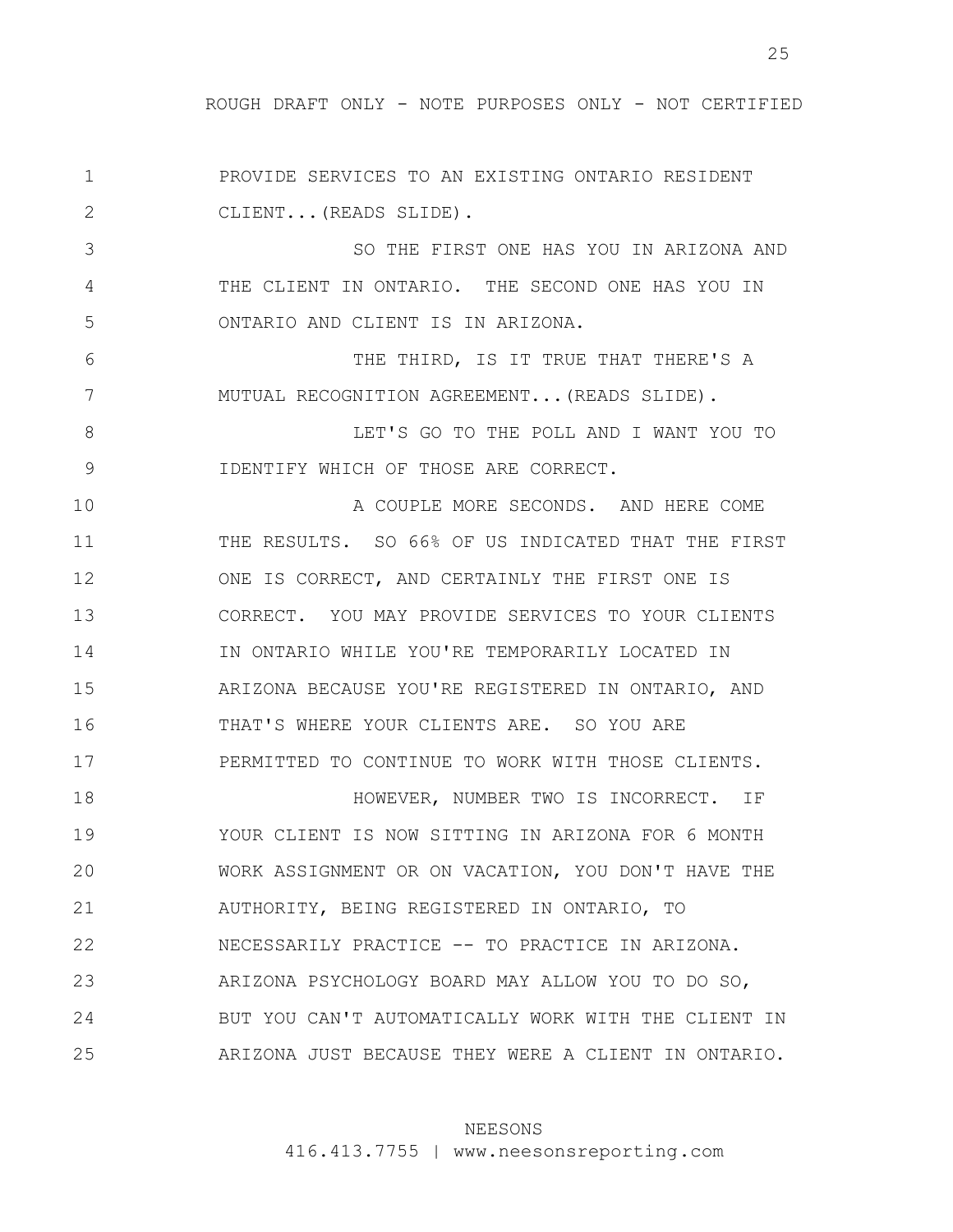1 2 3 4 5 6 7 8 9 10 11 12 13 14 15 16 17 18 19 20 21 22 23 24 25 THIS IS RESUMING THAT YOU'RE IN ONTARIO. AND IF WE JUMP DOWN TO NUMBER FIVE THEN, THAT'S SORT OF THE GENERAL RULE, THAT FOR THE MOST PART -- AND I SAY FOR THE MOST PART BECAUSE A COUPLE OF JURISDICTIONS HAVE IT DIFFERENTLY, BUT FOR THE MOST PART, PSYCHOLOGY REGULATORS CONSIDER IT'S THE LOCATION OF THE CLIENT WHICH DETERMINES WHERE ONE MUST BE REGISTERED. SO IF THE CLIENT IS IN ONTARIO AND YOU'RE REGISTERED IN ONTARIO, YOU CAN WORK HERE. YOU CAN CONTINUE TO SEE THAT CLIENT. IT DOESN'T MATTER WHERE YOU'RE LOCATED BECAUSE THE SERVICE IS BEING PROVIDED IN ONTARIO TO A CLIENT IN ONTARIO. SO NUMBER FIVE IS TRUE. IT GOES ALONG WITH NUMBER ONE. NUMBER THREE, UNFORTUNATELY AT THIS POINT IT IS NOT TRUE. THERE'S NO MUTUAL RECOGNITION AGREEMENT ACROSS THE CANADIAN REGULATORS WHICH WILL PERMIT VIRTUAL SERVICES FROM ONE PROVINCE TO THE NEXT. IT IS SOMETHING THAT WE'RE WORKING ON. THE ORGANIZATION BARRY MENTIONED IN THE INTRODUCTION, IS WORKING ON THIS, TRYING TO COME UP WITH A MUTUAL RECOGNITION OF SOME SORT THAT WOULD PERMIT SORT OF CROSS JURISDICTIONAL OR PAN-CANADIAN VIRTUAL PRACTICE TO HAPPEN, BUT

### NEESONS

416.413.7755 | www.neesonsreporting.com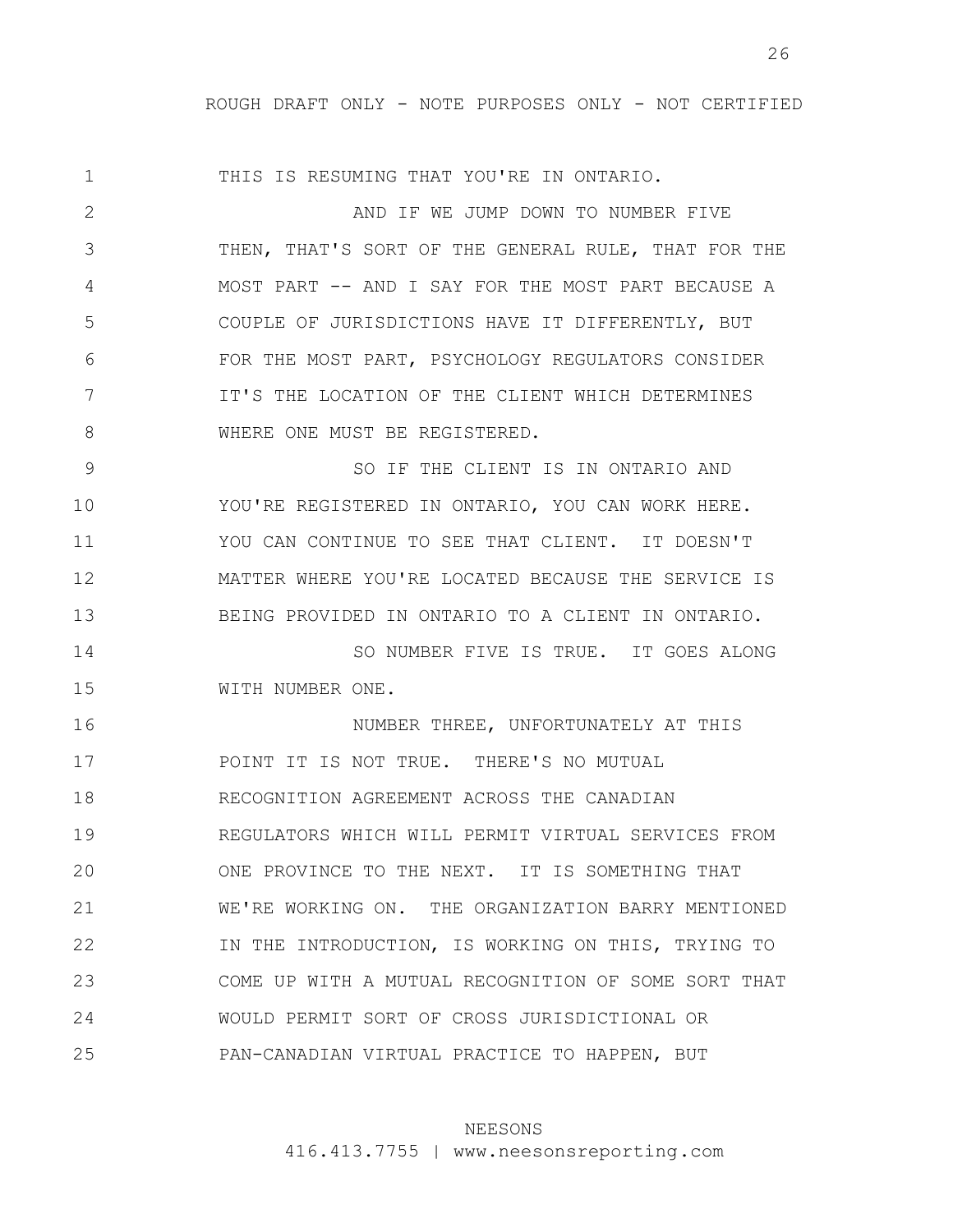1 2 3 4 5 6 7 CURRENTLY IT DOESN'T. IT'S A COMPLICATED ISSUE BECAUSE AS YOU KNOW, PROVISION OF HEALTHCARE IS A PROVINCIAL JURISDICTION, SO EACH OF THE 10 PROVINCES AND TERRITORIES HAVE THEIR OWN LEGISLATION, AND DEPENDING ON THE LEGISLATION, IT MAY OR MAY NOT BE POSSIBLE FOR ONE TO WORK IN VARIOUS JURISDICTIONS.

8 9 10 11 12 AND SO WE, MEANING ACPRO, ARE TRYING TO SORT THIS OUT AND COME UP WITH SOME KIND OF A WAY IN WHICH WE CAN HAVE NUMBER 3 BE A TRUE STATEMENT. THAT'S SOMETHING BEING WORKED ON BUT CERTAINLY ISN'T IN PLACE AS OF YET.

13 14 15 16 17 18 AND FINALLY, THIS IS ALSO FALSE, THE WAY IT IS WRITTEN. OUR COLLEGE IN ONTARIO, WE DO NOT HAVE THE AUTHORITY TO TELL YOU AS PRACTITIONERS, THAT IT IS OKAY FOR YOU TO PRACTICE IN ANOTHER JURISDICTION WITHOUT BEING REGISTERED THERE.

19 20 21 22 23 24 25 IT IS TRUE IN RESPONSE TO THE PANDEMIC AND AS AN EMERGENCY MEASURE, THE COLLEGES HAVE ALL MADE AN AGREEMENT TO TRY AND FACILITATE PRACTICE ACROSS THE JURISDICTIONS, BUT IT WOULD BE IMPORTANT IF YOU WANT -- IF YOU'RE REGISTERED IN ONTARIO AND IF YOU HAVE A REASON TO BE SEEING A CLIENT IN ANOTHER JURISDICTION IN CANADA, IT WOULD BE

# NEESONS

416.413.7755 | www.neesonsreporting.com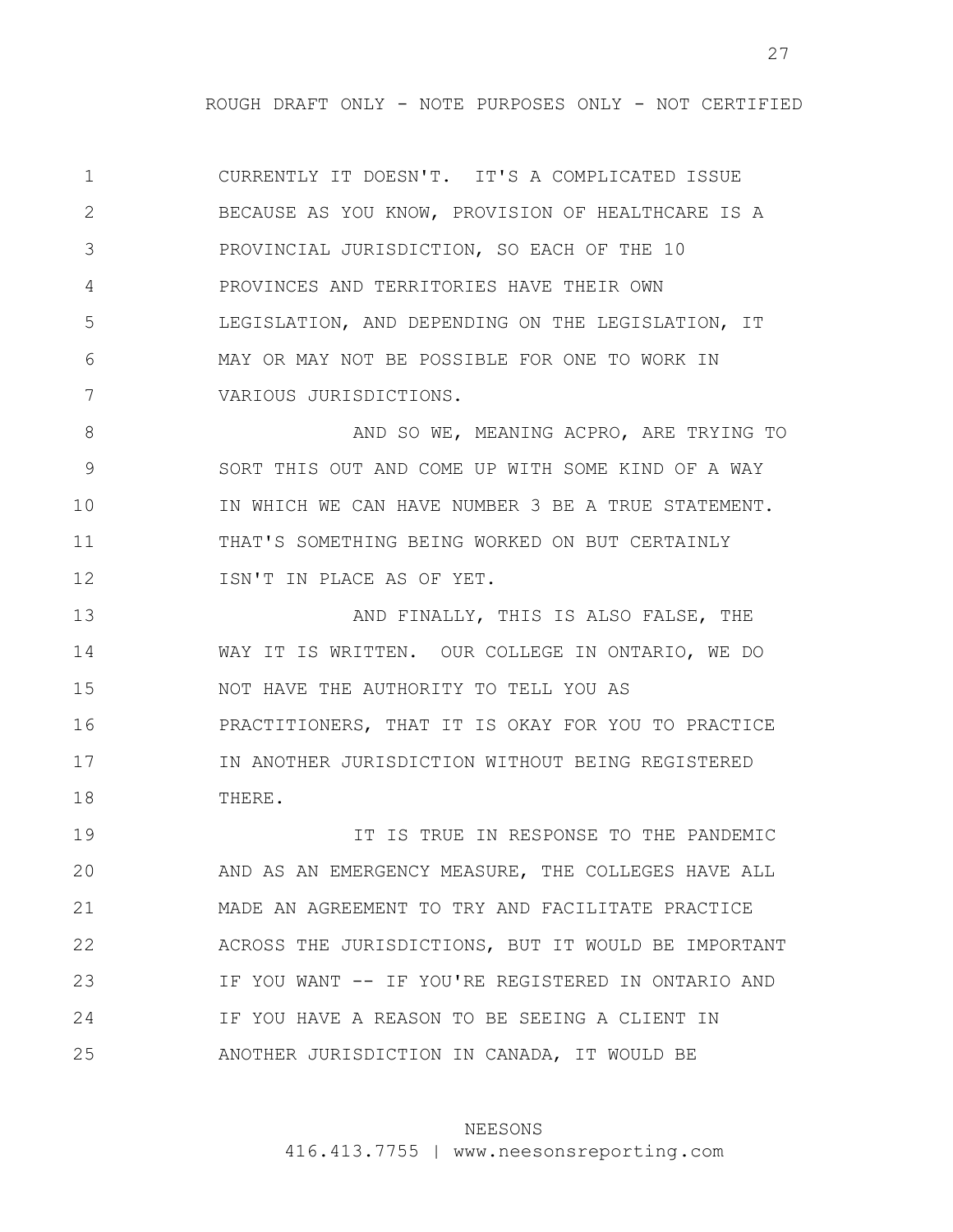1 2 3 4 IMPORTANT THAT YOU KNOW AND FIND OUT WHAT THE -- WHAT THAT JURISDICTION WOULD EXPECT OF YOU EITHER ON A REGULAR BASIS OR DURING THE PANDEMIC, IN ORDER TO BE REGISTERED THERE.

5 6 7 8 9 10 11 12 13 WE HAVE MADE SOME -- A FEW CHANGES WITH RESPECT TO ONTARIO WHICH WILL PERMIT MEMBERS, PRACTITIONERS, FROM OTHER JURISDICTIONS THAT MAYBE WERE SEEING A CLIENT IN THEIR HOME JURISDICTION WHILE THEY WERE THERE, BUT THEN THE PERSON HAS HAD TO COME TO ONTARIO FOR SOME REASON DUE TO THE PANDEMIC AND THEY DON'T WANT TO DISRUPT THAT SERVICE. WE HAVE MADE SOME ARRANGEMENTS AROUND THAT.

14 15 16 17 18 19 BUT IT BECOMES OUR COLLEGE'S DECISION IF OTHER PEOPLE CAN PRACTICE HERE AND SIMILARLY IN TERMS OF NUMBER FOUR, IF YOU WISH TO PRACTICE IN ANOTHER JURISDICTION, IT'S IMPORTANT THAT YOU FIND OUT FROM THEM WHETHER IT'S OKAY AND WHAT THEY MIGHT REQUIRE OF YOU.

20 21 22 23 24 OKAY. LET'S GO ON TO THE NEXT ONE. SCENARIO 6, ASSESSMENT REPORT DISAGREEMENT...(READS SLIDE). OH, DON'T NEED THE POLL UP THERE AGAIN FROM THE LAST QUESTION.

25 WHEN THE CLIENT RETURNED TO DISCUSS THE

# NEESONS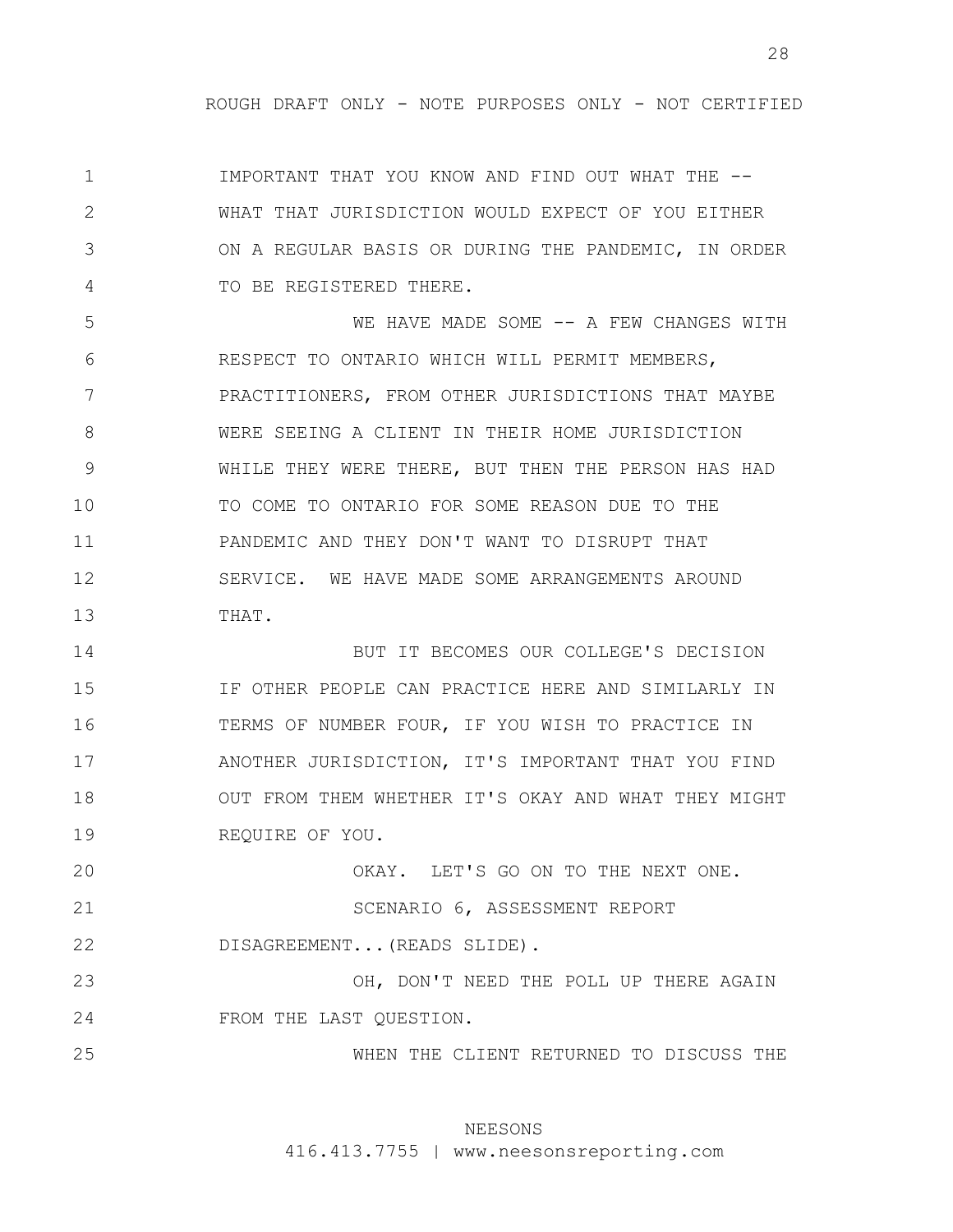1 2 3 4 5 6 7 8 9 10 11 12 13 14 15 16 17 18 19 20 21 22 23 24 25 OUTCOME...(READS). WHAT ARE WE GOING TO DO WITH OUR INFORMATION ABOUT HIM AND HIS IN QUOTES NERVOUS BREAKDOWN THAT WE PUT INTO A REPORT THAT HE DEMANDS WE REMOVE IT FROM OUR REPORT AND DELETE IT FROM OUR NOTES. CAN WE HAVE THE POLL FOR SCENARIO NUMBER 6, PLEASE? OH, AND NEXT SLIDE, PLEASE. SO HERE'S -- YOU CAN SEE THE POLL AND YOUR CHOICES ARE, WE'RE GOING TO DELETE ANY MENTION OF HOSPITALIZATIONS FROM THE REPORT...(READS SLIDE). THERE'S THE POLL. IT'S UP THERE. WHAT DO YOU THINK IS -- WHAT WOULD YOUR ACTIONS BE WITH REGARDS TO THIS INFORMATION RECEIVED FROM THE CLIENT, IS IN THE REPORT, AND THE CLIENT HAS DEMANDED YOU TOTALLY GET RID OF? WE'LL CLOSE THE POLL SHORTLY. LET'S SEE WHAT THE RESULTS LOOK LIKE. OKAY, SO I THINK THAT, WELL, WE HAVE A VARIETY OF OPINIONS. JUST RUNNING THROUGH THEM FROM TOP TO BOTTOM, I WOULD CERTAINLY AGREE WITH THE NUMBER THREE -- OR NUMBER ONE, SORRY, AS A POSSIBLE OPTION AND AGREEING WITH ONE-THIRD OF OUR GROUP WHO THOUGHT THAT WAS THE ANSWER.

# NEESONS

416.413.7755 | www.neesonsreporting.com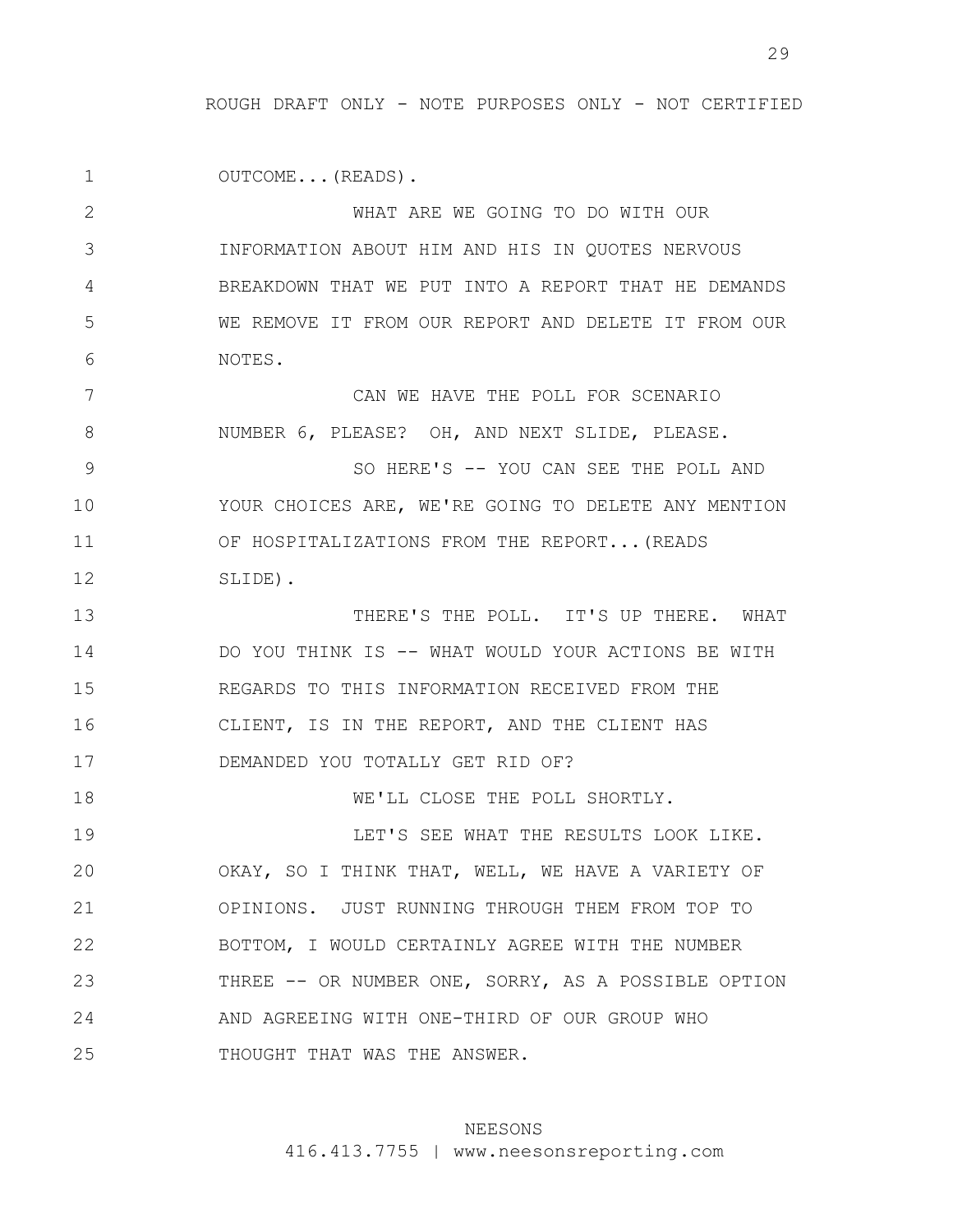1 2 3 4 5 6 7 8 9 AND THAT IS THAT YOU WOULD'VE MADE A PROFESSIONAL OPINION THAT IT REALLY WASN'T RELEVANT TO THE QUESTION BEING ASKED, SO THEN YOU CAN TAKE IT OUT OF THE REPORT. BECAUSE WHAT'S IN THE REPORT IS UP TO YOU TO DECIDE AND YOU CAN DECIDE IT IS NOT RELEVANT. BUT IT IS IMPORTANT THAT YOU KEEP IT IN YOUR NOTES, AS IT WAS GATHERED AS PART OF THE INFORMATION THAT YOU OBTAINED DURING THE ASSESSMENT.

10 11 12 13 14 15 16 17 18 NUMBER TWO IS NOT OKAY. I MEAN BECAUSE THAT WOULD BE JUST GENERALLY -- THAT WOULD BE JUST REMOVING IT FROM NOT JUST THE REPORT, BUT ALSO FROM YOUR NOTES AND WE SHOULD BE KEEPING ANY KIND OF INFORMATION OF THAT SORT IN OUR NOTES, AND CERTAINLY THE REASON TO DO THAT TO SATISFY THE NEEDS OF THE CLIENT, UNFORTUNATELY WHILE WE'D LIKE THE CLIENT TO BE SATISFIED AND HAPPY, SOMETIMES THAT'S NOT POSSIBLE.

19 20 21 22 23 24 25 WE CAN CERTAINLY DO NUMBER THREE, IF WE FELT IT WAS RELEVANT. THEN IT WOULD BE IMPORTANT FOR US TO LEAVE THE INFORMATION IN THE REPORT BECAUSE IT IS RELEVANT TO THE REPORT WE WROTE AND THE REPORT WE'RE GOING TO BE SIGNING AS OUR PROFESSIONAL OPINION, AND CERTAINLY GIVE THE CLIENT A COPY OF THAT REPORT AND THE CLIENT CAN DO WHAT HE

### NEESONS

416.413.7755 | www.neesonsreporting.com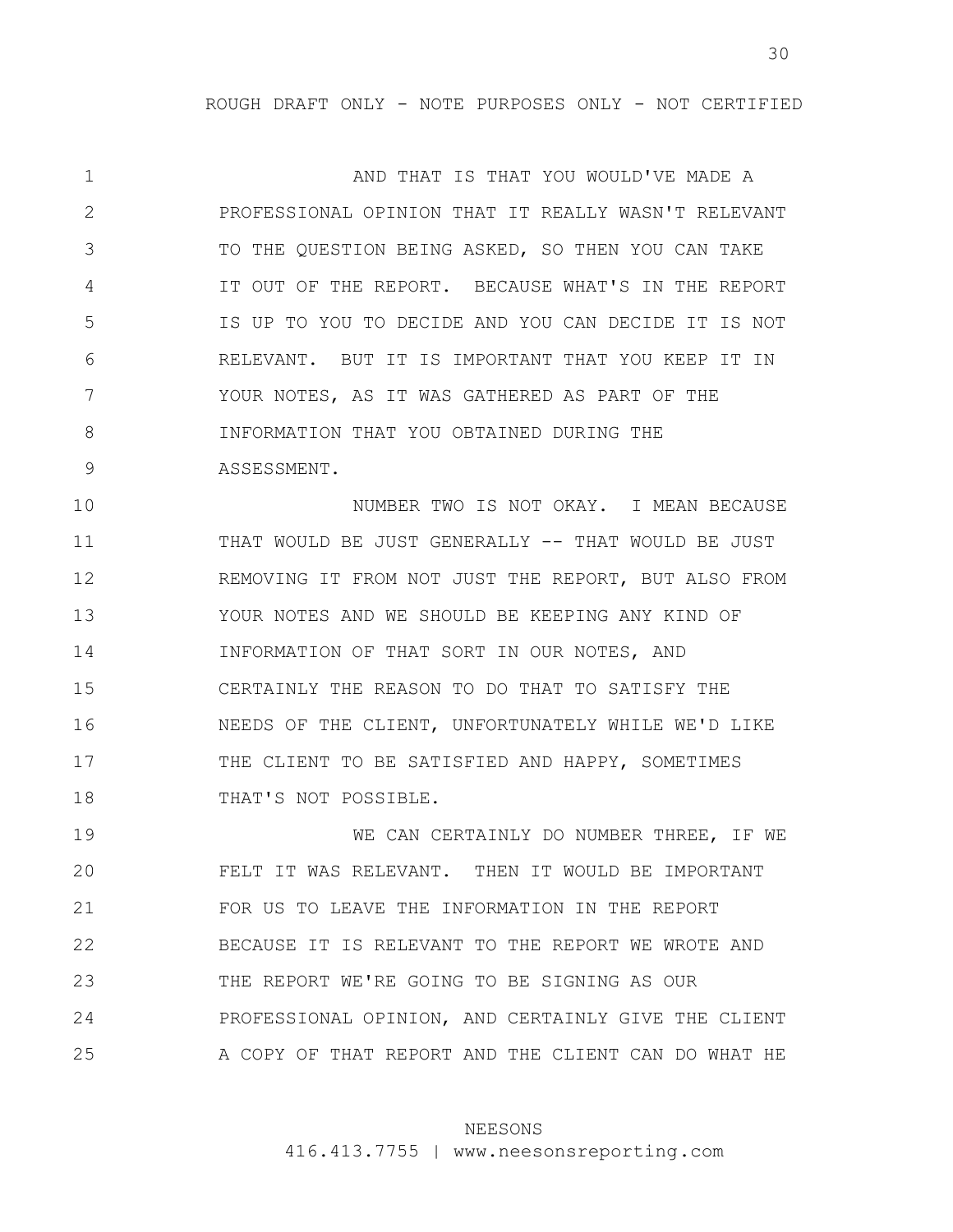31

1 2 WANTS WITH IT. HE CAN SHRED HIS COPY OF IT OR WHATEVER HE WANTS WITH IT.

3 4 5 6 7 8 9 10 11 12 13 14 15 16 17 18 19 20 21 22 23 THE PROBLEM WITH NUMBER FOUR AND SORT OF A TRICK QUESTION, I GUESS. TWO-THIRDS OF YOU CHOSE THIS ONE. THIS IS LEAVING THE NOTATION IN THE REPORT AS YOU FELT IT WAS RELEVANT, WHICH IS CERTAINLY OKAY. BUT WE WOULD WANT TO BE VERY CAREFUL NOT TO ASSURE THE CLIENT THAT IT WOULD NEVER BE RELEASED TO ANYONE WITHOUT HIS SPECIFIC INFORMED CONSENT. AS YOU KNOW, IN TERMS OF LIMITS OF CONFIDENTIALITY, THERE ARE OCCASIONS WHEN WE LOSE CONTROL OVER WHETHER OR NOT OUR INFORMATION IS GOING TO BE RELEASED. THESE GENERALLY RELATE TO COURT ORDERS, HAVING TO TAKE -- BEING SUMMONED TO COURT AND TAKING FILES TO COURT. SO WE LOSE CONTROL OVER WHETHER OR NOT WE -- WHETHER OR NOT THAT INFORMATION WOULD BE RELEASED OR NOT RELEASED. SO THIS IS JUST -- THE TRICK IN HERE IS JUST NOT TO GUARANTEE TO THE CLIENT THAT NO MATTER WHAT, IT WOULD NEVER BE RELEASED WOULD SPECIFIC CONSENT BECAUSE YOU MIGHT FIND YOURSELF IN A SITUATION WHERE YOU ARE ORDERED, BY THE COURTS FOR EXAMPLE, TO RELEASE IT.

24 25 AND THE LAST ONE I SEE NOBODY RESPONDED TO, AND I'M GLAD TO SEE THAT. ALTHOUGH WE

# NEESONS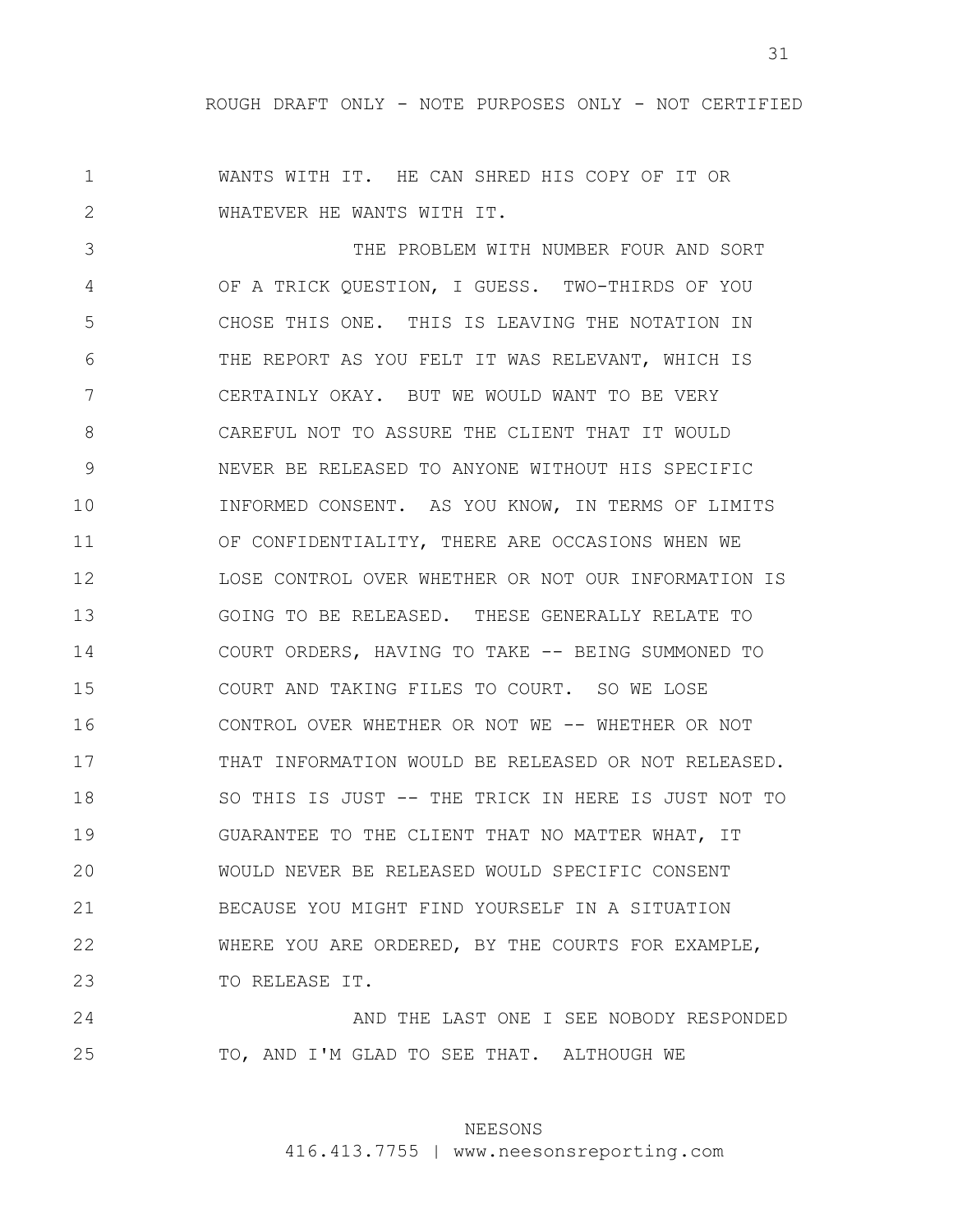1 2 3 4 5 CERTAINLY WOULD LIKE TO GET PAID FOR OUR WORK, CHANGING THE REPORT AND CHANGING YOUR PROFESSIONAL OPINION IN ORDER TO SATISFY THE CLIENT SO THAT HE'LL PAY US FOR OUR WORK WOULD NOT BE AN OKAY THING TO DO.

6 7 8 9 IF THE CLIENT DECIDE THEY WEREN'T GOING TO PAY US BECAUSE THEY WEREN'T SATISFIED, THEN THERE ARE WAYS IN WHICH WE COULD GO ABOUT TRYING TO COLLECT THAT PAYMENT.

10 11 12 13 14 15 BUT USING THE BEING PAID MOTIVATION AS THE REASON TO CHANGE A REPORT WOULD OBVIOUSLY NOT BE A GOOD IDEA AND IT'S QUITE OBVIOUS BECAUSE NO ONE GOT ZERO PERCENT, WELL, FOUR PEOPLE, BUT ZERO PERCENT OF YOU THOUGHT IT WAS A GOOD ANSWER. SO LET'S GO ON TO NUMBER 7.

17 18 THE CLIENT IN THE PREVIOUS SCENARIO IS OBVIOUSLY UNHAPPY WITH OUR REFUSAL TO

19 ACCOMMODATE...(READS).

16

20 21 22 23 WHAT'S GOING TO BE YOUR RESPONSE TO THIS REQUEST? LET'S PUT UP THE NEXT SLIDE AND WE CAN PUT UP THE POLL AT THE SAME TIME SO PEOPLE CAN CHOOSE AS WE GO ALONG.

24 WOULD YOU...(READS).

25 AND IF YOU REMEMBER FROM THE FIRST

# NEESONS

THIS IS KIND OF A CONTINUATION.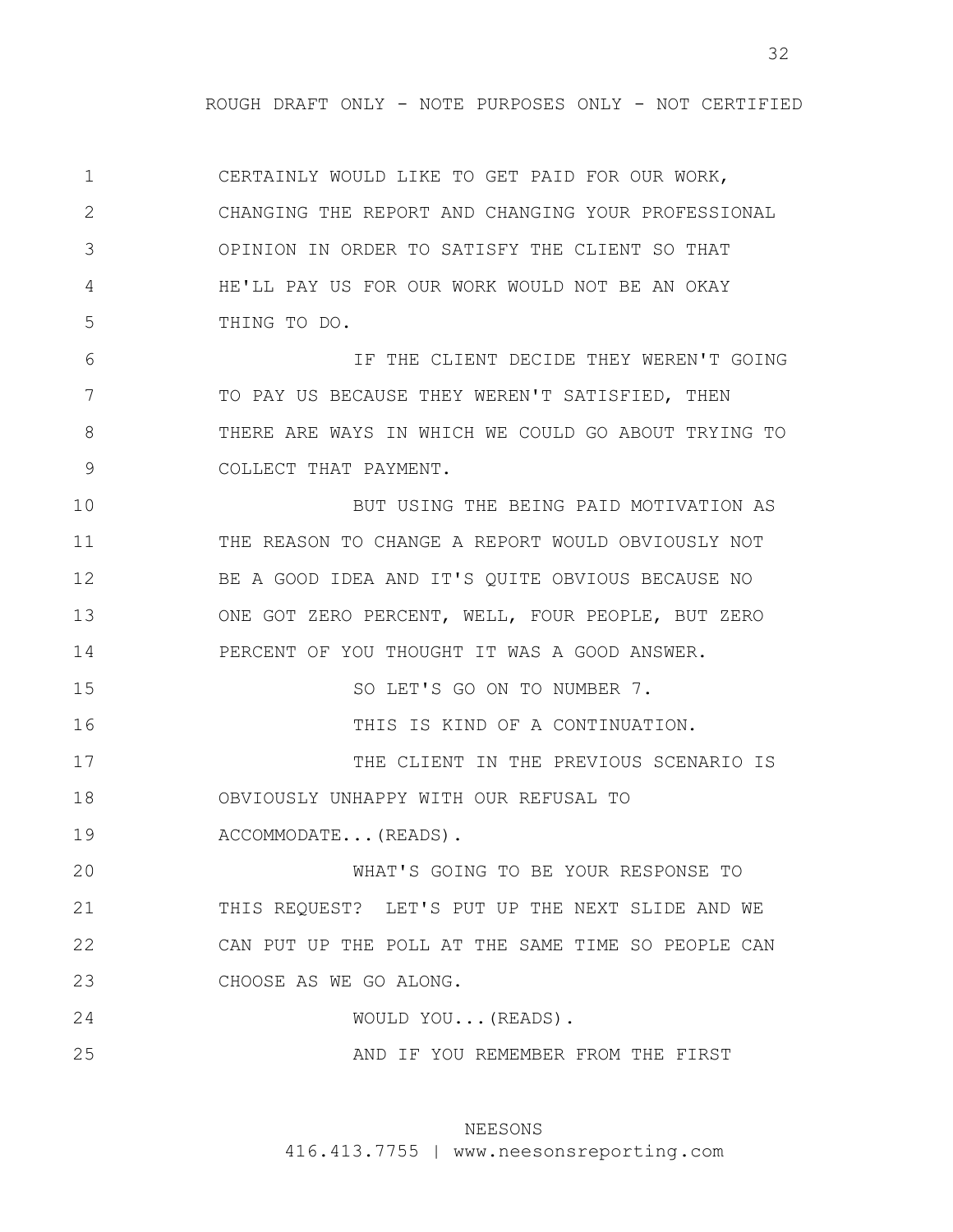1 2 3 4 SCENARIO, HE WANTED THE REPORT TO DOCUMENT AND SUPPORT HIS STRESS LEAVE SITUATION, SO HE GAVE YOU CONSENT TO PROVIDE THE REPORT TO YOUR -- TO HIS EMPLOYER.

5 6 7 LET'S CHOOSE FROM OUR MULTIPLE CHOICE LIST WHICH WOULD BE CORRECT AND ACTIONS YOU MIGHT TAKE.

8 9 10 11 12 13 14 15 16 17 18 19 HERE COME THE RESULTS. WELL, NOT A LOT OF DISCUSSION NEEDS TO HAPPEN HERE. I AGREE WITH 98% OF YOU WHO SAID WE WOULD RETAIN THE FILE REGARDLESS OF THE REQUEST OF THE CLIENT. WE WOULD RETAIN THE FILE AND THE ORIGINAL REPORT. AND IN THIS CASE WE WOULD ASSURE HIM OR TELL HIM IT CAN ONLY BE RELEASED WITH HIS CONSENT UNLESS OTHERWISE REQUIRED OR DIRECTED BY LAW, WHICH WOULD BE THE APPROPRIATE ANSWER, DIFFERENT FROM THE LAST SET OF ANSWERS WHEN THE ANSWER SUGGESTED THE INFORMATION WOULD NEVER BE RELEASED.

20 21 22 23 24 25 NUMBER TWO WE CAN'T -- NUMBER TWO SUGGESTS DESTROYING THE FILE AND CERTAINLY REGARDLESS OF THE REASON OR REGARDLESS OF WHAT'S IN IT, WE CAN'T DESTROY THE FILE. WE HAVE RETENTION OBLIGATIONS. NUMBER TWO WOULD GO AGAINST THE RETENTION OBLIGATIONS.

# NEESONS

416.413.7755 | www.neesonsreporting.com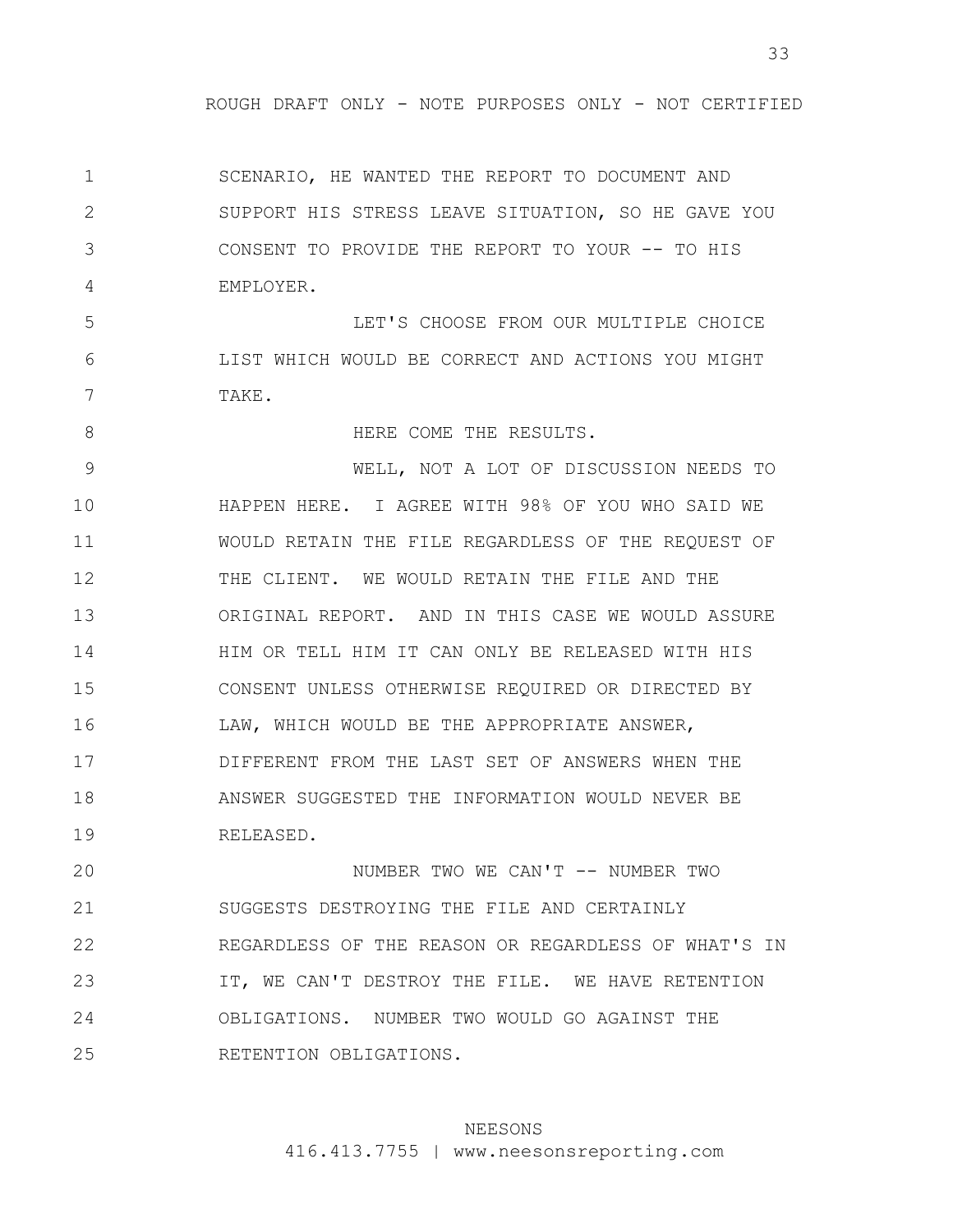1 2 3 4 5 6 7 8 9 10 11 12 13 14 15 16 17 18 19 20 21 22 23 NUMBER 3, IT'S KIND OF LYING TO YOUR CLIENT. I NEVER RECOMMEND LYING TO YOUR CLIENT AND SUGGESTING THAT OH YEAH, I TOOK CARE OF IT. I DESTROYED THE FILE, BUT THEN NOT REALLY DESTROYING THE FILE. SO NOT AN ACTION THAT WOULD BE CONDONED. THE STANDARDS FOR PROFESSIONAL CONDUCT DON'T SEE ANYTHING ABOUT REASSESSMENTS AND LENGTH OF TIME BETWEEN AN ASSESSMENT AND REASSESSMENT. THERE'S NOTHING IN THE STANDARDS THAT WOULD MAKE IT IMPOSSIBLE FOR HIM TO RECEIVE A REASSESSMENT WITHIN A YEAR OR FOR YOU TO DO THAT REASSESSMENT WITHIN A YEAR. IN THIS SCENARIO, THERE'S A GOOD CHANCE THIS PARTICULAR CLIENT WOULDN'T EVEN HAVE MENTIONED TO YOU THEY HAD A PREVIOUS ASSESSMENT, BUT EVEN IF YOU DID FIND OUT IN SOME WAY, IT DOESN'T MEAN --THERE'S NOTHING IN THE STANDARDS THAT SAY YOU CAN'T DO A REASSESSMENT WITHIN 365 DAYS OF THE PREVIOUS ONE. WHAT WOULD BE IMPORTANT IS IF YOU DECIDE TO TAKE THAT ON, IT WOULD BE UP TO YOU TO ENSURE THAT THE TESTS YOU USE ARE GOING TO BE VALID AND RELIABLE GIVEN THAT THEY MAY HAVE BEEN USED IN THE RECENT PAST.

24 25 BUT IT BECOMES A JUDGMENT OF YOUR AS TO WHETHER OR NOT YOU WILL DO A REASSESSMENT OF AN

# NEESONS

416.413.7755 | www.neesonsreporting.com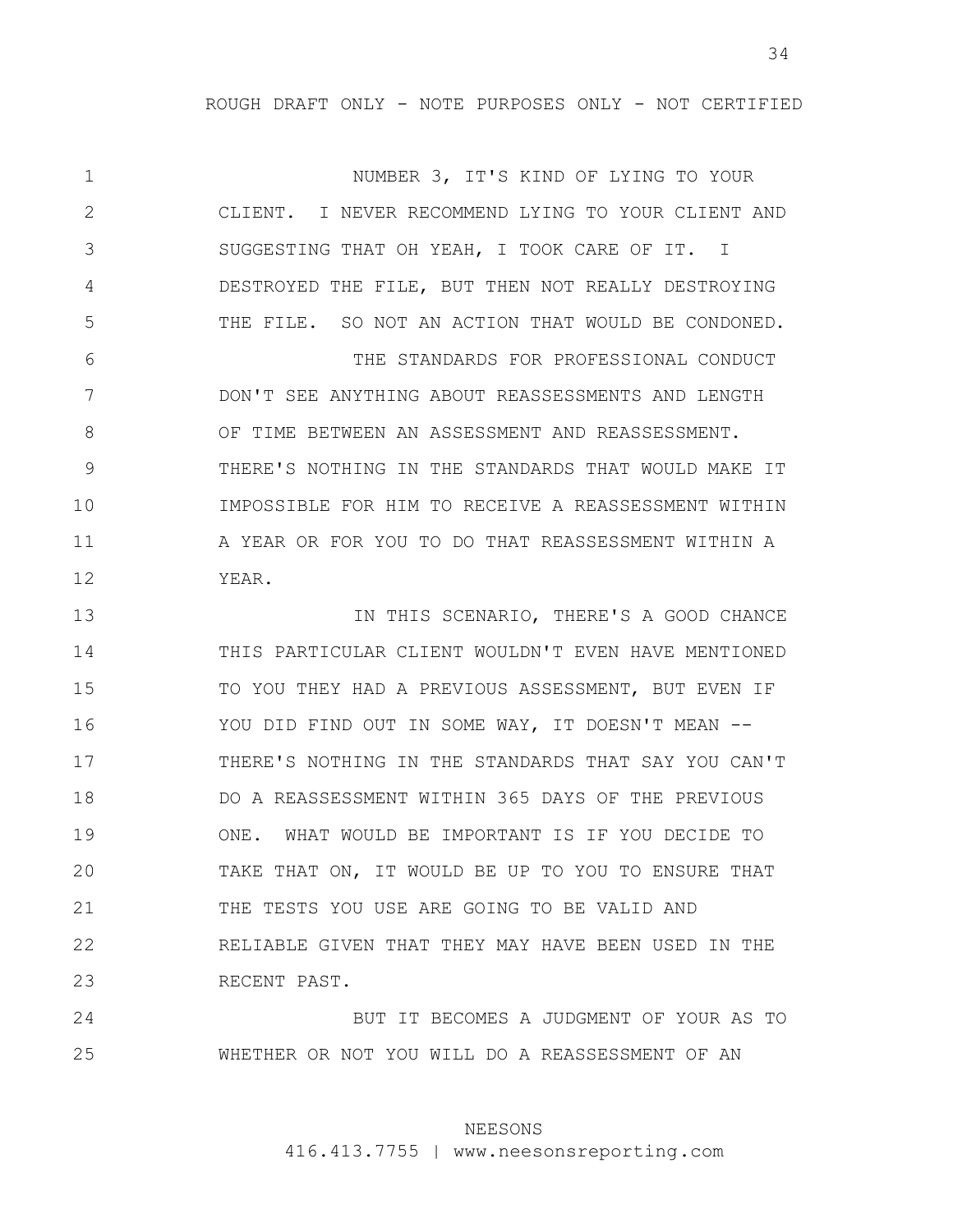1 2 3 INDIVIDUAL AND WHAT THE TIME PERIOD WILL BE BETWEEN DOING THE FIRST ASSESSMENT AND THE SECOND ASSESSMENT.

4 5 6 7 8 9 10 11 12 13 14 15 16 17 18 19 20 AND NUMBER THREE -- SORRY, NUMBER FIVE IS NOT OKAY. ALTHOUGH WE DID RECEIVE THE CONSENT AT THE TIME THAT WE WERE FILLING OUT ALL THE FORMS AT THE BEGINNING OF THE FIRST APPOINTMENT, IT WOULD BE QUITE CLEAR THAT WE NO LONGER HAVE THE CLIENT'S INFORMED CONSENT. I THINK AT THE BEGINNING OF THE ASSESSMENT, THE CLIENT JUST ASSUMED THAT THE ASSESSMENT WOULD BE SOMETHING THAT WE WANTED TO GO TO HIS EMPLOYER, SO HE GAVE CONSENT FOR THAT TO HAPPEN, BUT GIVEN THE CONCERN AND HIS DEMANDS ABOUT REMOVING INFORMATION AND NOT BEING HAPPY WITH THE REPORT, IT WOULD BE SAFE TO ASSUME THAT WE NO LONGER HAVE HIS INFORMED CONSENT TO SEND THE REPORT TO HIS EMPLOYER SO IT WOULDN'T BE OKAY TO DO THAT, AND NOT OKAY TO USE THE CONSENT THAT WE RECEIVED PRIOR TO THE ASSESSMENT WHEN IT WAS REALLY NOT AN INFORMED CONSENT.

21 22 OKAY, LET'S MOVE ON TO THE NEXT SET OF TRUE FALSE QUESTIONS.

23 24 25 OKAY, MAYBE WE CAN PUT THE POLL UP AT THE SAME TIME SO PEOPLE CAN DECIDE OR INDICATE AS WE GO ALONG.

# NEESONS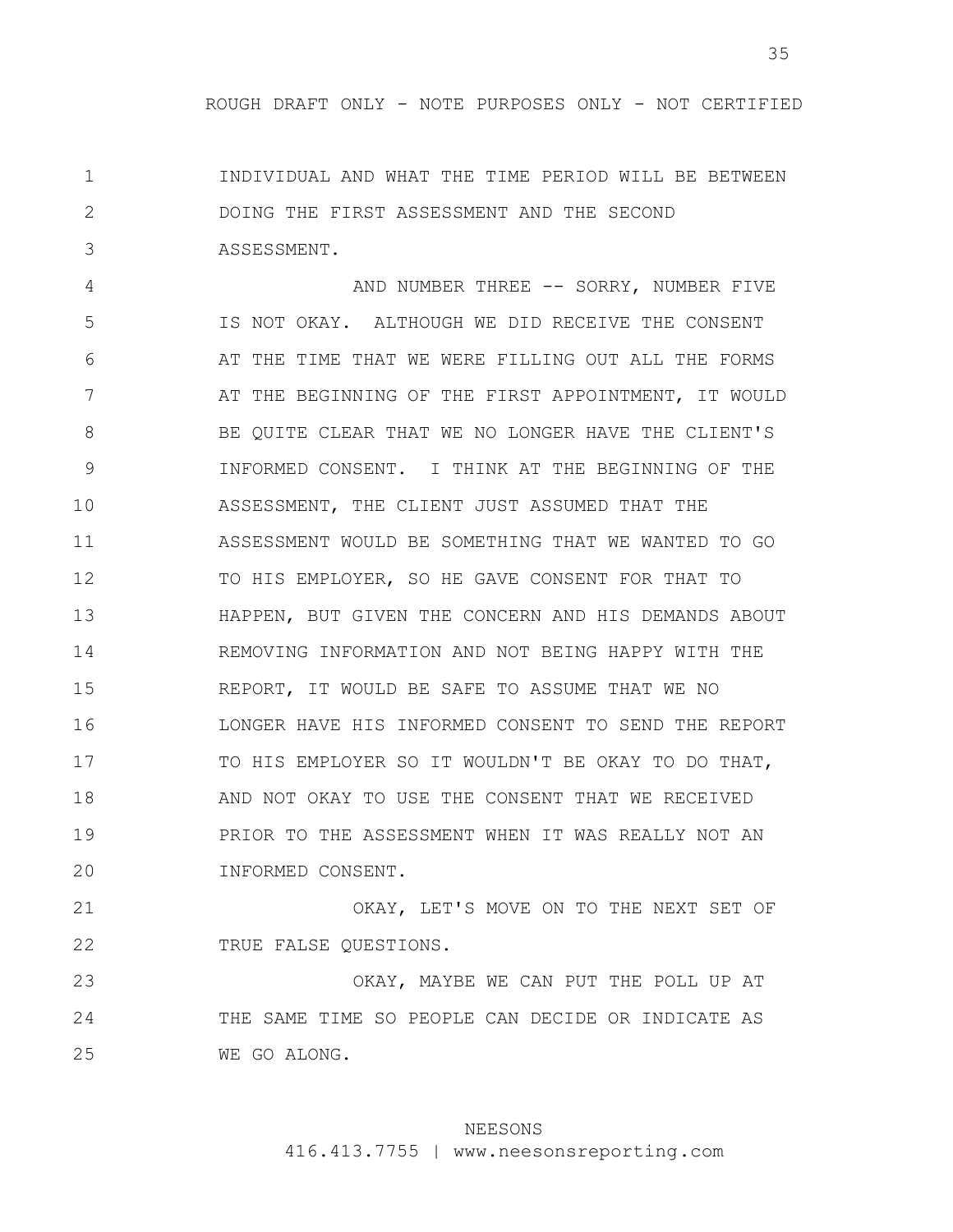1 2 3 4 5 6 7 8 9 10 11 12 13 14 15 16 17 18 19 20 21 22 23 24 25 SO THE FIRST ONE, WITH THE CLIENT'S CONSENT, ONE MAY RELEASE INFORMATION FROM THE CLINICAL FILE...(READS SLIDE). SO TAKING A LOOK AT THOSE FOUR INDIVIDUAL STATEMENTS, CHOOSE WHETHER YOU THINK THEY ARE TRUE OR FALSE. COUPLE MORE SECONDS AND WE'LL GO TO THE RESULTS. AND HERE THEY COME. OKAY, LOOK AT THAT. TWO-THIRDS ONE-THIRD SPLIT ON NUMBER ONE. NUMBER ONE IS TRUE. PHIPA DOES GIVE THE CLIENT THE AUTHORITY TO ACCESS THEIR INFORMATION OR, THE AUTHORITY TO ASK THAT THEIR INFORMATION BE DISCLOSED TO SOMEONE ELSE. THIS IS THE INFORMATION IN THE CLINICAL FILE AND THERE'S NOTHING IN PHIPA THAT SAYS THAT WE CAN ONLY DISCLOSE THE INFORMATION THAT WE AUTHORED AND THE INFORMATION WE GENERATED. WHATEVER INFORMATION YOU HAVE IN YOUR CLINICAL FILE ON A CLIENT IS SUBJECT TO THE CLIENT'S ABILITY TO ACCESS THAT INFORMATION OR THE ABILITY OF THE CLIENT TO AUTHORIZE THAT INFORMATION, BE RELEASED TO SOMEBODY ELSE. SO THE FACT THAT IT'S A REPORT THAT CAME IN A REFERRAL PANEL FROM A PREVIOUS PSYCHOLOGICAL ASSESSMENT OR PSYCHIATRIC ASSESSMENT

#### NEESONS

416.413.7755 | www.neesonsreporting.com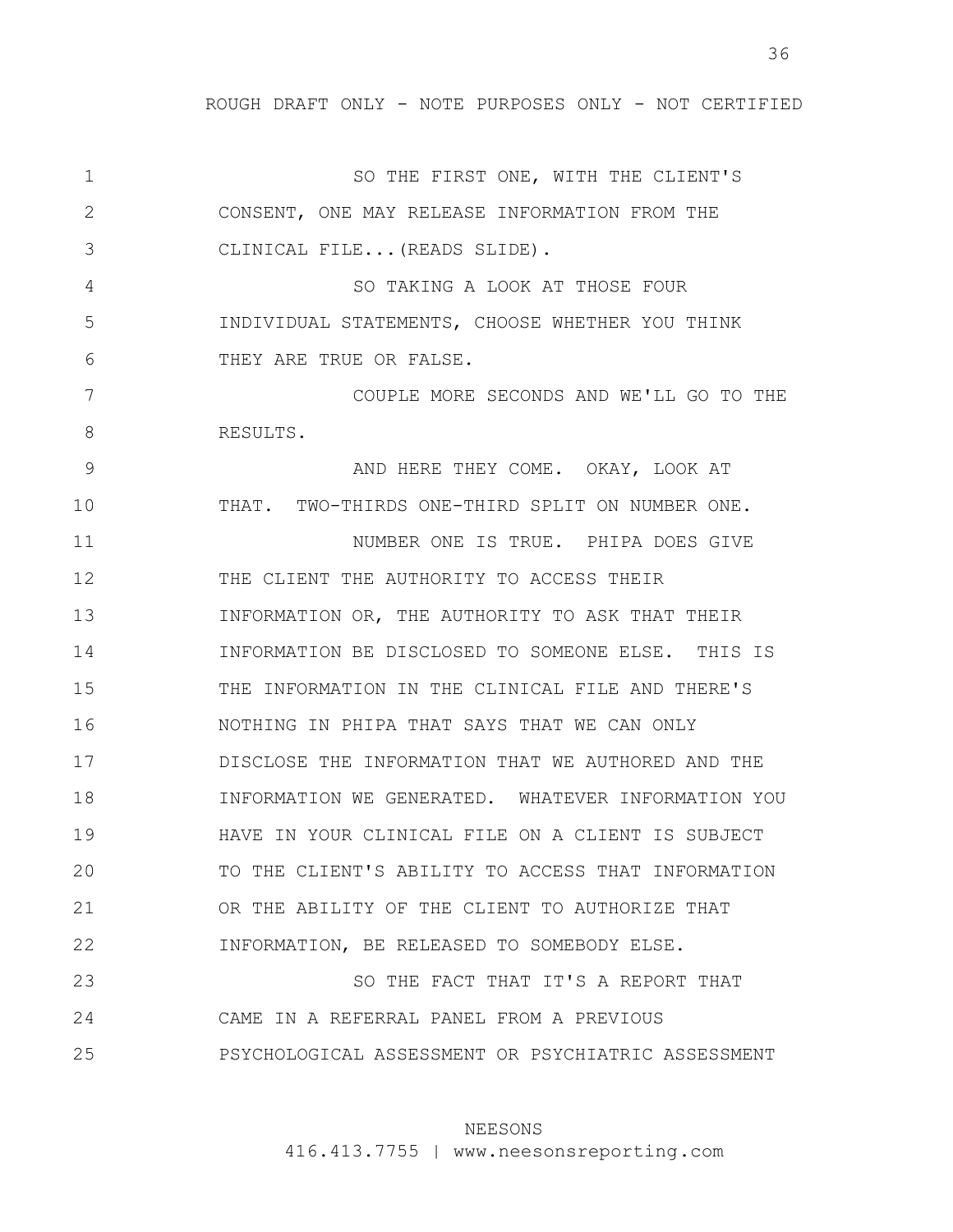1 2 3 4 DOESN'T MEAN THAT GIVEN THE CLIENT'S CONSENT WE CAN'T RELEASE THAT INFORMATION EITHER TO THE CLIENT OR TO SOMEONE THAT THE CLIENT WISHES US TO RELEASE IT TO.

5 6 7 8 9 10 CERTAINLY THERE ARE SOME QUALIFIERS ON THAT, AND RISK OF HARM TO CLIENT IS CERTAINLY ONE REASON WHY ONE MIGHT WITHHOLD INFORMATION. BUT AS A GENERAL RULE, ONCE WE HAVE THE INFORMATION IN OUR CLINICAL FILE, THAT'S THE FILE THAT THE CLIENT HAS CONTROL OVER.

11 12 13 14 15 16 17 18 NUMBER TWO, UNFORTUNATELY -- I GUESS UNFORTUNATELY NUMBER TWO IS FALSE. WHILE WE WOULD HOPE THAT THE CLIENT'S CLAIM THAT THEY PROVIDED TO THEIR INSURER FOR PSYCHOLOGICAL SERVICES IS HONOURED, WHETHER IT WAS SERVICES PROVIDED BY ME AS A MEMBER OR SOMEBODY SUPERVISED BY ME, IT IS REALLY UP TO THE INSURANCE COMPANY AS TO WHETHER THEY WILL HONOUR A CLAIM OR NOT.

19 20 21 22 AS A PROFESSION, WE HAVE NO CONTROL OVER THAT. IT DEPENDS ON THE INSURANCE COMPANY AND SO WE MIGHT LIKE IT TO BE TRUE AS 30% OF YOU INDICATED, IT'S NOT NECESSARILY TRUE.

23 24 25 NUMBER 3. NUMBER 3 IS TRUE AS TWO-THIRDS OF YOU SAID. THERE'S NOTHING IN THE STANDARDS OF PROFESSIONAL CONDUCT THAT SAYS WE HAVE

### NEESONS

416.413.7755 | www.neesonsreporting.com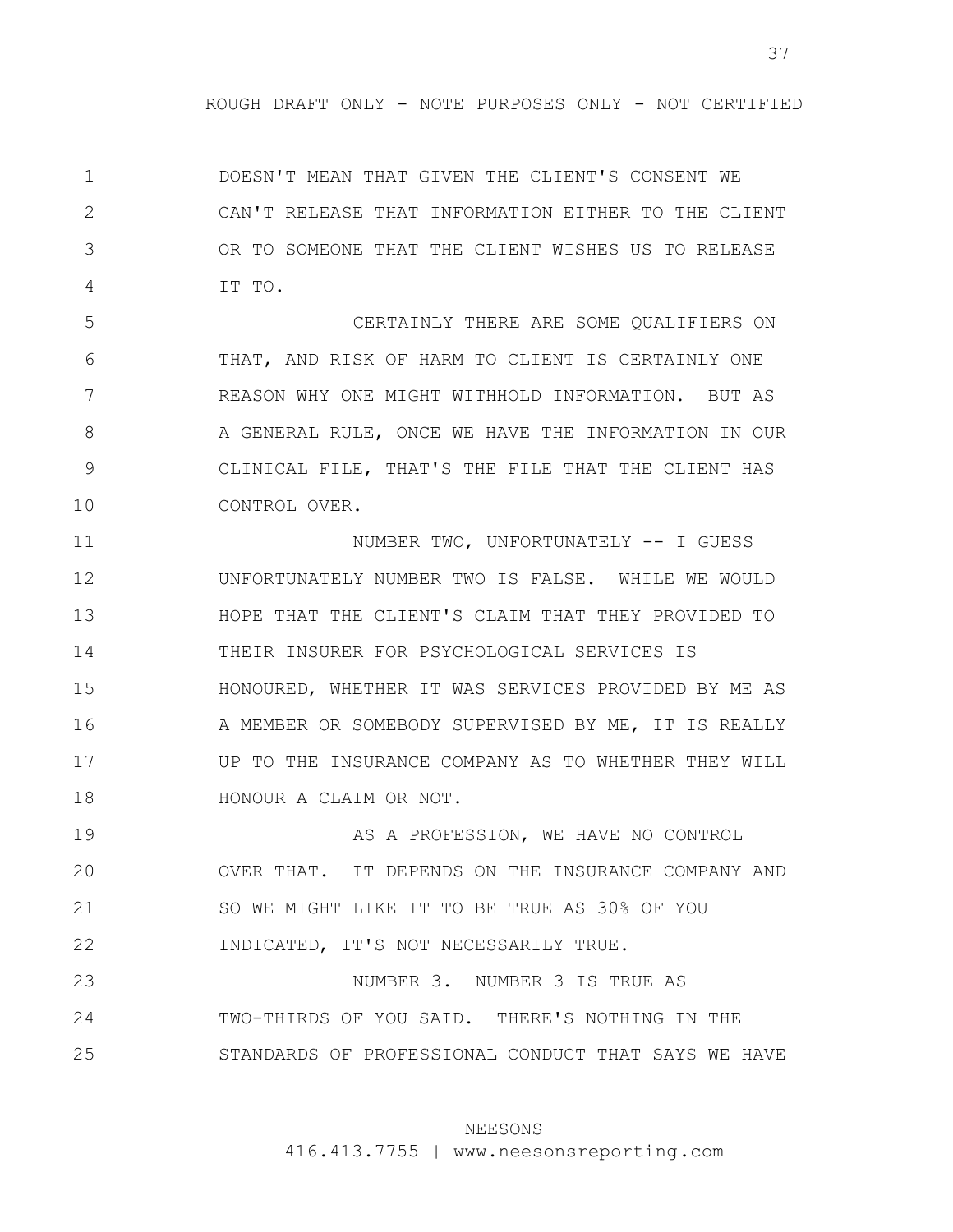1 2 3 4 5 6 TO RETAIN A FILE WITH INFORMATION RELATED TO SEXUAL ABUSE PAST THE RETENTION PERIOD. HAVE TO RETAIN THE INFORMATION FOR AS LONG AS RETENTION PERIOD REQUIRES AND THEN AFTER THAT, IT REALLY BECOMES UP TO YOU AS TO WHETHER OR NOT YOU WANT TO KEEP INFORMATION.

7 8 9 10 11 12 13 14 15 16 I KNOW MANY PRACTITIONERS HAVE, AS THEIR OWN PRACTICE RULE, THAT IF THE INFORMATION DOES CONTAIN REFERENCES TO SEXUAL ABUSE OR SOMETHING LIKE THAT, THEY WILL KEEP THAT FILE INDEFINITELY, BECAUSE IN TERMS OF SEXUAL ABUSE OR SEXUAL ASSAULT, THERE TENDS TO BE NO STATUTE OF LIMITATIONS WITHIN THE LAW, AND THE FILE MAY BE HELPFUL OR NEEDED, BUT THERE'S CERTAINLY NOTHING IN THE STANDARDS OR IN THE LEGISLATION THAT REQUIRES ONE TO KEEP THE FILE PAST THE RETENTION PERIOD.

17 18 19 20 21 22 23 24 25 AND THE LAST ONE, WELL, 21% OF YOU ARE CORRECT IN THAT THIS IS A FALSE STATEMENT. WHETHER IT COMES TO INCAPACITY OR PROFESSIONAL MISCONDUCT, AS MEMBERS OF THE COLLEGE, WE DON'T HAVE AN OBLIGATION TO REPORT OUR COLLEAGUES, NECESSARILY, OR TO TURN OUR COLLEAGUES IN WHETHER WE KNOW THERE'S SOMETHING WITH PROFESSIONAL MISCONDUCT. WE ARE CONCERNED ABOUT IT, OR IF WE HAVE A CONCERN THAT THEY ARE INCAPACITATED. WE DON'T HAVE A

### NEESONS

416.413.7755 | www.neesonsreporting.com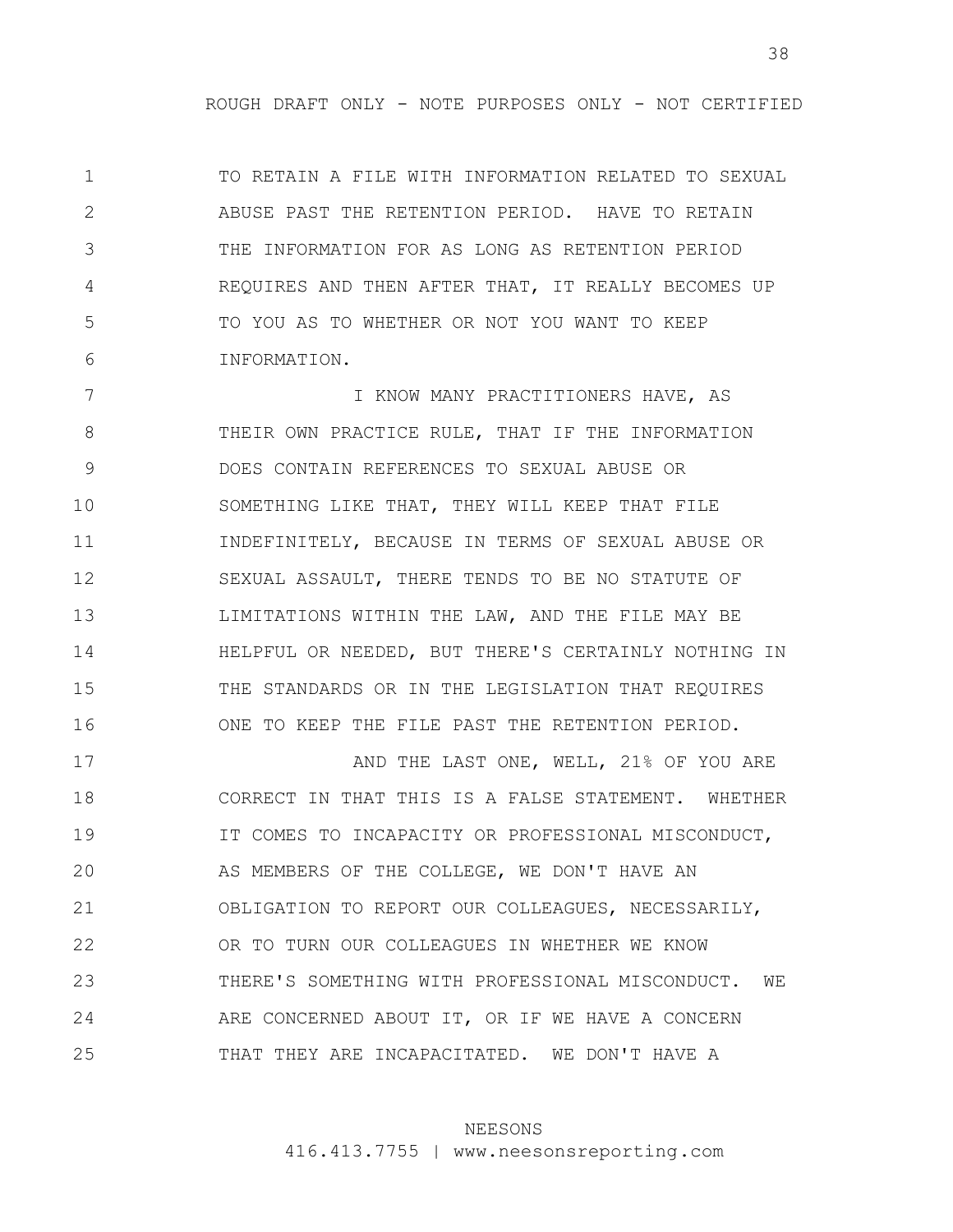1 2 3 4 5 6 7 8 9 10 11 12 13 14 15 16 17 18 19 20 21 22 23 24 25 OBLIGATION TO INFORM THE COLLEGE. CERTAINLY THE COLLEGE WOULD LIKE TO KNOW ABOUT IT. THE COLLEGE WOULD LIKE TO KNOW IF THERE ARE CONCERNS ABOUT SOMEONE'S CAPACITY DUE TO PHYSICAL OR MENTAL DIFFICULTIES, BUT CERTAINLY THERE'S NO OBLIGATION ON MY PART OF YOUR PART AS A MEMBER TO DO THAT. WE HAVE A COUPLE MORE. LOOKS LIKE WE MIGHT HAVE TIME FOR THEM. LET'S GO TO NUMBER 9. SCENARIO 9, ELDER ABUSE REPORTING...(READS). WHICH OF THOSE, WHEN YOU CONSULTED WITH YOUR CLIENT OR COLLEAGUES, THEY GAVE YOU SOME CORRECT INFORMATION. WHICH IS THE INFORMATION YOU MIGHT HAVE RECEIVED. LET'S HAVE THE POLL. OKAY, JUST ABOUT READY FOR THE RESULTS. SO HERE ARE THE RESULTS. NUMBER OF PEOPLE, QUARTER OF THE PEOPLE WHO VOTED INDICATED THAT THERE IS A MANDATORY REPORTING OBLIGATION, SO WE WOULD THEN REPORT TO THE FORMERLY THE CCAC WHICH IS NOW THE LHS. THAT'S INCORRECT. THERE'S NO MANDATORY REPORTING OBLIGATION RELATED TO ELDER ABUSE NECESSARILY. I KNOW IN SOME JURISDICTIONS, CALIFORNIA IN PARTICULAR, THERE'S ELDER ABUSE

### NEESONS

416.413.7755 | www.neesonsreporting.com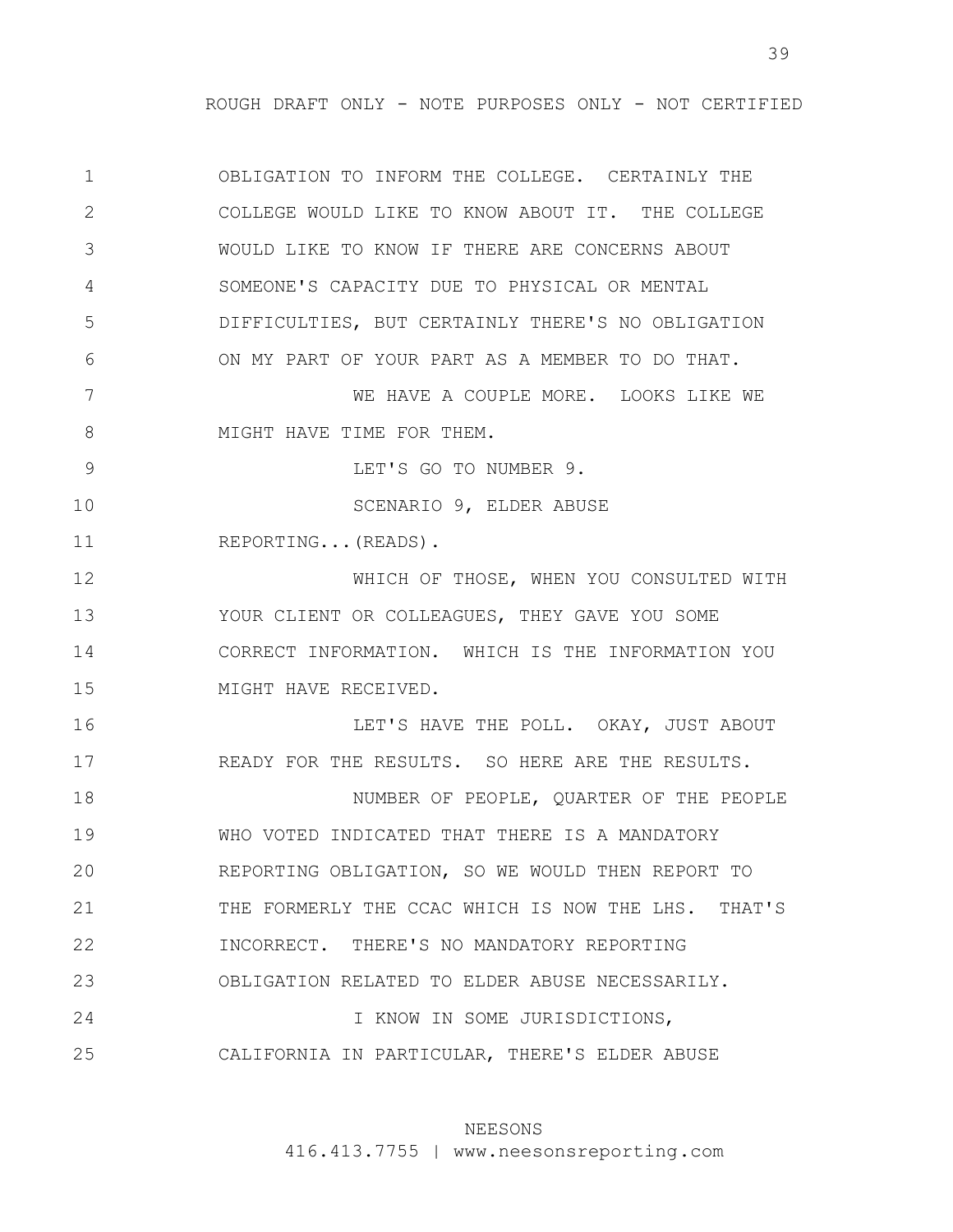1 2 3 4 5 6 7 REPORTING LEGISLATION AND IT IS SIMILAR TO THE CHILD ABUSE REPORTING LEGISLATION THAT WOULD SAY IF ONE HAS REASONABLE GROUNDS TO BELIEVE OR SUSPECT THAT ABUSE HAS OR MAY OCCUR, THERE'S AN OBLIGATION TO REPORT. BUT THAT'S NOT THE CASE IN ONTARIO, WE HAVE NO COMBINATION TO SPECIFICALLY REPORT ELDER ABUSE.

8 9 10 11 12 13 HOWEVER, THERE IS A MANDATORY OBLIGATION, AS SHOWN IN NUMBER TWO ON THE POLL, WHICH IS CORRECT. NUMBER TWO IS CORRECT. THERE IS A MANDATORY REPORTING OBLIGATION IF THE PERSON IS LIVING IN A LONG-TERM CARE FACILITY OR RETIREMENT HOME.

14 15 16 17 18 19 20 SO UNLESS THEY WERE IN THAT SITUATION, YOU WOULD HAVE NO OBLIGATION TO TAKE ACTION. SO THERE'S A MANDATORY OBLIGATION IN LONG-TERM CARES OR RETIREMENT HOMES. IN THIS CASE, THE PERSON IS IN THEIR OWN HOME AS OPPOSED TO THOSE FACILITIES, THEREFORE YOU HAVE NO MANDATORY OBLIGATION TO TAKE ACTION. THAT'S TRUE.

21 22 23 24 25 CERTAINLY, GIVEN YOUR CONCERN, YOU COULD -- ONE OF THE THINGS YOU COULD DO IS ENCOURAGE THE CLIENT TO INVOLVE HER LAWYER OR CONTACT THE POLICE AND HAVE HER TAKE SOME ACTION ON HER OWN WITH RESPECT TO THE SITUATION. THAT'S

### NEESONS

416.413.7755 | www.neesonsreporting.com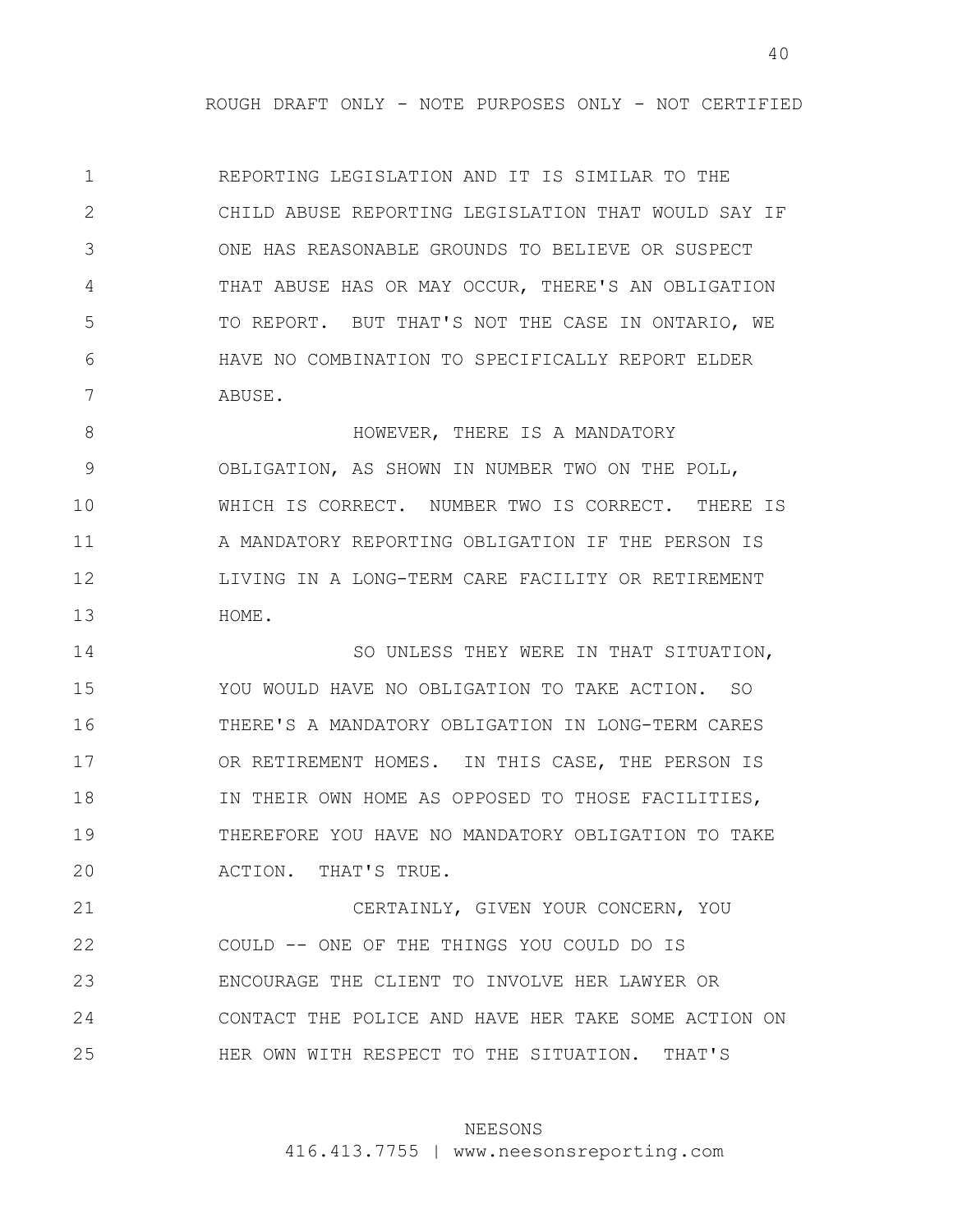1 2 CERTAINLY A POSSIBILITY. NUMBER THREE IS A POSSIBILITY.

3 4 5 NUMBER FOUR IS NOT REALLY TRUE. YOUR HANDS ARE NOT NECESSARILY TIED AND THE REASON FOR THAT WILL BE SHOWN IN NUMBER SIX.

6 7 8 9 SO JUST BECAUSE THE CLIENT REFUSES TO TAKE SOME ACTION THEN YOU ARE NOT IN A POSITION WHERE THERE'S ABSOLUTELY NOTHING YOU CAN DO UNLESS SHE CHANGES HER MIND. THAT'S INCORRECT.

10 11 12 13 14 15 16 17 18 19 20 21 22 23 24 25 NUMBER FIVE IS ALSO INCORRECT. MOST OF YOU KNEW THAT. WHILE THERE ARE SOME REPORTING OBLIGATIONS RELATED TO MEDICAL CONDITIONS THAT MEMBERS OF THE COLLEGE OF PHYSICIAN AND SURGEONS HAVE, AND THEY HAVE TO MAKE SOME REPORTING OBLIGATIONS TO THE DEPARTMENT OF TRANSPORTATION AND SOME OTHER ONES TO THE MEDICAL OFFICER OF HEALTH, THESE DON'T EXTEND TO OTHER HEALTH PROFESSIONALS. THE SITUATION WE DESCRIBE HERE IN TERMS OF CONCERN ABOUT A ELDERLY PATIENT IS NOT ONE OF THOSE, AND THEREFORE THERE ISN'T NECESSARILY -- THERE ISN'T AN OBLIGATION ON THE PHYSICIAN TO DO ANYTHING, SAME AS THERE NO OBLIGATION ON US TO DO ANYTHING. SO WE CAN'T JUST SIT BACK AND SAY, I'M GLAD I DON'T HAVE TO WORRY ABOUT THIS BECAUSE A PHYSICIAN WILL HAVE TO TAKE CARE OF IT.

## NEESONS

416.413.7755 | www.neesonsreporting.com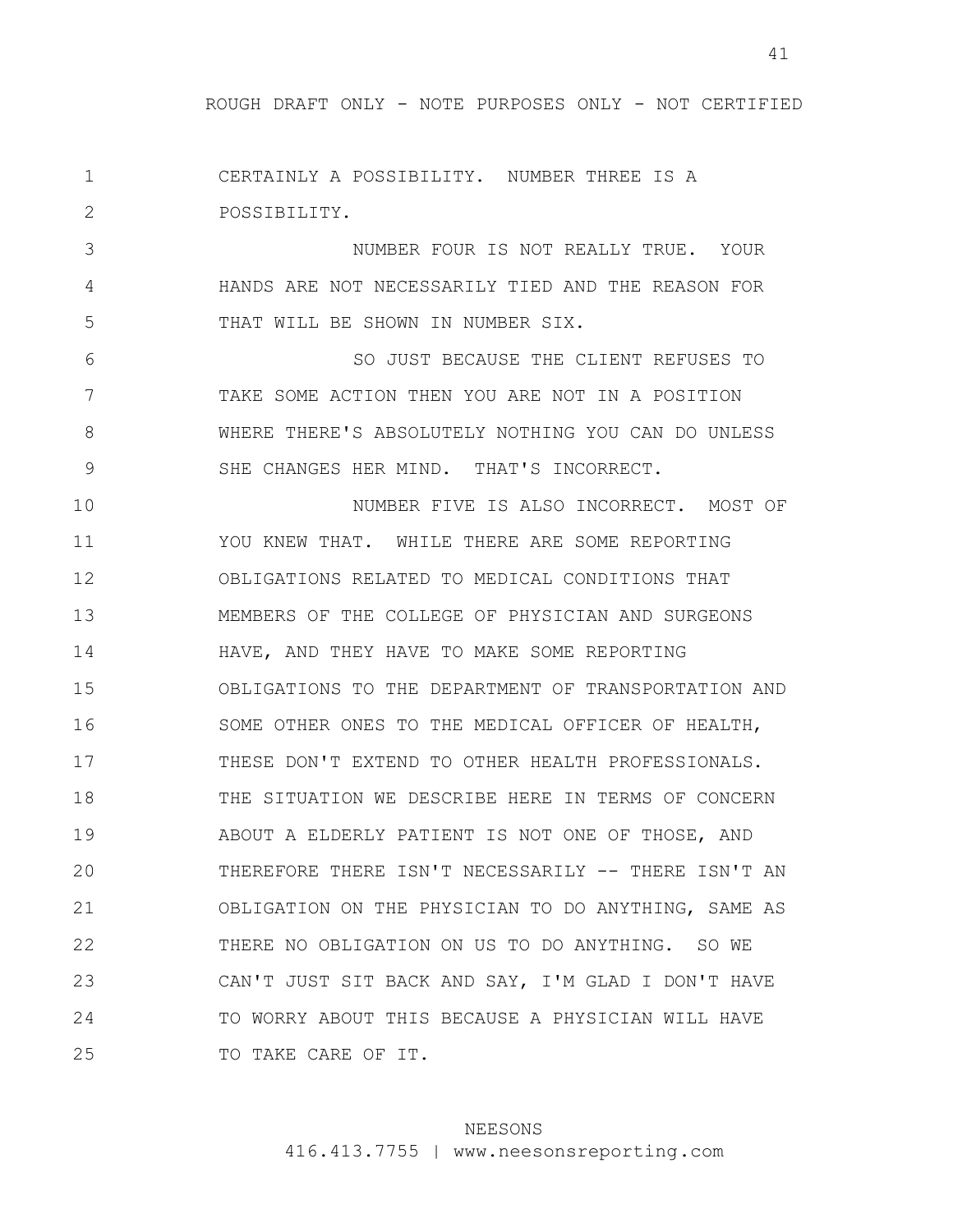1 2 3 4 5 6 7 8 9 10 11 12 13 14 15 16 17 18 19 20 21 22 23 24 25 NUMBER 6 IS CORRECT. NUMBER 6 THAT WE DON'T HAVE A MANDATORY REPORTING OBLIGATION BECAUSE THE PERSON SENT IN A REQUIREMENT HOME OR LONG-TERM CARE FACILITY. SO WE DON'T HAVE A MANDATORY OBLIGATION, BUT UNDER THE SECTION OF PHIPA RELATED TO THE DISCLOSURE RELATED TO HARM, WE DO HAVE THE PERMISSION -- NOT THE REQUIREMENT -- BUT THE PERMISSION TO DISCLOSURE CONCERNS AND WE CAN DECIDE WHO WOULD BE THE BEST TO DISCLOSURE CONCERNS TO. THE SECTION OF PHIPA DOESN'T SAY WE MUST TELL THE POLICE OR TELL ANYONE IN PARTICULAR. IT IS UP TO US TO DECIDE SINCE OUR REASON TO DISCLOSE IS TO RELEASE OR ELIMINATE THE RISK OF HARM, AND SINCE WE RISK CONFIDENTIALITY, WE NEED TO THINK WHO WE CAN DISCLOSE TO WHO IS IN THE BEST POSITION TO ELIMINATE THAT RISK OF HARM. SO NUMBER 6 WOULD BE CORRECT INFORMATION YOU WOULD HAVE RECEIVED FROM YOUR COLLEAGUES. ALL RIGHT, LET'S MOVE ON TO THE LAST ONE. OKAY. WE'RE CALLING THIS ONE REPLACING A LOST REPORT. (READS SCENARIO 10). LET'S SEE THE POSSIBLE ANSWERS. WOULD YOU...(READS).

## NEESONS

416.413.7755 | www.neesonsreporting.com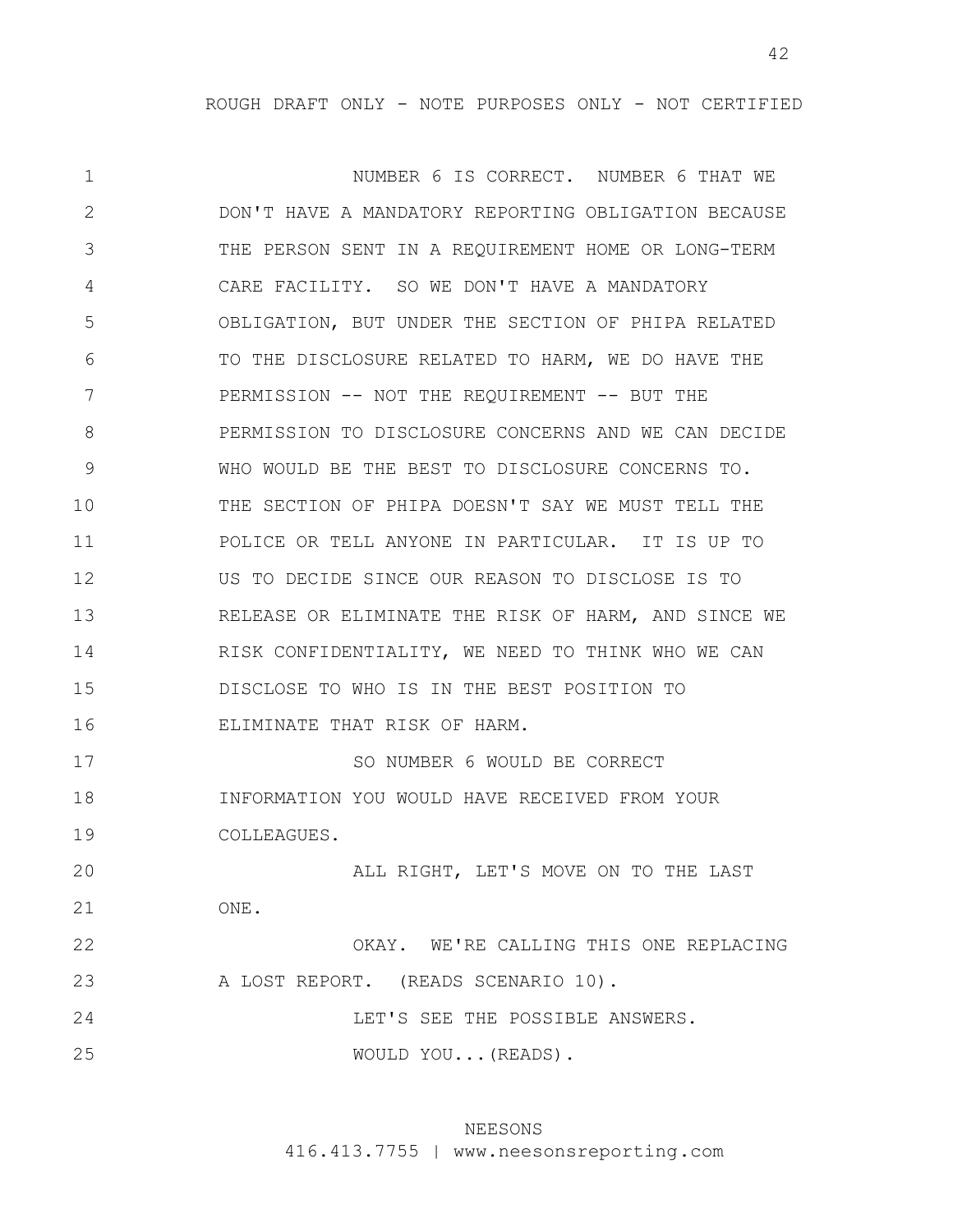1 2 3 4 5 6 7 8 9 10 11 12 13 14 15 16 17 18 19 20 21 22 23 24 25 LET'S PUT UP THE POLL AND DECIDE ON THIS LAST QUESTION WHAT WE'RE GOING TO DO WITH THE REQUEST FROM THE FATHER. DID WE GET THE POLL? THAT WAS PRETTY FAST. CAN YOU PLEASE PUT UP THE POLL? ALL RIGHT. SO LET'S TAKE A FEW SECONDS FOR EVERYBODY TO DECIDE WHICH ACTION THEY WOULD TAKE WITH REGARDS TO THE REQUEST BY THE FATHER. EVERYBODY HAD A CHANCE TO VOTE? LET'S SEE WHAT THE RESULTS LOOK LIKE. ALL RIGHT. OKAY THE CORRECT RESPONSE TO THIS ONE IS NUMBER TWO. AND NUMBER TWO IS THE ONLY ONE THAT IS CORRECT. NOW THAT THE MOTHER IS THE CUSTODIAL PARENT, I SPECIFICALLY TALKED ABOUT A CHILD WHO IS NINE SO THERE'S NO QUESTION WHETHER OR NOT THE CHILD IS CAPABLE OF CONSENT, WHICH IS DIFFERENT FROM THE FIRST SCENARIO WE TALKED ABOUT A 15 YEAR OLD AND WHAT KIND OF CONSENT RIGHTS HE MIGHT HAVE. IN THIS CASE, IT IS A CUSTODIAL PARENT WHO HAS THE CONTROL OF THE FILE OF THIS 9 YEAR OLD GIRL, REGARDLESS OF WHO MIGHT HAVE HAD CONTROL OF THE FILE EARLIER. CERTAINLY TWO YEARS AGO WHEN THE CHILD WAS BROUGHT IN FOR THE ASSESSMENT, BOTH PARENTS WERE INVOLVED AND COULD BE ARGUED THAT EITHER

## NEESONS

416.413.7755 | www.neesonsreporting.com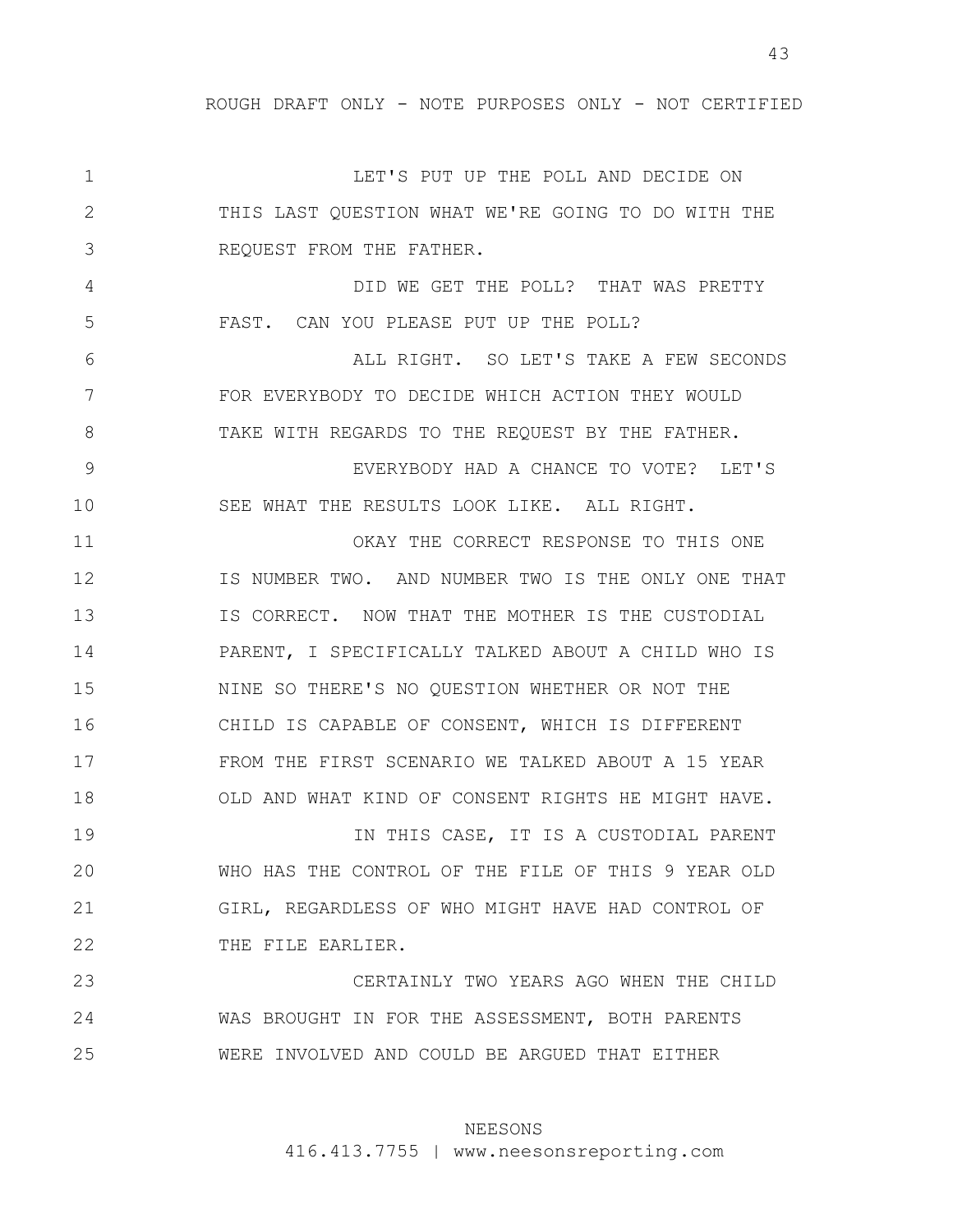1 2 3 4 PARENT COULD HAVE REQUESTED THE INFORMATION. BUT NOW THAT THAT'S BEEN SETTLED BY THE COURTS AND THE MOTHER IS THE CUSTODIAL PARENTS, IT IS HER CONSENT THAT'S REQUIRED.

5 6 7 8 SO NUMBER ONE GETS RULED OUT. JUST BECAUSE HE WAS INVOLVED AT THE TIME AND HAD SOME AUTHORITY AT THAT POINT, THAT'S NOW GONE AS FAR AS THE COURTS ARE CONCERNED.

9 10 11 12 13 14 IT MAY SEE APPEALING TO DECIDE WITH NUMBER THREE THAT WE WILL -- IT'S JUST A REPLACEMENT REPORT, SO MIGHT AS WELL GIVE IT TO HIM, BUT THAT WOULD BE RELEASING INFORMATION TO HIM AND THAT WOULD BE CONTRARY TO NUMBER TWO, WHICH IS WE NEED THE CONSENT OF THE MOTHER.

15 16 17 18 19 20 21 THE CUSTODIAL PARENT IS THE ONE THAT HAS THE RIGHT TO -- LOOKING AT NUMBER FOUR. THE CUSTODIAL PARENT IS THE ONE WHO HAS THE RIGHT TO CONSENT OR WITHOUT CONSENT OF RELEASE OF INFORMATION AND NOT THE -- AND THE ACCESS PARENT DOESN'T HAVE THE AUTHORITY TO REQUEST INFORMATION DIRECTLY FROM US.

22 23 24 25 SO IN THIS CASE, THIS IS INCORRECT IN TWO WAYS. ONE IS, JUST BECAUSE HE'S AN ACCESS PARENT DOESN'T MEAN THAT HE CAN AUTHORIZE THE RELEASE. AND ALSO, IF HE DID HAVE THE AUTHORITY,

### NEESONS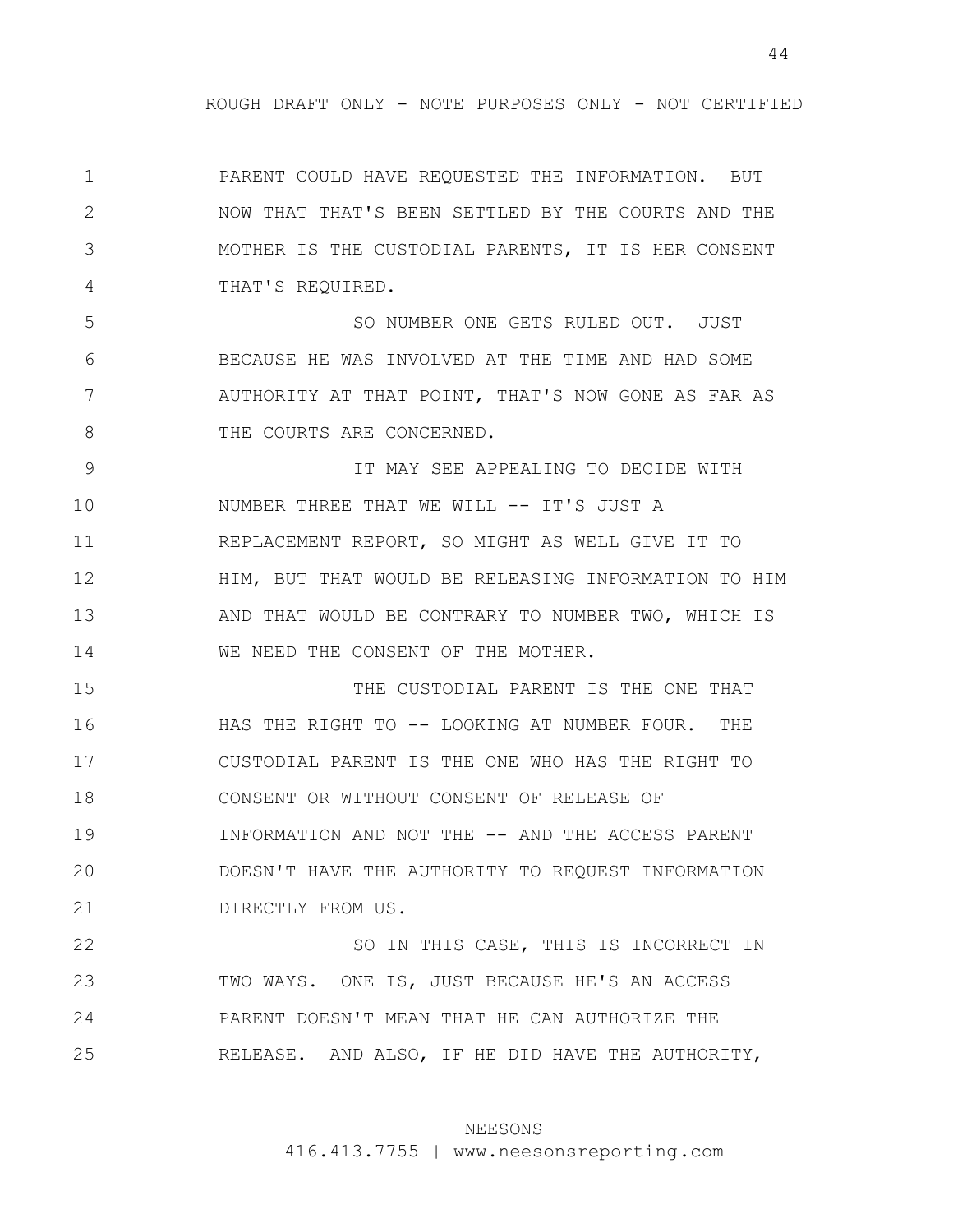1 2 3 4 5 6 7 8 IF HE WAS A CUSTODIAL PARENT AND DID HAVE THE AUTHORITY, WE WOULDN'T NECESSARILY HAVE TO INSIST THAT HE COME TO THE OFFICE AND SIGN THE APPROPRIATE FORM. WE MAY WANT HIM TO SIGN A FORM, BUT THERE'S NO OBLIGATION ON US TO HAVE ANY SPECIFIC FORM SIGNED. CERTAINLY A VERBAL CONSENT OR CONSENT RECEIVED IN SOME OTHER WAY IS ADEQUATE PROVIDED WE ARE SATISFIED THAT IT IS INFORMED CONSENT.

9 10 11 12 13 14 15 16 17 18 19 20 AND NUMBER FIVE IS SIMILAR TO THE OTHER ONES. IF WE'RE GOING TO DISCLOSE INFORMATION, WE WOULD NEED CONSENT OF A CUSTODIAL PARENT, WHO IS THE MOTHER IN THIS CASE, AND WHETHER WE'RE PROVIDING THE INFORMATION VERBALLY, THAT IS SPEAKING TO THE FATHER ABOUT THE REPORT AND THE RECOMMENDATIONS OR WE ARE PROVIDING A COPY OF THAT REPORT, THOSE ARE CONSIDERED THE SAME UNDER PHIPA. THAT IS, THAT PROVIDING A COPY OF SOMETHING IN WRITING OR DISCLOSING INFORMATION VERBALLY, THEY ARE VIEWED IDENTICALLY AND WE HAVE TO HAVE PROPER CONSENT TO DO THOSE.

21 22 23 24 OKAY. WELL NOT BAD FOR TIMING AND IT'S NOW ALMOST 10:30. SO I SEE IN THE Q&A BOX WE HAVE A FEW QUESTIONS. WE HAVE A BIT OF TIME. WE HAVE ABOUT 10 MINUTES.

25

SO STEPHANIE, I'M GOING TO ASK

## NEESONS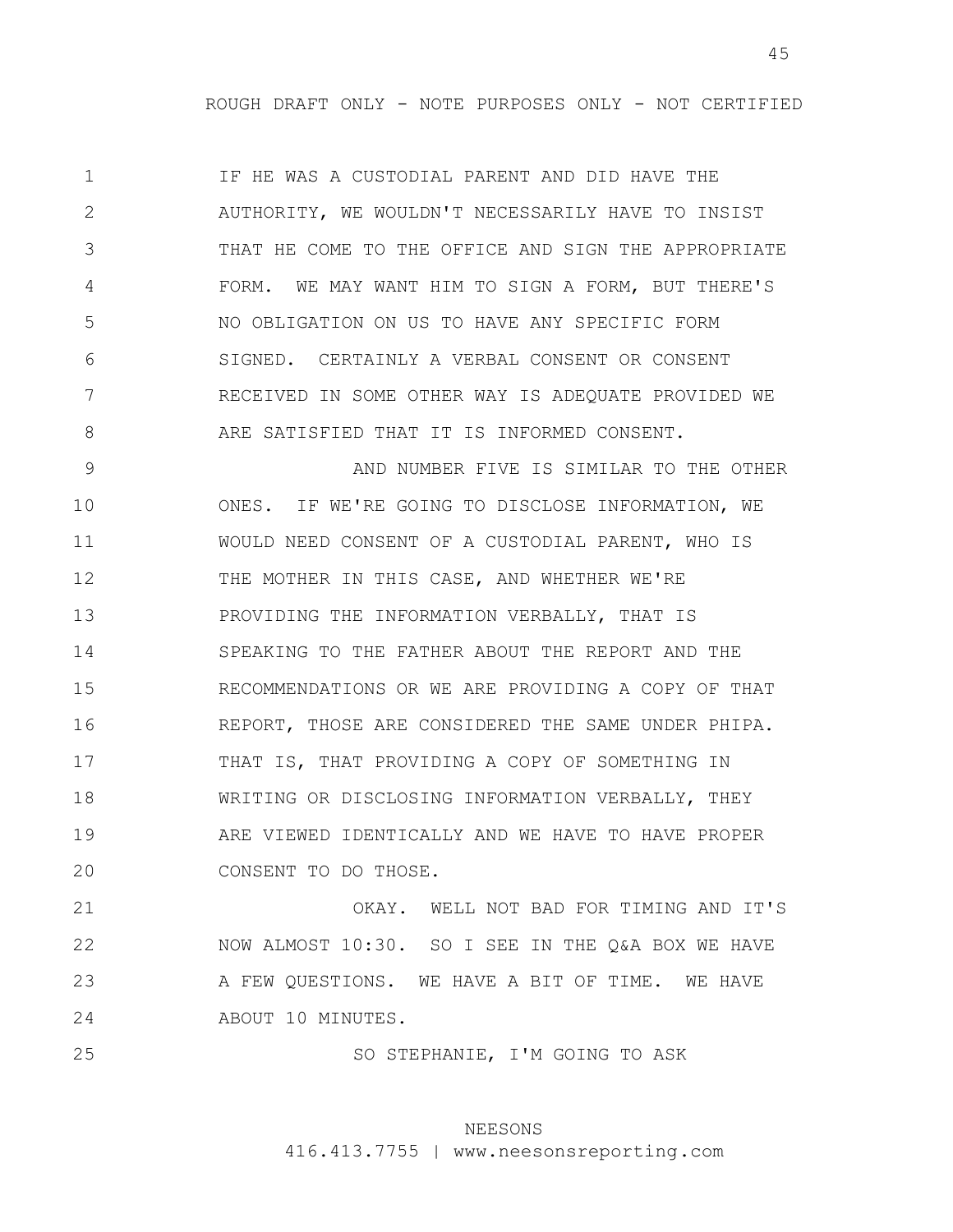1 2 3 4 5 6 7 8 9 10 11 12 13 14 15 16 17 18 19 20 21 22 23 24 25 STEPHANIE MORTON, DIRECTOR OF CORPORATE SERVICES WHO HAS BEEN WATCHING THE Q&A BOX TO ASK SOME OF THE QUESTIONS THERE. LET'S SEE HOW FAR WE CAN GET WITH THE QUESTIONS. >> HI RICK. WE DO HAVE A FEW QUESTIONS. SOME OF THESE HAVE BEEN ANSWERED, SOME OF THEM HAVEN'T. IF YOU HAVE ONE THAT HASN'T, YOU CAN ALSO PUT THEM IN THERE AND WE WILL TRY TO GET TO THEM NOW. HERE'S A COUPLE OF THEM. REGARDING OUT OF PROVINCE WORK, WHAT IS CONSIDERED TEMPORARILY LOCATED? IS THERE A TIMEFRAME? FOR EXAMPLE, SOME OF THE CLIENTS HAVE COTTAGES IN QUEBEC. DOES THAT MEAN I'M UNABLE TO PROVIDE SERVICES TO THEM WHILE THEIR IN THEIR COTTAGE? RICK MORRIS: UNFORTUNATELY, THAT'S WHAT IT MEANS. THERE'S NO DEFINITION OR PARAMETER AROUND TEMPORARY. IF THE PERSON IS NOT IN OUR JURISDICTION OR IN A JURISDICTION IN WHICH YOU'RE REGISTERED, THEN YOU CAN'T PROVIDE THEM WITH SERVICES. YOU USED AN INTERESTING EXAMPLE OF HAVING A COTTAGE IN QUEBEC. QUEBEC IS ONE OF THE JURISDICTIONS THAT CURRENTLY SUGGESTS THAT THE

### NEESONS

416.413.7755 | www.neesonsreporting.com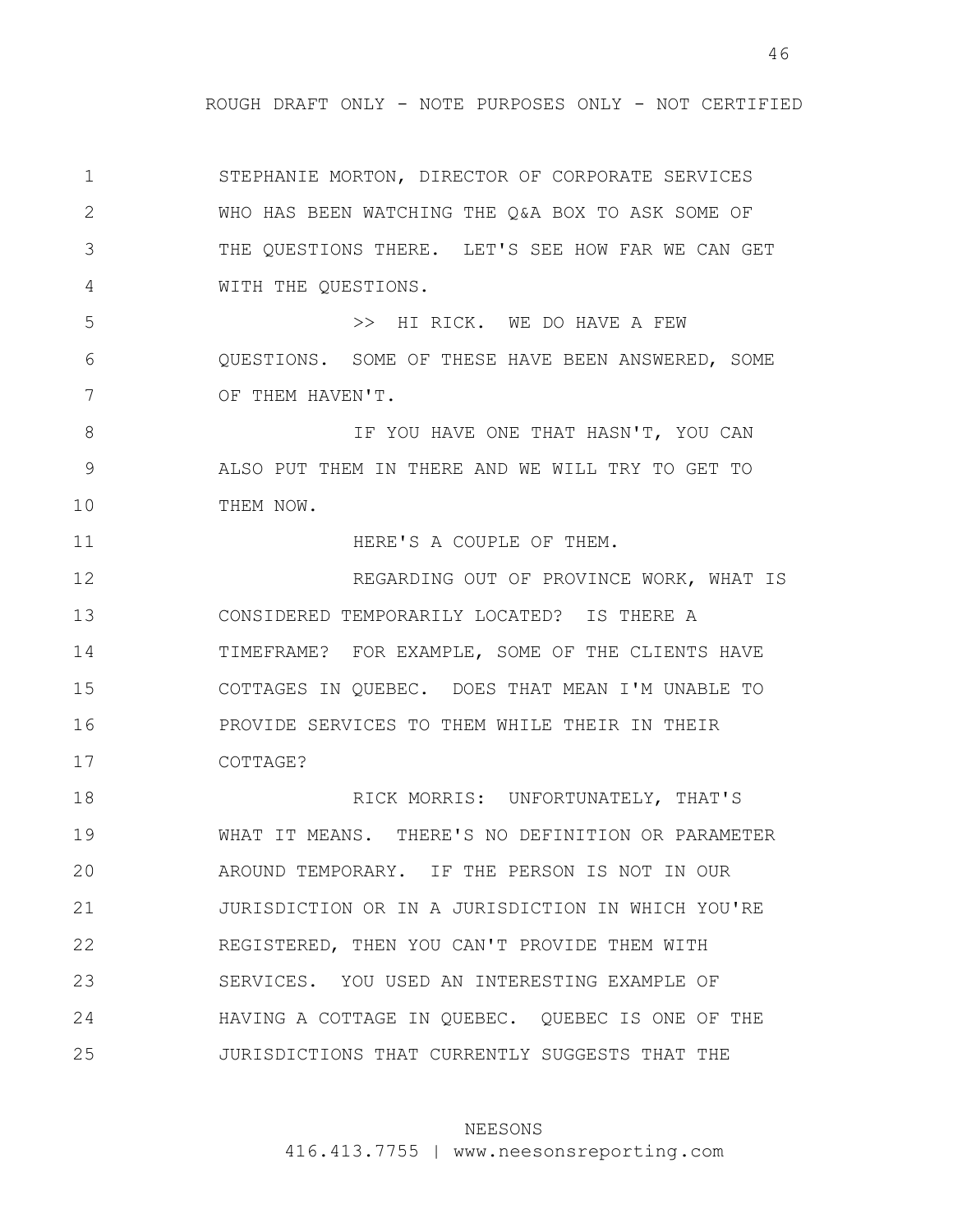1 2 3 4 5 SERVICE IS BEING PROVIDED WHERE THE PRACTITIONER IS. SO IN THIS CASE, IF YOU'RE IN OTTAWA AND YOUR CLIENT IS AT A COTTAGE IN MOUNT TREMBLANT, MY BELIEF IS YOU CAN CONTINUE TO PROVIDE THEM SERVICES, BUT THAT'S UNUSUAL.

6 7 8 9 10 11 AND AT THE SAME TIME WHILE I'M SAYING THAT YOU HAVE THE OPPORTUNITY TO DO THAT, I WOULD WANT YOU TO CHECK WITH THE COLLEGE IN QUEBEC AND MAKE SURE THAT THAT'S -- THAT YOU HAVE THEIR AUTHORITY TO DO THAT. I BELIEVE YOU WOULD, BUT YOU HAVE TO CHECK WITH THEM.

12 13 14 15 16 17 18 19 20 BUT IF WE'RE NOT TALKING ABOUT QUEBEC, BUT ANY OTHER JURISDICTION, IF THEY GO TO THEIR COTTAGE IN SOME OTHER PROVINCE FOR A PERIOD OF TIME, YOU WOULDN'T BE ABLE TO CONTINUE TO PROVIDE SERVICES FOR THEM, UNLESS OF COURSE YOU CHECK WITH THE JURISDICTION AND THAT JURISDICTION SAID, YES FOR SOME SHORT PERIOD OF TIME OR FOR SOME PERIOD OF TIME THEY WOULD RECOGNIZE YOUR REGISTRATION IN ONTARIO AND PERMIT YOU TO DO SO.

21 22 >> I HAVE ANOTHER ONE REGARDING DISPOSITION OF RECORDS.

23 24 25 IS IT OKAY TO KEEP REPORTS FOR CLIENTS FOR WHOM YOU HAVE SHREDDED THEIR FILE AS THEY HAVE REACHED THE REQUIREMENT TO MAINTAIN THAT FILE?

## NEESONS

416.413.7755 | www.neesonsreporting.com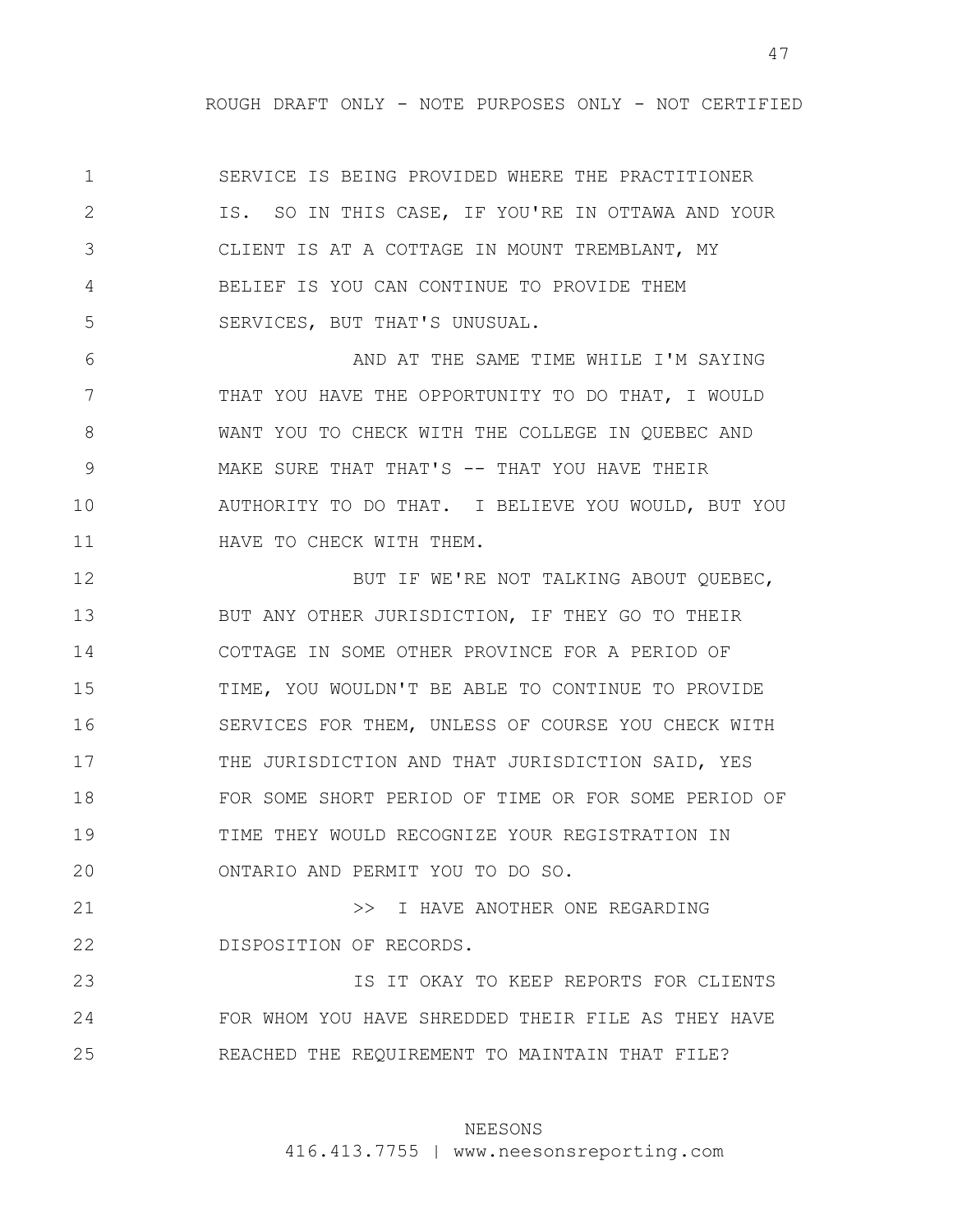1 2 THIS WAY SOMEONE CAN AT LEAST ALWAYS ACCESS THEIR ASSESSMENT REPORT.

3 4 RICK MORRIS: SURE. THERE'S NO REASON WHY YOU CAN'T DO THAT.

5 6 7 8 9 10 11 12 13 14 GENERALLY, YOU HAVE TO KEEP IT, YOU KNOW, IT IS IMPORTANT TO KEEP EVERYTHING UNTIL THE END OF THE RETENTION PERIOD, BUT IF YOU HAVE A BELIEF THAT IT MAY BE IMPORTANT TO HAVE YOUR FILE FOR -- HAVE A COPY OF THE REPORT AVAILABLE TO THE CLIENT 15 YEARS -- AS AN ADULT CLIENT -- 15 YEARS AFTER YOU LAST SAW THEM AS OPPOSED TO IT BEING SHREDDED AT THE 10 YEAR MARK, THAT'S FINE. THAT'S REALLY YOUR DISCRETION. THERE'S NO REASON WHY YOU COULDN'T.

15 16 17 18 19 20 21 22 23 24 25 MY SUGGESTION IS, THOUGH, THAT YOU BE CONSISTENT IN WHAT YOU'RE DOING. IF YOU DECIDE, AS IN MY EXAMPLE, THAT YOU'RE GOING TO DO FOR ALL SEXUAL ABUSE CASES, THAT'S FINE. BUT IF YOU'RE GOING TO DO IT FOR OTHER REASONS JUST TO HAVE THE FILE JUST IN CASE -- OR THE REPORTS JUST IN CASE, I THINK IT IS IMPORTANT THAT YOU DO THAT CONSISTENTLY FOR YOUR CLIENTS, AS OPPOSED TO SOME CLIENTS YOU HAVE THE REPORT AND THE REST OF THE FILE IS GONE AND WITH OTHER CLIENTS, EVERYTHING IS GONE. I RECOMMEND CONSISTENCY.

## NEESONS

416.413.7755 | www.neesonsreporting.com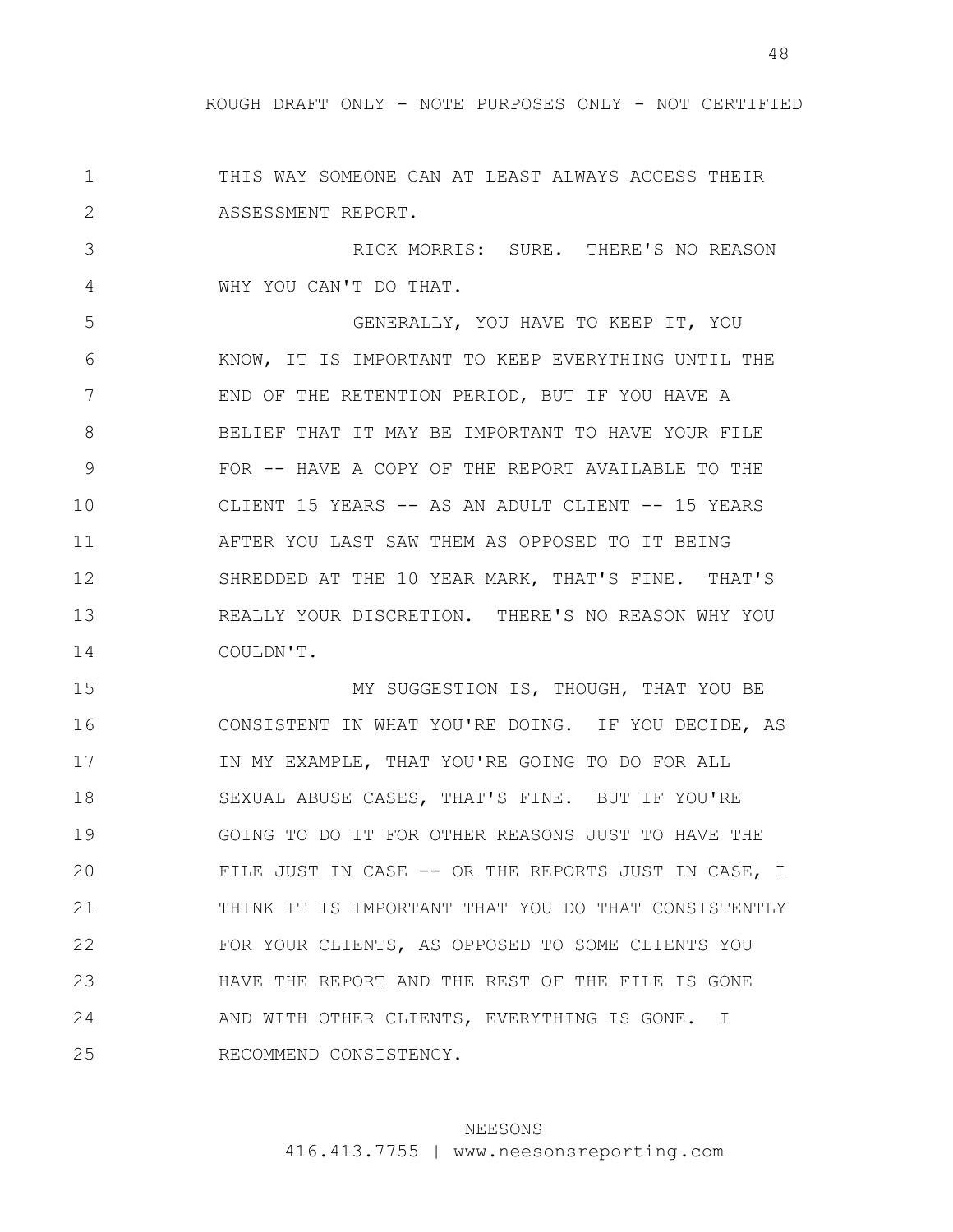49

1 2 3 4 5 6 7 8 9 10 11 12 13 14 15 16 17 18 19 20 21 22 23 24 25 >> OKAY. IF WE DEEM THAT A CLIENT -- THIS IS REGARDING ASSESSMENTS AND/OR REQUESTING ANOTHER ASSESSMENT. IF WE DEEM THAT THE CLIENT WAS ENGAGED IN INSURANCE FRAUD BY SEEKING ANOTHER ASSESSMENT WITH THE SOLE PURPOSE OF NOT PROVIDING AN ACCURATE HISTORICAL INFORMATION, DO WE HAVE A DUTY TO REPORT HIM TO ANYBODY? RICK MORRIS: I'M GOING TO FIRSTLY ANSWER THIS ONE BY SAYING, THIS, ALONG WITH SOME OF THE OTHER QUESTIONS THAT WE DISCUSSED, I WOULD SUGGEST THAT YOU MIGHT WANT TO GET LEGAL ADVICE BEFORE YOU TAKE SOME ACTION. BUT I DON'T KNOW OF MY DUTY WE HAVE TO REPORT ANY KIND OF CRIMINAL ACTIVITY, WHETHER IT'S INSURANCE FRAUD OR ANYTHING ELSE. CERTAINLY AN INSURER WOULD WANT TO KNOW ABOUT IT IF YOU'RE CONCERNED ABOUT INSURANCE FRAUD, WHICH WAS THE EXAMPLE YOU GAVE. BUT I WOULD SUGGEST THAT BEFORE REPORTING THAT, YOU GET LEGAL ADVICE BECAUSE YOU OBVIOUSLY WOULDN'T HAVE A CLIENT'S CONSENT AND A CASE COULD BE MADE THAT YOU'RE BREACHING CONFIDENTIALITY BY APPROACHING AN INSURER WHEN I DON'T KNOW ANYTHING IN THE LEGISLATION THAT SAYS

### NEESONS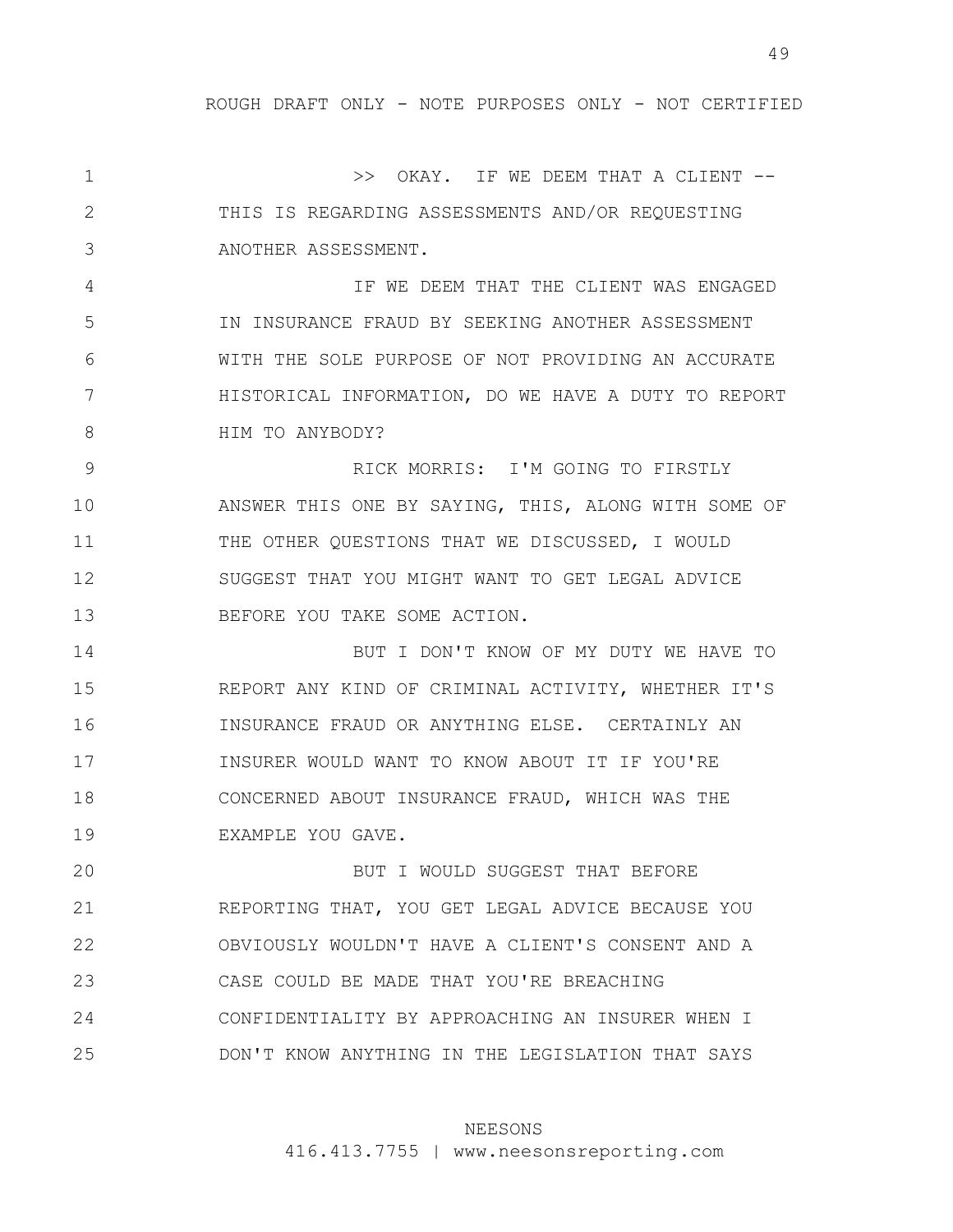1 2 3 4 5 6 7 8 9 10 11 12 13 14 15 16 17 18 19 YOU WOULD BE PROTECTED, AS YOU WOULD BE PROTECTED WITH CHILD ABUSE REPORTING, YOU ARE PROTECTED WHEN YOU RELEASE CONFIDENTIAL INFORMATION. IN THIS CASE, I DON'T KNOW ANYTHING THAT COMES TO THE INSURER THAT WOULD PROTECT YOU IN THAT WAY. I WOULD SUGGEST YOU GET LEGAL ADVICE BEFORE YOU TAKE ANY ACTION IN THAT REGARD. >> NEXT QUESTION. IF A MEMBER IS RETIRED OR RESIGNED AND RECEIVES A SUBPOENA TO GO TO COURT TO TESTIFY, IS IT MANDATORY TO ATTEND OR CAN THEY WRITE A LETTER THAT THEY ARE NO LONGER IN PRACTICE AND NOT ATTEND? RICK MORRIS: ONE IS OBLIGATED TO ATTEND IF YOU RECEIVE A SUMMONS. HAVING SAID THAT, YOU COULD WRITE A LETTER TO THE LAWYER WHO GAVE THE SUMMONS EXPLAINING YOUR PARTICULAR SITUATION AND SEE WHETHER THE LAWYER WOULD BE WILLING TO HAVE THE SUMMONS QUASHED. IN THAT CASE YOU WOULDN'T HAVE TO REPORT TO COURT.

20 21 22 23 24 25 BUT IF THE LAWYER WAS NOT WILLING TO ACCEPT YOUR REASONING, YES, YOU WOULD HAVE TO ATTEND AT COURT. YOU WOULD THEN BE IN THE POSITION WHERE RETIRED OR NOT, YOU COULD TESTIFY ABOUT THE WORK THAT YOU HAD DONE WHILE YOU WERE A MEMBER OF THE COLLEGE.

#### NEESONS

416.413.7755 | www.neesonsreporting.com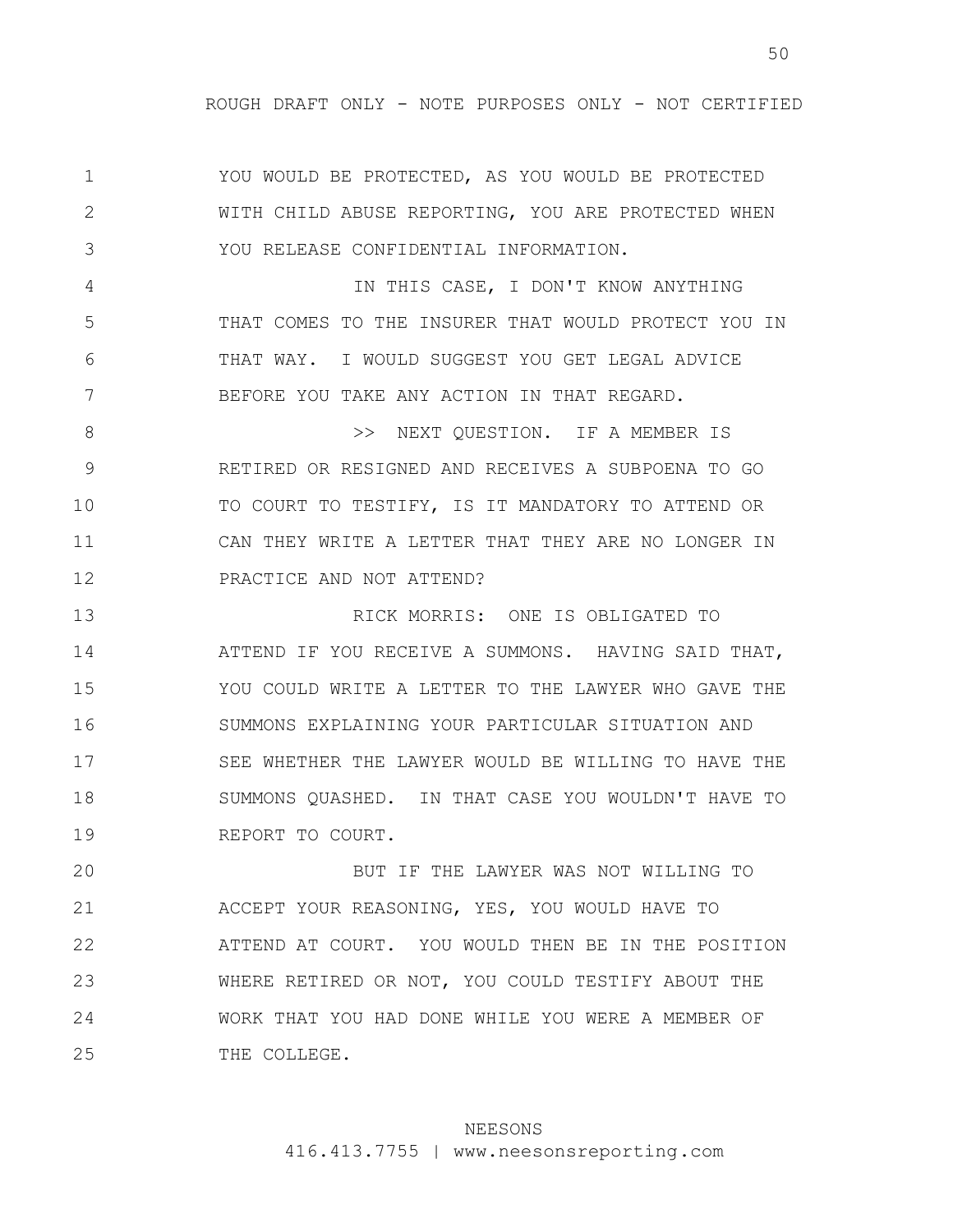1 2 3 4 5 6 7 8 9 10 11 12 13 14 15 16 17 18 19 20 21 22 23 IF AS A RESULT OF THE COURT CASE IT WAS SUGGESTED THAT YOUR INFORMATION IS TWO YEARS OLD AND THERE'S A REQUEST MADE BY THE LAWYERS OF THE COURTS FOR YOU TO DO A REASSESSMENT TO UPDATE THE INFORMATION, THAT IS NOT SOMETHING YOU COULD DO AS A RETIRED MEMBER. IF YOU'RE GOING TO UNDERTAKE ANY NEW WORK, YOU WOULD HAVE TO BE REGULAR STATUS MEMBER OF THE COLLEGE. BUT TO REPORT ON WORK THAT YOU HAD DONE PRIOR TO RETIREMENT, THAT WOULD BE A REASONABLE EXPECTATION. >> IN THE FINAL SCENARIO, DOES THE MOTHER HAVE TO PROVIDE WRITTEN CONSENT TO YOU AND DO YOU HAVE TO CONTACT HER TO OBTAIN IT. RICK MORRIS: IT IS UP TO YOU WHETHER YOU WANT TO RECEIVE WRITTEN CONSENT. THAT WOULD JUST BE YOUR DOCUMENTATION. IF YOU -- IF THE MOTHER PHONES YOU AND YOU WERE CONFIDENT IT WAS THE MOTHER WHO WAS PHONING YOU, THEN YOU CAN CERTAINLY RELY ON THE ORAL CONSENT. WE DO WANT TO DOCUMENT THAT, BUT YOU CAN RELY ON ORAL CONSENT. IN THE SCENARIO AS PRESENTED, YOU DON'T

24 25 HAVE THE OBLIGATION TO CONTACT THE MOTHER. YOU COULD DO THAT IF YOU WANTED TO, BUT IT WOULD REALLY

### NEESONS

416.413.7755 | www.neesonsreporting.com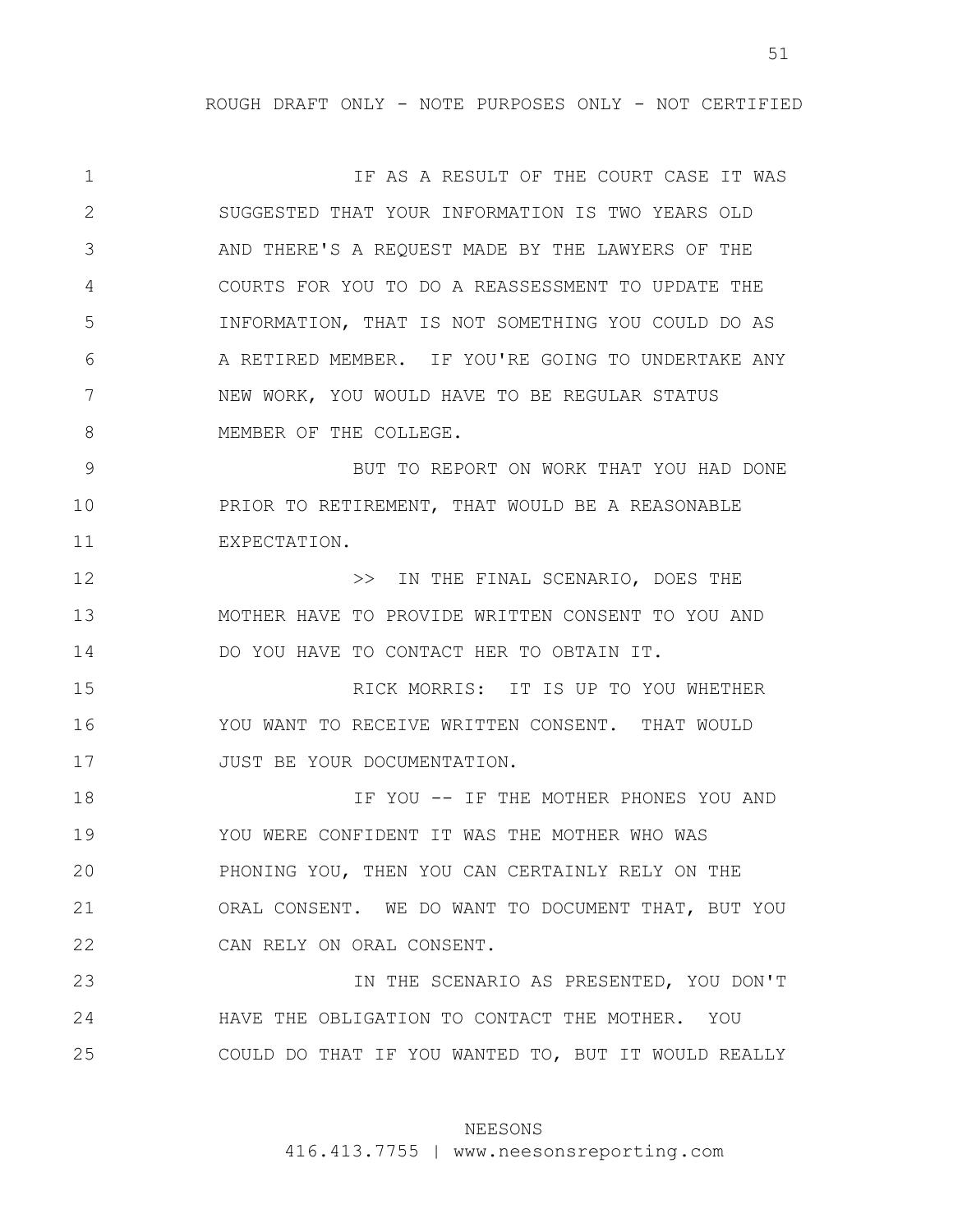52

1 2 3 4 5 6 7 8 9 10 11 12 13 14 15 16 17 18 19 20 21 22 23 24 25 BE UP TO THE FATHER TO PROVIDE YOU WITH THE PROPER CONSENT THAT YOU NEED IN ORDER TO RELEASE THE INFORMATION. SO IN THIS CASE, THE ONUS WOULD BE ON THE FATHER TO GET THE MOTHER'S CONSENT, OR HAVE THE MOTHER'S CONSENT PROVIDED TO YOU. YOU DON'T HAVE AN OBLIGATION TO TAKE THAT ON IF YOU DON'T WISH TO. AS I SAY, IF YOU DECIDE TO TAKE IT ON AND YOU CALL THE MOTHER, THAT'S FINE. OR IF THE FATHER TAKES IT ON AND YOU RECEIVE A PHONE CALL FROM THE MOTHER AS OPPOSED TO SOMETHING WRITTEN, YOU CAN ACCEPT THAT AS WELL. WE HAVE A COUPLE MORE MINUTES. >> ONE MORE ON THAT SCENARIO. WHAT'S THE LIMITS OF WHAT YOU CAN DISCUSS WITH THE FATHER REGARDING THE CHILD? RICK MORRIS: MY BELIEF IS THE LIMITS WOULD BE VERY, VERY SMALL. THE FATHER'S ACCESS IN THIS SITUATION WOULD BE LIMITED TO I THINK PRETTY WELL NOT BE ALLOWED TO SHARE ANY INFORMATION WITH THE FATHER. THE FATHER IS NOT THE CUSTODIAL PARENT. THE FATHER DOESN'T HAVE THE CONSENT TO ACCESS INFORMATION FROM YOU OR TURNING THAT AROUND, YOU DO NOT HAVE THE AUTHORITY TO PROVIDE ANY

### NEESONS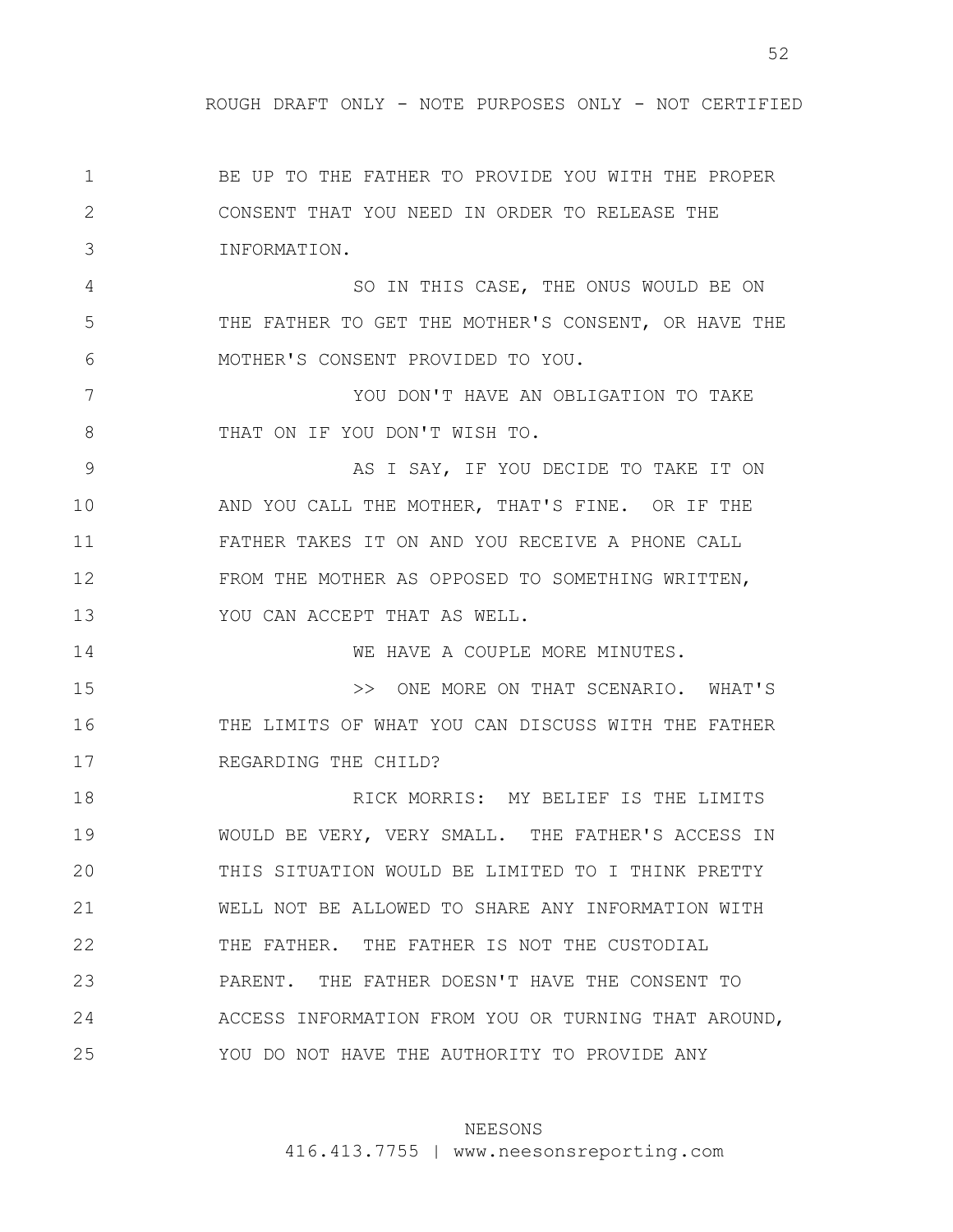1 2 3 4 5 6 7 8 9 10 11 12 13 14 15 16 17 18 19 20 21 22 23 24 25 INFORMATION TO THE FATHER. SO I'D BE VERY HESITANT TO GET INTO WELL, ONLY PROVIDE A LITTLE BIT OF INFORMATION AS OPPOSED TO A LOT OF INFORMATION. I WOULD SAY NO INFORMATION. ONCE AGAIN SPEAK TO A LAWYER OR A CONCRETE ANSWER, BUT I WOULD EXPECT THAT'S WHAT YOU WOULD HEAR FROM A LAWYER. WE HAVE ONE MINUTE SO ONE MORE, STEPHANIE? >> SO THIS IS REGARDING RETENTION. WHAT'S THE RETENTION PERIOD FOR ADULT CLIENTS? RICK MORRIS: OH, THE RETENTION PERIOD FOR ADULT CLIENTS IS 10 YEARS PAST THE DATE OF LAST CONTACT. SO IF THE CLIENT IS OVER 18, IN THIS CASE WE'RE TALKING ABOUT CLIENTS WHO ARE OVER 18, AND THE RETENTION PERIOD IS 10 YEARS AFTER THE DATE OF LAST CONTACT AND WHILE WE'RE ON THE SUBJECT, FOR CHILDREN, IT IS 10 YEARS PAST THE DATE WHEN THE CHILD WOULD HAVE TURNED 18. SO BASICALLY UNTIL THE CHILD IS A 28 YEAR OLD. OKAY, WELL IT IS NOW 10:40, AND ACCORDING TO OUR SCHEDULE, IT IS NOW TIME FOR A BREAK. SO WE ARE GOING TO TAKE A 10 MINUTE BREAK AND WE WILL RETURN AT 10:50 AT WHICH POINT WE

## NEESONS

416.413.7755 | www.neesonsreporting.com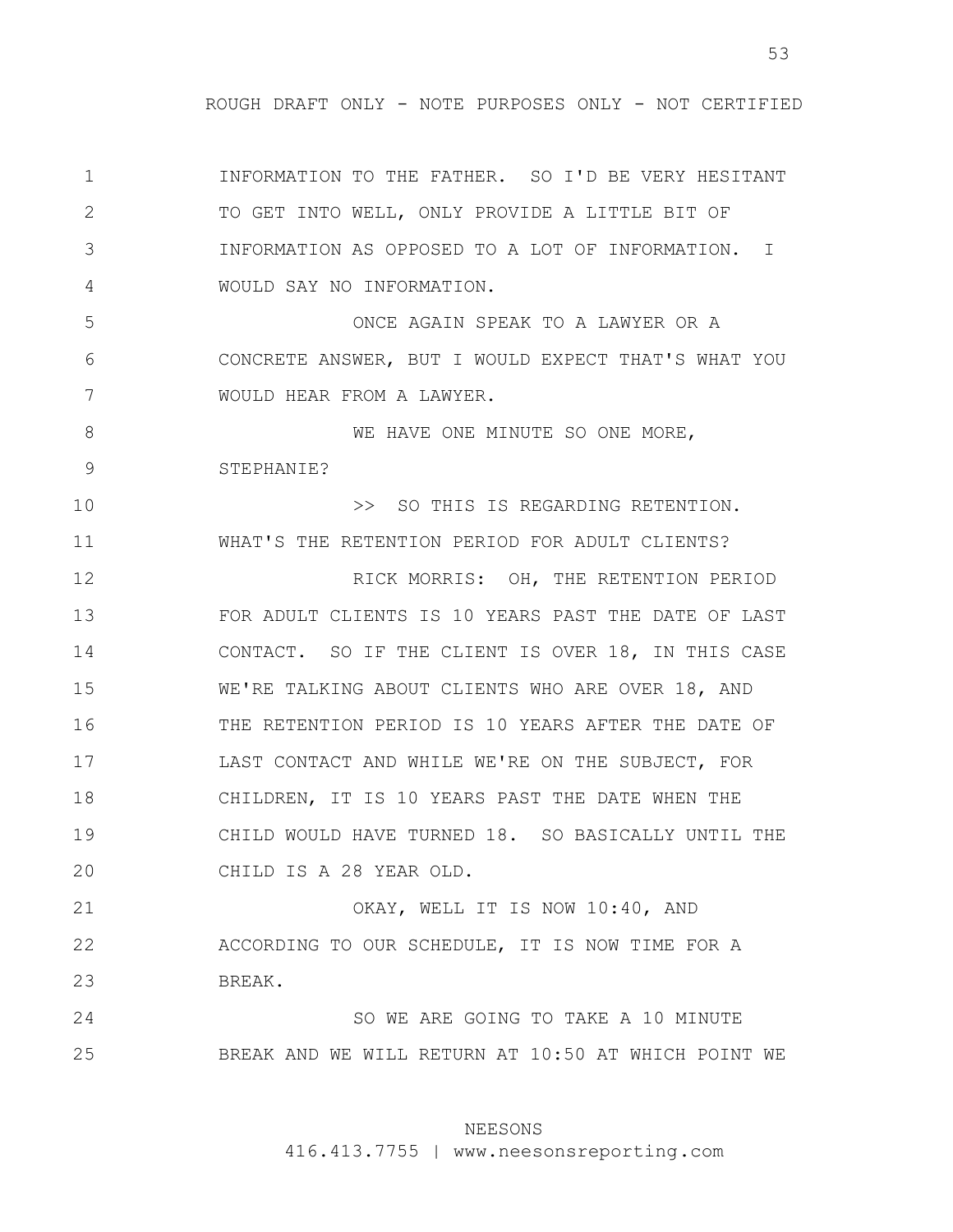54

1 2 3 4 5 6 7 8 9 10 11 12 13 14 15 16 17 18 19 20 21 22 23 24 25 WILL CONTINUE WITH BARRY'S PRESENTATION. SEE YOU IN 10 MINUTES. (BREAK). BARRY GANG: WELCOME BACK, EVERYBODY. I HOPE YOU ARE ALL COMFORTABLE AND HAVE SOMETHING WARM. AND WE'RE NOW GOING TO TALK ABOUT NAVIGATING SOME OF THE ETHICAL ISSUES YOU MAY FIND. NEXT SLIDE PLEASE. THANKS, SO THE PRACTICE ADVISORY SERVICE HAS BEEN VERY BUSY OVER THE LAST YEAR, 2021. WE GOT ALMOST 2,000 QUERIES AND WHAT YOU SEE ON THE SCREEN ARE THE DOZEN MOST, I GUESS YOU WOULD CALL POPULAR QUERIES COMING FROM OUR MEMBERS. AT THE TOP IT WAS MEMBERS WISHES TO PROVIDE SERVICES OUTSIDE OF ONTARIO. RICK SPOKE ABOUT THAT. CONFIDENTIALITY, RICK SPOKE ABOUT THAT. AND YOU CAN SEE THE LIST THERE, SUPERVISION RECORDS, FEES AND BILLS, ET CETERA, ET CETERA. IF YOU WANT TO TAKE A LOOK AT WHAT THOSE WERE LIKE IN MORE DETAIL, YOU CAN TAKE A LOOK AT THE SLIDES LATER OR MAYBE IT WILL BE PUBLISHED SOON. WHAT WE'RE GOING TO TALK ABOUT ARE SOME OF THE -- OR AT LEAST ONE OF THE KINDS OF QUERIES WHERE PROFESSIONAL JUDGMENT COMES INTO PLAY, WHERE

### NEESONS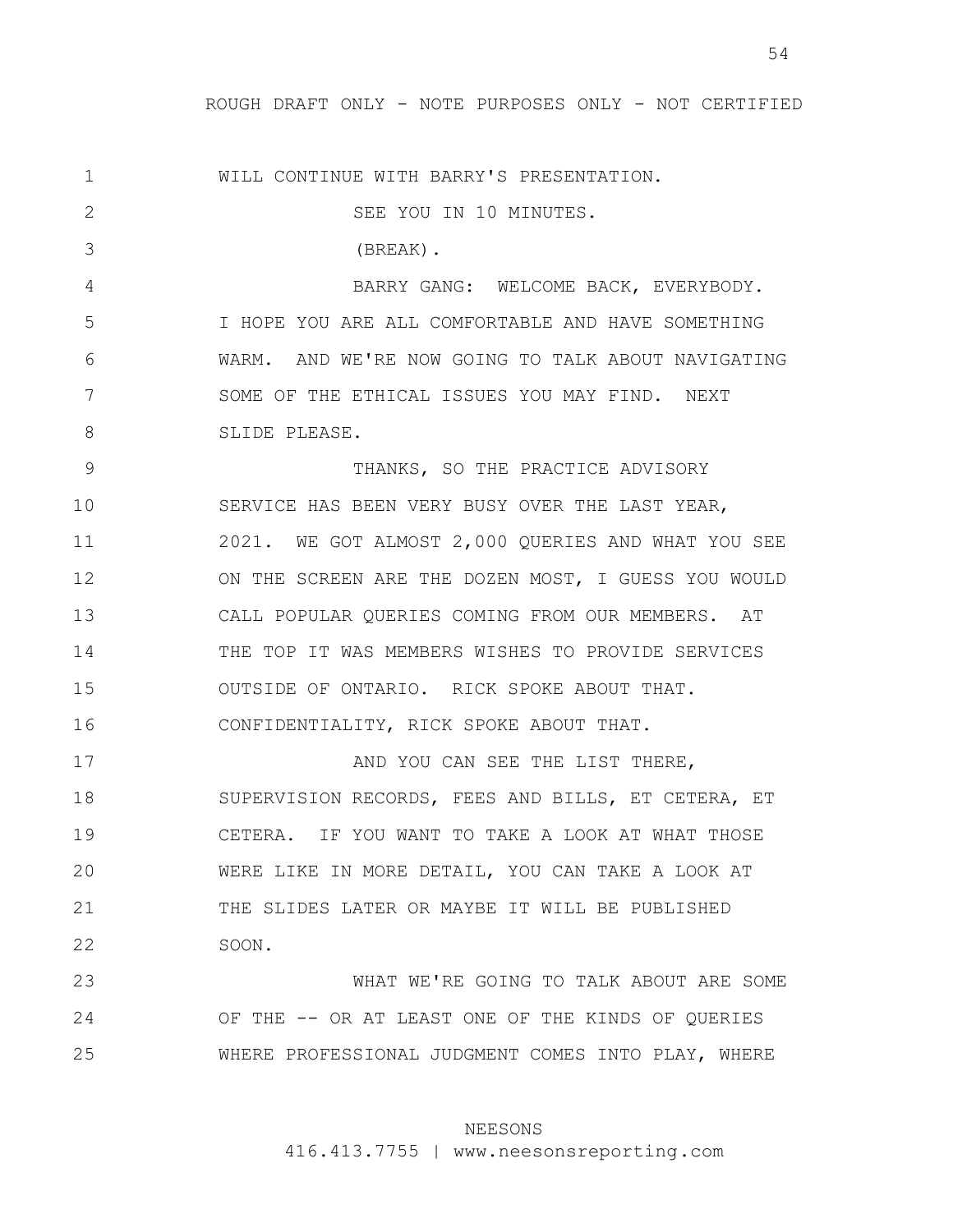1 2 THE RULES DON'T TAKE YOU DIRECTLY TO THE ANSWER. NEXT SLIDE PLEASE.

3 4 5 6 SO WE RECENTLY DEVELOPED A NEW RESOURCE FOR MEMBERS TO TRY TO MAKE IT AS EASY AS POSSIBLE FOR THEM TO FIND THE KINDS OF ANSWERS THAT THEY NEED WITH THE FEWEST CLICKS POSSIBLE.

7 8 9 10 11 12 13 IT IS UPDATED REGULARLY, AND INCLUDED AT THE TOP OF IT AS A REMINDER IS THE ADDRESS FOR THE PRACTICE ADVISORY SERVICE. QUITE OFTEN WE CAN HELP BY JUST SIMPLY POINTING PEOPLE TO THE STANDARDS AND REGULATIONS AND SO ON WHICH WILL TAKE THEM EASILY TO THE ANSWER BUT SOMETIMES THE RULES DON'T TAKE PEOPLE RIGHT TO THE FINISH LINE.

14 15 16 17 18 19 20 21 22 23 AND WE HAVE TO SAY TO THEM THAT, YOU KNOW THIS IS AS FAR AS WE CAN TAKE YOU. THE REST OF THE ANSWER WILL DEFEND ON YOUR PROFESSIONAL JUDGMENT. IT IS NOT SOMETHING EVERYONE WANTS TO HEAR BECAUSE IT IS DIFFICULT AND WE ALL SECOND GUESS EACH OTHER -- PARDON ME, WELL, WE DO THAT TOO, BUT WE SECOND GUESS OURSELVES. BUT ULTIMATELY THE RESPONSIBILITY DOES FALL ON MEMBERS TO APPLY, YOU KNOW, THE SPECIFIC CIRCUMSTANCES AND SO ON, AND MAKE A JUDGMENT.

24 25 NEXT SLIDE PLEASE. WE'RE GOING TO TALK ABOUT ONE SITUATION

## NEESONS

416.413.7755 | www.neesonsreporting.com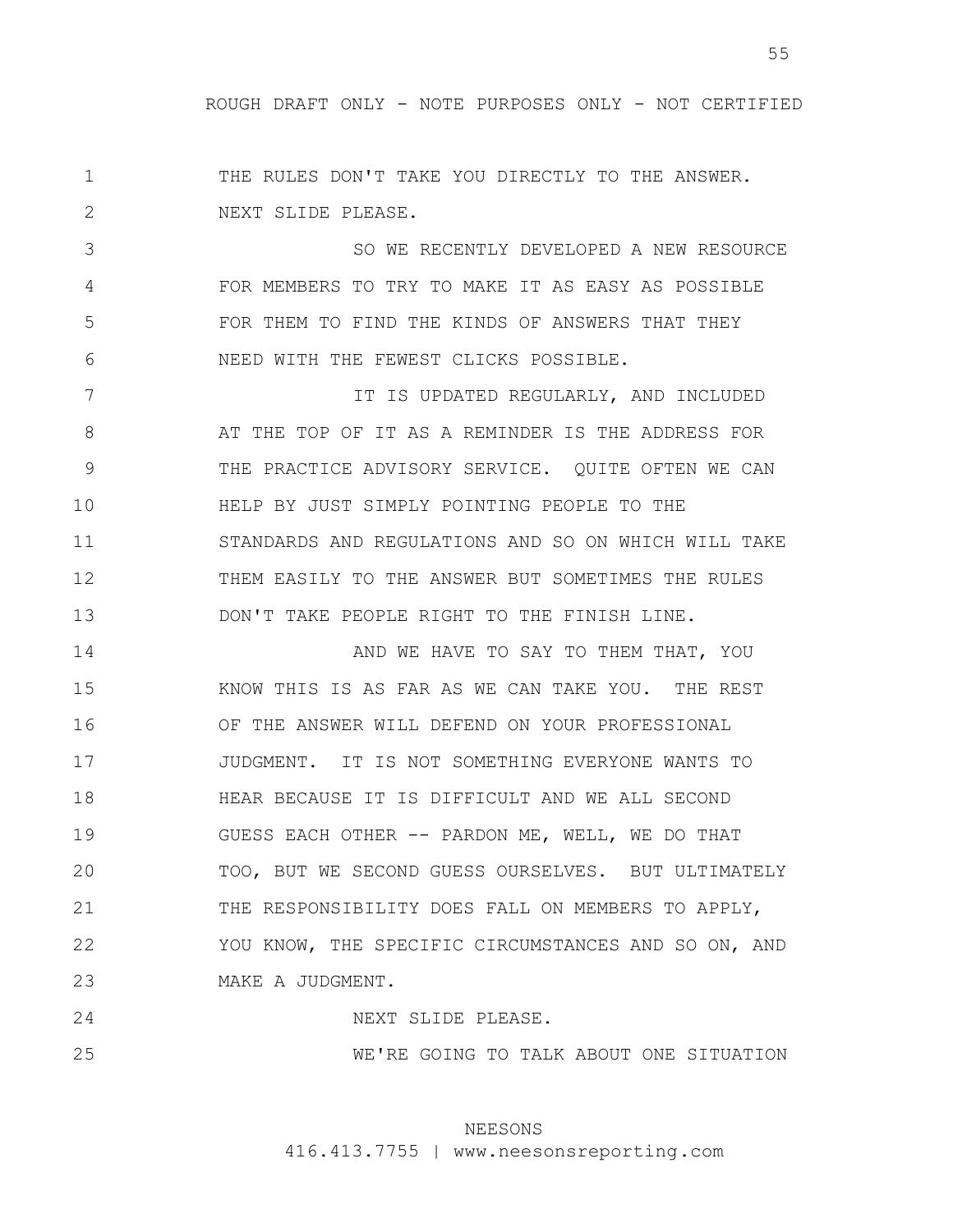1 2 3 4 5 6 7 8 9 10 11 12 TODAY. IT IS A COMPOSITE QUERY. WHAT I'VE TRIED TO DO IS PUT TOGETHER SOME FACTS -- OR FEATURES OF SOME OF THE QUERIES WE HAVE GOTTEN RELATED TO DUAL RELATIONSHIPS. IT IS A COMPOSITE CASE. I HAVE MADE IT FAIRLY CHALLENGING. IT IS THE KIND OF THING THAT MOST OF US WON'T GET VERY OFTEN IN OUR CAREERS. MAYBE IF YOU'RE LUCKY, YOU MAY NEVER GET SOMETHING LIKE THIS IN YOUR CAREER. IT IS A TOUGH ONE. THERE'S NO EASY ANSWER. THERE MAY NOT EVEN BE ANY ONE ANSWER THAT YOU LIKE, AND IT MAY BE ONE OF THOSE RARE SCENARIOS IN WHICH YOU NEED TO THINK ABOUT THE LEAST BAD CHOICE TO MAKE.

13 14 15 16 17 18 19 20 21 22 THERE'S SOME CRITICAL INFORMATION THAT I WANT EVERYBODY TO BE AWARE OF, IS THAT THERE'S NO ABSOLUTE PROHIBITION ON HAVING A DUAL RELATIONSHIP. IT'S SOMETHING THAT WE VERY STRONGLY ADVISE AGAINST FOR REASONS WE WILL TALK ABOUT SOON, BUT THERE'S NO ABSOLUTE PROHIBITION. AS I SAID, THIS IS A TOUGH ONE. WE RARELY HEAR FROM ANYBODY WHEN THINGS ARE GOING WELL. WE USUALLY HEAR BECAUSE THERE'S A PROBLEM AND SOMETIMES A DIFFICULT PROBLEM THAT MAKES PEOPLE ANXIOUS.

23 24 25 SO HERE WE ARE. YOU'RE WORKING WITH TWO ADULT SIBLINGS, YOU DON'T KNOW THAT BECAUSE THEY HAVE DIFFERENT LAST NAMES, AND THERE WAS NO

### NEESONS

416.413.7755 | www.neesonsreporting.com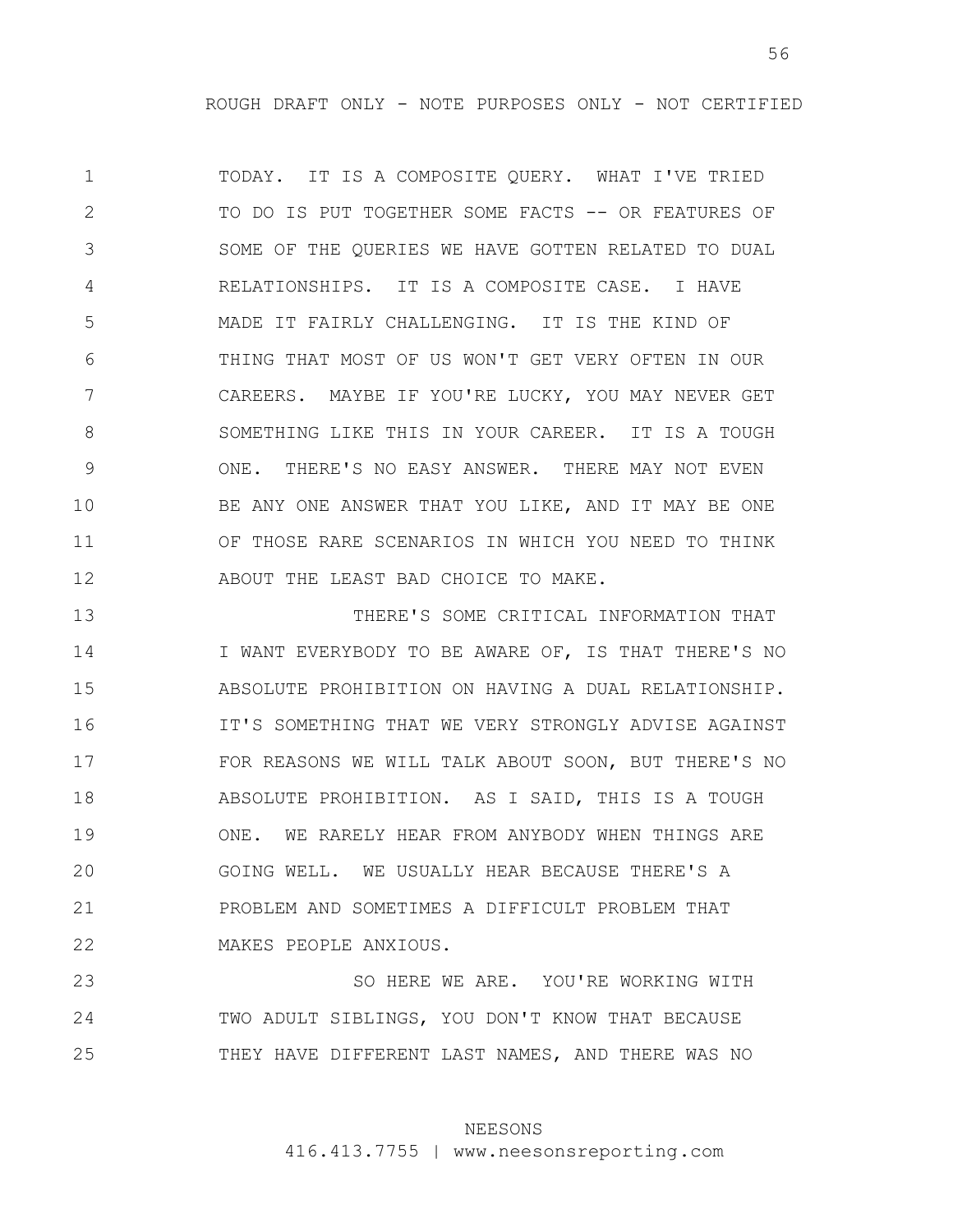1 2 3 4 5 6 7 8 9 10 11 12 13 14 15 16 17 18 19 20 21 22 23 24 25 REASON FOR YOU TO THINK THEY WERE RELATED. FOR ARGUMENT SAKE IN THIS CASE, ONE IS SUFFERING FROM A MOOD DISORDER AND THEY SOUGHT THERAPY IN THE CONTEXT OF A WORKPLACE PROBLEM THEY ARE HAVING. THE OTHER ONE WAS REFERRED TO YOU FOR SUPPORT DURING A MARITAL SEPARATION. POSSIBLE THEY MIGHT HAVE BORDERLINE PERSONALITY DISORDER. THERE'S NO REASON TO LEAVE THAT EITHER KNOWS YOU ARE TREATING THE OTHER. YOU'RE JUST CERTAIN OF IT BECAUSE BOTH CLIENT HAD A PARENT THAT RECENTLY DIED IN REMARKABLY SIMILAR CIRCUMSTANCES AT THE SAME TIME AND YOU CHECKED THE OBITUARY AND IT WAS CRYSTAL CLEAR THEY WERE SIBLINGS. THEY BOTH STARTED TO TALK ABOUT THE ESTATE, MAKING ACCUSATIONS OF STEALING AND ASPERSIONS ABOUT THE OTHER'S CHARACTER AND MENTAL HEALTH. SO FAR THERE'S A POSITIVE THERAPEUTIC ALLIANCE WITH BOTH OF THEM, BUT YOU'RE GETTING UNCOMFORTABLE. NEXT SLIDE, PLEASE. SOMETHING THAT COMES WITH OUR ADVICE IS A BIT OF A DISCLAIMER. IT IS IMPORTANT TO KNOW THAT THE INFORMATION WE'RE PROVIDING IS NEVER AN APPROPRIATE SUBSTITUTE FOR ADVICE BY A QUALIFIED LEGAL PROFESSIONAL. WE AREN'T AUTHORIZED OR QUALIFIED TO INTERPRET THE LAW. AND IF IT COMES

#### NEESONS

416.413.7755 | www.neesonsreporting.com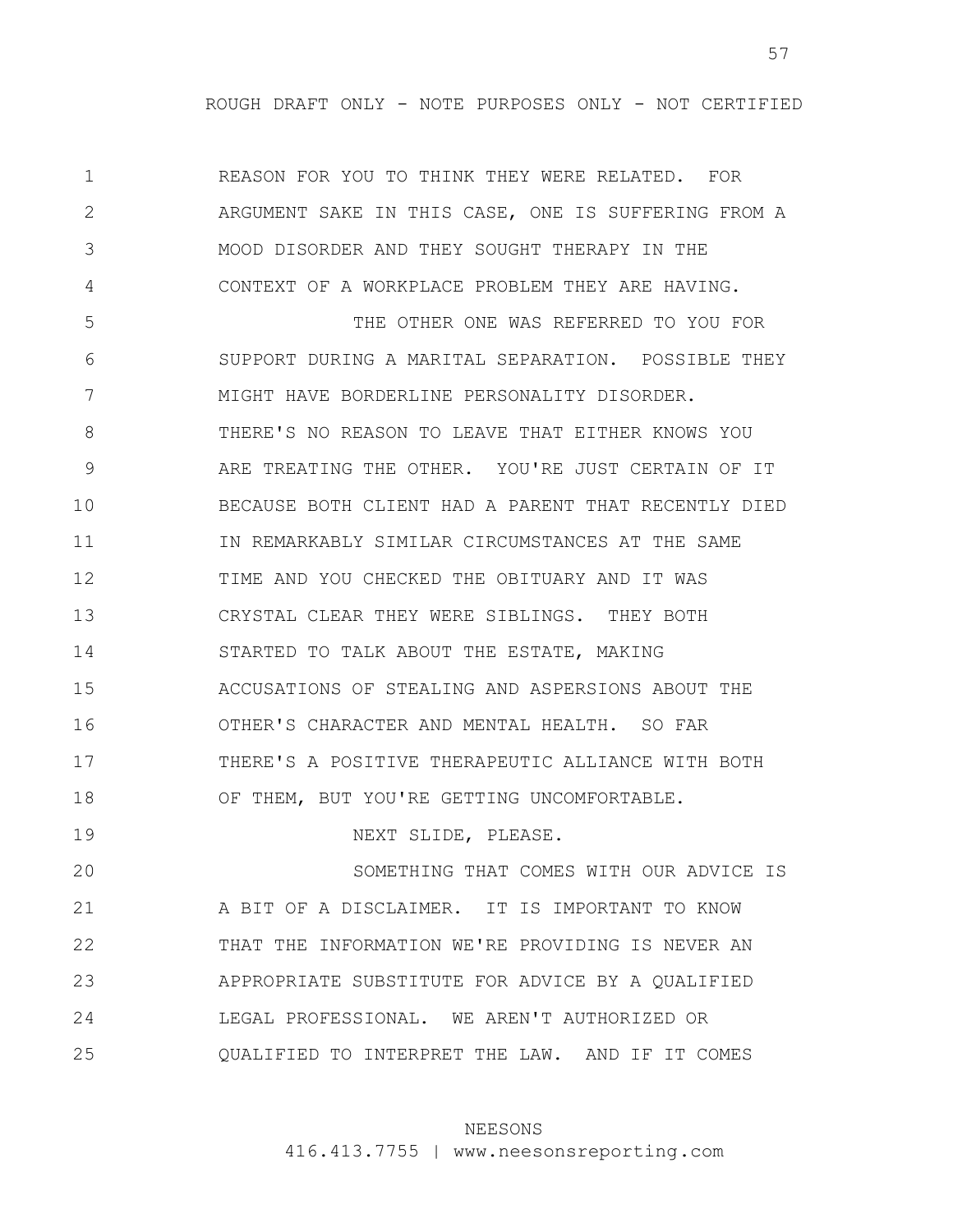1 2 DOWN TO WHAT A LAW MEANS, WE WILL USUALLY TELL YOU TO GET SOME INDEPENDENT LEGAL ADVICE.

3 4 5 6 7 8 THE OTHER THING THAT'S IMPORTANT IS THE INFORMATION IS PROVIDED IN RESPONSE TO A SPECIFIC INQUIRY. WE SOMETIMES HEAR FROM PEOPLE WHO ARE SHARING THE ADVICE WE GIVE THEM AND IT MIGHT NOT BE APPLICABLE IN OTHER PEOPLE'S CIRCUMSTANCES. THAT'S REALLY IMPORTANT TO REMEMBER.

9 10 11 12 13 14 AND IT'S REALLY MADE TO SUPPORT YOU IN EXERCISING YOUR OWN PROFESSIONAL JUDGMENT. THERE MIGHT BE ARGUMENTS FOR DIFFERENT RESOLUTIONS AND THE VALUES IN ENSURING THAT YOU PARSED OUT WHAT YOU BELIEVE IS THE BEST OPTION FOR THAT PARTICULAR CLIENT. SO NEXT SLIDE PLEASE.

15 16 17 18 19 I'M GIVING YOU SOME INFORMATION FROM A BOOK THAT I READ NOT TOO LONG AGO BY DANIEL KAHNEMAN, WHO IS A BEHAVIOURAL ECONOMIST. HE USED A PHRASE I REALLY LIKED, IN MY CONTINUOUS QUEST TO DEFINE PROFESSIONAL JUDGMENT.

20 21 22 23 24 25 HE SAID THAT JUDGMENT ALLOWS FOR THE POSSIBILITY THAT REASONABLE AND COMPETENT PEOPLE MIGHT DISAGREE. AND HE CALLED IT BOUNDED DISAGREEMENT, WHICH I THOUGHT WAS A GREAT TERM. REALLY WHAT WE DO IS HELP YOU DELINEATE THOSE BINDS WITH THE UNDERSTANDING THAT, YOU KNOW,

# NEESONS

416.413.7755 | www.neesonsreporting.com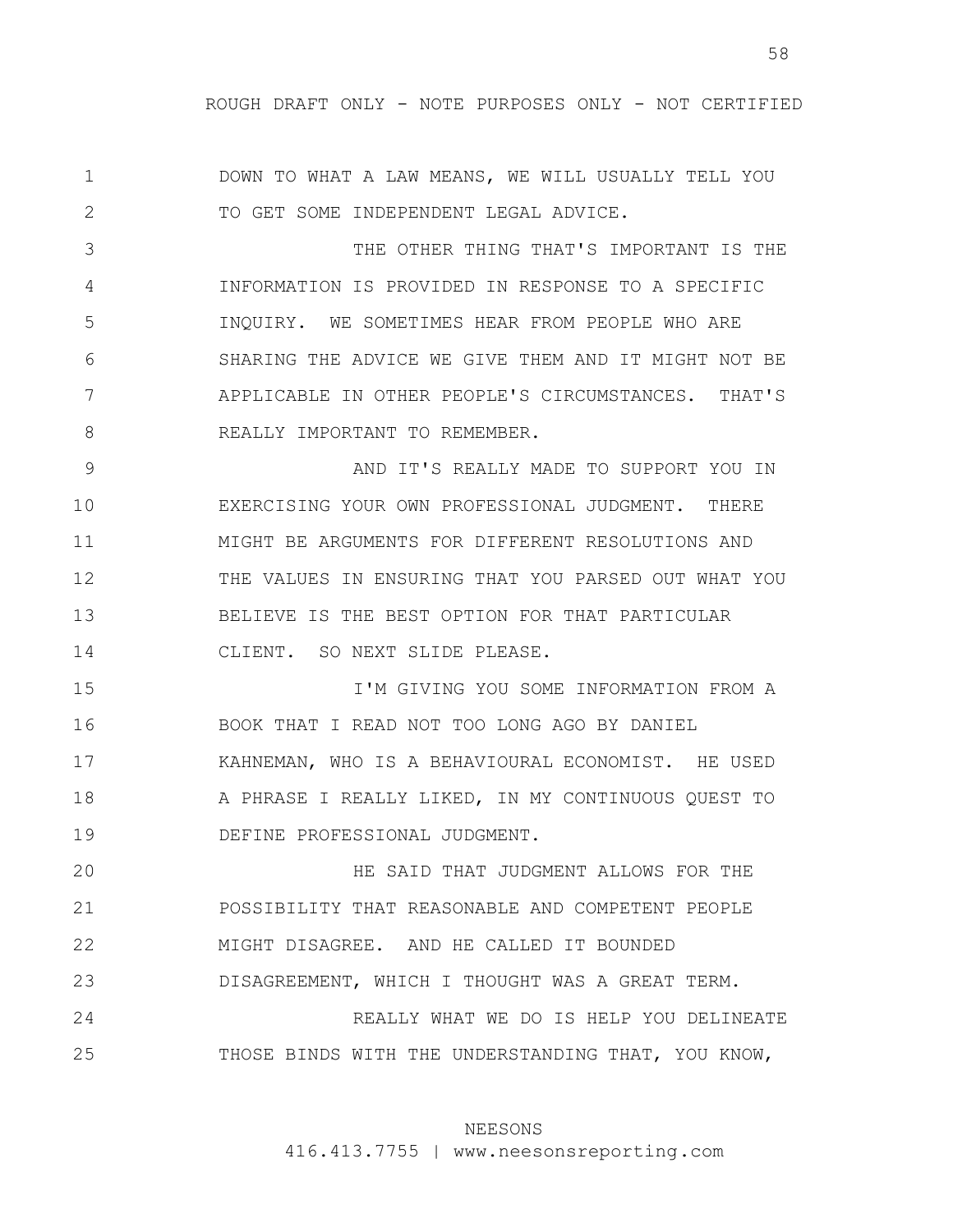1 2 3 4 YOU MAY NOT ALL AGREE WITH EACH OTHER. YOU MAY NOT EVEN AGREE WITH US. THAT'S FINE AS LONG AS YOU CAN MAKE A GOOD ARGUMENT FOR THE OPTION YOU WOULD LIKE TO TAKE.

5

NEXT SLIDE PLEASE.

6 7 8 9 10 11 12 13 14 15 16 SO SOMETIMES WHEN PEOPLE CONSULT THE STANDARDS, THEY MISS SOME OF THE GENERAL OVERARCHING THINGS, AND WHAT'S AT THE VERY BEGINNING OF THE STANDARDS IS A HIERARCHY OF RULES, AND IT'S NOT THAT THESE THINGS NECESSARILY OFTEN CONFLICT WITH EACH OTHER, BUT WHEN YOU'RE LOOKING AT THE RULES, THIS IS THE ORDER, LEGISLATION, REGULATIONS UNDER THE LEGISLATION, THE STANDARDS, THE CANADIAN PSYCHOLOGICAL CANADIAN CODE OF ETHICS FOR PSYCHOLOGISTS AND THEN OTHER ETHICAL GUIDELINES.

17 18 19 20 21 AND I THOUGHT IT WAS IMPORTANT TO REFRESH EVERYBODY'S MEMORY ABOUT THE CANADIAN CODE OF ETHICS FOR PSYCHOLOGISTS, THE RELATIVELY NEW EDITION SAYS IN THE PREAMBLE BECAUSE I THINK IT IS HELPFUL.

22 23 24 25 THEY SAY SOME ETHICAL ISSUES AREN'T EASILY RESOLVED. THEY CAN BE EMOTIONAL DISTRESSFUL AND REQUIRE TIME CONSUMING DELIBERATION. THEY TALK ABOUT A HIERARCHY THEY PUT FORWARD IN TERMS OF THE

### NEESONS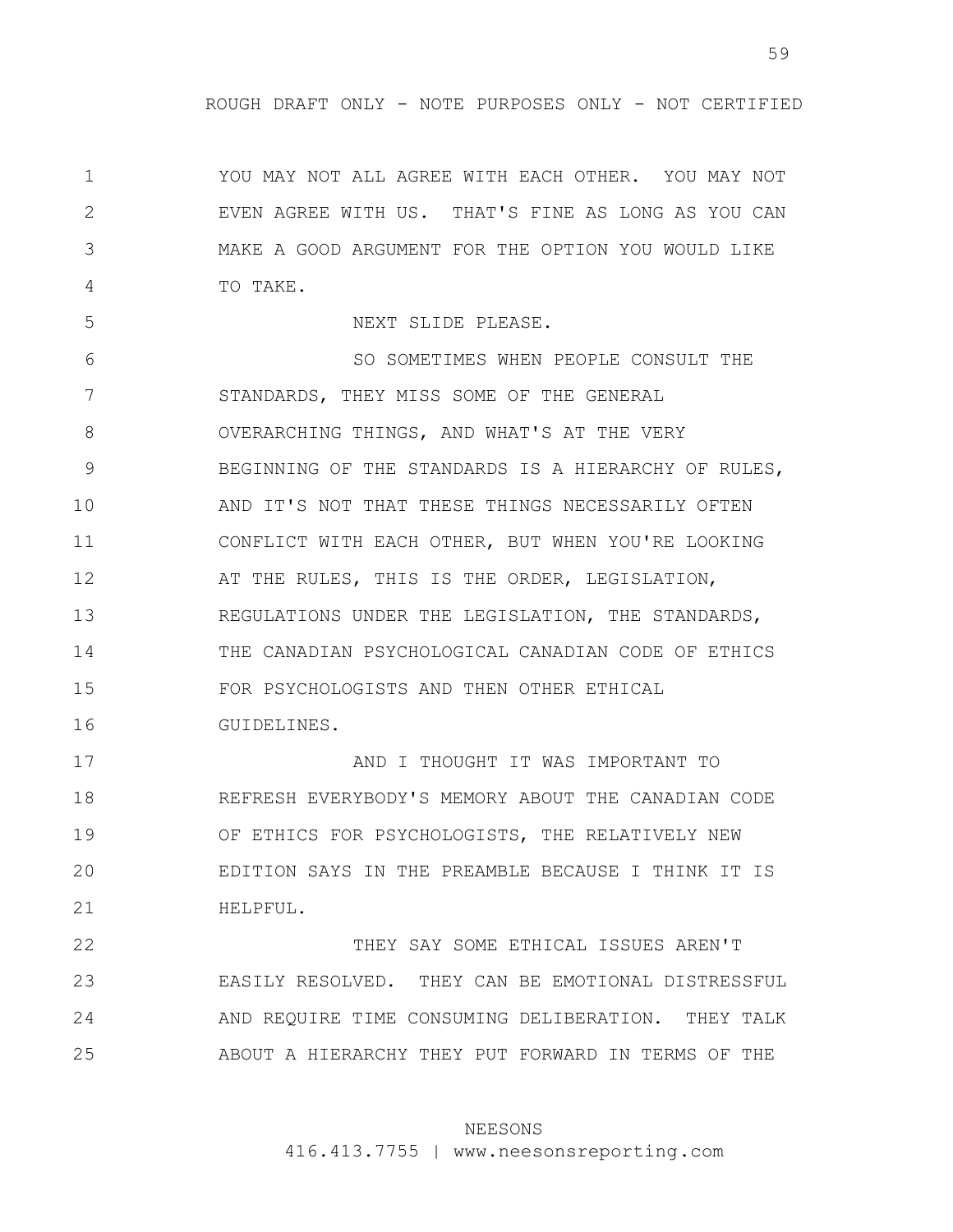1 2 3 4 5 6 7 PRINCIPLES WHICH YOU CAN SEE THERE AND CONSULT LATER. AND, YOU KNOW, WITHIN THIS PREAMBLE, THEY TALK ABOUT THE FACT THAT IN SOME SITUATIONS THAT ARE VERY COMPLEX, YOU NEED TO CONSIDER OTHER FACTORS AND ENGAGE A CREATIVE, SELF-REFLECTIVE AND DELIBERATIVE PROCESS THAT INCLUDES A CONSIDERATION OF MANY OTHER FACTORS.

NEXT SLIDE PLEASE.

8

9 10 11 12 13 14 15 WHAT I HAVE PUT TOGETHER IS ANOTHER FAIRLY SIMPLE COMMON SENSE APPROACH, AND, YOU KNOW, GOING BACK TO FIRST PRINCIPLES, IT IS IMPORTANT TO AIM FOR WHAT PRESENTS THE LOWEST RISK OF HARM FOR THE CLIENT AND THEN THINK ABOUT WHAT'S GOING TO GIVE THE CLIENT MAXIMUM BENEFIT. AND THEN TO AVOID BREACHES OF STANDARDS -- STATUTES AND STANDARDS.

16 17 18 19 IT'S SOMETIMES HELPFUL ALSO TO CONSIDER WHAT YOU'D SAY IF THERE WAS A COMPLAINT, AND IT CAN BE HELPFUL TO KNOW THAT YOU HAVE A GOOD EXPLANATION FOR WHAT YOU ULTIMATELY DECIDE TO DO.

20 21 22 23 24 25 THIS IS SORT OF A GENERAL FORMULA FOR HOW THE ICRC, THE INQUIRIES COMPLAINTS AND REPORTS COMMITTEE, THE COMPLAINTS COMMITTEE, OR A CIVIL COURT MIGHT CONSIDER. IS THIS SOMETHING THAT A REASONABLE PROFESSIONAL, NOT THE PERFECT ONE, HAVING THE SAME INFORMATION AS YOU DID, WOULD HAVE

## NEESONS

416.413.7755 | www.neesonsreporting.com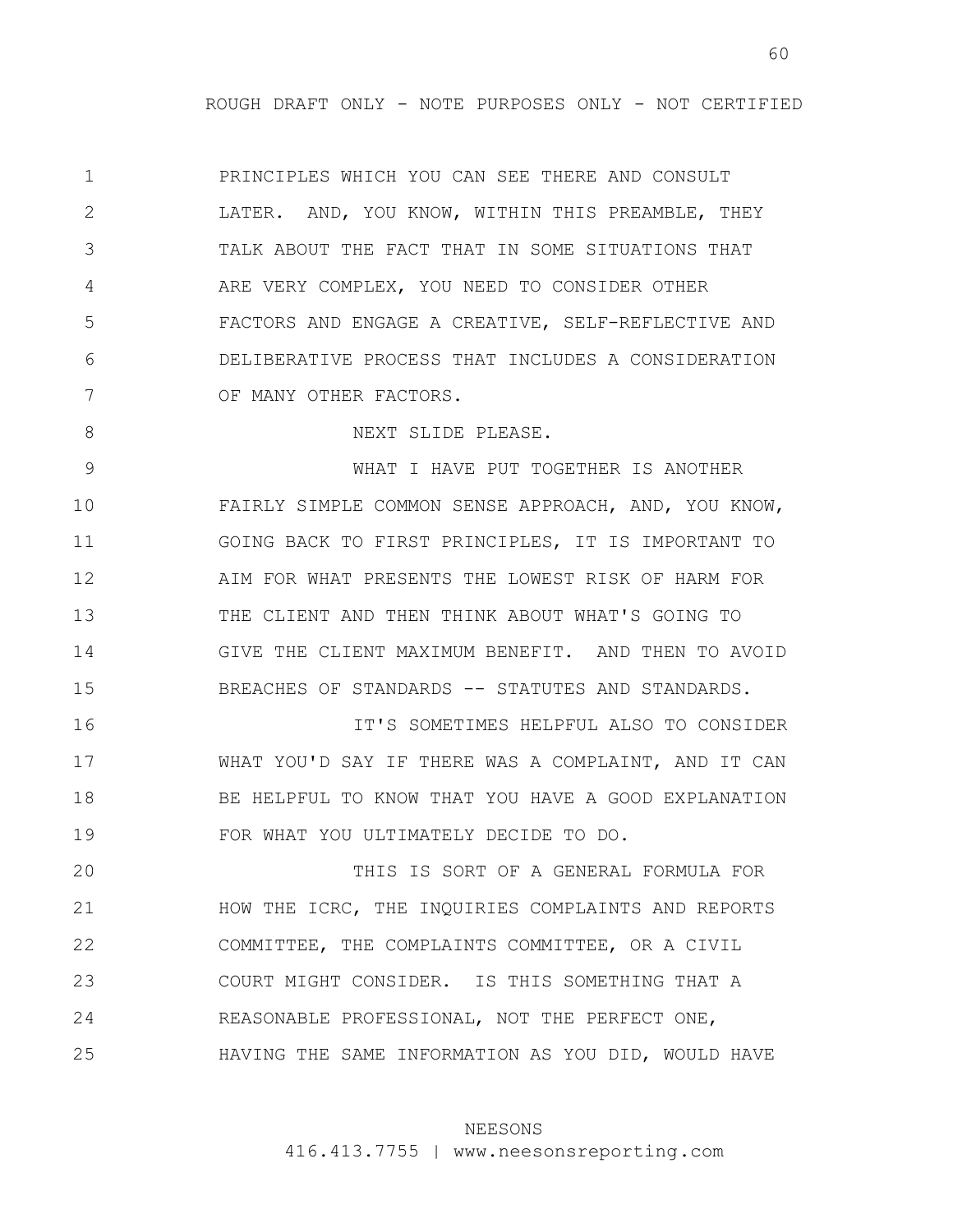1 DONE UNDER THE SAME CIRCUMSTANCES?

2 3 4 5 6 SO THOSE ARE ALL -- THOSE WOULD TELL YOU THERE'S LOTS OF MOVING PIECES TO THE KINDS OF DECISIONS YOU WOULD MAKE. SO REASONABILITY MEANS GENERALLY IS THERE A COHERENT LOGIC THAT WOULD TAKE YOU FROM THE PROBLEM TO THE SOLUTION.

7 8 9 10 11 AND SOMETIMES -- AND I FIND THIS MYSELF WHEN I'M ANSWERING OUERIES -- THAT IT HELPS TO WRITE IT OUT. YOU MIGHT FIND FROM REPORT WRITING THAT SOMETIMES YOU GET A DIFFERENT ANSWER WRITING IT OUT THAN YOU WOULD SIMPLY THINKING ABOUT IT.

12 13 14 15 16 17 18 19 20 21 MAKE SURE YOU'RE TAKING ALL THE RELEVANT INFORMATION YOU HAVE CURRENTLY UNDER CONSIDERATION, AND THINK ABOUT THE CIRCUMSTANCES BECAUSE THE CIRCUMSTANCES ARE REALLY IMPORTANT. IT'S GOING TO MATTER WHETHER YOU'RE IN A SMALL RURAL COMMUNITY WHERE YOU'RE THE ONLY ONE WITHIN HUNDREDS OF MILES WITH A CERTAIN COMPETENCE TO DO SOMETHING OTHER PEOPLE MIGHT NOT BE ABLE TO DO. VERSUS A METROPOLIS WHERE THERE MIGHT BE HUNDREDS OF PEOPLE WHO CAN PROVIDE THE SAME SERVICE.

22 23 24 25 IS IT A NEW CLIENT? IS IT SOMEBODY YOU HAVE BEEN SEEING FOR A NUMBER OF YEARS? IS THIS A RESILIENT CLIENT OR SOMEBODY WHO IS VULNERABLE EITHER GENERALLY OR IN THE CIRCUMSTANCES?

## NEESONS

416.413.7755 | www.neesonsreporting.com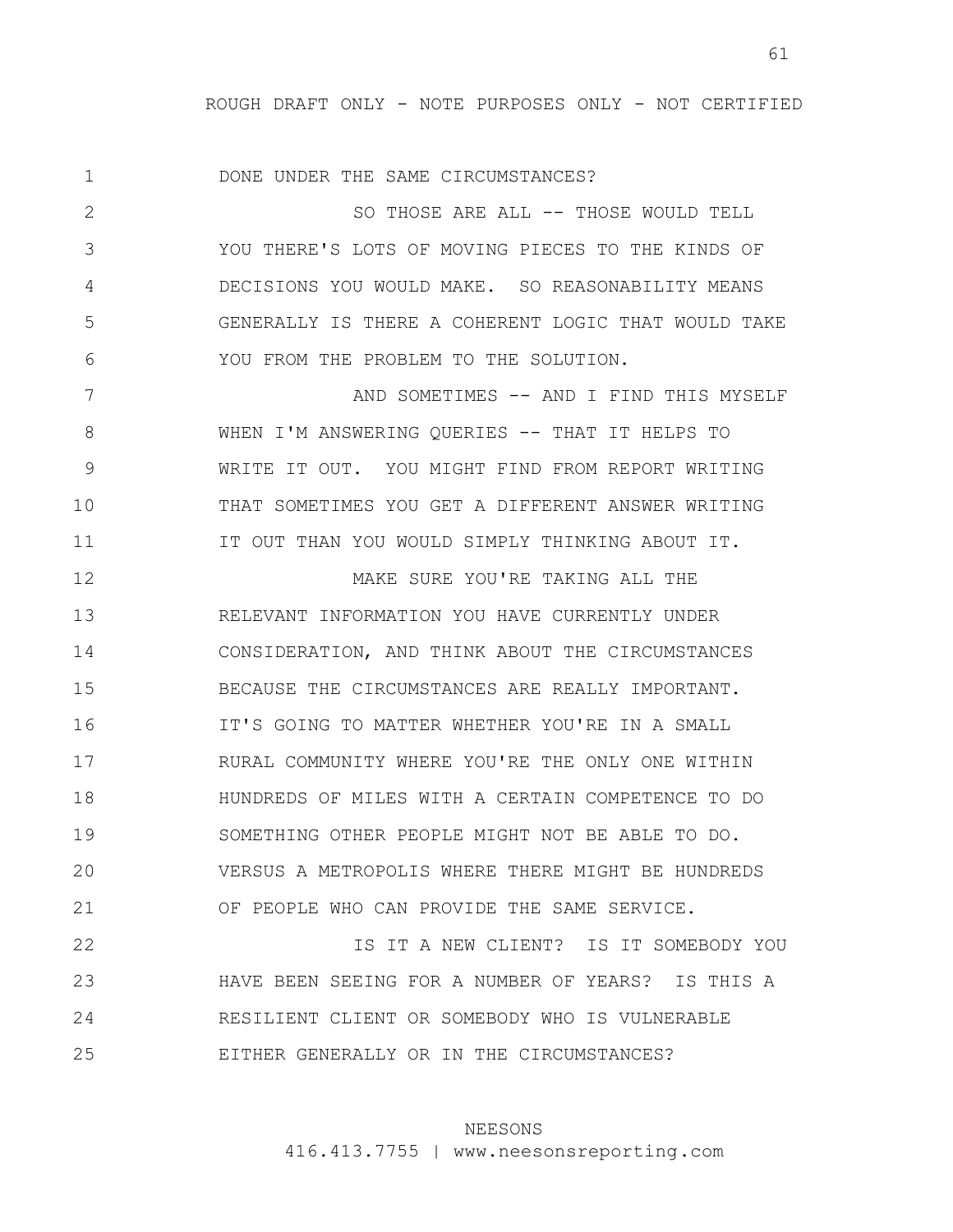62

1 2 3 4 5 6 7 8 9 10 11 12 13 14 15 16 17 18 19 20 21 22 23 24 25 THOSE ARE SOME THINGS YOU WANT TO CONSIDER. NEXT SLIDE PLEASE. IN CONSIDERING A PARTICULAR CASE, AND IN THIS CASE WE'RE GOING TO USE THESE CONSIDERATIONS, IT'S A GOOD IDEA TO FRAME THE CONSIDERATIONS. AND THERE'S NOTHING FORMAL OR SCIENTIFIC ABOUT FRAMING THE CONSIDERATIONS. ANY OF YOU MAY FRAME THE CONSIDERATIONS DIFFERENTLY. THAT'S FINE. THIS IS JUST A MODEL TO HELP WITH. YOU MAY FRAME IT DIFFERENTLY BASED ON YOUR OWN THEORETICAL PERSPECTIVES OR YOUR OWN MODELS, AND THEY MAY BE NO LESS LEGITIMATE THAN THE ONES I'M GOING TO PRESENT. THE FIRST ONE I THOUGHT ABOUT IS OBJECTIVITY AND THE FACT THAT INFORMATION OBTAINED FROM ONE OF THE CLIENTS ABOUT THE OTHER REGARDLESS OF WHETHER IT WAS GOOD INFORMATION OR NOT COULD AFFECT YOUR OBJECTIVITY. EVEN THE PERCEPTION OF IT, THE PERCEPTION OF A LACK OF OBJECTIVITY ON YOUR PART COULD BE AS DAMAGING AS THE ACTUAL LACK OF OBJECTIVITY. IN AN ADVERSARIAL SITUATION, COULD YOUR OBJECTIVITY BE CHALLENGED? IF THAT HAPPENED, EVEN IF YOU HAD BEEN PERFECTLY OBJECTIVE -- WHICH

### NEESONS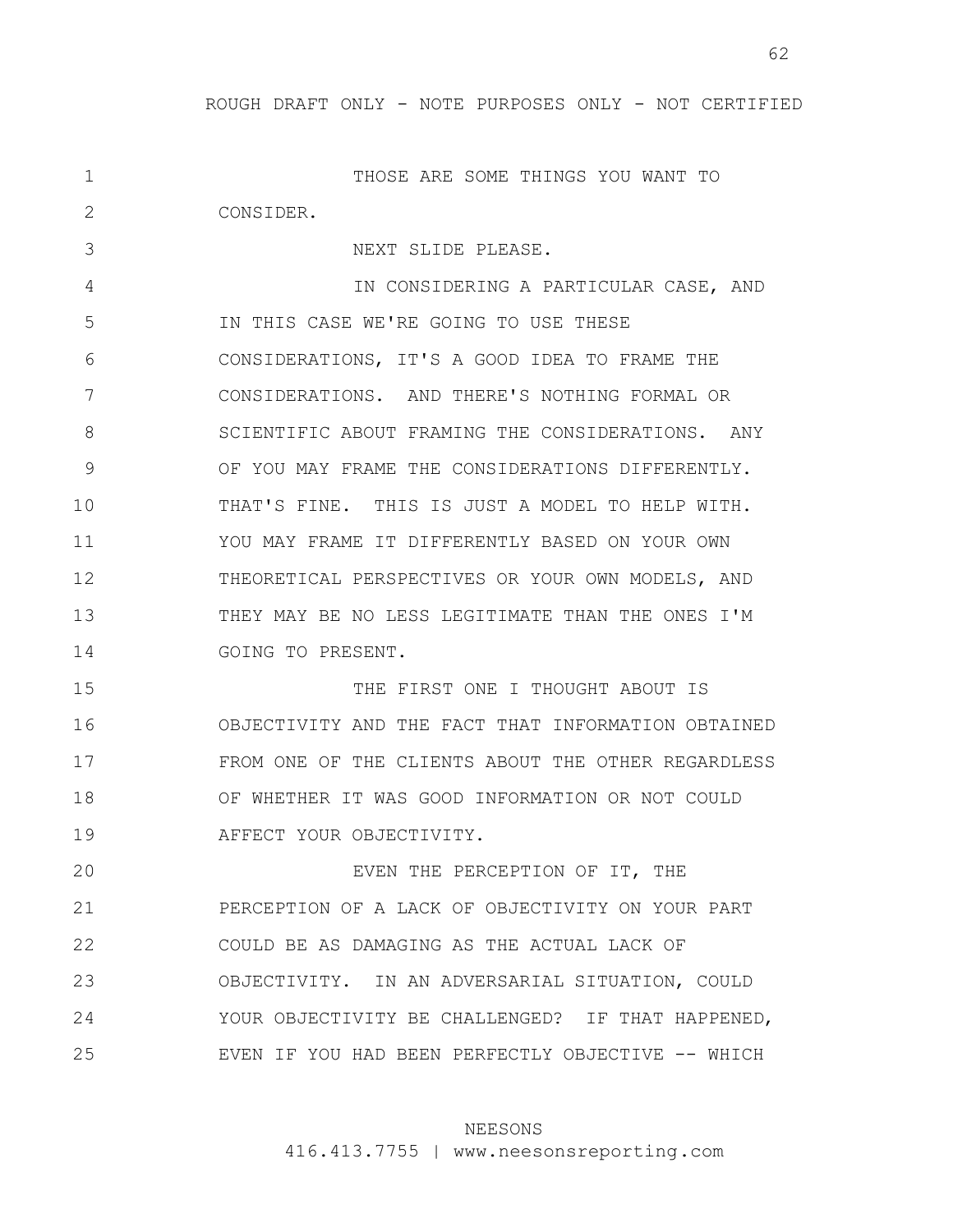63

1 2 3 4 5 6 7 8 9 10 11 12 13 14 15 16 17 18 19 IS ALWAYS A QUESTION IN ANY CASE -- COULD ANY PERCEPTION OF LACK OF OBJECTIVITY ACTUALLY BE ADVERSE TO THE INTERESTS OF YOUR CLIENT? SO IN LOOKING AT THIS ONE -- NEXT SLIDE PLEASE -- IN LOOKING AT THE ISSUE OF OBJECTIVITY, IT'S KIND OF HARD TO FIND SORT OF A HARD AND FAST LAW THAT APPLIES TO IT OR THE REGULATIONS THAT COME INTO PLAY BUT THE STANDARDS ARE IMPORTANT TO LOOK AT. SO WHAT COMES TO FIND IS BIAS AND THE LACK OF OBJECTIVITY. WE TALKED A BIT ABOUT THIS. WHEN WE TALK ABOUT BIAS, THERE'S LOTS OF DEFINITIONS AND NO SORT OF FORMAL TERM FOR YOU TO RELY ON. BUT IN THE ABSENCE OF AN OFFICIAL DEFINITION, THERE ARE GOOD DICTIONARY DEFINITIONS THAT ARE LARGELY SIMILAR, BUT WHAT SEEMED RIGHT TO ME WAS IF YOU'RE APPLYING A DISPROPORTIONATE WEIGHT IN FAVOUR OF OR AGAINST AN IDEA OR THING, IN A WAY THAT MIGHT BE SEEN AS CLOSED MINDED, PREJUDICIAL OR UNFAIR. SOME PEOPLE WHEN THEY CALL US CONFUSE

20 21 22 23 24 25 IT WITH A CONFLICT OF INTEREST, THAT'S DIFFERENT. BUT IN THIS SCENARIO THERE'S NO OBVIOUS CONFLICT OF INTEREST. CONFLICT OF INTEREST IS WHEN THERE'S A DIRECT OR INDIRECT BENEFIT ATTACHED TO A DECISION BY THE DECISION MAKER.

### NEESONS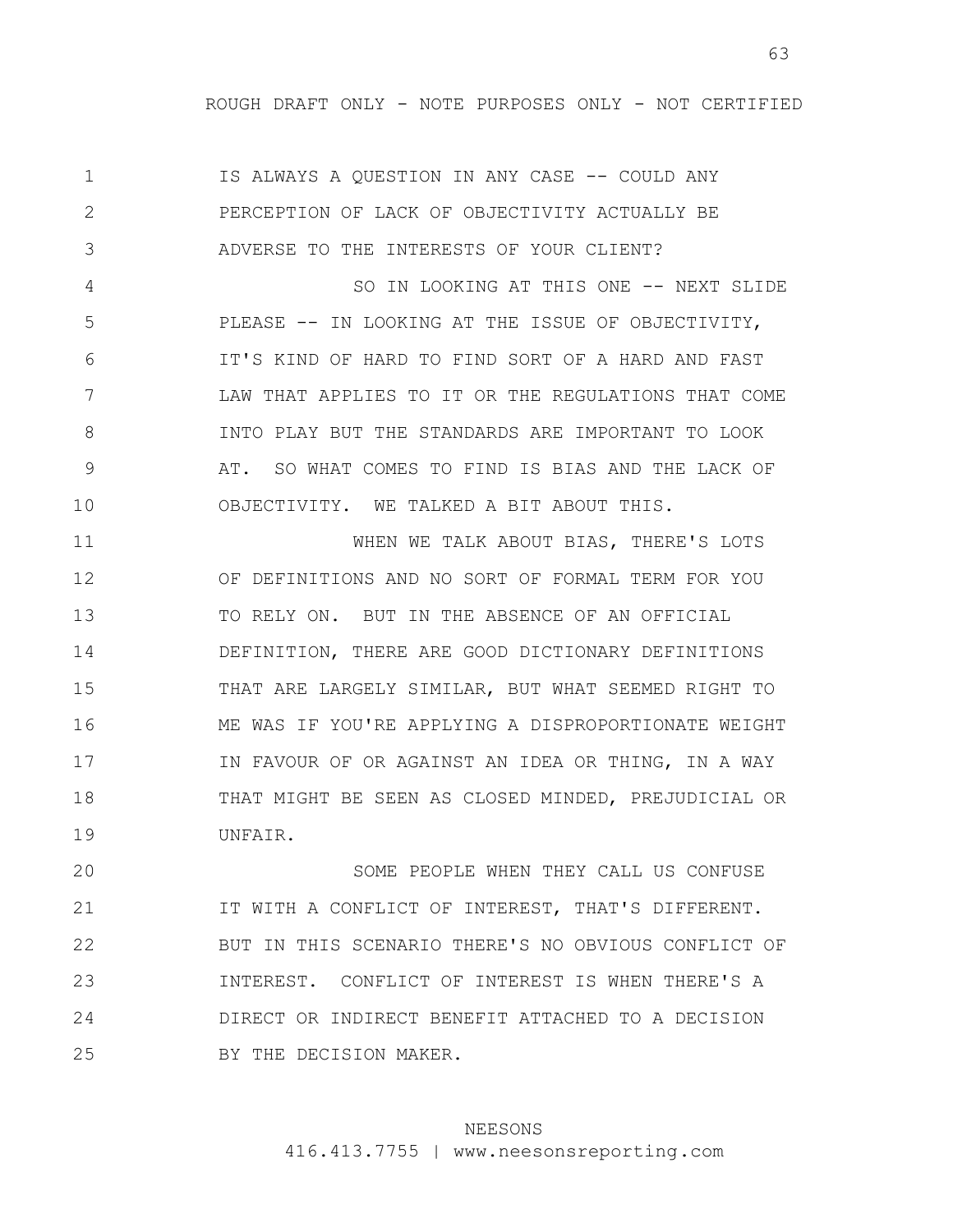64

1 2 3 4 5 6 7 8 9 10 11 12 13 14 15 16 17 18 19 20 21 22 23 24 25 IN THIS CASE, WE'RE NOT TALKING ABOUT A DECISION BASED ON AN EXPECTATION OF PERSONAL BENEFIT, JUST UNFAIRNESS IS WHAT WE'RE TALKING ABOUT. NEXT SLIDE PLEASE. THE CPA CODE OF ETHICS SAYS SOME REALLY GOOD THINGS ABOUT THIS. THEY TALK ABOUT AVOIDING DUAL RELATIONSHIPS THAT AREN'T JUSTIFIED. WE'RE TALKING ABOUT MANAGING DUAL RELATIONSHIPS WHEN YOU CAN'T AVOID THEM. AND ALSO REMINDING PEOPLE THAT IT IS A GOOD IDEA TO SEEK CONSULTATION WHEN HAVING A HARD DECISION ABOUT WHAT TO DO. NEXT SLIDE PLEASE. THE NEXT CONSIDERATION THAT I WOULD TAKE INTO ACCOUNT, SOME OF YOU MAY FIND OTHER ONES, IS CONFIDENTIALITY. YOU HAVE TWO INDIVIDUALS GIVING YOU INFORMATION WITH THE UNDERSTANDING THAT IT WILL BE KEPT PRIVATE, BUT, YOU KNOW, IF YOU'RE GETTING INFORMATION, YOU COULD INADVERTENTLY DISCLOSE IT. BUT EVEN IF YOU DIDN'T DISCLOSE IT, IT MIGHT FIND ITS WAY INTO YOUR DECISION MAKING. EVEN IF YOU CAN ACTUALLY KEEP THE INFORMATION FROM THE OTHER CLIENT, YOU CAN'T REALLY ERASE IT FROM YOUR

#### NEESONS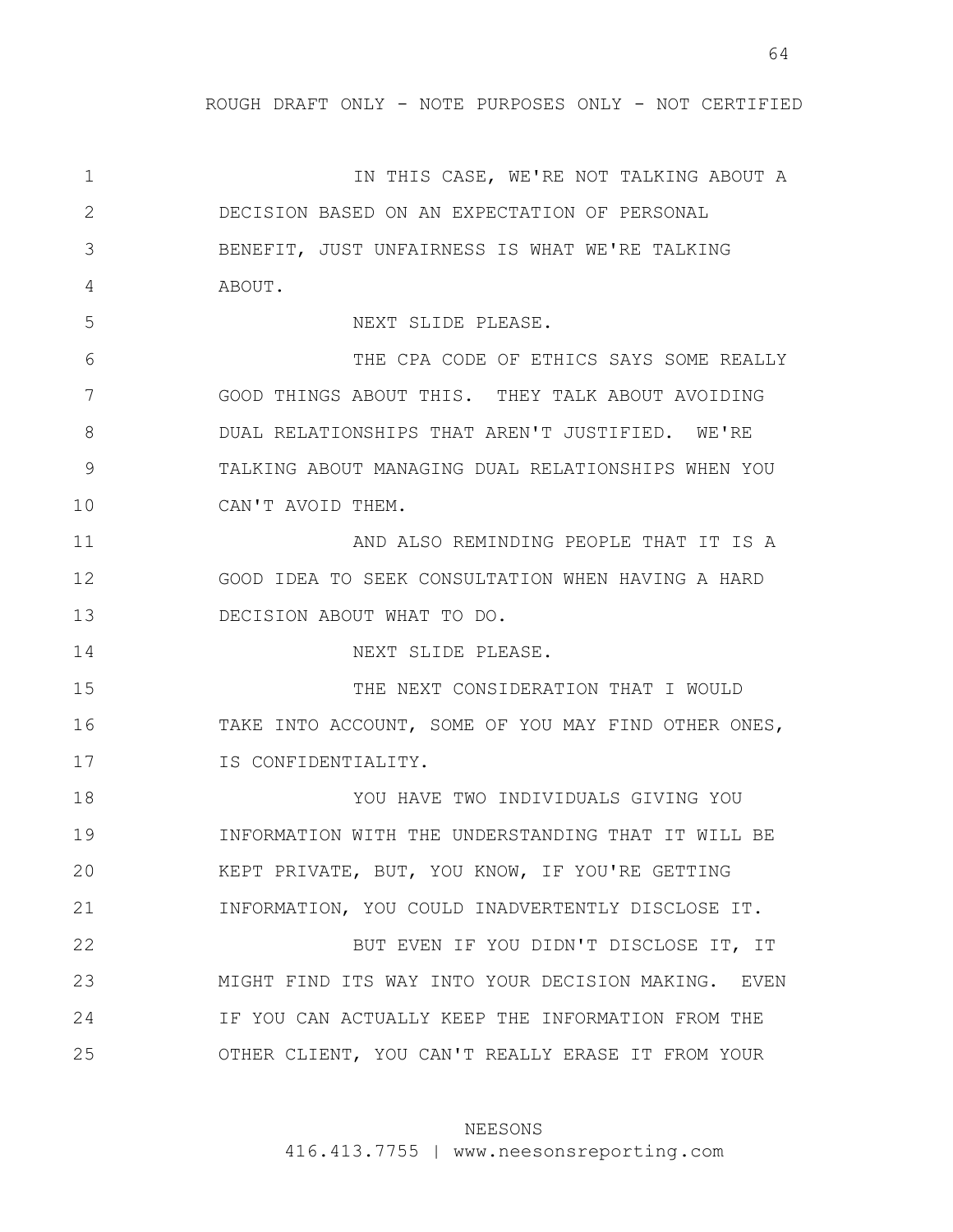1 2 3 4 5 6 7 8 9 10 11 12 13 14 15 16 17 18 19 20 21 22 23 24 25 MEMORY WHEN YOU'RE MAKING CLINICAL DECISIONS. NEXT SLIDE PLEASE. SO WHEN WE'RE TALKING ABOUT CONFIDENTIALITY, THERE ARE ACTUALLY SOME ABSOLUTES IN LAW. MOST OF YOU WILL BE WORKING UNDER THE PERSONAL HEALTH INFORMATION PROTECTION ACT, PHIPA. ALTHOUGH IN SOME CASES, SOME OF YOU MAY WORK UNDER DIFFERENT LEGISLATION, AND IF YOU ARE, YOU WILL ALREADY KNOW THAT. BUT, YOU KNOW, THE PROCESS FOR THINKING THIS THROUGH MIGHT BE A LITTLE BIT DIFFERENT. THE IMPORTANT THING ABOUT PHIPA IS TO REMEMBER -- AND NOT EVERYBODY ALWAYS DOES -- THAT YOU NEED CONSENT TO NOT ONLY DISCLOSE PERSONAL INFORMATION, BUT ALSO TO COLLECT AND USE IT. THAT'S SOMETHING THAT DOES COME INTO PLAY IN THIS KIND OF A SCENARIO. NEXT SLIDE PLEASE. THE STANDARDS ALSO SPEAK TO THIS. AND THEY PRETTY MUCH MIMIC WHAT PHIPA SAYS, ALTHOUGH THEY DO HAVE A PURPOSE BECAUSE THEY MAY BROADEN THE RULES AS YOU MAY THINK OF THEM, IF THE MEMBER'S WORKING UNDER SOME OTHER LEGISLATION THAN PHIPA, THAT ISN'T AS SPECIFIC AS PHIPA ABOUT THIS. THE NEXT CASE CONSIDERATION THAT I

# NEESONS

416.413.7755 | www.neesonsreporting.com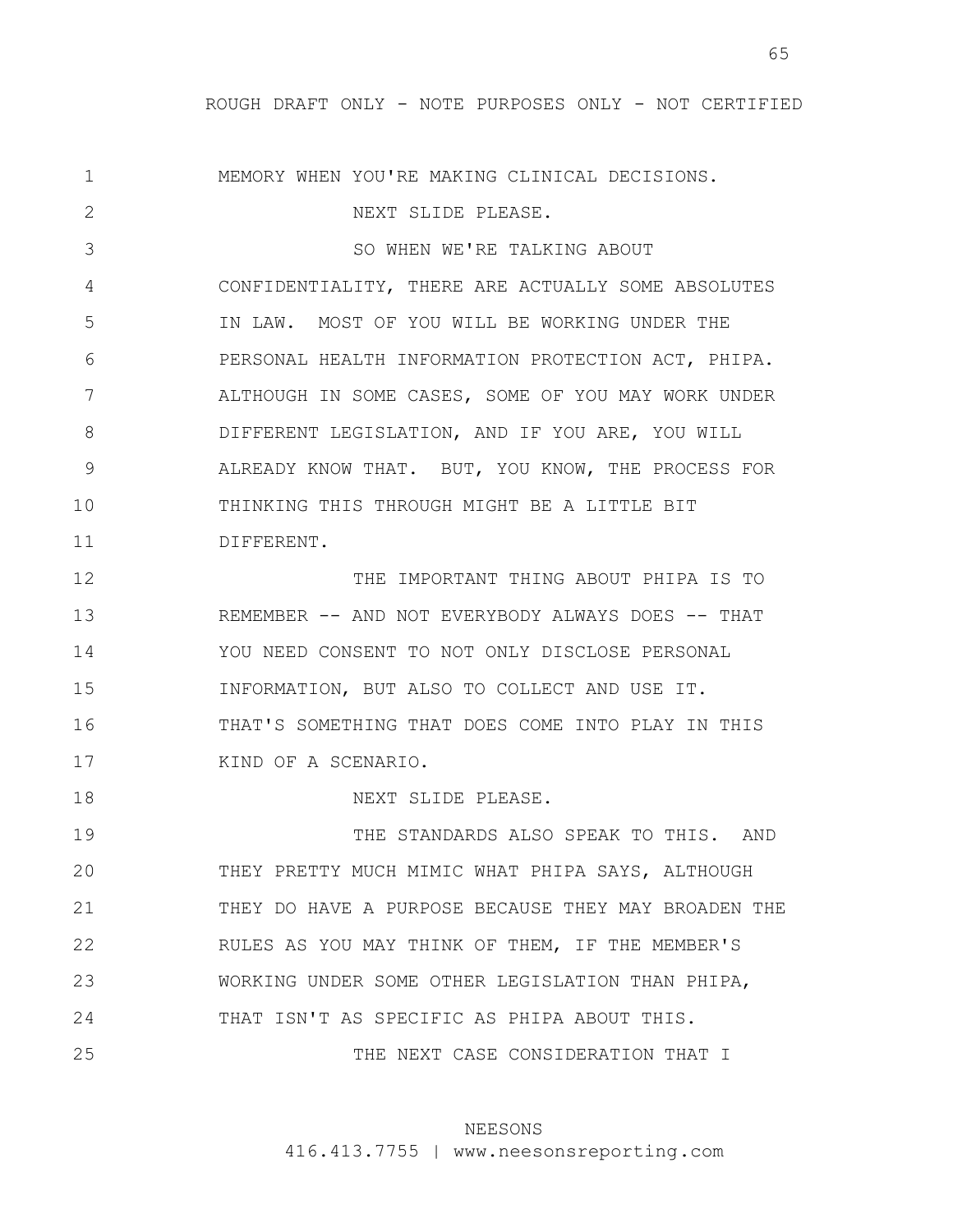1 2 3 4 5 6 7 8 9 10 11 12 13 14 15 16 17 18 19 20 21 22 23 24 25 MIGHT USE IS THE CLINICAL. IT'S THE PLACE WHERE JUDGMENT IS MOST APPARENT. SIGH CREDITS ALMOST ALWAYS HAVE A WAY OF BEING UNCOVERED, AND THEY CAN AFFECT YOUR CLIENT'S TRUST IN YOUR INTEGRITY AND IN YOUR PROFESSIONAL COMMITMENT TO THEM. AND YOU KNOW, THAT'S THE KIND OF THING THAT MAY HAPPEN IF ULTIMATELY THIS SECRET ABOUT INFORMATION YOU HAVE FROM THE OTHER CLIENT BECOMES UNCOVERED. IT MAY ACTUALLY HAVE QUITE A BIG IMPACT IN THAT THEY MAY NOT TRUST YOU ANYMORE OR EVEN WANT TO ENGAGE WITH ANOTHER NEEDED MENTAL HEALTH CLINICIAN. IN SOME CASES, IT MIGHT PROVIDE MISSED OPPORTUNITIES TO PROTECT DEMONSTRATE APPROPRIATE BOUNDARIES IF THAT'S AN ISSUE THAT'S RELEVANT TO YOUR SERVICE. NEXT SLIDE PLEASE. THERE ARE SOME OPTIONS, AND YOU MIGHT GENERATE DIFFERENT OPTIONS, AND THAT'S FINE DEPENDING ON YOUR OWN PROCESS. BUT THIS IS WHAT I'M THINKING OF USING. WHAT IMMEDIATELY CAME TO ME WERE, ACT AS IF YOU DID NOT KNOW. BURRY YOUR HEAD IN THE SAND AND PROCEED. YOU CAN CONSIDER TELLING BOTH CLIENTS

## NEESONS

416.413.7755 | www.neesonsreporting.com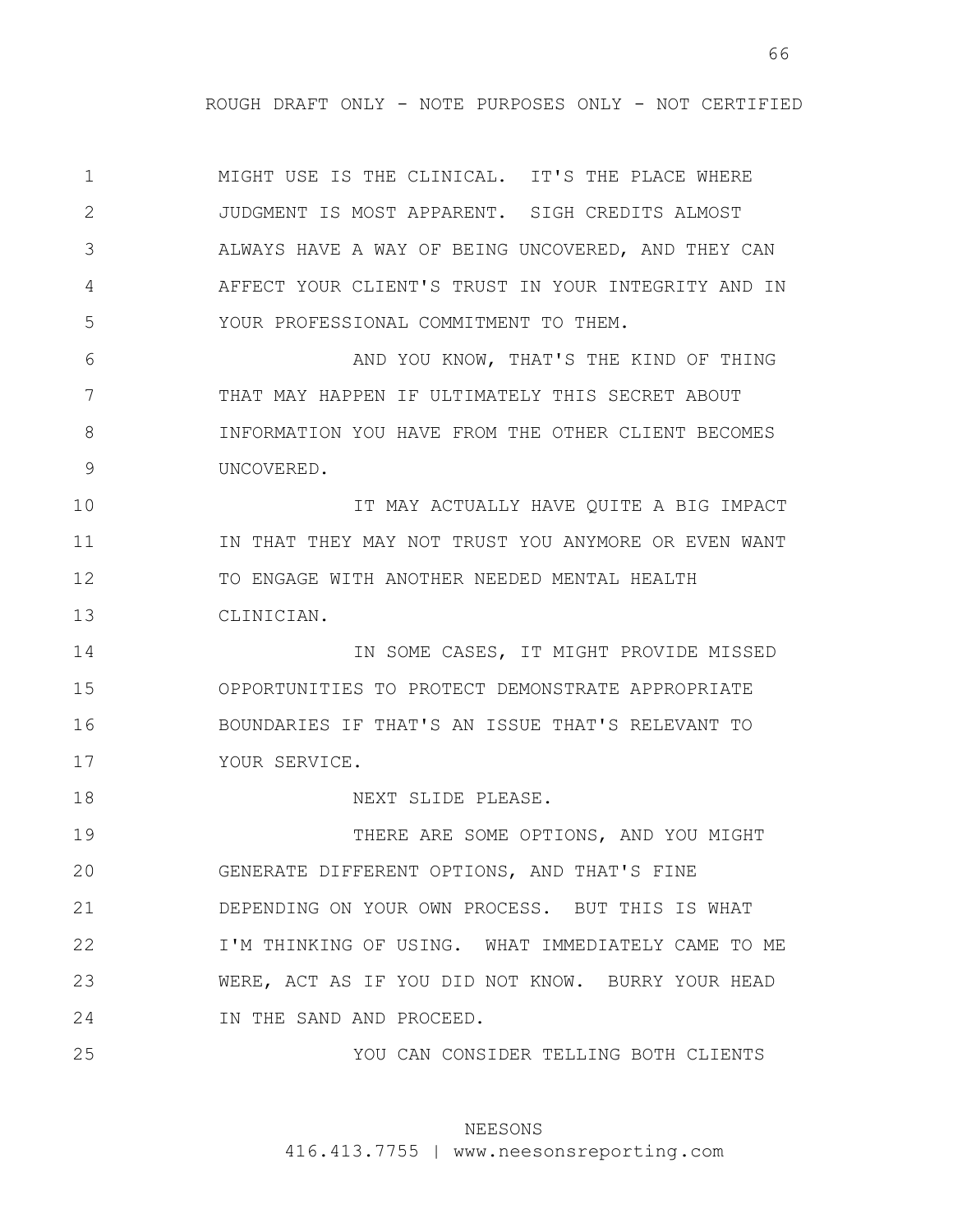67

1 2 3 4 5 6 7 8 9 10 11 12 13 14 15 16 17 18 19 20 21 22 23 24 25 AND PROMISING SECRECY. YOU COULD TELL BOTH CLIENTS BUT DOING SO AFTER SEEKING PERMISSION TO COLLECT, USE, AND DISCLOSE THE INFORMATION. YOU COULD CONSIDER TERMINATING WITH ONE CLIENT WITHOUT LETTING EITHER OR BOTH KNOW ABOUT THE OTHER. AND I SAY EITHER OR BOTH BECAUSE THE CONSIDERATIONS ARE VERY SIMILAR IN BOTH SCENARIOS. YOU COULD CONSIDER TERMINATING WITH ONE CLIENT BUT LETTING EITHER OR BOTH KNOW. OR YOU COULD TERMINATE WITH BOTH WITHOUT DISCLOSING THE REASON. SO I HAVE A QUICK POLL, HOPEFULLY WE HAVE TIME TO LOOK AT POLL RESULTS, BUT I'M INTERESTED IF YOU WOULDN'T MIND PUTTING UP THE POLL JUST TO SEE AT THE BEGINNING WHO WOULD CHOOSE TO DO WHAT. IN THE INTERESTS OF TIME, IF WE COULD GET MOST OF THE RESULTS, IF NOT ALL OF THEM, THAT WOULD BE REALLY HELPFUL. LOOKS LIKE PEOPLE ARE TAKING A WHILE TO THINK ABOUT THIS ONE. I'M GLAD TO KNOW IT IS A TOUGH CALL. WHERE I PLACE THE X'S, I WANT TO PLACE THE STRICTEST IDEA BUT IT IS POSSIBLE THAT YOU WILL, DEPENDING ON THE CIRCUMSTANCES, AND THE WAY YOU LOOK AT RISK TOLERANCE, YOU MIGHT PUT THE X'S IN DIFFERENT PLACES. IT IS POSSIBLE THE

#### NEESONS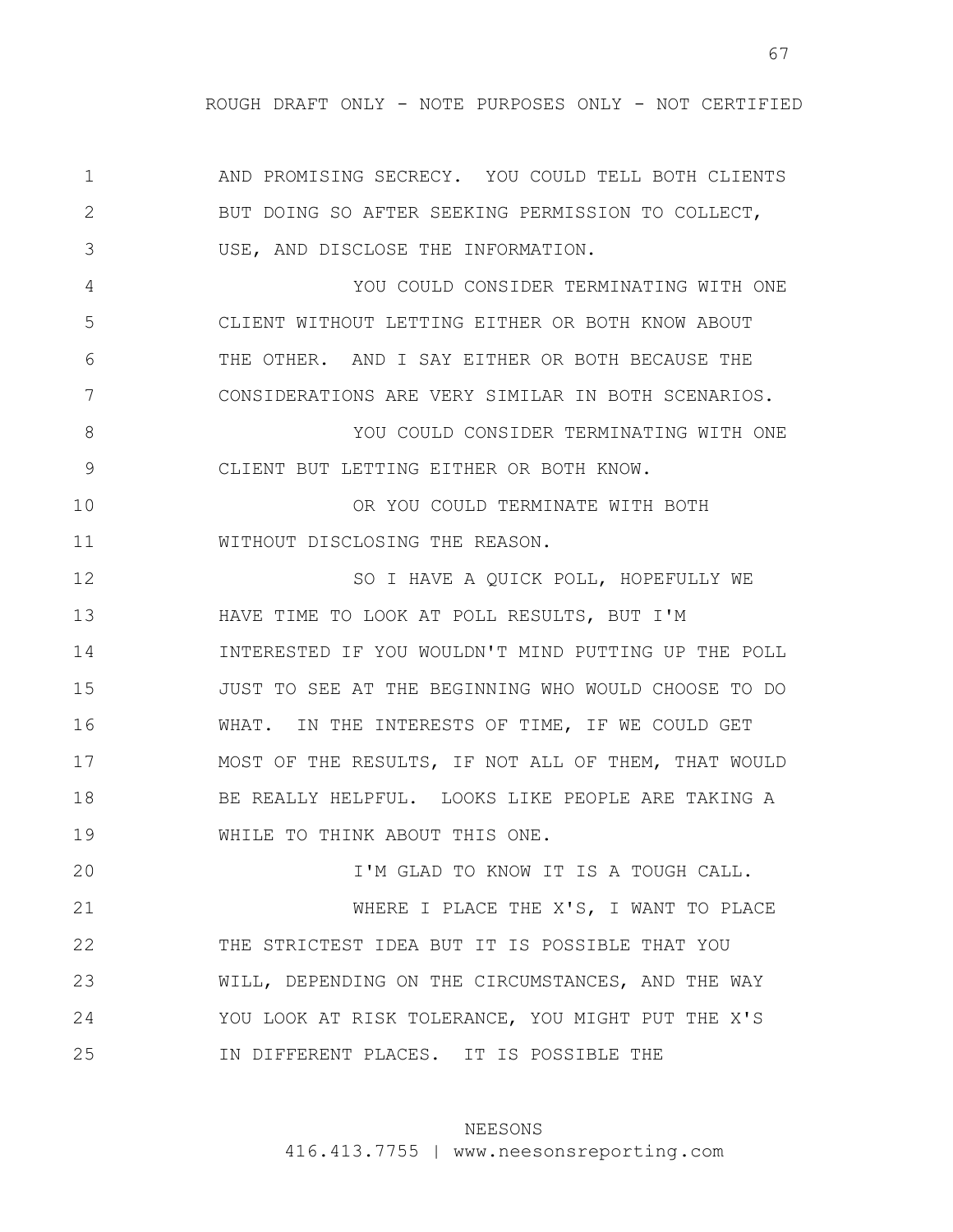1 2 3 4 5 6 7 8 9 10 11 12 13 OBJECTIVITY COULD BE COMPROMISED. AND YOU CAN DEVELOP SOME UNFAIR BIASES, AND IF SO, THERE COULD BE SOME SEVERE CONSEQUENCES IN TERMS OF OUTCOME TO THE WORK YOU'RE DOING. IT IS POSSIBLE YOU COULD BE COLLECTING SENSITIVE INFORMATION ABOUT ONE WITHOUT THE OTHER, WITHOUT HAVING THE CONSENT TO DO THAT, OR CONSENT TO DISCLOSE IT, AND YOU COULD POSSIBLY MAKE CLINICAL DECISIONS THAT COULD CARRY AN UNACCEPTABLE RISK OF HARM. THIS IS A HIGH RISK OPTION. IN SOME CASES, YOU COULD DECIDE TO TAKE IT, BUT READING IN BETWEEN THE LINES, YOU WOULD READ THAT WE WOULD STRONGLY URGE YOU TO AVOID THIS ONE.

14 15 16 17 18 19 NEXT SLIDE PLEASE. YOU COULD CONSIDER TELLING BOTH CLIENT AND PROMISE SECRECY. IT COULD IMPAIR OBJECTIVITY, ESPECIALLY IF THEY KNOW YOU ARE TALKING TO THE OTHER ONE. THEY COULD ASSUME YOU ARE CHOOSING A SIDE WHEN THEY BRING THEIR SIBLING RELATED ISSUES TO THE THERAPY.

20 21 22 23 24 25 CONFIDENTIALITY IS A CERTAIN PROBLEM BECAUSE IT IS A BIT OF A CATCH 22. YOU CAN'T TELL THEM UNLESS YOU HAVE THEIR PERMISSION. THAT REALLY PUTS YOU IN AN IMPOSSIBLE SITUATION. I'M SAYING THAT THAT WOULD BE MORE THAN PROBABLE CERTAIN, AND BREAKING THE LAW.

### NEESONS

416.413.7755 | www.neesonsreporting.com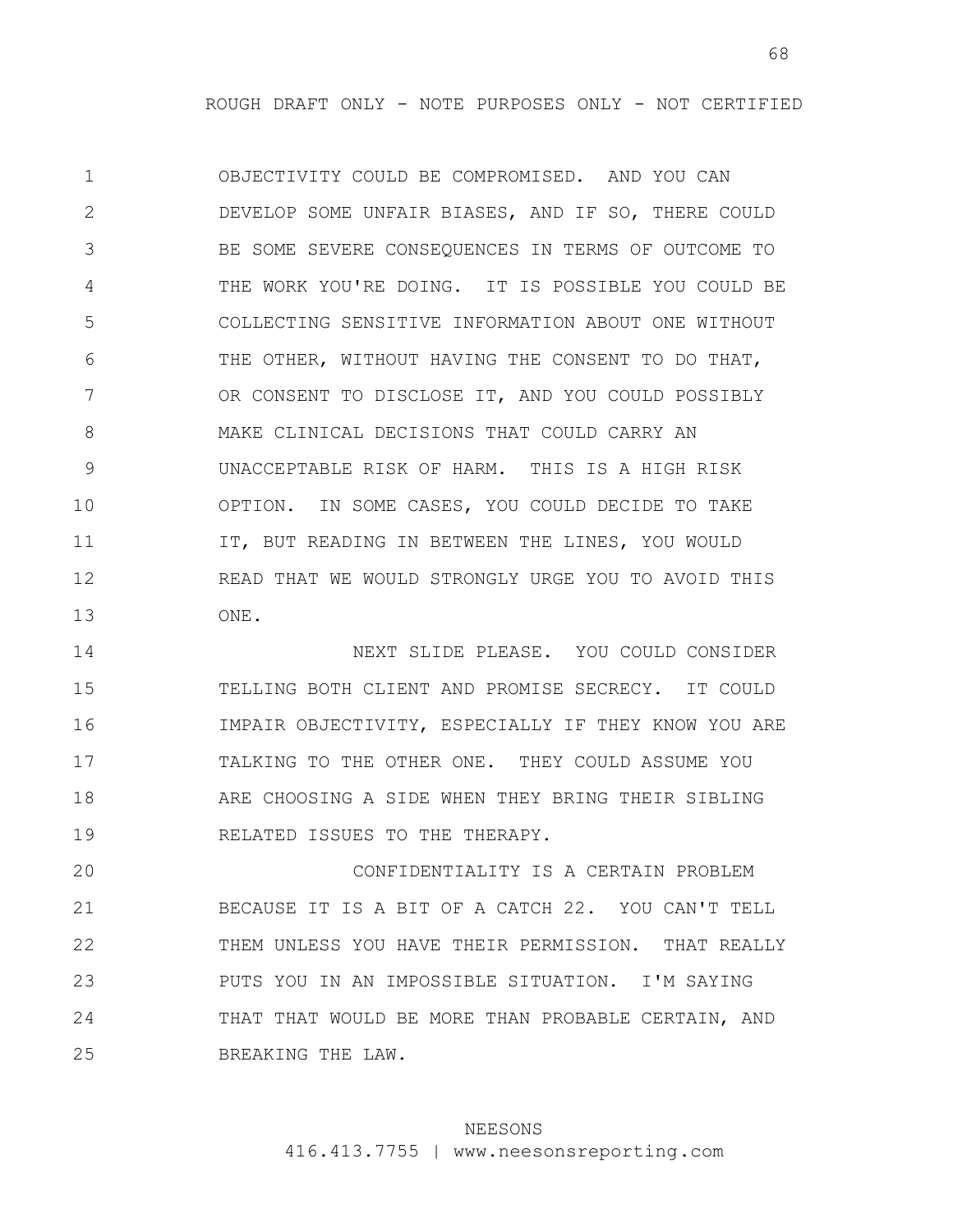1 2 3 4 5 6 7 8 9 10 11 12 13 14 15 16 17 18 19 20 21 22 23 24 25 IT IS STILL POSSIBLE AND EVEN PROBABLE THAT THERE WOULD BE CLINICAL IMPLICATIONS IN ADDITION TO THE ONE WE SPOKE ABOUT BEFORE. IT MIGHT BE DIFFICULT TO MAINTAIN THE APPROPRIATE FOCUS. NEXT PAGE, PLEASE, ONE OR BOTH IF YOU TELL THEM, THERE'S STILL THE SAME KINDS OF OBJECTIVITY CHALLENGES. YOU ARE STILL IN THE SAME SORT OF CATCH 22 AROUND CONFIDENTIALITY. WHEN YOU TALK ABOUT CLINICAL ISSUES, ALL OF WHAT WE JUST TALKED ABOUT APPLY. (ONE MOMENT, PLEASE). (ADDRESSING TECHNICAL DIFFICULTIES). SO THE PROFESSIONAL MISCONDUCT REGULATION DOES ALLOW YOU TO TERMINATE FOR ANY REASON AS LONG AS REASONABLE METHODS ARE TAKES TO ARRANGE ALTERNATIVE SERVICES OR THE CLIENT IS GIVEN A REASONABLE OPPORTUNITY TO ARRANGE ALTERNATE ARRANGEMENTS. YOU MIGHT FIND YOURSELF IN THIS SITUATION OR ANOTHER ONE WHERE YOU WOULD LIKE TO SAY, I WOULD VERY MUCH LIKE TO CONTINUE, BUT I'M UNABLE TO DO THAT OR DISCLOSE THE REASON, BUT REST ASSURED IT HAS NOTHING TO DO WITH YOU OR MY RELATIONSHIPS WITH YOU. IT IS MORE REASONS BEYOND EITHER OF OUR CONTROL.

### NEESONS

416.413.7755 | www.neesonsreporting.com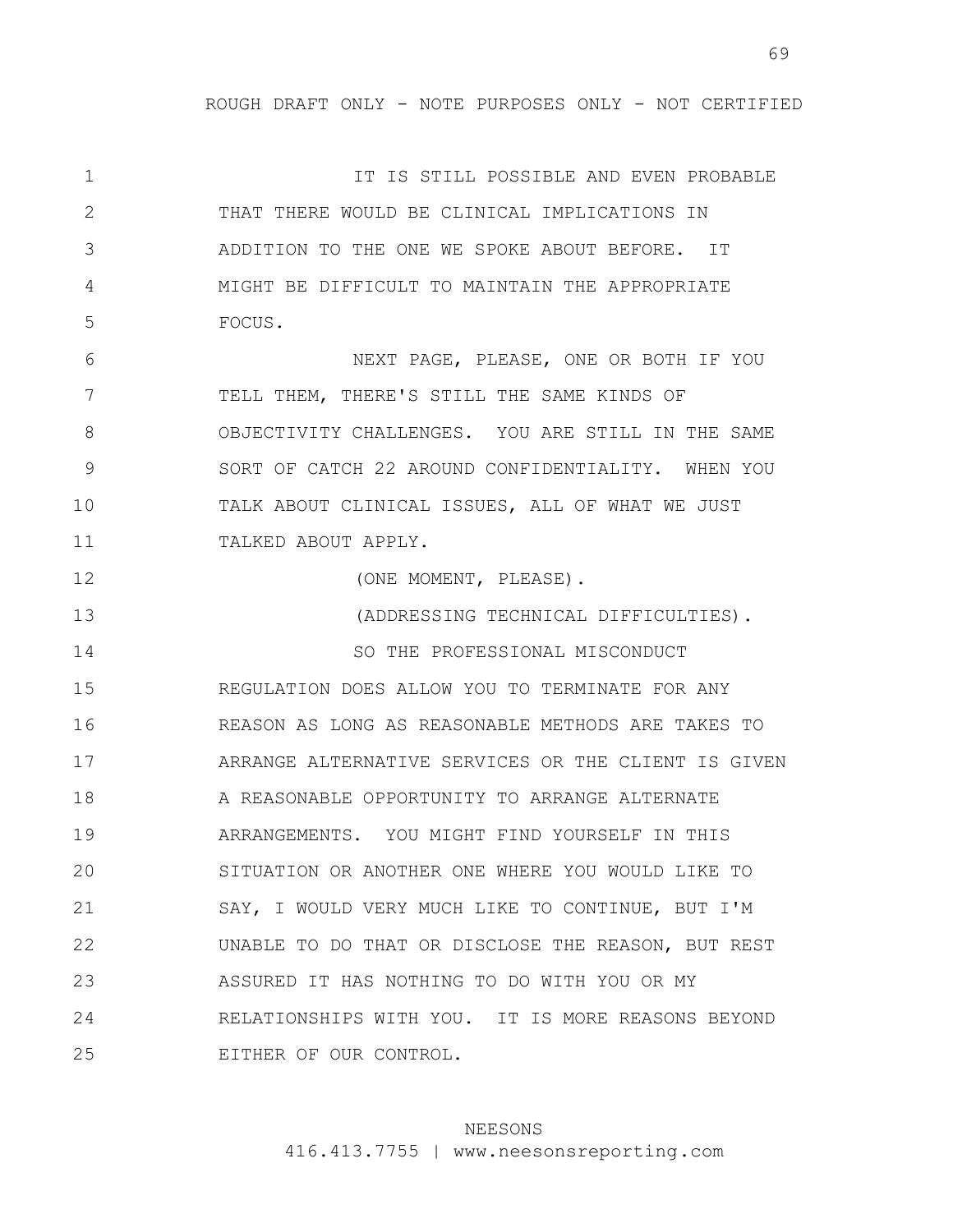1 2 3 4 5 6 7 8 SO LET'S DO A QUICK POLL, I KNOW WE'RE RUNNING SHORT ON TIME, I'M ONE MINUTE OVER BUT PEOPLE MAY WANT TO SEE WHAT OTHER PEOPLE ARE THINKING. SO I HOPE YOU WILL FORGIVE ME FOR THAT. BUT CAN WE HAVE THE POLL AGAIN AND THEN WE WILL MOVE ON. I CAN'T SEE THE Q&AS BUT I CAN SEE A BUNCH HAVE DEVELOPED, AND WE WILL TRY TO ANSWER SOME OF THEM LATER.

9 10 11 12 13 14 AND AS I SAID BEFORE, IF WE CAN'T GET TO YOUR QUESTIONS TODAY, IF YOU WILL SEND THEM TO THE BWS QUESTIONS E-MAIL ADDRESS, I WILL TRY AND ANSWER THEM. SO THINGS DID CHANGE. WE'RE NOT GOING TO GO TO THE NEXT SLIDE. I THANK YOU ALL FOR LISTENING AND I WILL TURN IT OVER TO ZIMRA NOW.

15 16 17 18 19 20 ZIMRA YETNIKOFF: GOOD MORNING, EVERYONE. THANK YOU FOR BEING HERE THIS MORNING. AND THANK YOU RICK AND BARRY FOR SOME INTERESTING AND THOUGHT PROVOKING PRESENTATIONS. I HOPE EVERYBODY HAS THE STAMINA TO PRESS ON FOR THIS LAST PRESENTATION THIS MORNING.

21 22 23 24 25 I WANT TO SPEAK ABOUT SOME LESSONS LEARNED THROUGH THE COMPLAINTS PROCESS AND PARTICULARLY GETTING BEHIND SOME OF THE STATISTICS WE REPORT TO COUNCIL AND IN ANNUAL REPORTS, AND PARTICULARLY WITH RESPECT TO ONE ALLEGATION THAT

### NEESONS

416.413.7755 | www.neesonsreporting.com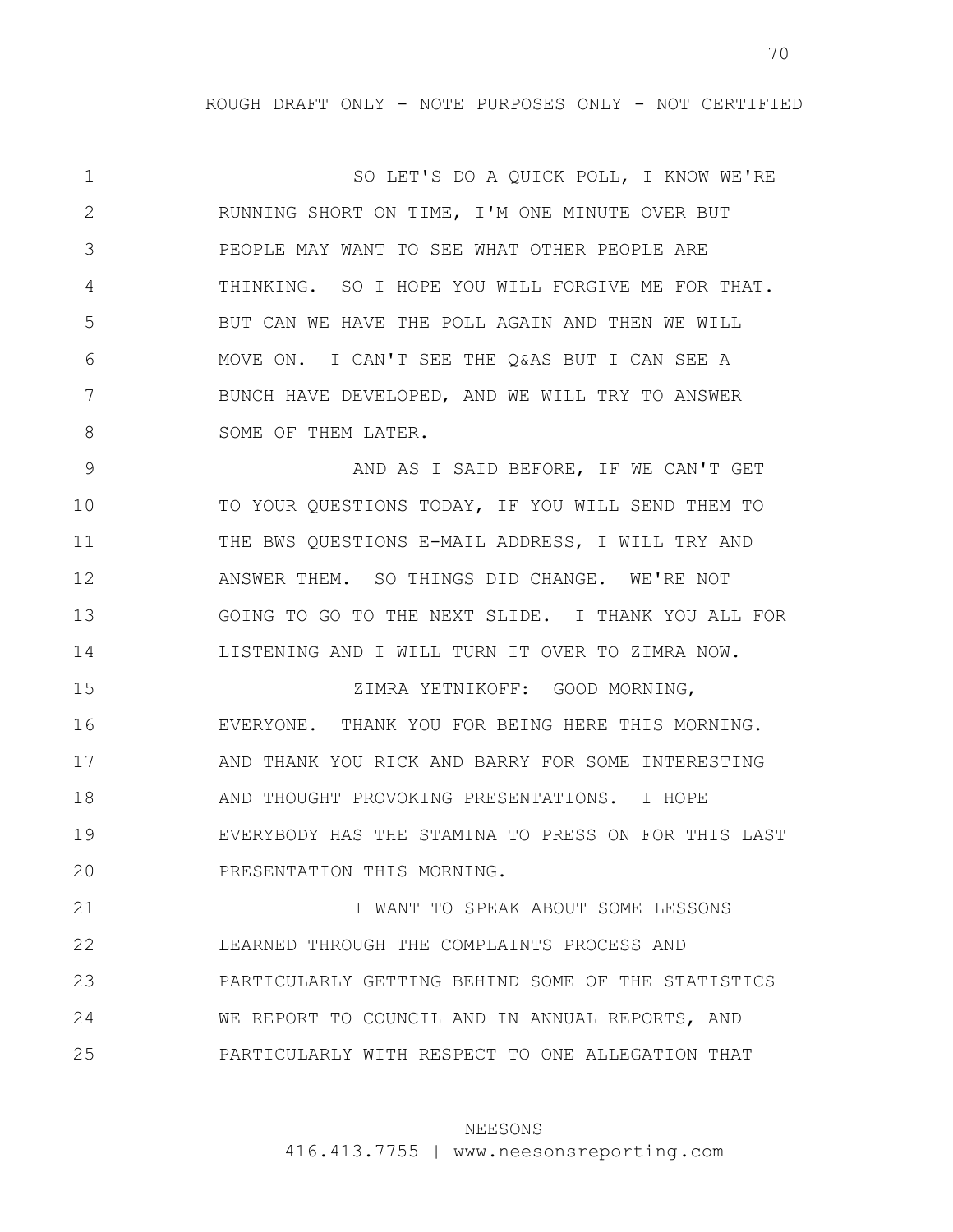1 2 3 COMES UP A LOT BOTH IN THIS YEAR VOLUME AND REMEDIAL OUTCOMES, AND THAT'S ADEQUATE INFORMATION TO SUPPORT CONCLUSIONS.

4 5 6 7 8 9 10 11 12 PROBABLY WHAT MANY OF YOU ARE THINKING WHEN YOU SEE THESE STATISTIC AND CHARTS THAT WE PREPARE IN THE REPORTS TO COUNCIL AND THE ANNUAL REPORTS ARE, WHAT IS THE NARRATIVE BEHIND THESE NUMBERS? WHAT'S BEING COMPLAINED ABOUT? WHAT'S THE RESPONSE, WHAT THE INQUIRIES COMPLAINTS AND REPORTS COMMITTEE MAKING OF THESE COMPLAINTS AND RESPONSES AND WHAT ARE THEY THINKING WHEN THEY GET TO THE RESULTS THAT THEY DID?

13 NEXT SLIDE PLEASE.

14 15 16 17 18 19 I WANTED TO GIVE A LITTLE BIT OF BACKGROUND ABOUT HOW AND WHY WE TRACK ALLEGATIONS. FIRST, FOR EVERY COMPLAINT AND REPORT, WE DO KEEP TRACK OF THE DIFFERENT ALLEGATIONS THAT COME UP, AND ON AVERAGE THERE ARE ABOUT THREE ALLEGATIONS PER COMPLAINT OR REPORT.

20 21 22 23 24 THERE'S A RANGE. SOMETIMES ALLEGATIONS ARE ONLY ONE PER COMPLAINT. WE HAVE SEEN UP TO 12 RECENTLY. ON THE HIGHER END IT IS USUALLY 7 OR 8 BUT ON AVERAGE EACH COMPLAINT OR REPORT CONTAINS 3 ALLEGATIONS.

25

THE OUTCOME OF EACH ALLEGATION IS

## NEESONS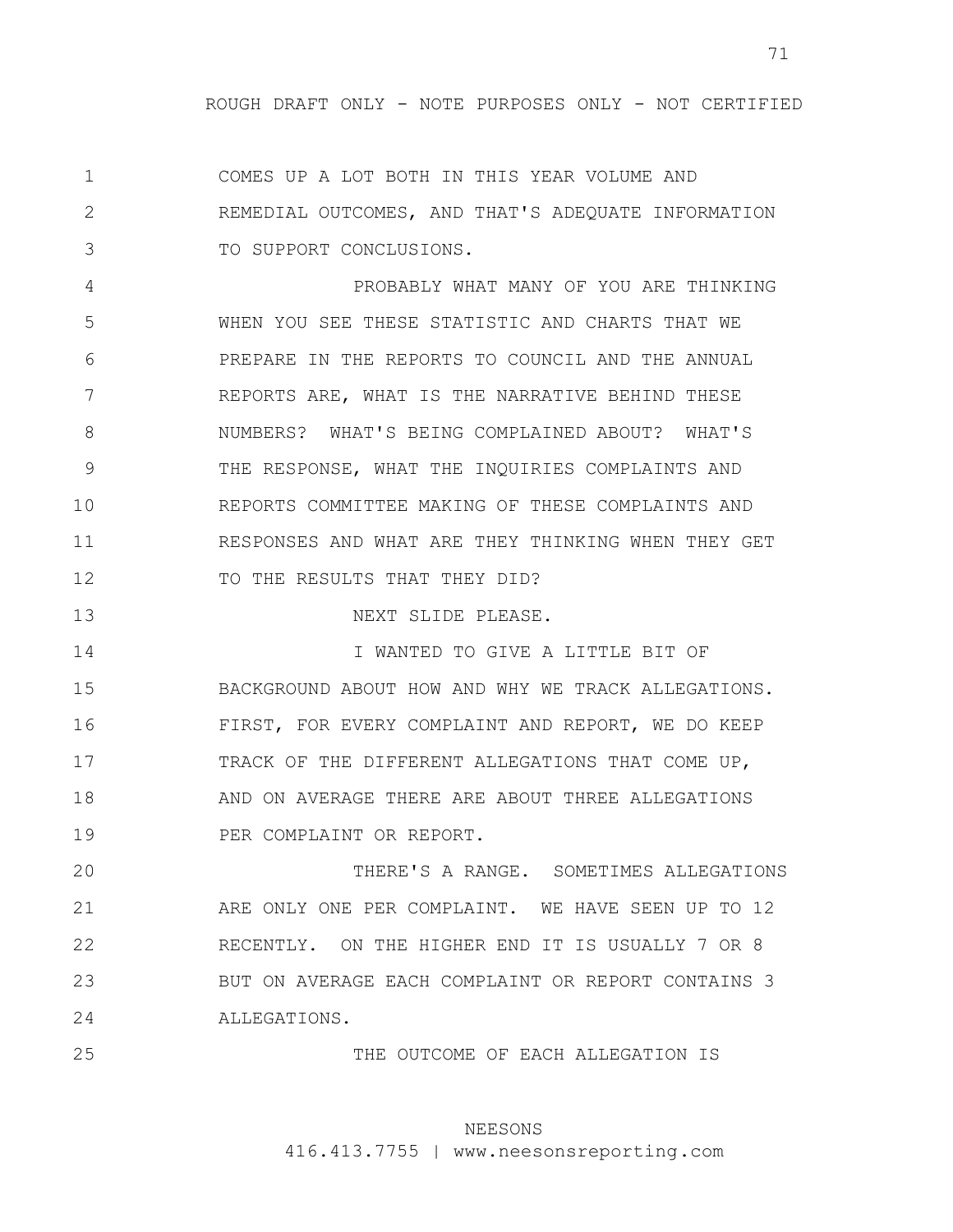1 2 3 4 5 6 7 TRACKED AS WELL AS THE OVERALL COMPLAINT OUTCOME, SO FOR EXAMPLE, IF THERE'S A COMPLAINT REGARDING PSYCHO THEY WERE SERVICES, THERE COULD BE ALLEGATIONS REGARDING CONSENT, CONFIDENTIALITY AND PROVIDING RECORDS UPON REQUEST. IN THIS EXAMPLE I HAVE JUST COME UP WITH, THE OUTCOMES CAN BE ADVICE, TAKE NO FURTHER ACTION AND ADVICE RESPECTIVELY.

8 9 10 11 12 13 WHAT YOU'LL SEE IN THE REPORTS WOULD BE THE OVERALL CASE OUTCOME IS ADVICE, BUT WE ALSO TRACK THOSE ALLEGATIONS THAT RESULT IN REMEDIAL OUTCOMES, SO WE ARE ALSO TRACKING THE ALLEGATIONS THAT RESULTED IN ADVICE TO THE MEMBER. NEXT SLIDE PLEASE.

14 15 16 17 18 19 20 A LITTLE BIT MORE ABOUT WHAT WE DO REPORT TO COUNCIL AND IN THE ANNUAL REPORT, HOW MANY COMPLAINT ARE RECEIVED IN THAT QUARTERLY PERIOD AND IN THE YEARLY PERIOD FOR THE ANNUAL REPORT AND HOW MANY REGISTRARS REPORTS ARE MADE, AS WELL AS HOW MANY COMPLAINTS AND REPORTS ARE FINALIZED.

21 22 23 24 25 ESPECIALLY FOR THE REPORTS TO COUNCIL, THAT QUARTERLY PERIOD, THERE'S LITTLE TO NO OVERLAP BETWEEN THESE TWO GROUPS OF CASES, SO THE COMPLAINTS RECEIVED WOULD BE DIFFERENT THAN THE COMPLAINTS THAT ARE FINALIZED IN THAT PERIOD OF

### NEESONS

416.413.7755 | www.neesonsreporting.com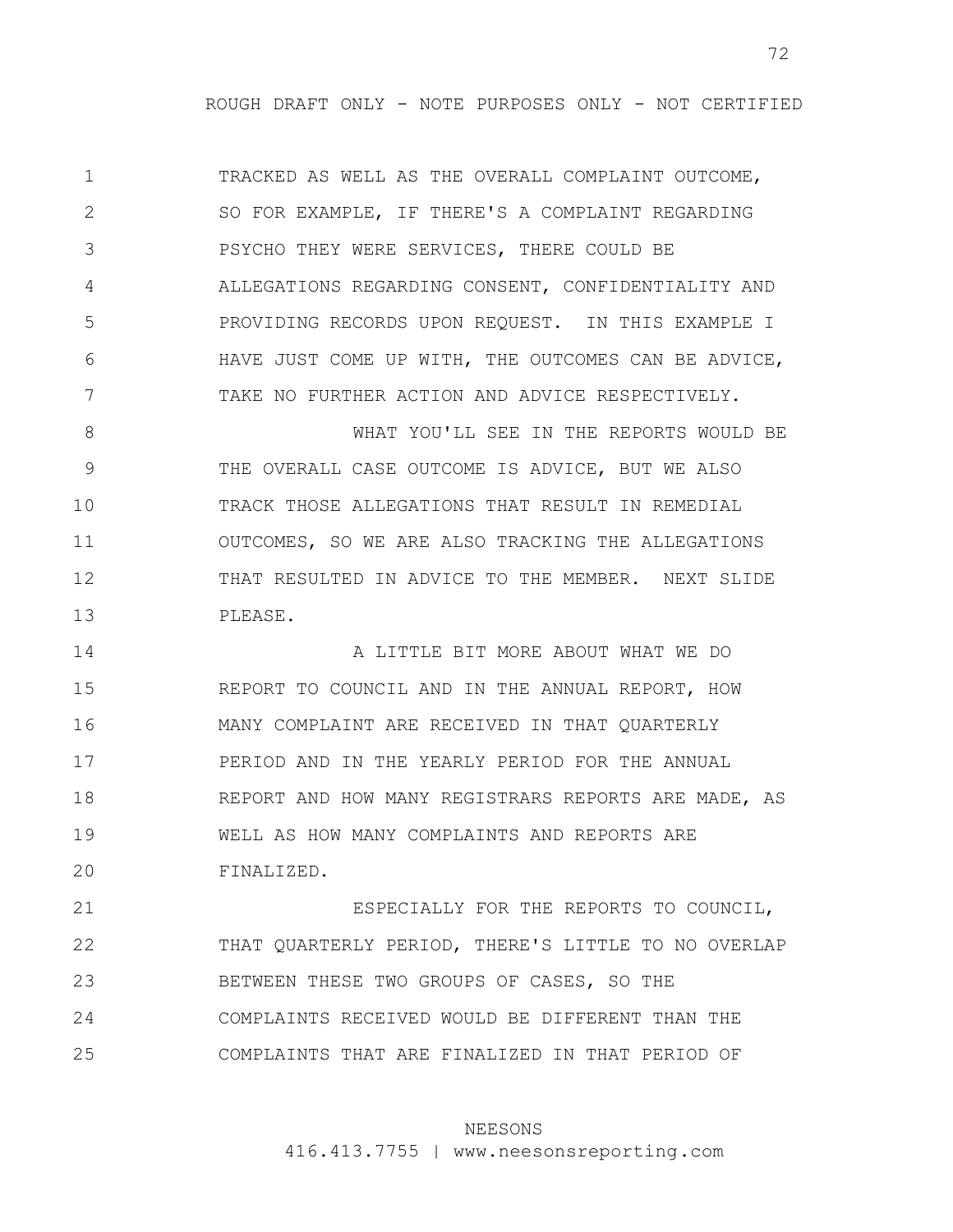1 2 3 4 5 6 7 8 9 10 11 12 13 14 15 16 17 18 19 20 21 22 23 24 25 TIME. WE'RE ALSO REPORTING ON THE OUTCOMES OF COMPLAINTS AND REPORTS AND ALSO HOW MANY SPECIFIC ALLEGATIONS THERE WERE IN RELATION TO THESE COMPLAINTS AND REPORTS AND SPECIFICALLY WHICH RESULTED IN REMEDIAL OUTCOMES. OBSTRUCTION ARE ALWAYS DETERMINED WITH REFERENCE TO RISK TO THE PUBLIC. LET'S GO TO THE NEXT SLIDE PLEASE. MANY OF YOU MAY HAVE SEEN THIS ALREADY. THIS RISK ASSESSMENT FRAMEWORK IS AVAILABLE ON THE COLLEGE WEBSITE AND IS ALSO PROVIDED TO BOTH THE MEMBER AND THE COMPLAINANT IN EVERY COMPLAINT THAT COMES TO THE COLLEGE'S ATTENTION. WHAT THIS RISK ASSESSMENT FRAMEWORK SHOWS IS HOW THE ICRC IS LOOKING AT ALLEGATIONS, EACH ALLEGATION IN EACH COMPLAINT TO DECIDE THE MOST APPROPRIATE OUTCOME. AND THERE'S IMPACT AND POTENTIAL RISKS, FOR IMPACT AND POTENTIAL RISK TO THE CLIENT AND OTHERS. FOR CURRENT RISK, THE ICRC IS LOOKING AT THE CLIENT'S CONDUCT HISTORY IF THERE IS ONE. WHAT PRACTICES, PROCESSES AND/OR SYSTEMS THE MEMBER MIGHT HAVE IN PLACE. AND ALSO THE MEMBER'S AWARENESS OF ANY IDENTIFIED PRACTICE CONCERNS.

## NEESONS

416.413.7755 | www.neesonsreporting.com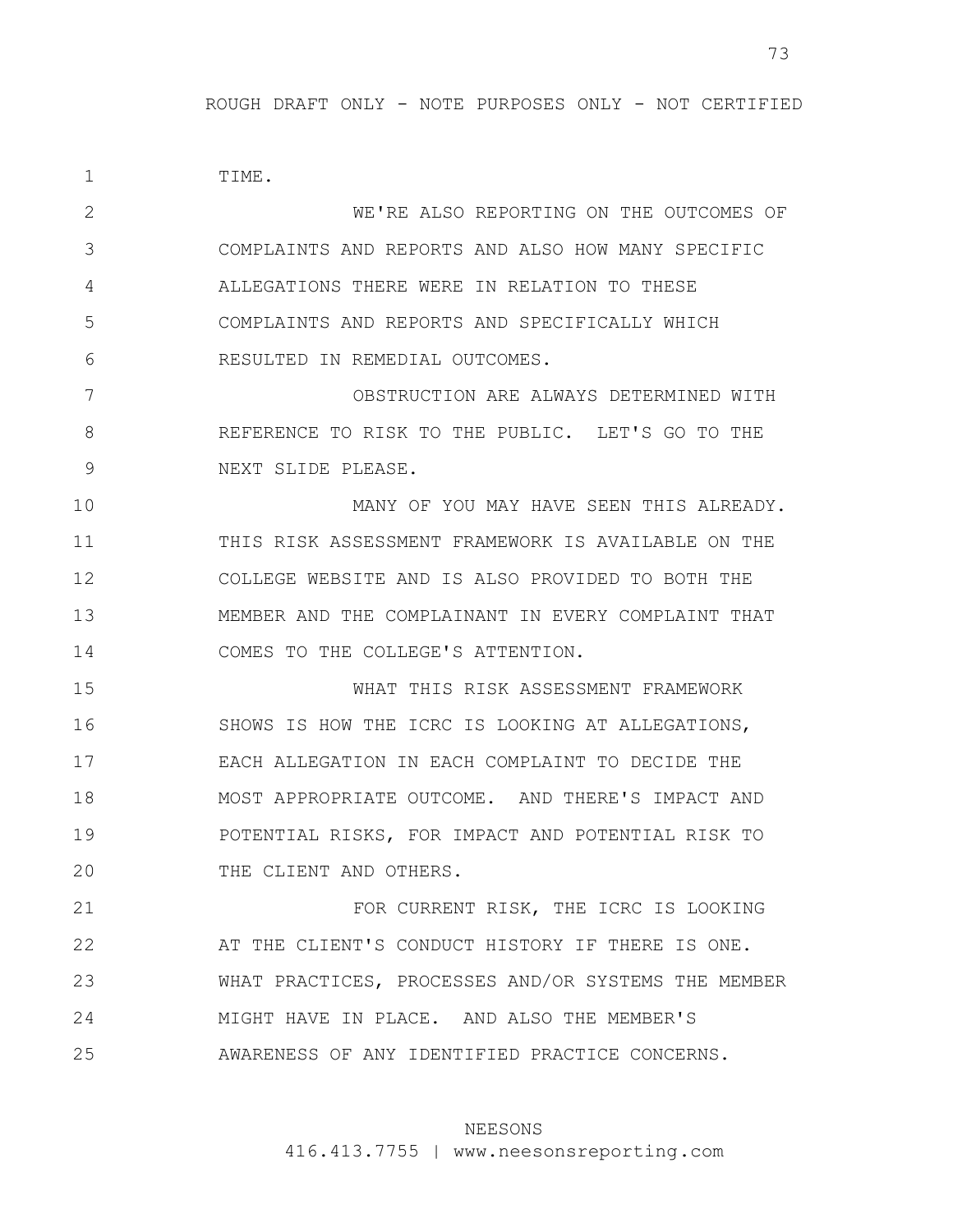1 2 3 4 5 6 7 8 9 10 11 12 13 14 15 16 17 18 19 20 21 22 23 24 AND AT THE BOTTOM OF THE FRAMEWORK, YOU CAN SEE THAT AS THE RISKS IDENTIFIED GROW STRONGER, THE OUTCOME IS LIKELY TO BE MORE SEVERE. SO FROM TAKING NO FURTHER ACTION TO A REFERRAL TO THE DISCIPLINE COMMITTEE POSSIBLY WHERE HIGH RISKS ARE IDENTIFIED OVERALL. NEXT SLIDE PLEASE. IMPORTANT TO EMPHASIZE THAT IN LOOKING AT THESE RISK AND THE RISK ASSESSMENT FRAMEWORK, THE ICRC IS REALLY LOOKING AT PUBLIC PROTECTION AND WHERE RISKS ARE IDENTIFIED, MINIMIZING THE RISKS TO THE PUBLIC. WHERE THE ICRC DECIDES THAT ADVICE WOULD BE APPROPRIATE, IT'S NOT A SUGGESTION THAT THERE WAS A BREACH OF STANDARDS. ADVICE IS A SUGGESTION FROM THE ICRC TO THE MEMBER TO ASSIST THE MEMBER IN AVOIDING THE RISKS IDENTIFIED IN THE FUTURE. WHERE THE ICRC HAS SOME CONCERNS THE STANDARDS MIGHT NOT HAVE BEEN MET, THERE ARE ADDITION DISPOSITIONS AVAILABLE TO THE ICRC TO ASSIST IT IN ENSURING THAT THE MEMBER MEETINGS STANDARDS IN THE FUTURE SHORT OF A REFERRAL TO DISCIPLINE. THESE INCLUDE UNDERTAKINGS, CAUTIONS AND SCERPS.

25

UNDERTAKING CAN BE A NUMBER OF THINGS,

# NEESONS

416.413.7755 | www.neesonsreporting.com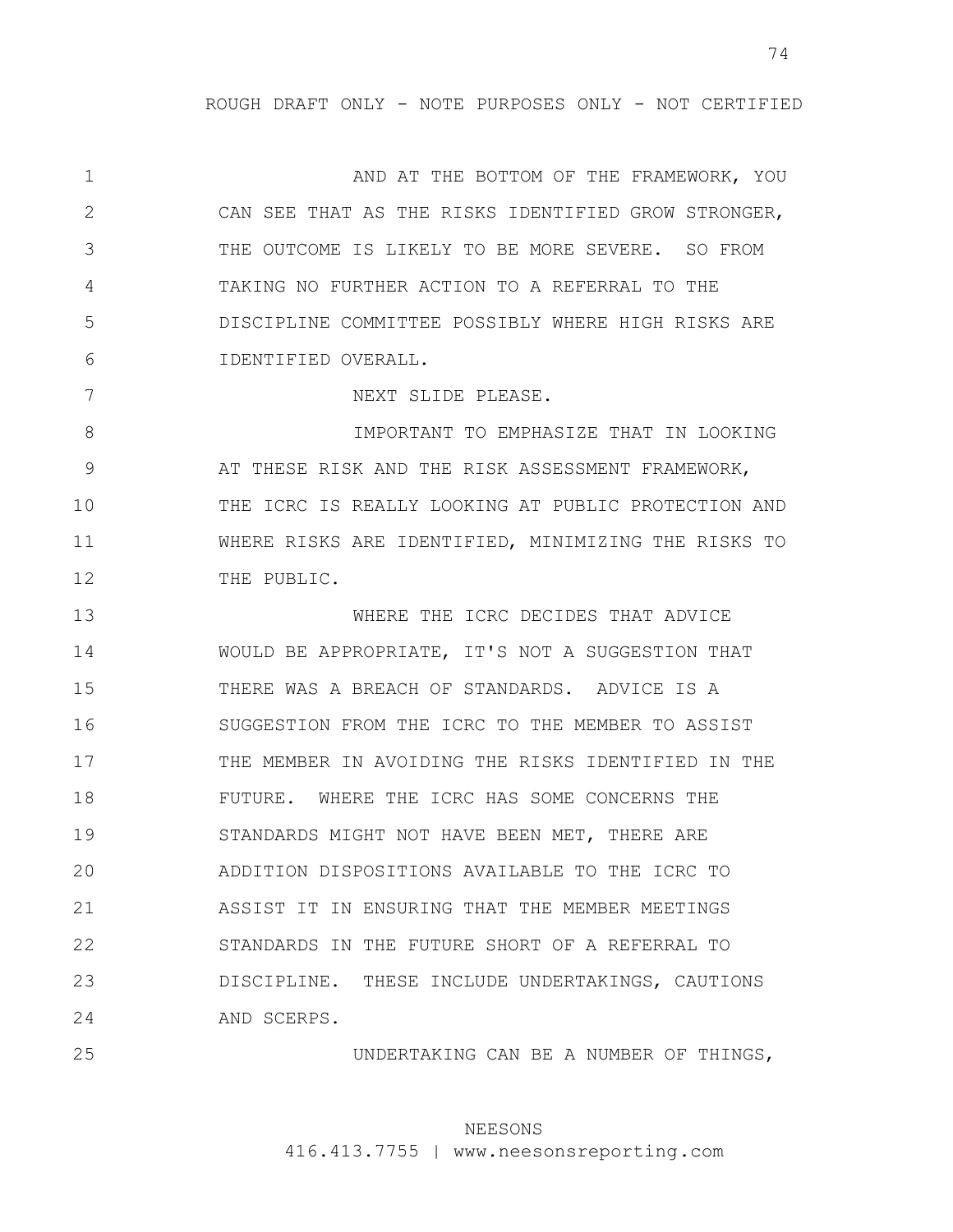1 2 3 4 AN AGREEMENT BETWEEN THE COLLEGE AND MEMBER TO TAKE SPECIFIC ACTION WHICH CAN INCLUDE A COACHING PROGRAM, A COURSE OF STUDY, TERMS, CONDITIONS, LIMITATIONS.

5 6 7 8 9 10 11 A CAUTION IS A REQUIREMENT TO APPEAR BEFORE A PANEL OF THE ICRC, AND THIS HAS BEEN MORE OFTEN DONE VIRTUALLY, ESPECIALLY THESE DAYS SO THE ICRC CAN CONVEY ITS CONCERNS DIRECTLY TO THE MEMBER AND PERHAPS ENGAGE THE MEMBER IN SOME CONVERSATION, ESPECIALLY IF THERE ARE REMEDIAL OUTCOMES IN CONJUNCTION WITH THE ACTION.

12 13 14 15 16 17 18 19 20 21 AND A SCERP IS A PROGRAM TO REMEDIATE. WHAT WE HOPE TO GAIN IN TRACKING ALLEGATIONS IN THIS WAY IS TO SEE IF THERE ARE PATTERNS OF CONDUCT THAT EMERGE AND THIS CAN BE ON A MEMBER SPECIFIC BASIS, SPEAKING ABOUT MEMBER'S CONDUCT HISTORY, THIS IS SOMETHING WE KEEP TRACK OF AS WELL AS PROFESSION WIDE. WE ARE INTERESTED IN SEEING IF THERE ARE PATTERNS EMERGING WITH RESPECT TO CERTAIN STANDARDS OR CONDUCT. IT HELPS US UNDERSTAND IF THERE ARE ANY

22 23 24 25 GAPS IN THE STANDARDS PERHAPS OR AN UNDERSTANDING OF THE STANDARDS, AND PERHAPS IN THE COLLEGE'S METHOD OF COMMUNICATING EXPECTATIONS TO THE MEMBERSHIP. IT HELPS US IDENTIFY A NEED FOR

# NEESONS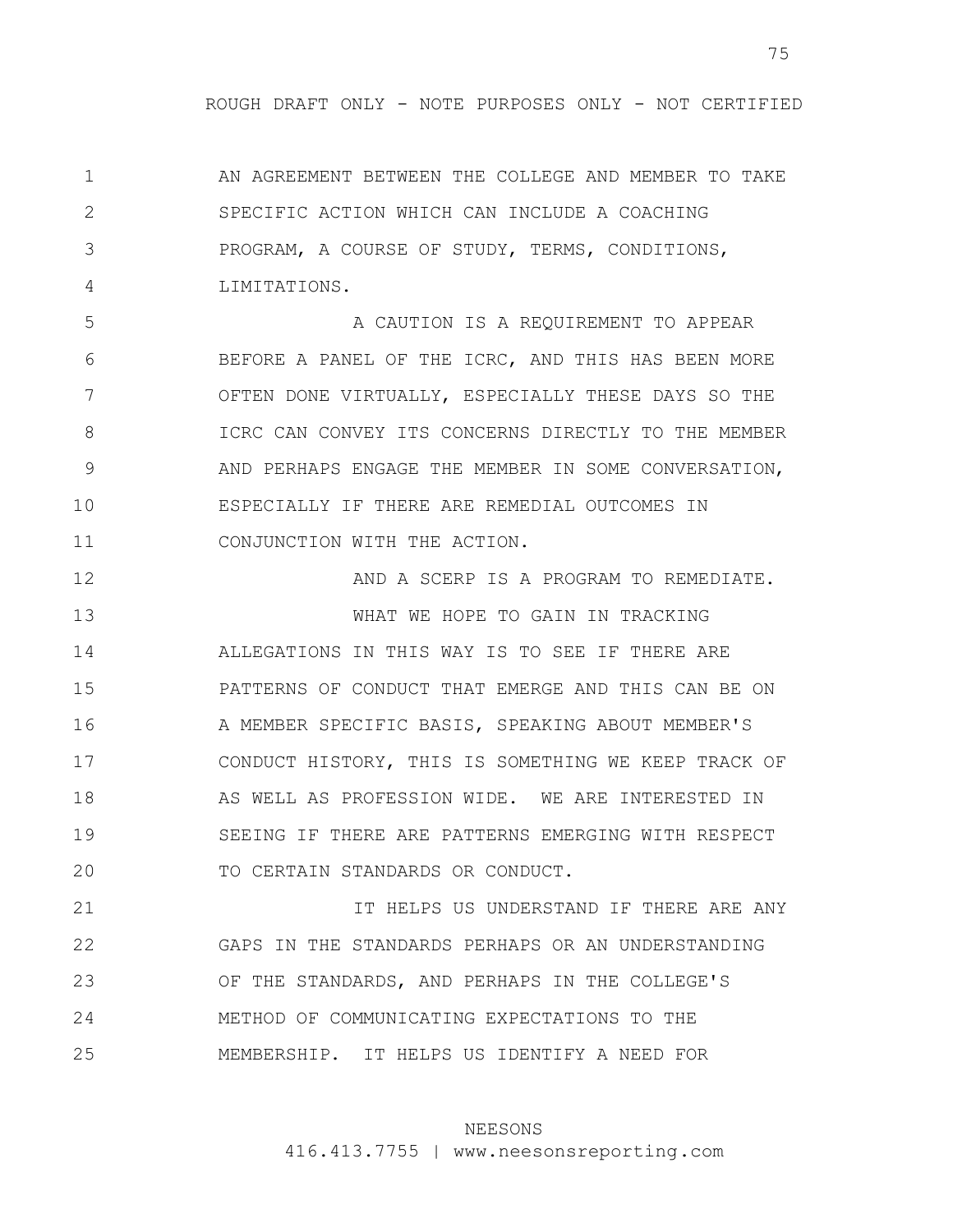1 2 3 4 5 6 7 8 9 10 11 12 13 14 15 16 17 18 19 20 21 22 23 24 25 TRAINING, EDUCATION, OR COMMUNICATION. NEXT SLIDE PLEASE. I DO THINK IT IS IMPORTANT TO NOTE THAT WE DO HAVE A REALLY STRONG FOCUS ON REMEDIATION. THE CHART HERE LOOKS AT 17 4 DISPOSITIONS REACHED BY THE ICRC FOR THE LAST YEAR AND A HALF. SO FOR THE LAST FISCAL YEAR AND THE FIRST TWO QUARTERS OF THIS FISCAL YEAR. OVERALL 59% OF CASES RESULTED IN NO ACTION AND FOR VARIOUS REASONS. THE TAKE NO FURTHER ACTION IS A RESULT OF THE ICRC ENGAGING IN AN INVESTIGATION, DECIDING THAT IT IDENTIFIED NO CONCERNS AND TAKING NO FURTHER ACTION. SOME OF THE CASES RESULTED IN A WITHDRAWAL BY THE COMPLAINANT THAT WAS APPROVED BY THE REGISTRAR OR THE ICRC AND SOME OF THE CASES WERE NOT INVESTIGATED AT ALL DUE TO THE F AND V PROVISIONS. TWO OF THE CASES -- TWO PERCENT OF THE CASES WERE REFERRED TO DISCIPLINE AND 39% OF THE CASES WERE REMEDIAL AND IN THE REMEDIAL OUTCOMES, YOU CAN SEE WHAT THEY WERE. SO 50% WERE ADVICE --OR 5 1% AND THEN SO ON. NEXT SLIDE PLEASE. FOCUSSING ON THE ALLEGATION OF ADEQUATE INFORMATION TO SUPPORT CONCLUSIONS, I DID DECIDE

# NEESONS

416.413.7755 | www.neesonsreporting.com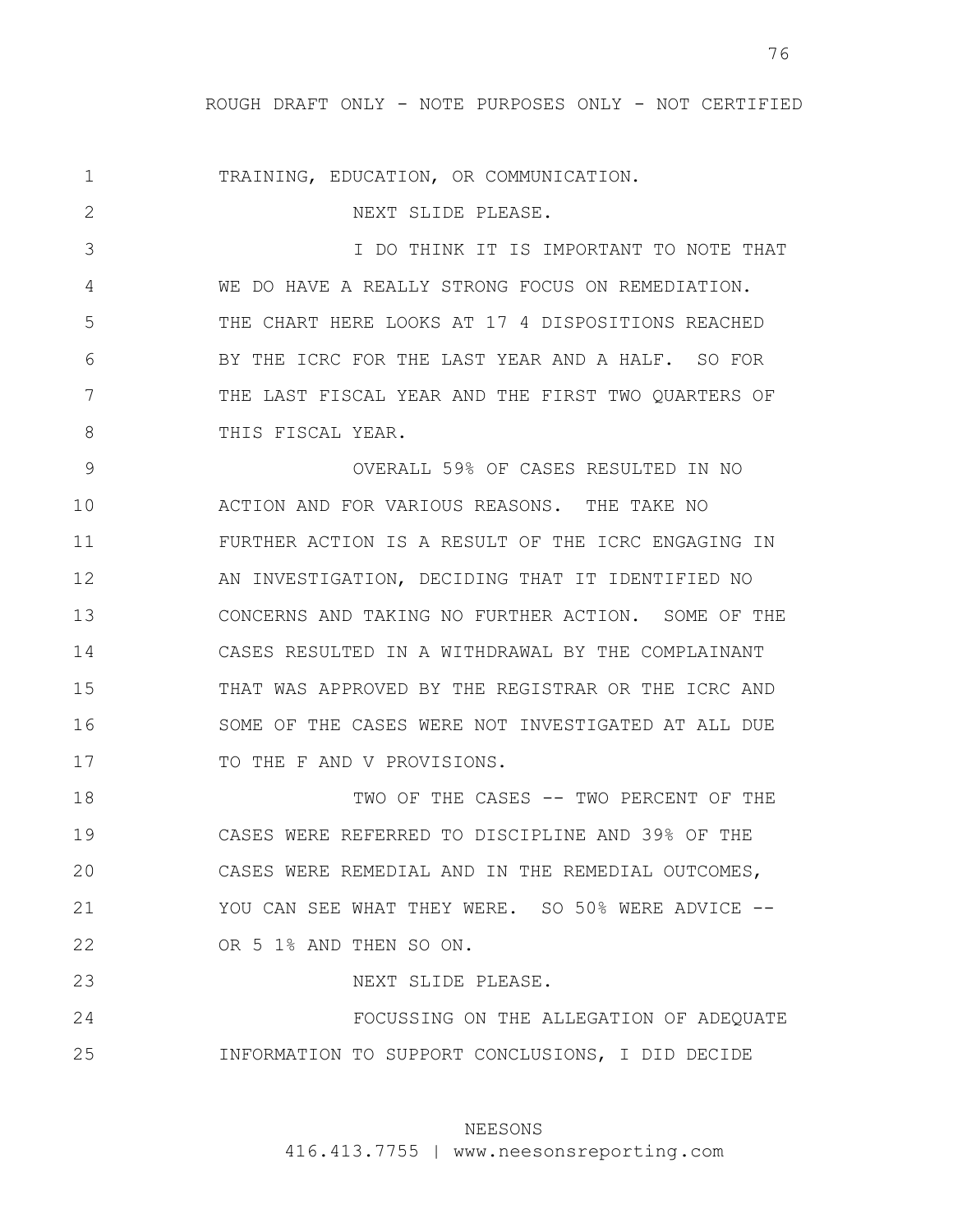1 2 3 4 5 6 7 THAT IT MIGHT BE HELPFUL TO FOCUS ON THIS ALLEGATION IN PARTICULAR BECAUSE IT IS THE ALLEGATION WITH THE MOST REMEDIAL OUTCOMES IN THE LAST FISCAL YEAR. AND OVERALL IT IS THE ALLEGATION THAT COMES UP THE MOST OFTEN. IN THE 6 QUARTERS THAT WE TALKED ABOUT PREVIOUSLY IN THE 17 4 CASES, IT DID COME UP IN 55 OF THOSE CASES.

8 9 10 11 12 SO IN ABOUT A THIRD OF ALL COMPLAINTS AND REPORTS, THIS ALLEGATION DOES APPEAR. AND IT'S A PATTERN THAT REPEATS. IT IS SIMILAR TO THE LAST FISCAL YEAR WHERE THIS ALLEGATION APPEARED IN 33% OF ALL CASES.

13 14 15 16 17 18 IN TERMS OF OUTCOMES, NO ACTION WAS TAKEN IN 65% OF THESE CASES IN THE SIX QUARTERS. 4% WERE REFERRED TO DISCIPLINE AND REMEDIATION IN THE REMAINING 31% AND YOU CAN SEE THE BREAKDOWN OF THE ALLEGATION OUTCOMES AND REMEDIATIONS AS WELL. OVERALL, ALTHOUGH THE PERCENTAGES DO

19 20 21 DIFFER, IT APPEARS THAT THE OVERALL PATTERN OF OUTCOMES IS SIMILAR TO THAT OF THE OVERALL PATTERN OF ALL ALLEGATIONS. NEXT SLIDE PLEASE.

22 23 24 25 SO THIS IS MAYBE WHAT YOU HAVE ALL BEEN WAITING FOR. WHAT'S THE NARRATIVE, WHAT'S THE STORY BEHIND THE STATISTIC AND THESE ALLEGATIONS? I HAVE PREPARED A FEW CASE STUDIES TO GO THROUGH,

#### NEESONS

416.413.7755 | www.neesonsreporting.com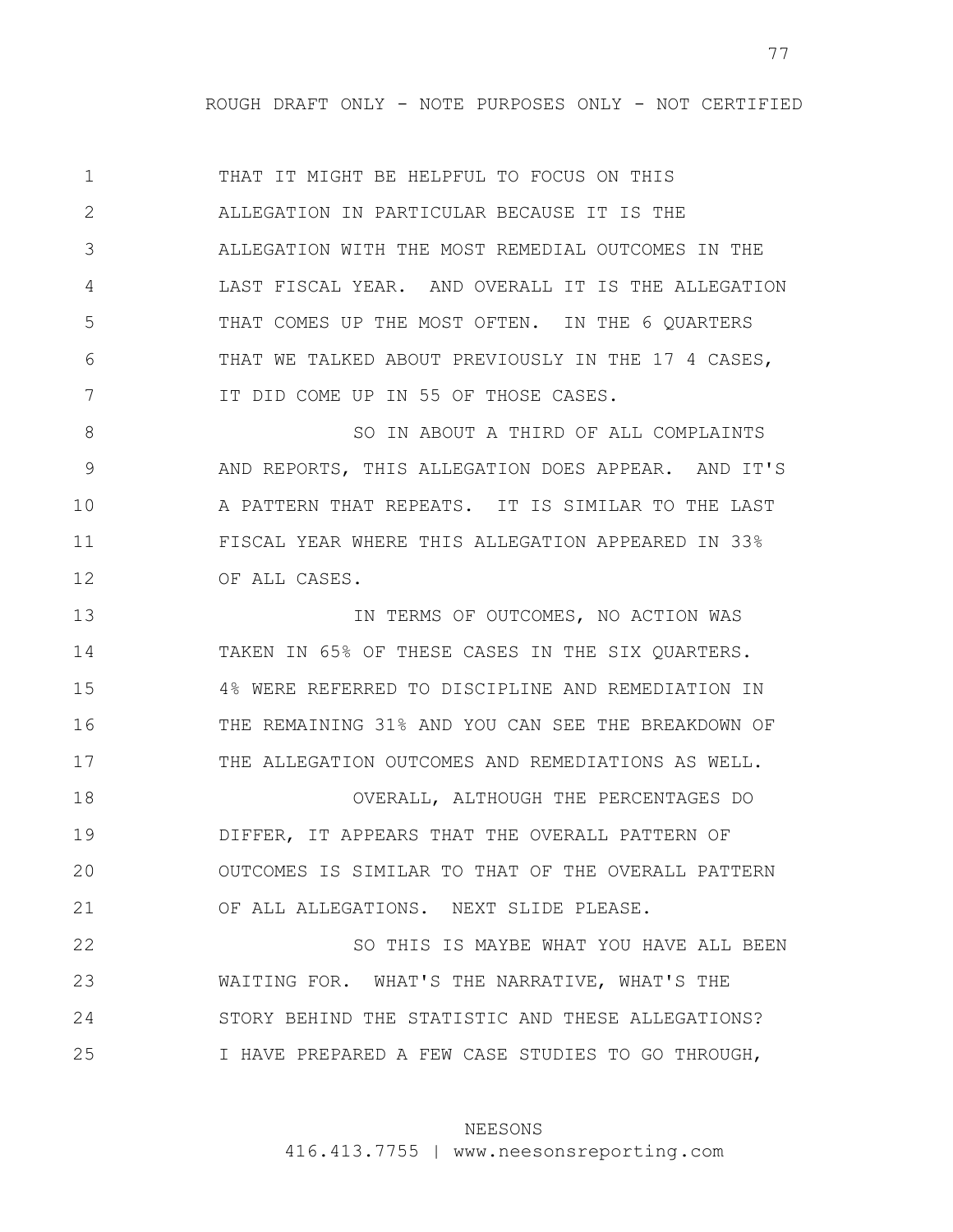1 2 3 4 5 6 7 8 9 10 11 12 13 14 15 16 17 18 19 20 21 22 23 24 25 THREE OF THEM, TO TALK ABOUT WHAT THE SPECIFIC ALLEGATIONS WERE, WHAT THE MEMBER'S RESPONSE WAS, AND WHAT THE ICRC ULTIMATELY DECIDED. ONE CAVEAT -- AN IMPORTANT CAVEAT, IS THAT SOME THINGS HAVE BEEN CHANGED IN AN ATTEMPT TO MAINTAIN CONFIDENTIALITY OF THE MEMBER AND THE COMPLAINANT AND ALSO IMPORTANT TO NOTE AS I STARTED OUT WITH, THIS ALLEGATION IS NOT THE ONLY ONE IN A CASE. SO WITH RESPECT TO ADVICE, IT IS MORE LIKELY THAT THE ADVICE IS LIMITED TO THIS ALLEGATION IN PARTICULAR WITH RESPECT TO UNDERTAKINGS AND A SCERP, IT MAY BE THAT THE ICRC'S ULTIMATE DECISION WAS TRYING TO ADDRESS FOR THAN JUST THIS ONE ALLEGATION. WITH THAT CAVEAT IN MIND, LET'S GO TO THE NEXT SLIDE AND START THE FIRST CASE STUDY. THE FIRST CASE STUDY HAS TO DO WITH AN OFFICE OF THE CHILDREN'S LAWYER INVESTIGATION. THE OCL INVESTOR WAS INTERVIEWING THE MEMBER, DR. Y, REGARDING MS. X...(READS SLIDE). NEXT SLIDE PLEASE. IN RESPONSE TO THESE ALLEGATIONS, THE MEMBER NOTED AND PROVIDED CLINICAL NOTES TO THE COLLEGE THAT INDICATED THAT MS. X HAD REPORTED

# NEESONS

416.413.7755 | www.neesonsreporting.com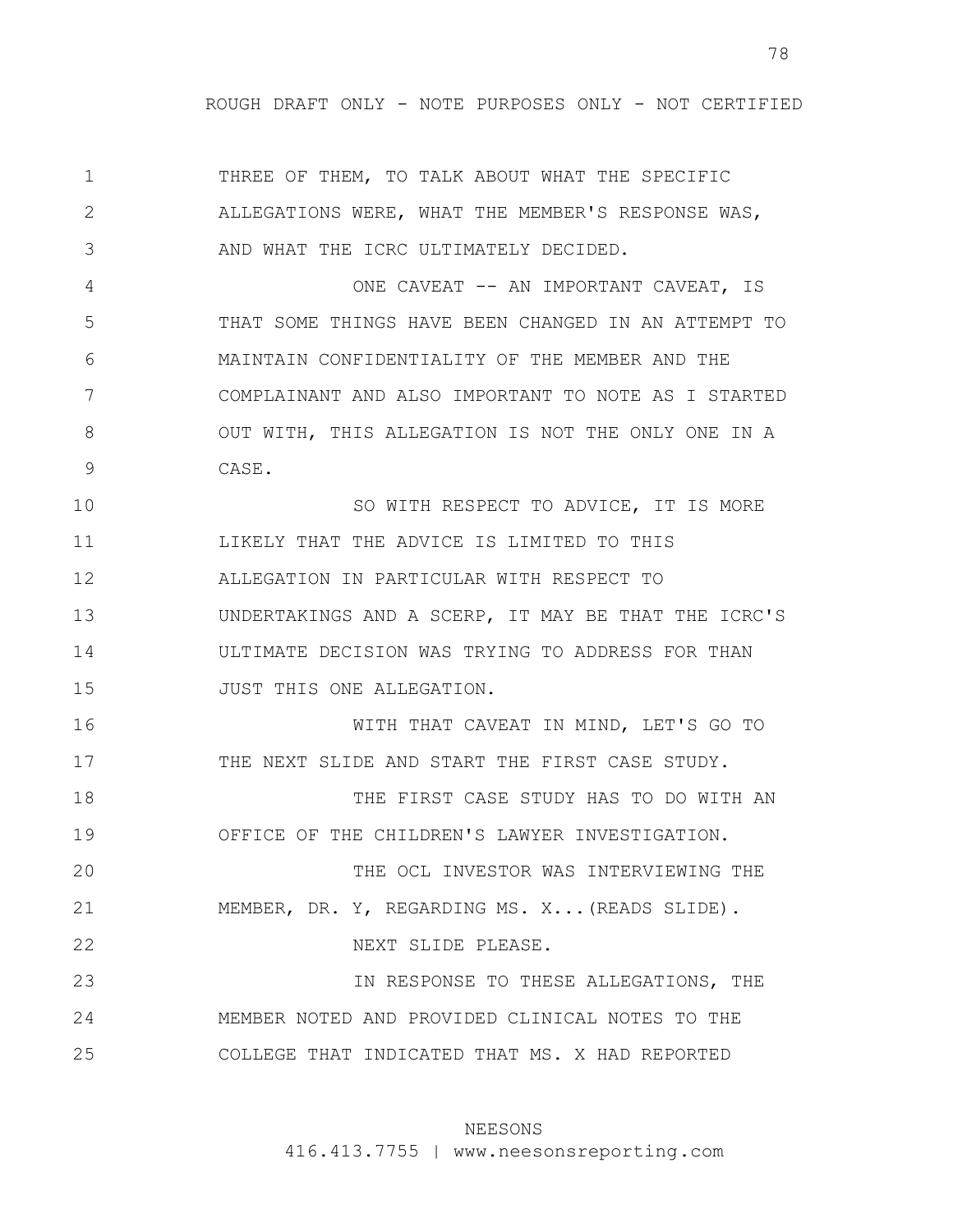1 2 3 4 5 6 7 8 9 10 11 12 13 14 15 16 17 18 19 20 21 22 23 24 25 SUFFERING BOUTS OF DEPRESSION AND THIS WAS CLEARLY NOTED IN THE MEMBER'S CLINICAL NOTES. THE MEMBER ALSO DID ACKNOWLEDGE THAT HER NOTES ARE NOT A VERBATIM TRANSCRIPT OF SESSIONS BUT A PARAPHRASE OF RELEVANT INFORMATION AND ACKNOWLEDGED BOUTS OF DEPRESSION COULD BE USED AS A PARAPHRASE TO INDICATE MS. X AT TIMES FELT DEPRESSED OR HAD LITTLE MOTIVATION. (CONTINUES READING FROM POINT 3). NEXT SLIDE PLEASE. SO WHAT DID THE ICRC DO? AS IT DOES IN ALL COMPLAINT INVESTIGATIONS, IT OBTAINS INFORMATION. IT OBTAINED THE COMPLAINT INFORMATION FROM MS. X. IT CONTAINED RESPONSE INFORMATION FROM DR. Y, A CLINICAL RECORD AND A COPY OF THE OCL REPORT. AT ISSUE IN THIS CASE WAS PARTICULARLY A CREDIBILITY QUESTION. SPECIFICALLY WHAT WAS ACTUALLY REPORTED IN SESSION? WE HAVE DR. Y'S NOTE'S AND MS. X'S DENIAL THAT SHE SAID WHAT WAS NOTED. THIS IS AN IMPORTANT QUESTION BECAUSE THE ICRC IS A SCREENING COMMITTEE AND IT IS UNABLE TO DETERMINE QUESTIONS OF CREDIBILITY LIKE THIS. IT DOESN'T INTERVIEW PEOPLE IN PERSON. IT DOESN'T HAVE THE ACCESSIBILITY TO CROSS EXAMINE ANYBODY.

## NEESONS

416.413.7755 | www.neesonsreporting.com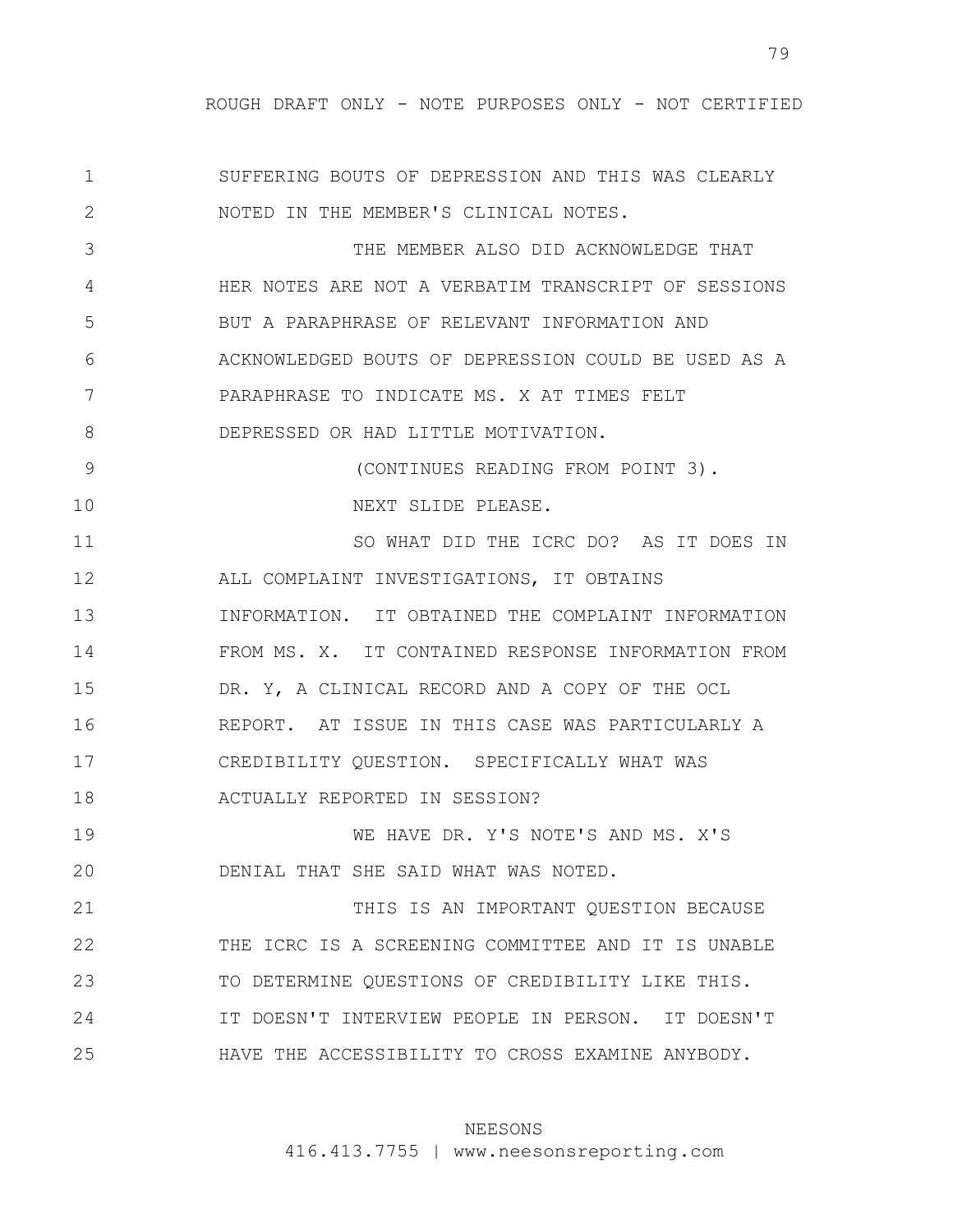1 2 3 4 5 6 7 8 9 10 11 12 13 14 15 16 17 18 19 20 21 22 23 24 25 ONLY THE DISCIPLINE COMMITTEE HAS THE ABILITY TO DO THAT AND MAKE A FINDING OF CREDIBILITY. SO THE ICRC NEEDS TO CONSIDER WHETHER THIS IS SOMETHING THAT NEEDS TO BE REFERRED TO DISCIPLINE OR CAN THE ICRC OTHERWISE ADDRESS ANY CONCERNS IDENTIFIED IN THE PUBLIC INTEREST WITHOUT A REFERRAL. NEXT SLIDE PLEASE. SO THE ICRC ULTIMATELY DECIDED IT WOULD BE APPROPRIATE TO PROVIDE ADVICE IN THIS CASE. IN COMING TO THAT DECISION, THE ICRC NOTED THAT THE TERM DEPRESSION, WHEN USED BY PSYCHOLOGISTS HAS A CLINICAL MEANING AND USING THIS OUTSIDE OF A FORMAL DIAGNOSIS CAN CAUSE CONFUSION. DR. Y DID APPEAR TO REPORT TO THE OCL INVESTIGATOR (READS FROM POINT TWO). SO THE ICRC OFFERED THE ADVICE THAT IS IN BOLD HERE, THAT WHEN REPORTING INFORMATION TO A THIRD-PARTY, IT IS IMPORTANT TO BE MINDFUL OF THE USE OF CLINICAL TERMS AND CONSIDER CLEARLY STATING THE SOURCES OF INFORMATION. THAT WAS THE RESULT OF THE FIRST CASE STUDY. MOVING ON TO THE SECOND. IN THIS ONE THE ALLEGATION IS RELATED TO A CAPACITY ASSESSMENT CONDUCTED OF MS. B WHO WAS

## NEESONS

416.413.7755 | www.neesonsreporting.com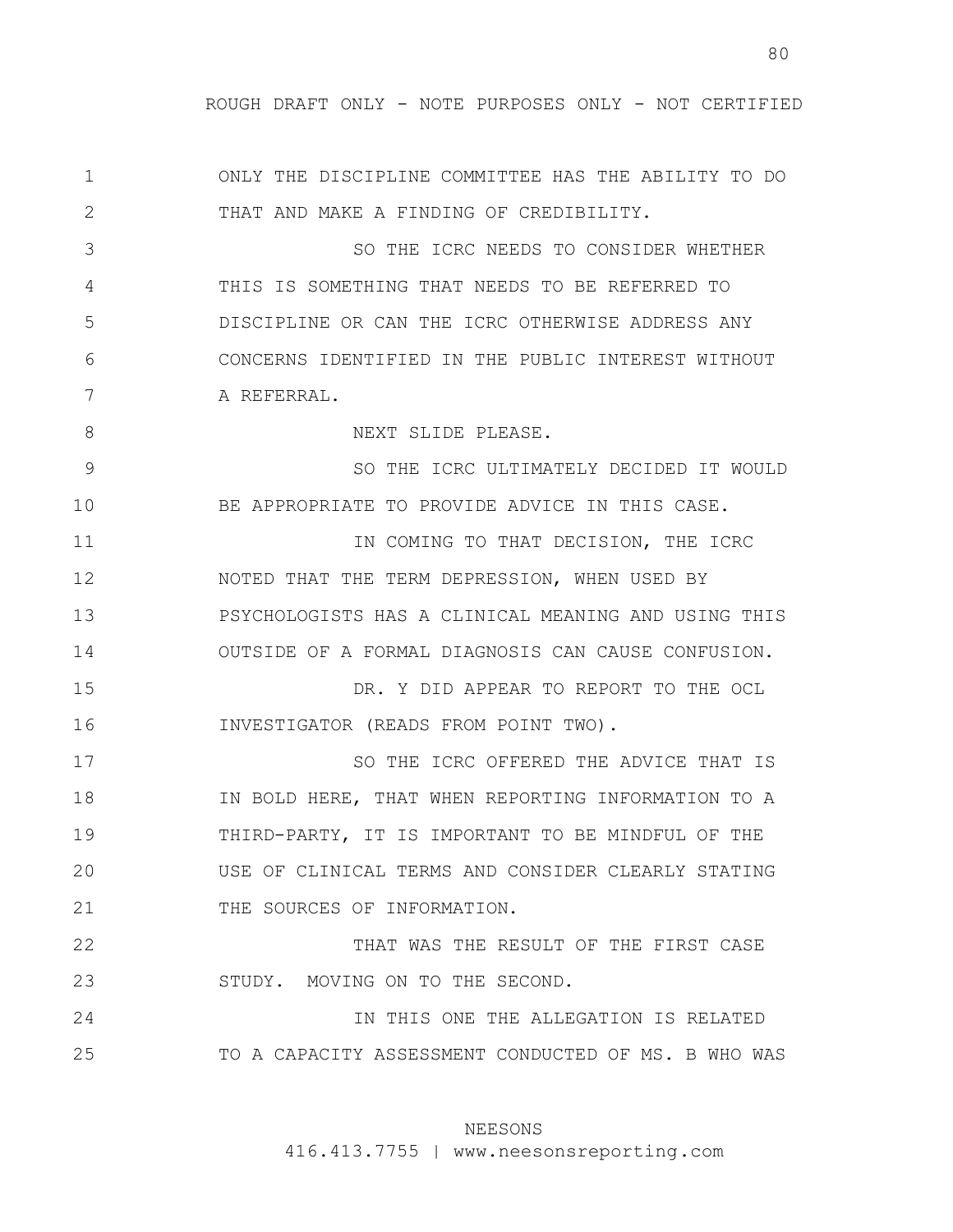| 1  | NOT THE COMPLAINANT IN THIS MATTER AND A LETTER OF  |
|----|-----------------------------------------------------|
| 2  | OPINION.                                            |
| 3  | (CONTINUES READING FROM POINT TWO).                 |
| 4  | NEXT SLIDE.                                         |
| 5  | IN RESPONSE TO THESE ALLEGATIONS, DR. A             |
| 6  | PROVIDED CONTEXT REGARDING THE FAMILY CONFLICT OF   |
| 7  | ISSUE. THOUGHT THAT WAS RELEVANT INFORMATION.       |
| 8  | IN HIS REVIEW OF MS. B, HE DID PROBE                |
| 9  | HER PERSONAL HISTORY AND SHE WAS ABLE TO PROVIDE    |
| 10 | DETAILED ACCOUNTS OF (READS SLIDE).                 |
| 11 | NEXT SLIDE PLEASE.                                  |
| 12 | AGAIN, THE ICRC CONSIDERED THE                      |
| 13 | COMPLAINT, THE RESPONSE INFORMATION AND THE         |
| 14 | CLINICAL RECORD. THE OVERARCHING QUESTION FOR       |
| 15 | CONSIDERATION HERE WAS WHETHER DR. A HAD SUFFICIENT |
| 16 | INFORMATION TO MAKE THE CONCLUSIONS THAT HE DID     |
| 17 | ABOUT MS. B'S CAPACITY.                             |
| 18 | NEXT SLIDE PLEASE.                                  |
| 19 | ULTIMATELY, THE ICRC DID IDENTIFY                   |
| 20 | SEVERAL CONCERNS ABOUT THIS MATTER. AND IN          |
| 21 | PARTICULAR, ABOUT THE ADEQUACY OF THE INFORMATION   |
| 22 | TO SUPPORT THE CONCLUSIONS IN THE ASSESSMENT AND    |
| 23 | FOLLOW-UP LETTER. IN PARTICULAR, THE ICRC NOTED     |
| 24 | THAT THERE WAS A LACK OF INPUT FROM KEY INDIVIDUALS |
| 25 | WHO COULD HAVE (READS SLIDE).                       |

# NEESONS

416.413.7755 | www.neesonsreporting.com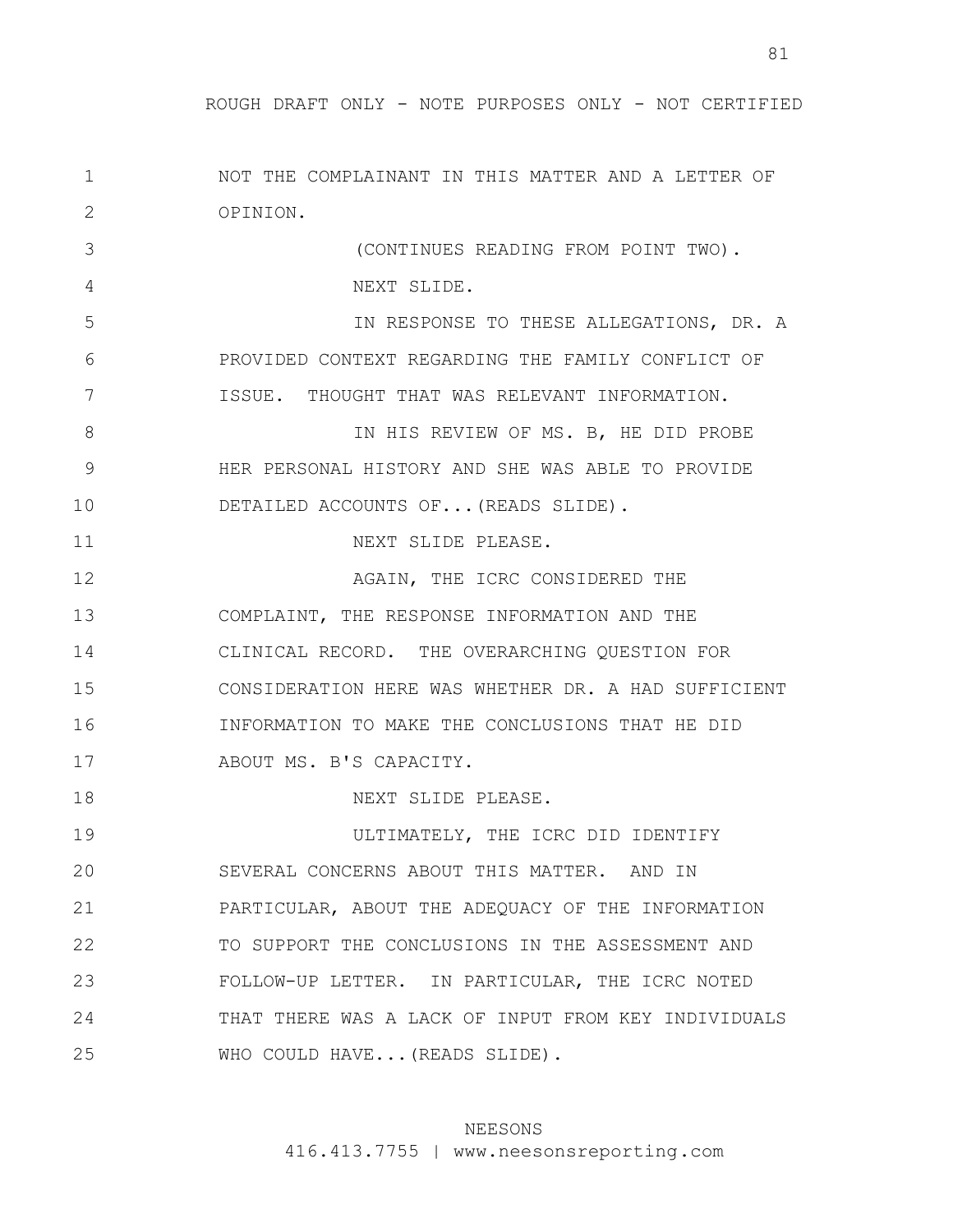1 2 3 4 5 6 7 8 9 10 11 12 13 14 15 16 17 18 19 20 21 22 23 24 25 NEXT SLIDE PLEASE. THE ICRC DECIDED ON UNDERTAKINGS AS THE OUTCOME IN THIS SITUATION. THE UNDERTAKING WAS TO CONSIST OF A COACHING PROGRAM WITH SEVERAL COMPONENTS ONE OF WHICH WAS TO DO A COMPLETE REVIEW OF SEVERAL PAST CASES INCLUDING THE ONE AT ISSUE BEFORE THE ICRC, AND TO WORK WITH THE COACH TO REVIEW AND ADDRESS THE CONCERNS THAT HAD BEEN NOTED. ALSO, AS PART OF THE UNDERTAKING, THE MEMBER AGREED TO, BEFORE EMBARKING ON A NEW CAPACITY ASSESSMENT, TO REVIEW HIS ASSESSMENT PROCESS WITH THE COACH... (READS SLIDE). NEXT SLIDE PLEASE. MOVING INTO OUR FINAL CASE STUDY, THIS ONE HAS TO DO WITH A JOINT CUSTODY SITUATION OF AN 8 YEAR OLD CHILD J WHERE THERE WAS A SEPARATION AGREEMENT TO MAKE JOINT DECISIONS IN ADVANCE ABOUT NONEMERGENCY HEALTHCARE ASSESSMENT AND TREATMENT AND ASSESSMENT FOR THERAPY. THE MOTHER HAD CONTACTED DR. C TO PROVIDE THERAPY TO J... (READS SLIDE). THIS WAS NOT A SITUATION WHERE THE FATHER DIDN'T CONSENT. HE MET WITH DR. C FOUR TIMES IN THAT PERIOD.

## NEESONS

416.413.7755 | www.neesonsreporting.com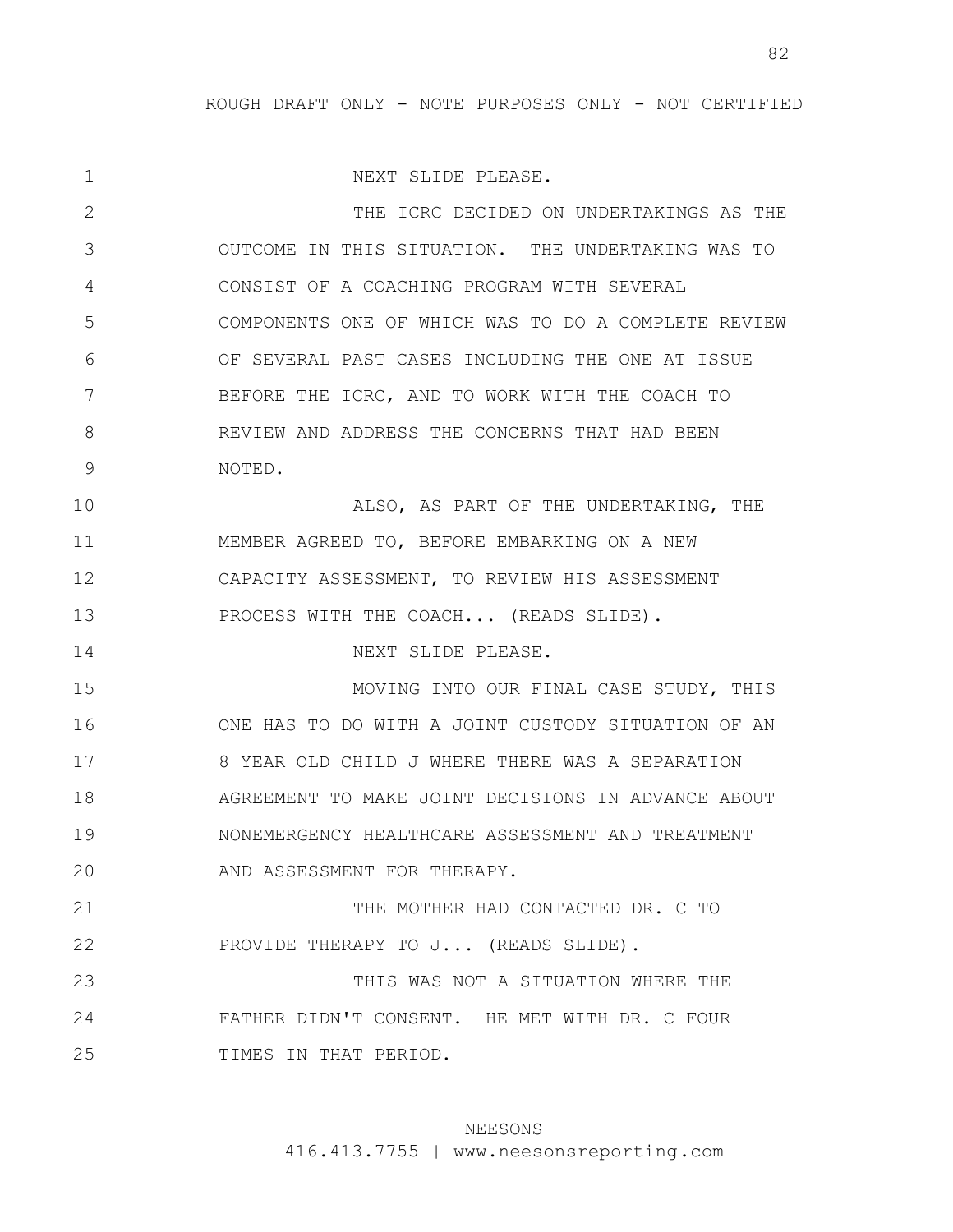1 2 3 4 5 6 7 8 9 10 11 12 13 14 15 16 17 18 19 20 21 22 23 24 25 THE PROBLEM AROSE AFTER 18 MONTHS... (READS SLIDE). NEXT SLIDE PLEASE. IN RESPONSE TO THIS COMPLAINT, DR. C INDICATED THAT SHE WROTE THE LETTER OUT OF CONCERN FOR J'S WELLBEING AND IN PARTICULAR, THE FATHER'S LACK OF INVOLVEMENT IN J'S TREATMENT. WHILE TREATING J...(READS SLIDE). NEXT SLIDE PLEASE. AGAIN, THE ICRC IN ITS CONSIDERATION LOOKED AT THE COMPLAINT, THE ALLEGATIONS, THE MEMBER'S RESPONSE AND THE CLINICAL RECORD. THE QUESTION FOR THE ICRC IN THIS CASE WAS TWOFOLD, DID THE LETTER ACTUALLY CONTAIN CONCLUSIONS AND RECOMMENDATIONS AND IF SO, WERE THEY BASED ON CURRENT, RELIABLE, ADEQUATE AND APPROPRIATE INFORMATION? ULTIMATELY, THE ICRC DID THINK THAT THEY WERE CONCERNS HERE AND ORDERED THE SCERP, THE CONTINUING EDUCATION PROGRAM. (READS SLIDE). AS WELL IN THIS SITUATION THE COACH IS TO REPORT TO THE REGISTRAR AT THE CONCLUSION OF THE SCERP. NEXT SLIDE PLEASE.

# NEESONS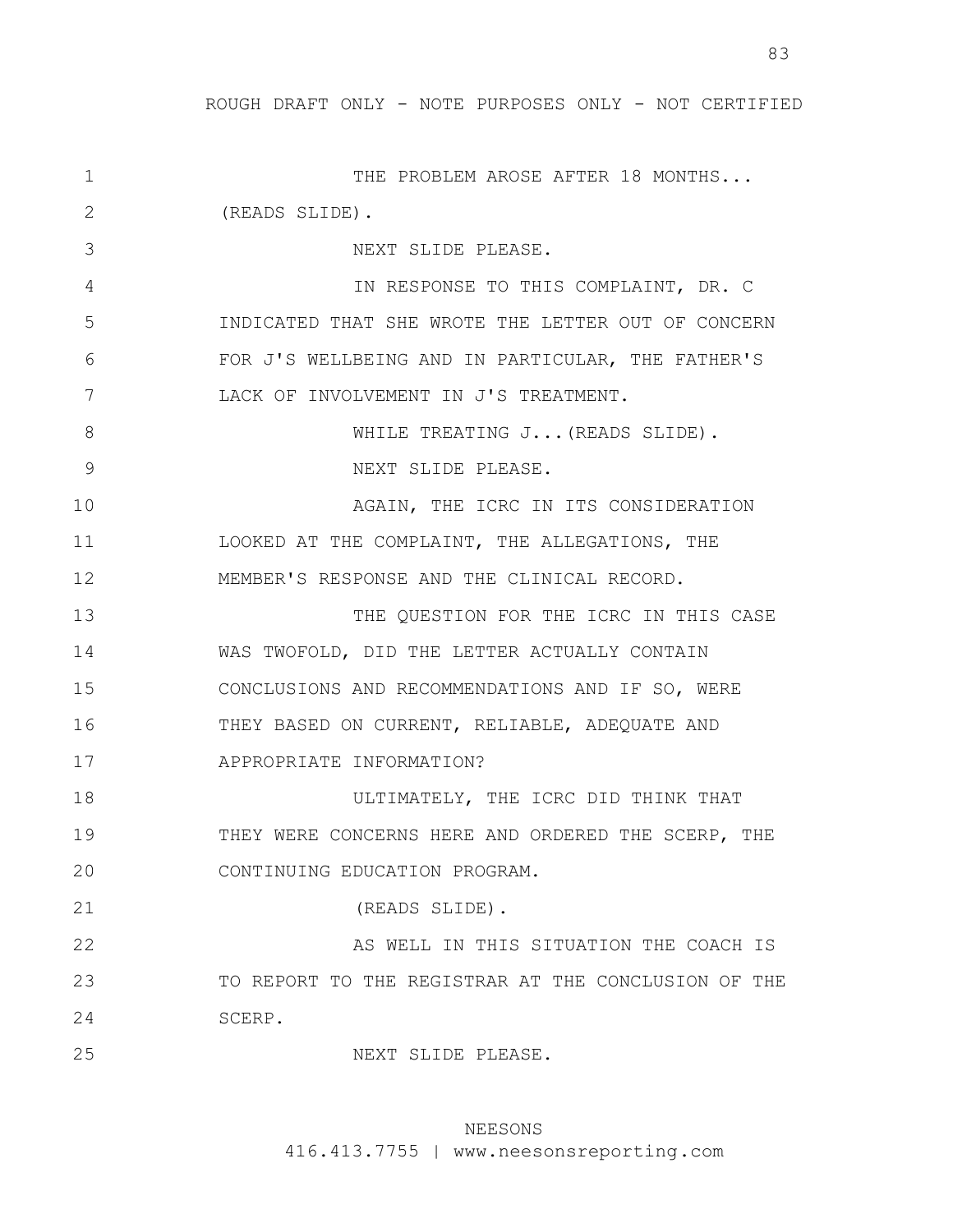1 2 3 4 5 6 7 8 9 10 11 12 13 14 15 16 17 18 19 20 21 22 23 24 25 TO WRAP UP, SOME OBSERVATIONS I THINK THAT ARE NOTEWORTHY. FIRST, THAT THE ALLEGATION OF INADEQUATE INFORMATION CAN ARISE IN A NUMBER OF DIFFERENT WAYS. IT IS NOT ONE SIZE FITS ALL. IN THE CASE STUDIES I WENT THROUGH TODAY THEY AROSE IN DIFFERENT SCENARIOS, ONE IN ORAL COMMUNICATION, ONE IN A LETTER OF AN OPINION FOLLOWING AN ASSESSMENT AND ONE IN A LETTER REGARDING TREATMENT RECOMMENDATIONS THAT THE MEMBER DIDN'T THINK WERE ACTUALLY CONCLUSIONS THAT THE ICRC HAD CONSIDERED TO BE. EVEN THOUGH IT IS THE MOST SIGNIFICANT ALLEGATION IN TERMS OF VOLUNTEER, THE OUTCOMES AREN'T DISPROPORTIONATE TO THAT VOLUNTEER, AND FINALLY REMEDIATION IS THE MOST COMMON OUTCOME WERE THESE ALLEGATIONS OR CONCERNED ARE NOTED. THAT'S THE END OF MY PRESENTATION. I DON'T KNOW IF THERE'S ANY TIME FOR QUESTIONS. >> HI, ZIMRA. THERE WERE A COUPLE OF QUESTIONS POSTED. WHY IS WHY DOES IT TAKE SO LONG TO RESOLVE COMPLAINTS, AND IS THERE A PLAN IN PLACE TO SPEED UP THE PROCESS? ZIMRA YETNIKOFF: HOW MUCH TIME DO WE HAVE? IT'S A GREAT QUESTION. THERE'S LOTS INVOLVED IN INVESTIGATING A COMPLAINT. FIRST OFF,

# NEESONS

416.413.7755 | www.neesonsreporting.com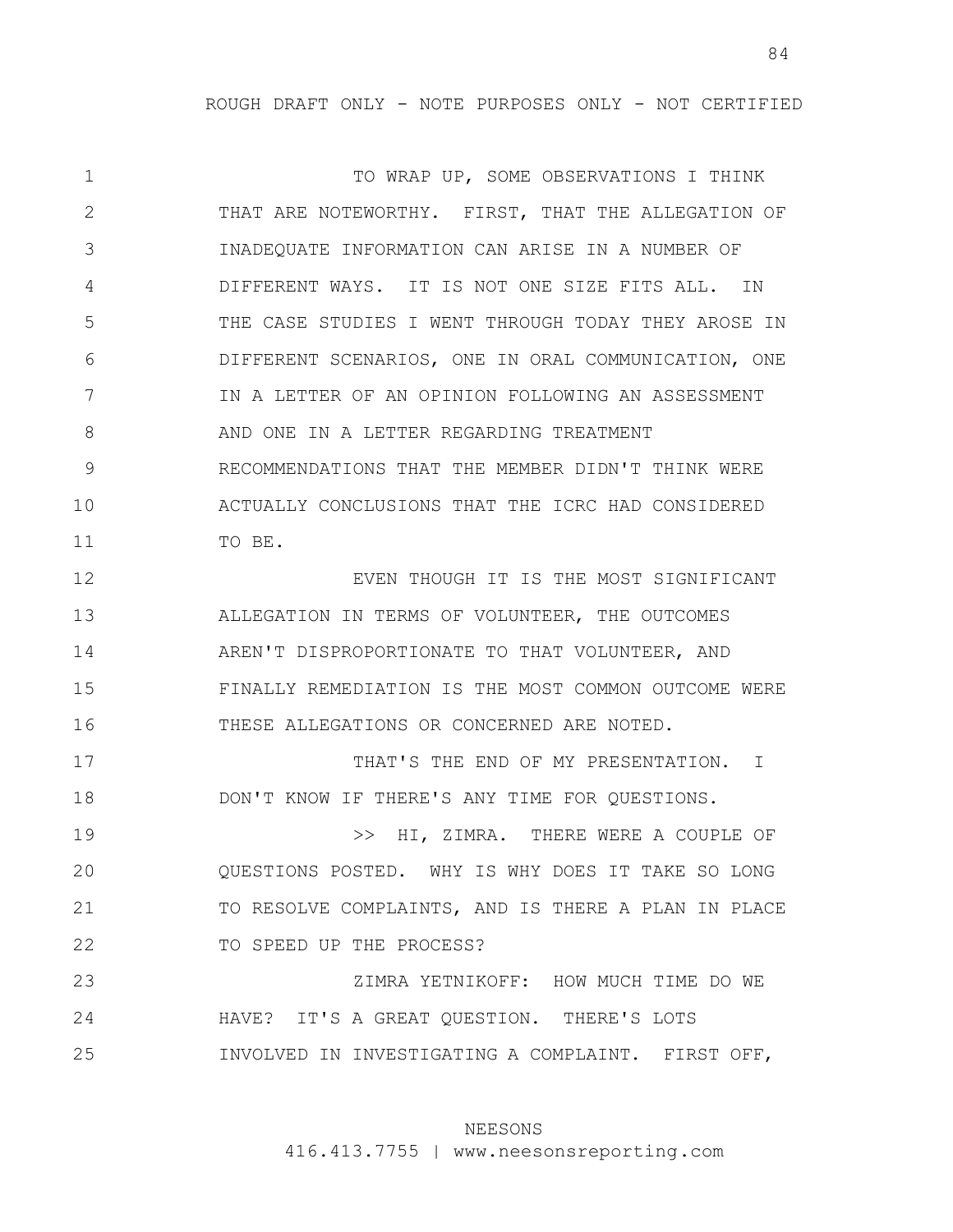1 2 3 4 5 6 7 8 THERE ARE TIMELINES MANDATED BY THE LEGISLATION. SO WHEN WE GET A COMPLAINT, WE HAVE TO GIVE THE MEMBER 30 DAYS TO RESPOND. MEMBERS OFTEN ASK FOR EXTENSIONS TO THAT TIME PERIOD. WHEN WE GET A RESPONSE, WE OFFER IT TO THE COMPLAINANT SO THEY CAN MAKE ANY CLARIFICATIONS. THAT RESPONSE GOES BACK TO THE MEMBER WHO GETS ADDITIONAL TIME TO RESPOND.

9 10 11 THERE CAN BE ADDITIONAL INFORMATION GATHERED FROM WITNESSES. SOMETIMES WE NEED TO SUMMONS INFORMATION. THIS ALL TAKES TIME.

12 13 14 15 16 17 18 19 20 AND FINALLY THE MATTER GOES TO THE ICRC FOR CONSIDERATION. NORMALLY WE TRY TO PROVIDE THE ICRC 30 DAYS WITHIN WHICH TO REVIEW ALL THE INFORMATION AND THINK ABOUT IT BEFORE THE MEETING. THEN THE ICRC MEETS BUT PERHAPS THEY WANT ADDITIONAL INFORMATION. PERHAPS THEY ARE READY TO COME TO A DECISION. AND THEN THE DECISION NEEDS TO BE DRAFTED AND THEN CIRCULATED TO ALL THE PANEL MEMBERS.

21 22 23 24 25 AS YOU CAN IMAGINE, THIS DOES TAKE QUITE AN AMOUNT OF TIME AND GIVEN THE AMOUNT OF COMPLAINTS, 17 4 IN A 6 QUARTER PERIOD, THERE'S A LOT OF VOLUME, SO I KNOW THAT'S NOT A GREAT ANSWER, JUST SOME EXPLANATION AS TO THE CONTEXT AND

# NEESONS

416.413.7755 | www.neesonsreporting.com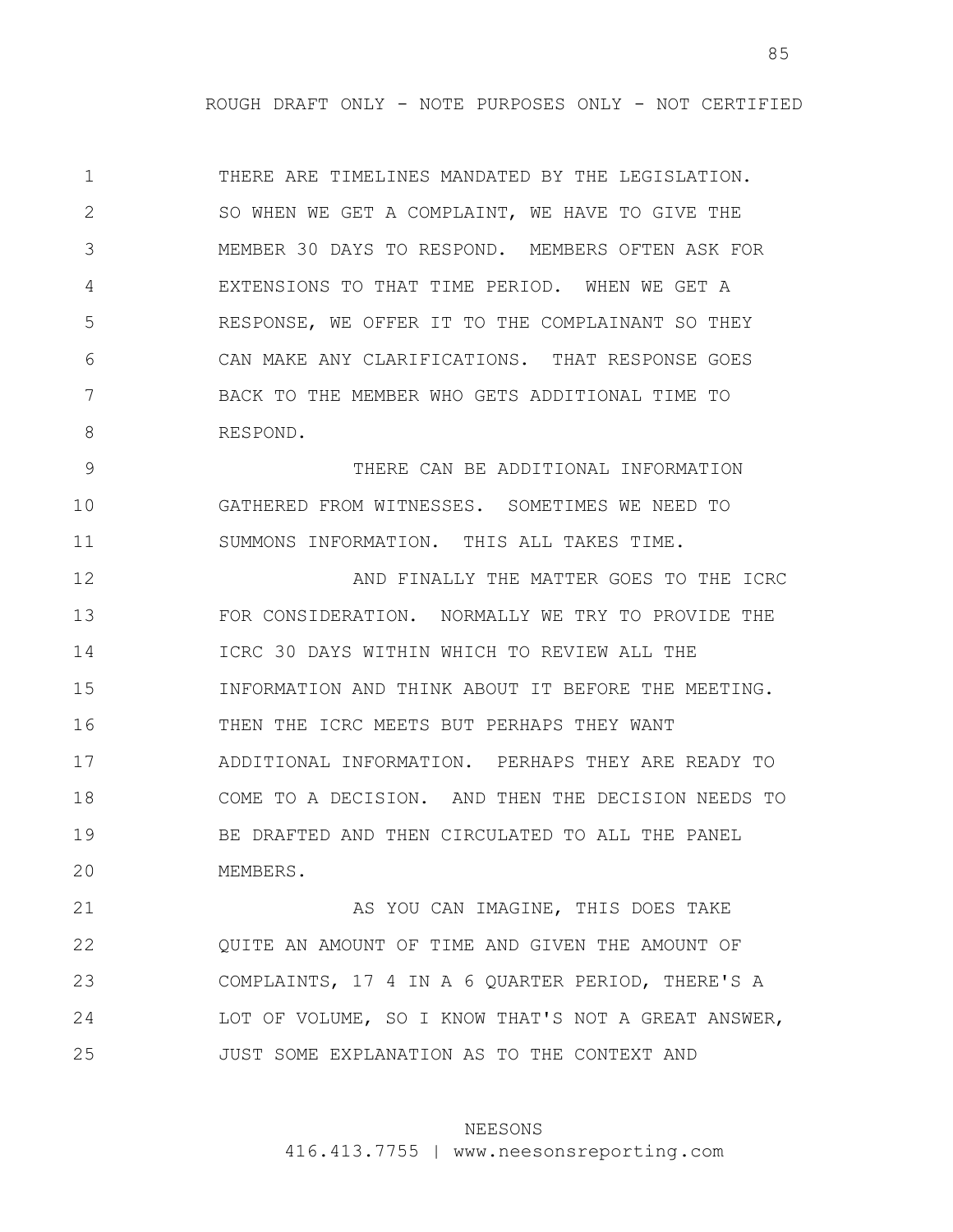1 2 3 4 5 6 7 8 9 10 11 12 BACKGROUND AS TO WHY THESE THINGS SOMETIMES TAKE LONGER THAN WE WOULD WISH. >> OKAY, THANK YOU VERY MUCH. ANOTHER QUESTION, DOES THE COLLEGE NEED TO DISCLOSE THAT IT HAS A HISTORY AND/OR REFER MATTERS OUTSIDE IF IT HAS A POTENTIAL CONFLICT OF INTEREST? ZIMRA YETNIKOFF: WITH RESPECT TO HISTORY, WE DO HAVE AN OBLIGATION TO GIVE THE ICRC THAT'S CONSIDERING ANY COMPLAINT OR REPORT THAT THE MEMBER'S CONDUCT HISTORY TO THAT ICRC PANEL. THE ICRC CAN'T USE THAT CONDUCT HISTORY

13 14 15 TO DECIDE THE ALLEGATIONS IN THE CURRENT COMPLAINT, BUT IT IS SUPPOSED TO CONSIDER THAT PREVIOUS HISTORY IN DECIDING ON THE OUTCOME.

16 17 18 19 20 21 22 SO FOR EXAMPLE, IT MAY BE RELEVANT TO THE ICRC IF THE MEMBER HAS HAD ADVICE OR UNDERTAKINGS WITH RESPECT TO A PARTICULAR ALLEGATION PREVIOUSLY AND THE SAME COMPLAINT HAS ARISEN AGAIN. THE ICRC MAY THINK THAT THE NEXT STEP MAY BE A SCERP OR EVEN A REFERRAL TO DISCIPLINE.

23 24 25 I'M NOT SURE ABOUT THE QUESTION OF REFERRING OUTSIDE. WE ARE CAREFUL TO ENSURE THAT WHEN WE DO ASSIGN COMPLAINTS AND REPORTS TO ICRC

## NEESONS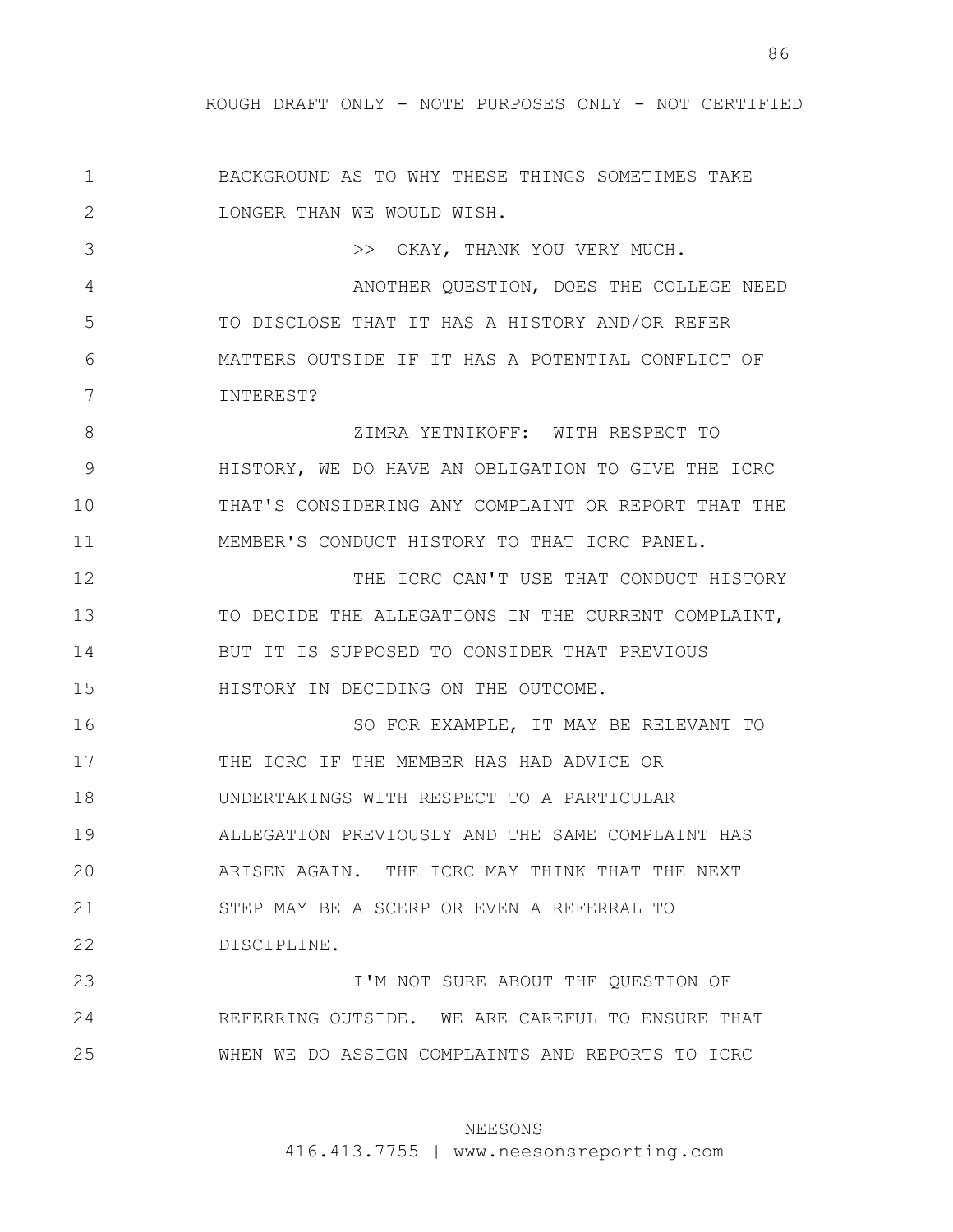1 2 3 4 5 6 7 8 PANEL MEMBERS FOR THEIR CONSIDERATION, WE DO A CONFLICT CHECK TO ENSURE THERE'S NO CONFLICT WITH RESPECT TO ANY OF THE PANEL MEMBERS AND A PARTICULAR MEMBER. >> THANK YOU NEXT QUESTION, I SEE MENTION OF COACHES. WHO ARE COACHES IN THE COLLEGE AND IS THERE AN EVEN TO PROACTIVELY REQUEST COACHING?

9 10 11 12 13 14 ZIMRA YETNIKOFF: I THINK PROACTIVELY REQUESTING COACHING IS A GREAT IDEA. WE DON'T HAVE A PROGRAM CURRENTLY TO SET THAT UP WITHIN THE COLLEGE. THAT WOULD BE, I GUESS UP TO EACH MEMBER TO SEEK OUT COACHING AND MENTORSHIP AS BEST AS THEY CAN.

15 16 17 18 19 20 21 22 23 24 25 WHEN WE DO PROPOSE UNDERTAKINGS TO MEMBERS, WE ASK THEM TO NOMINATE COACHES, SO WE SEE IF MEMBERS CAN THINK OF PEOPLE WHO MIGHT WANT TO BE COACHES OR WOULD BE GOOD COACHES AND TO BRING TO THE REGISTRAR'S ATTENTION BUT ULTIMATELY THE DECISION OF THE COACH IS THE REGISTRARS. WE TRY TO ACCOMMODATE, SOMETIMES WE CAN SHARE THEM AND SOMETIMES WE CAN'T, BUT THAT A PARTICULAR COACH NOMINATED IS NOT APPROPRIATE, BUT WE TRY TO LET THE MEMBERS HAVE SOME INPUT INTO WHO THEIR COACH MIGHT BE.

## NEESONS

416.413.7755 | www.neesonsreporting.com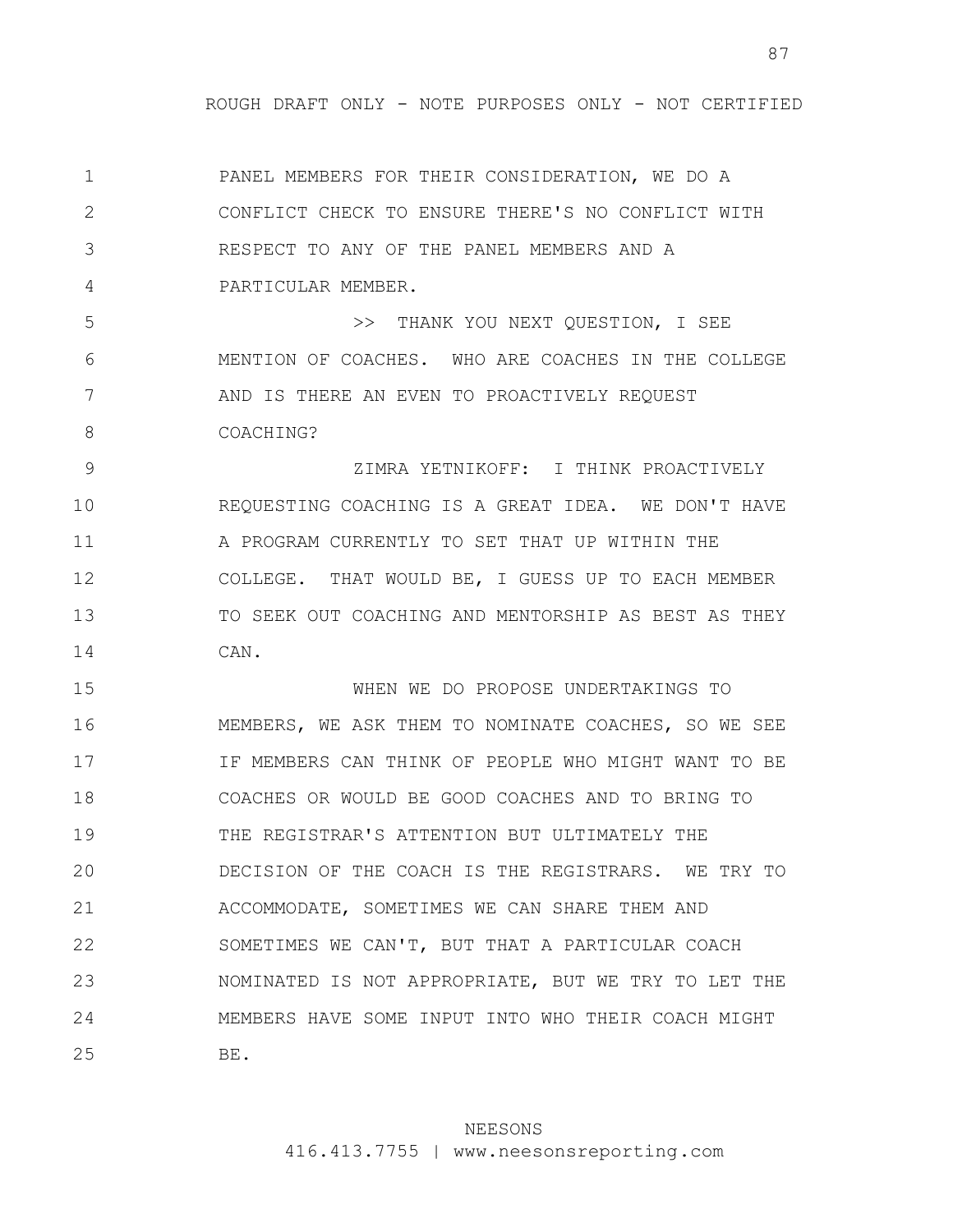88

1 2 3 4 5 6 7 8 9 10 11 12 13 14 15 16 17 18 19 20 21 22 23 24 25 >> THANK YOU. AS RELATED TO RETENTION OF RECORDS, IS THERE A STATUTE OF LIMITATIONS REGARDING A CLIENT MAKING A COMPLAINT? ZIMRA YETNIKOFF: WITH RESPECT TO OUR COLLEGE, WE DON'T HAVE THE SAME RETENTION SCHEDULE OR REQUIREMENTS AS A HEALTHCARE CUSTODIAN. WE'RE NOT A HEALTHCARE CUSTODIAN. WE HAVE, I THINK -- AND STEPHANIE IS PROBABLY THE BEST ONE TO CORRECT ME IF I'M WRONG -- I THINK THE RETENTION PERIOD IS 75 YEARS. >> YES IT IS. ZIMRA YETNIKOFF: OKAY. SO 75 YEARS. I THINK WE'RE AT THE 11:50 MARK. I DON'T KNOW IF IT'S TIME NOW TO GO BACK TO BARRY TO WRAP UP AND ANSWER ANY OUTSTANDING QUESTIONS THAT MAY HAVE COME UP OUTSIDE OF WHAT I PRESENTED ON TODAY. BARRY GANG: WELL, THREE HOURS PASSES VERY QUICKLY. NOW, I'M CONSCIOUS OF THE FACT THAT I'M THE ONLY ONE THAT DIDN'T HAVE TO ANSWER ANY QUESTIONS, AND I THINK I CAN GET THROUGH CONCLUDING COMMENTS IN JUST A COUPLE MINUTES. SO STEPHANIE, IF THIS DOESN'T JUMBLE THINGS UP, IS THERE ONE QUESTION THAT -- FROM MY PRESENTATION THAT I COULD TRY AND ANSWER?

#### NEESONS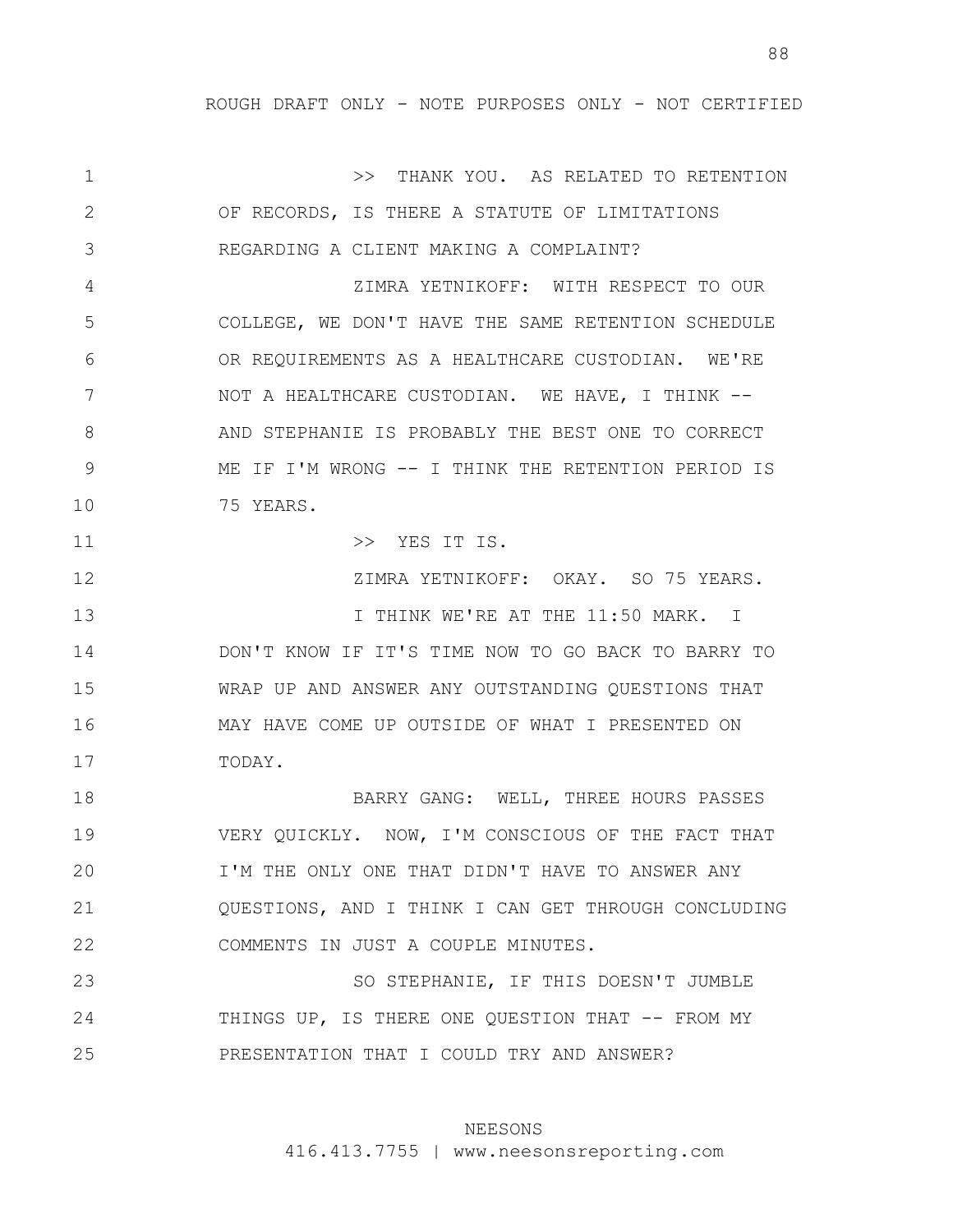1 2 3 4 5 6 7 8 9 10 11 12 13 14 15 16 17 18 19 20 21 22 23 24 25 >> I WILL TAKE A LOOK THROUGH. BARRY GANG: WHILE STEPHANIE IS HAVING A LOOK. I CAN'T LOOK AT ALL THE QUESTIONS FROM MY VIEW, BUT I CAN SEE THERE ARE 141 RIGHT NOW UNANSWERED QUESTIONS. SO OBVIOUSLY WE'RE NOT GOING TO GET THROUGH ALL OF THEM OR ANYMORE THAN MAYBE ONE. BUT IF WE COULD ASK YOU TO SEND ANY UNANSWERED QUESTIONS TO BWSQUESTIONS@CPO.ON.CA, THAT WILL HELP US A LOT BECAUSE I KNOW WHEN LOOKING THROUGH Q&A BOXES, IT IS VERY HARD TO KNOW SORT OF WHAT THE CONTEXT OF THE QUESTION WAS, WHAT SLIDE IT MIGHT HAVE REFERRED TO. AND THE OTHER THING IS THAT QUESTIONS DO GET ANSWERED SUBSEQUENTLY TO THE TIME THE QUESTIONS ARE ASKED DURING A PRESENTATION. SO ANYTHING THAT'S UNANSWERED, PLEASE SEND IT TO US AND WE WILL GET YOU SOME ANSWERS. ANYTHING STANDING OUT, STEPHANIE, OR SHOULD I JUST CLOSE? >> THE ONES THAT I'M LOOKING AT SEEM TO HAVE BEEN REPLIED TO, BUT IF SOMEONE HAS SOMETHING THEY WOULD LIKE ME TO PRESENT, COULD YOU JUST POST IT IN THE Q&A BOX NOW? HERE'S A QUESTION, BARRY. ARE THERE

## NEESONS

416.413.7755 | www.neesonsreporting.com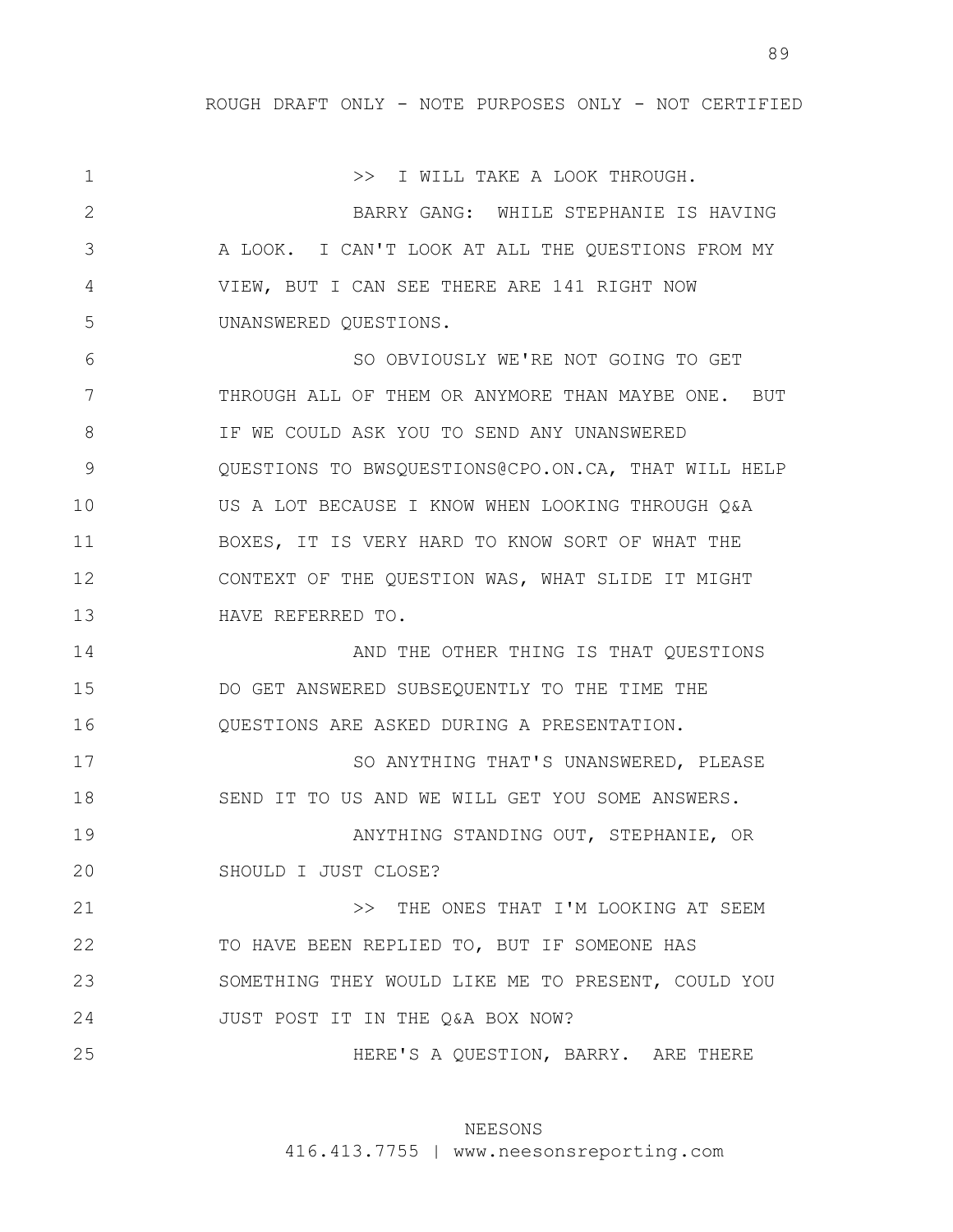1 2 3 4 GUIDELINES AS TO HOW PSYCHOLOGISTS ARE TO EXPRESS IN A REPORT A PROFESSIONAL OPINION THAT'S DIFFERENT THAN ANOTHER PSYCHOLOGISTS REPORT ETHICALLY AND IN CONSIDERATION?

5 6 7 8 9 10 11 12 13 14 15 16 BARRY GANG: I DON'T KNOW THAT THAT APPLIES TO ANY OF THE PRESENTATION MATERIAL, BUT I THINK, YOU KNOW, I THINK IF THE DIFFERENCE IS IMPORTANT, I THINK IT WOULD BE APPROPRIATE TO ACCURATELY REFLECT WHAT WAS SAID AND JUST SIMPLY SAY THAT THIS ASSESSMENT, DONE AT A DIFFERENT TIME, YIELDED SOME DIFFERENT RESULTS WITH RESPECT TO WHATEVER THE ISSUE WAS, WITHOUT, YOU KNOW, OBVIOUSLY WITHOUT CRITICIZING OR CASTING ANY DOUBT ON THE OTHER PERSON. IT'S JUST, YOU KNOW, THAT THIS IS A DIFFERENT RESULT OBTAINED AT A DIFFERENT TIME BASED ON DIFFERENT INFORMATION, POSSIBLY.

17 18 19 SO WITHOUT KNOWING THE PARTICULARS OF THE SCENARIO, THAT SEEMS TO BE A REASONABLE WAY TO ANSWER THAT QUESTION.

20 21 22 SO ANYWAY, I THINK IT'S TIME TO WRAP UP. I WANT TO THANK RICK AND ZIMRA FOR PROVIDING A LOT OF VALUABLE INFORMATION.

23 24 25 I ALSO WANT TO GIVE A VERY BIG SHOUT OUT TO STEPHANIE MORTON WHO MAKES THE EVENTS HAPPEN SO SMOOTHLY AND IT IS NOT WITHOUT A LOT OF HARD

# NEESONS